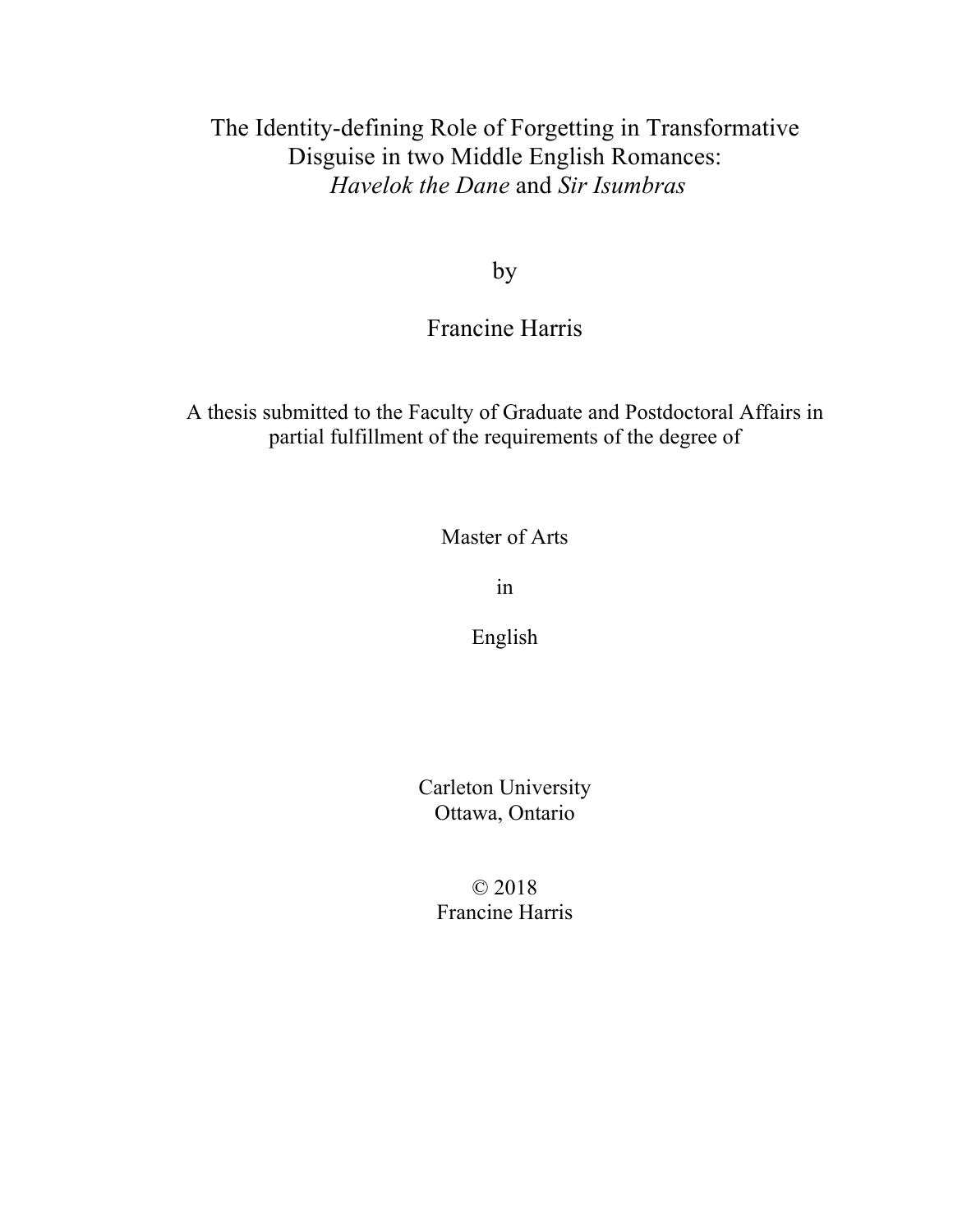### **Abstract**

This thesis explores the interconnected processes of disguise and forgetting in two Middle English romances, *Havelok the Dane* and *Sir Isumbras*. The disguises in these two texts have a transformative function because the protagonists, while disguised, forget their identities. Because of this, these transformative disguises are immersed in the genre's well-established narrative of identity construction. The disguise motif, though common in romance, is rarely studied as a driving force in identity transformation because it more often functions as a performative plot point. Using medieval theories of memory, forgetting, and recollection to assess how the processes of disguise and forgetting occur in the texts, my research has determined that forgetting makes the transformations into disguise more complete and that recollecting what is important for both the true and disguised identities creates an improved and changed final identity. Overall, these romances' use of disguise, forgetting, and transformation presents forgetting as both a problem and a necessity for effecting change.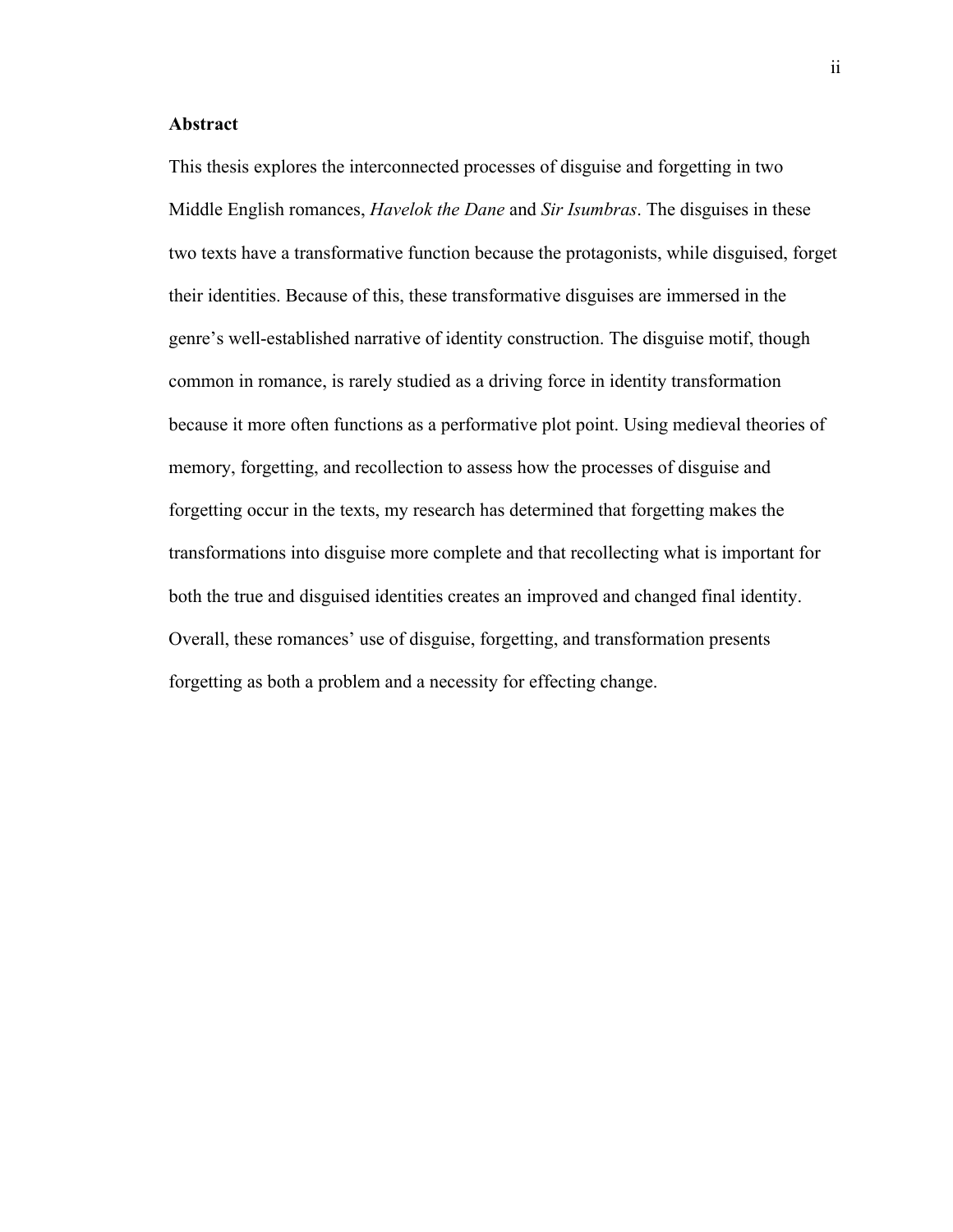#### **Acknowledgements**

I have many people to thank for their help along the way in making this thesis successful. First, I would like to thank my thesis supervisor, Professor Siobhain Bly Calkin for her faith in me as I returned to the program after a long hiatus. Throughout the process, she always struck a wonderful balance of being positive and encouraging while also pushing me to improve my work and develop as a scholar. I am grateful for my excellent thesis examiners, Professor Robin Norris (internal examiner) and Professor Marc Saurette (external examiner): their enthusiasm for my project and insightful questions made the defence both enjoyable and intellectually stimulating.

I am incredibly grateful for the supportive and welcoming faculty and staff of Carleton's English department. Graduate administrators Lana and Priya and graduate supervisors Professor Leckie and Professor Murray have all been incredibly helpful at various stages of this process. I would also like to thank Professor Schroeder for offering me an opportunity to play to my strengths as a researcher, which added some muchneeded variety to my final term.

I would like to thank my parents who always supported my studies and my uncle Geoff, aunt Anu, and cousins Shaan and Neena who made their home a second home to me often at short notice. Finally, I would like to thank my partner, Brandon, for his unconditional support along the way.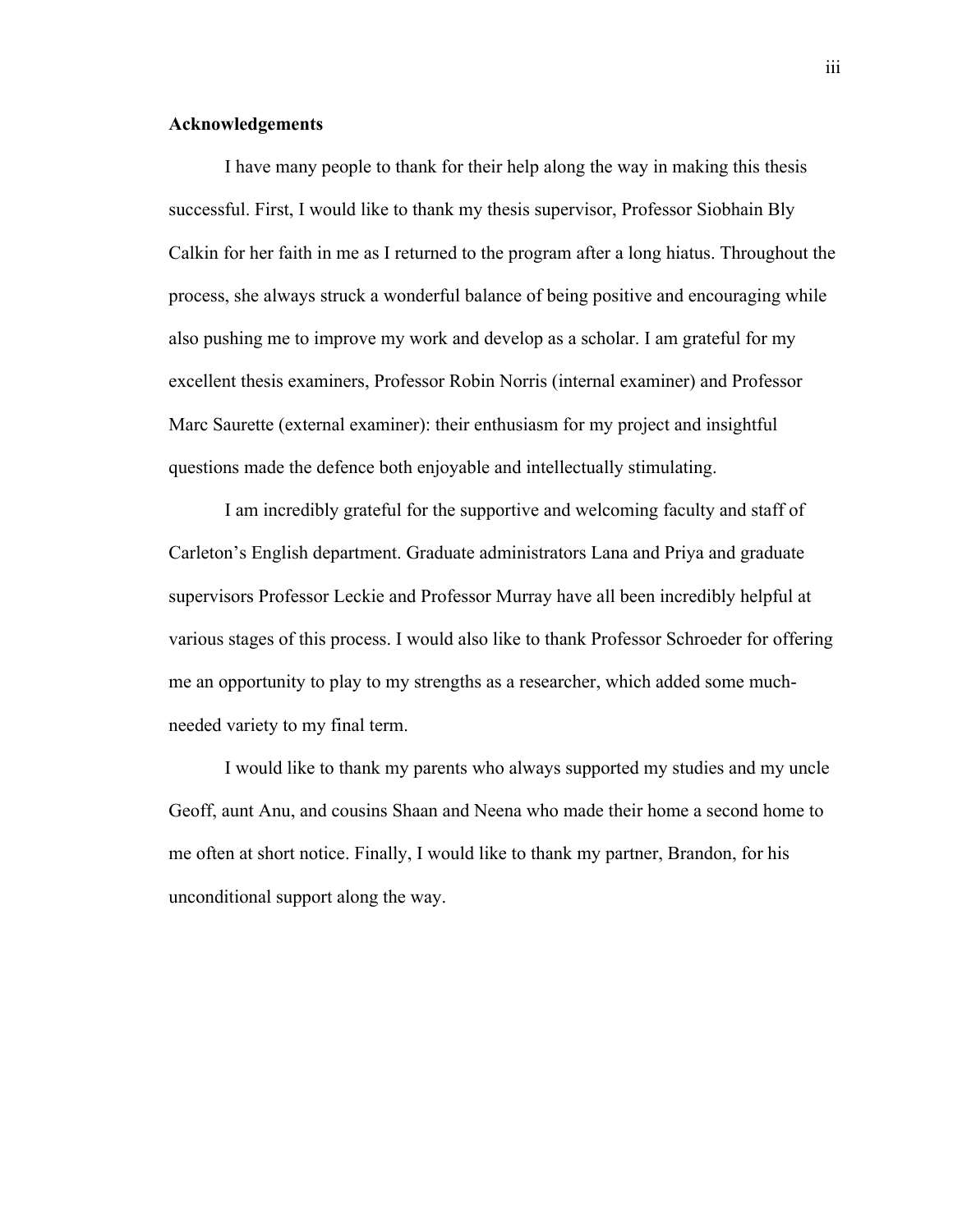### **Table of Contents**

| Chapter 1: Understanding transformative disguise through medieval theories of memory,       |
|---------------------------------------------------------------------------------------------|
| Chapter 2: "Weilawei bat euere was I kinges bern": forgetting nobility and the centrality   |
| Chapter 3: "For a pore palmer he was": penitential disguises, spiritual transformation, and |
| Conclusion: The experience of transformative disguise and the value of forgetting           |
|                                                                                             |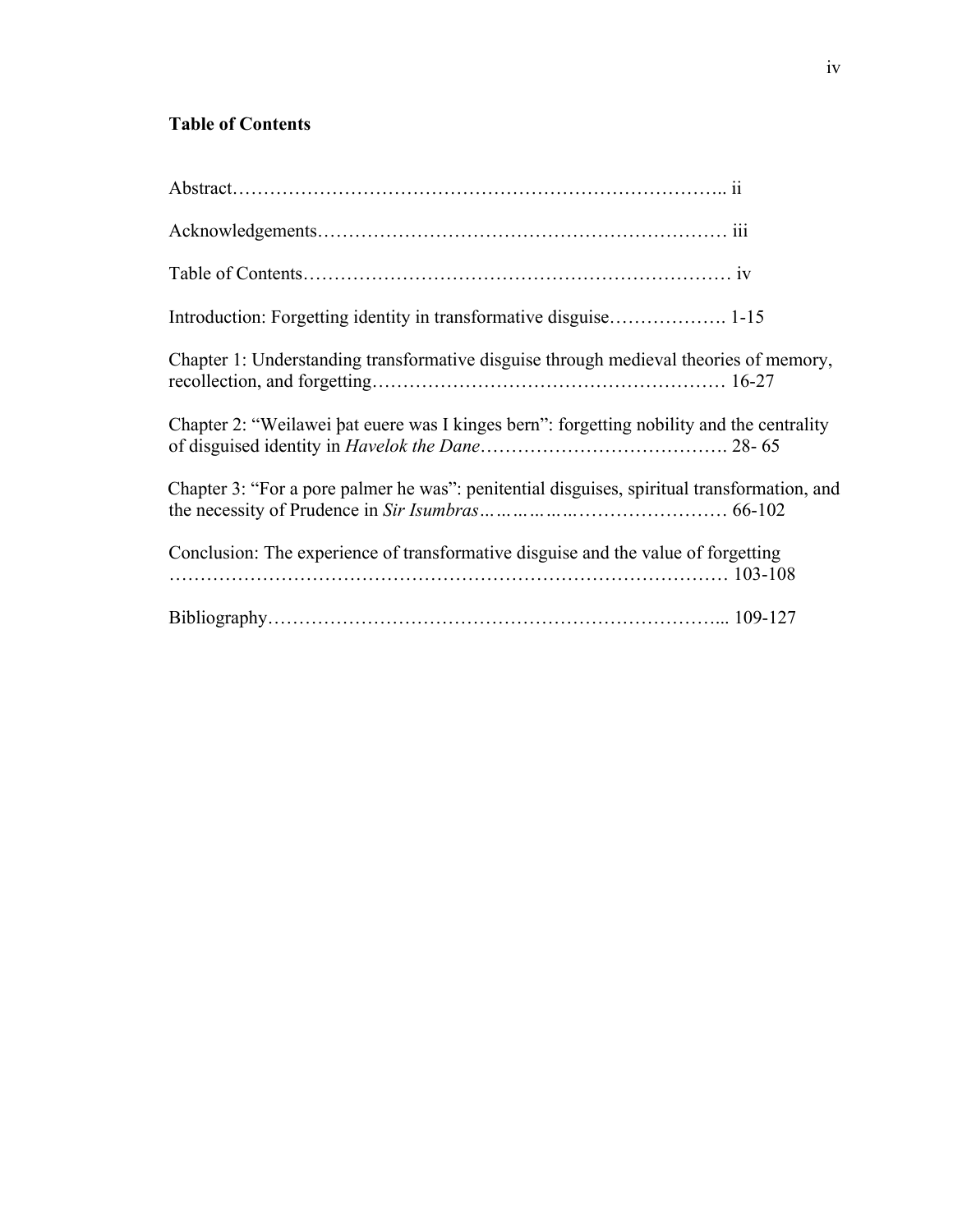### **Introduction: Forgetting identity in transformative disguise**

This thesis explores disguise and forgetting in Middle English romances and how these processes intersect, focusing on *Havelok the Dane* and *Sir Isumbras,* two romances that demonstrate how complicated and rich these processes are. I began this research with an observation that disguise disrupts the flow of memory in Middle English romances and that these disruptions can be central plot points. Memorial disruptions in disguise can happen in many different ways, but the most pronounced way in which disguise challenges memory, though it is rarely studied, is when romance characters truly live out their disguised identities and forget, to some extent, who they are. This study asks: what is the relationship between disguise and forgetting, and what is the narrative purpose of self-forgetting in disguise?<sup>1</sup> Overall, disguises that are tied up in self-forgetting function differently than most romance disguises because of how deeply they are implicated in identity formation and transformation processes. Moreover, the ways in which this forgetting is resolved through a selective process of recollection is essential to how the characters form their final iterations of identity. Drawing on medieval theories of memory, recollection, and forgetting that I outline in Chapter 1, I will examine in Chapters 2 and 3 the moments where disguise enables forgetting, explore how and why the forgetting occurs, and indicate how different remembered identities are integrated

 $1$  I am using the term "self-forgetting" to describe the process of forgetting personal identity, though the term is often used to describe altruism. In my use of this term, I am indebted to Kisha Tracy's analysis of Boethian self-forgetfulness as forgetting an important part of the self due to a transgression or sin in Middle English romance (her focus is on *Sir Gawain and the Green Knight,* though she also mentions *Sir Isumbras*). I am using the term more neutrally: self-forgetting is not only because of transgression (though it sometimes is) but it is also a natural result of certain changes like exile and disguise. Kisha Tracy, "Gawain-Poet: *Sir Gawain and the Green Knight*, to Forget or not to Forget," in *Memory and Confession in Middle English Literature* (Springer, 2017): 93-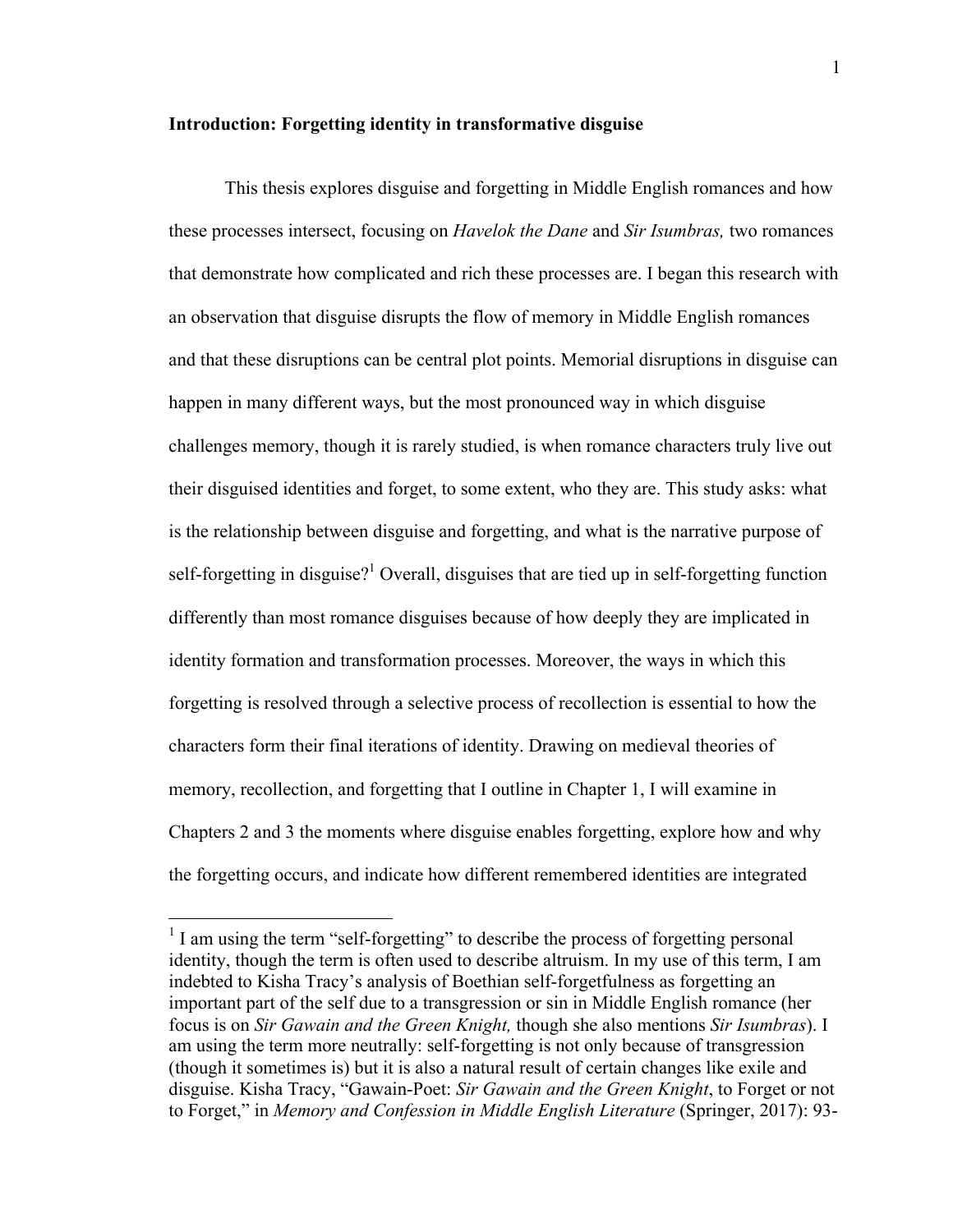through recollection. Ultimately I have found that, although these moments of forgetting cause problems in the texts, they also illustrate the ways in which forgetting can be useful, constructive, and generally necessary.

It is widely accepted that the construction and reclamation of identity is central to the medieval romance genre, as Philippa Hardman encapsulates: "the typical patterns of the romance mode –loss and restoration, separation and reunion, exile and return, suffering and redemption, testing and reward, adventure and achievement –figure in their wonder-evoking conclusions the discovery of identity."<sup>2</sup> Reading disguises based on how they function in the identity construction pattern can help us to understand how interiority is constructed through challenges, particularly memorial challenges. Robert W. Hanning, writing on interiority in twelfth-century romance, argues that, "in the Romance genre generally, man is defined in terms of *becoming* not *being*; that is, what he is is a function of what time brings him."<sup>3</sup> My thesis adds to this discussion by showing how disguise and forgetting fit into this recognized pattern. In texts with transformative disguise, becoming over time is very much tied up in disguised time and how the characters become their disguises before they can become their final selves.

Disguises are worn for a number of reasons in romance. Sometimes disguise is used as a form of trickery or deception in order to test a character's qualities, as one sees in the Loathly Lady character in *The Marriage of Sir Gawain* or Bertilak in *Sir Gawain and the Green Knight*. Disguises can also be a way for a character to gain access to a

 <sup>2</sup> Philippa Hardman, Introduction, *The Matter of Identity in Medieval Romance*  (Cambridge: DS. Brewer, 2002), 2. The essays appearing in this collection range from discussions on individual identity, to other forms of identity such as national and generic identity in romance.

<sup>3</sup> Robert W. Hanning, *The Individual in Twelfth-Century Romance* (New Haven: Yale University Press, 1977): 139.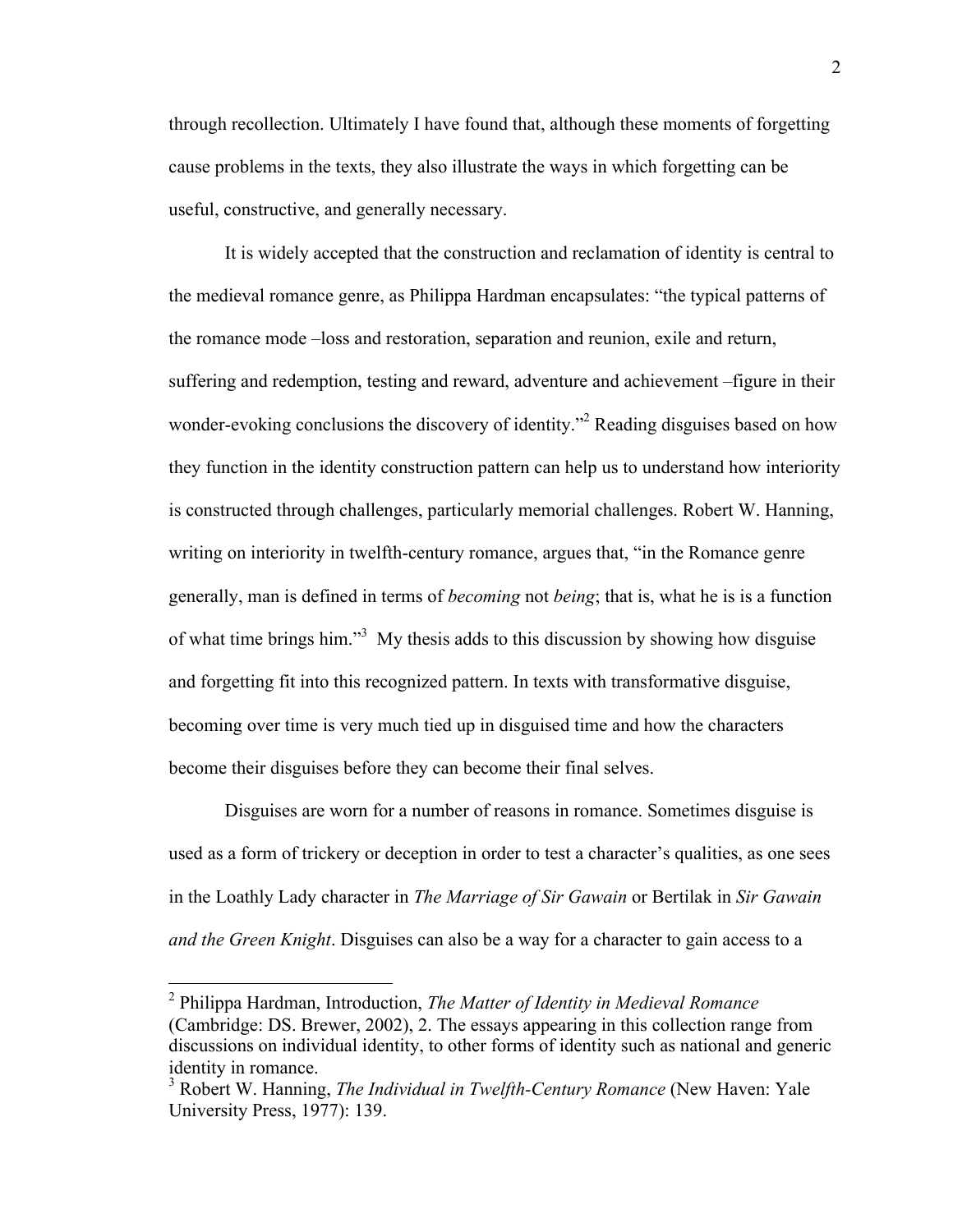space where he is not welcome, as in *King Horn* when the protagonist dresses as a pilgrim to interrupt his lover's wedding. Other times, disguise occurs in situations where recognition is dangerous, as it is for Havelok in *Havelok the Dane,* or in order to continue a forbidden love affair as William and Melior do in *William of Palerne.* Disguises are also worn in situations where a character must endure penance, as in *Sir Isumbras*. A character may also wear a disguise as a means of recuperating a damaged reputation, as Ywain does in *Ywain and Gawain.* The forms that disguises can take are also varied. It is quite common for romance characters to take on disguises of lower status: knights or kings disguise themselves as minstrels, pilgrims, beggars, labourers, or merchants. Characters may also disguise in chivalric incognito, when knights wear armour that is not their own so that they are unrecognizable. These questions of why and how characters are disguised are often addressed in romance scholarship because they help to illustrate how the motif functions in romance narratives. My exploration of how disguise contributes to processes of forgetting addresses an equally important question that has not received much scholarly analysis: what does the disguise do to the character?

Although the idea of identity formation is integral to the romance genre, disguises that play a key role in transforming the character's identity are quite rare and, as a result, rarely discussed. The disguise motif occurs in over half of extant Middle English romances, but in most of these instances, disguise is a tool that conceals identity or even communicates a transformation in identity, but does not bring about the transformation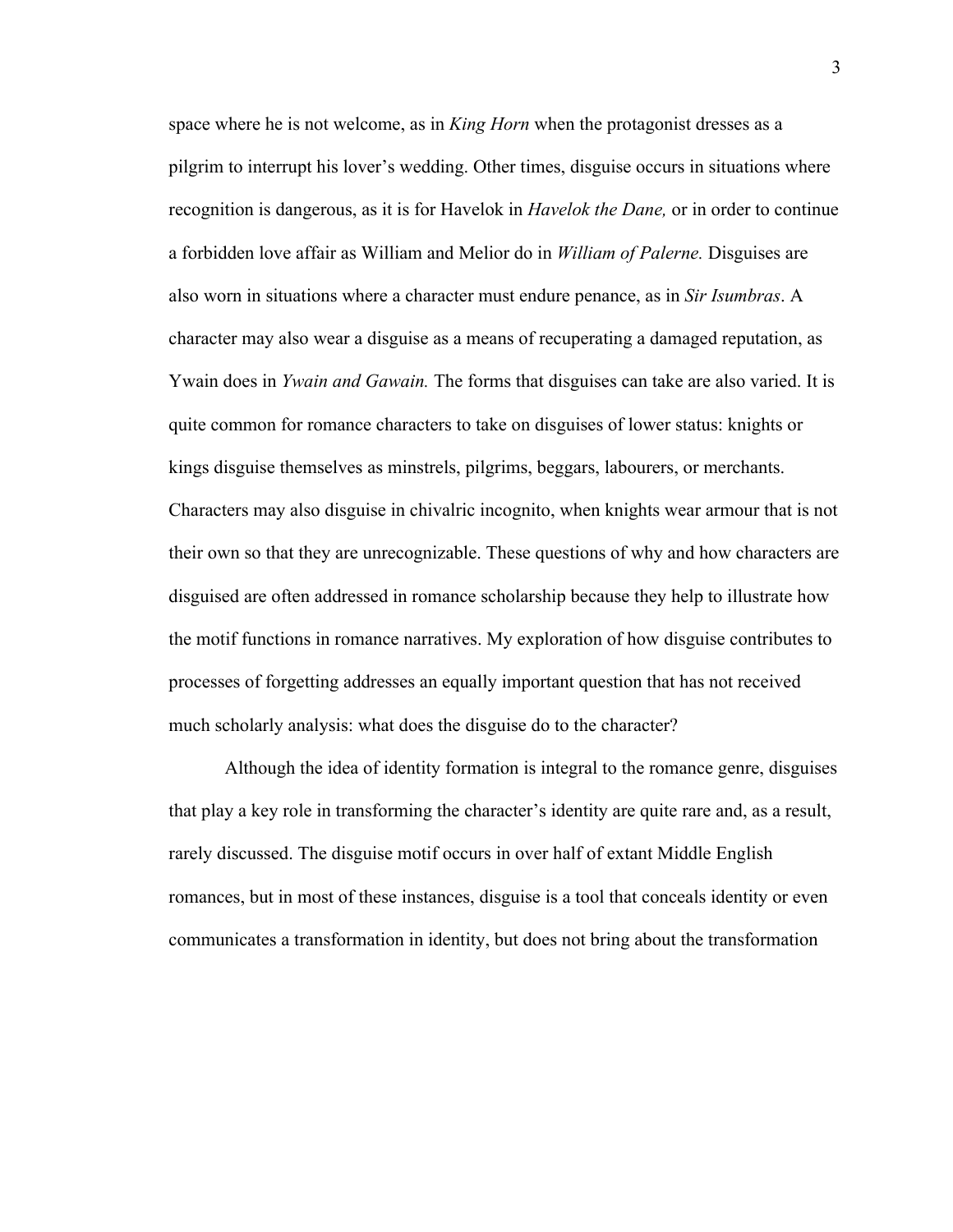itself. <sup>4</sup> In most instances the disguises are performative*,* external and deliberate, worn (and easily removed or changed) to serve a purpose. For example, William and Melior in *William of Palerne* disguise themselves as bears in order to continue their forbidden romance. Once their disguises become known to the men searching for them, they exchange the bear disguises for deer disguises. All the while they are wearing their "clobes, bat comely were and riche" underneath the animal skins  $(1737)$ .<sup>5</sup> The disguised heroes are aware of both their true appearances and the reason that pushed them to disguise themselves in the first place, and the disguises do nothing to change their awareness of their identities.

The disguises in *Havelok the Dane,* the subject of the second chapter, and *Sir Isumbras*, the subject of the third chapter, go deeper, however: they create lived *disguised identities* that are central to the protagonists' overall character transformations. Forgetting distances the characters' disguised identities from their true ones and allows for the characters' more complete assimilation into their disguised lives; because both Havelok and Isumbras do not recollect their noble or knightly identities while disguised, they both become their disguises, unimpeded by the structures of their former lives. As a result, the disguises serve not as a tool that brings about the protagonist's return but instead as a crucial moment for transformation that needs to be lived out before he can return at all.

 <sup>4</sup> 45 out of 83 romances listed in the online *Database of Middle English Romance* contain the keyword "disguise." *Database of Middle English Romance* University of York, 2012, http://www.middleenglishromance.org.uk. This database also exemplifies how disguise is not easily defined. For example, Emaré's exile, use of a pseudonym, and work as a needlewoman are often discussed as a disguise, but the text does not have the keyword "disguise" attached on this database.

<sup>5</sup> This reference and all subsequent references to *William of Palerne* come from the following edition: G.H.V. Bunt, *William of Palerne* (Groningen, Bouma's Boekhuis, 1985).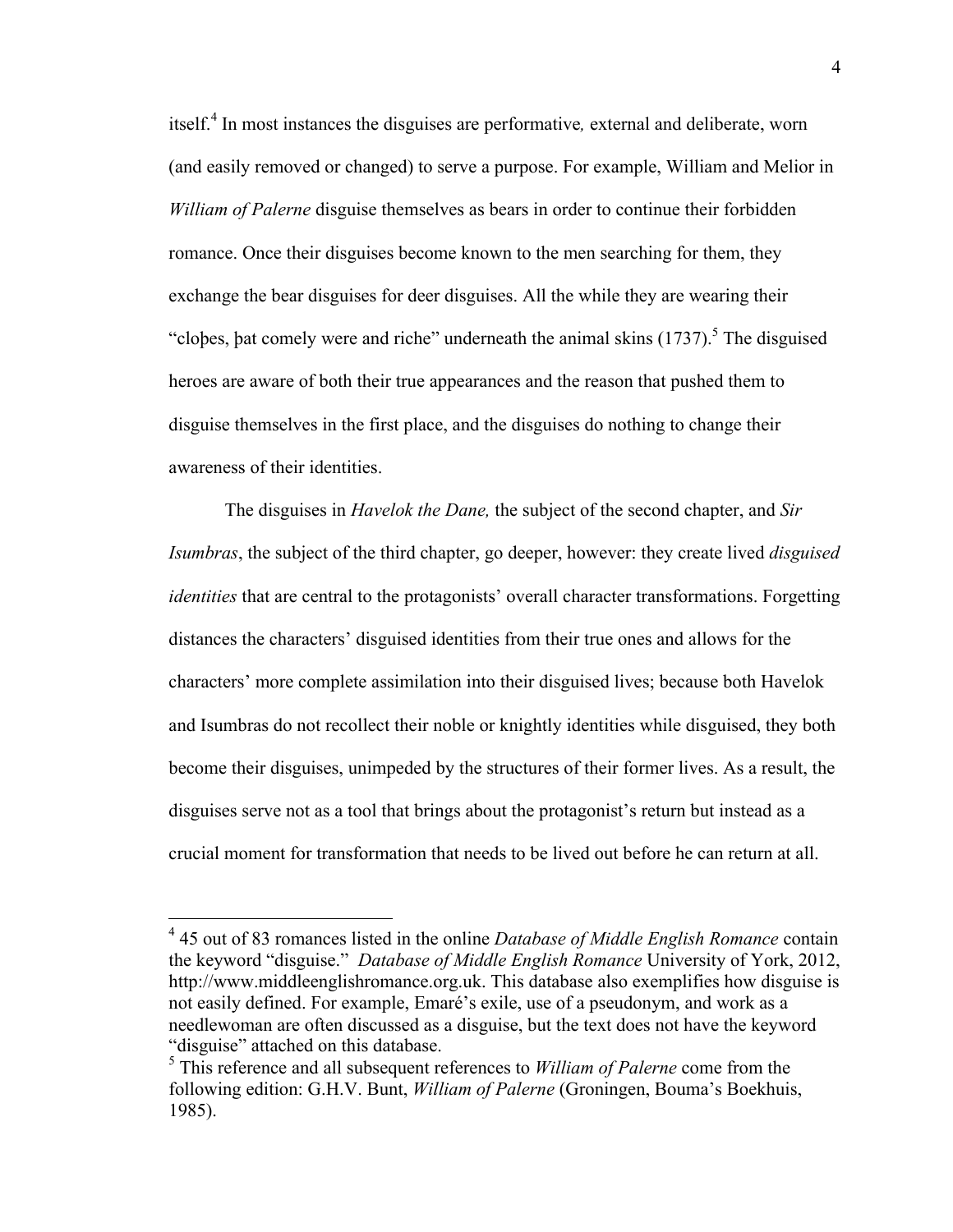Each of these texts provides a different type of transformation. Havelok, a Danish heir who is a toddler when exiled, grows up disguised as a fisherman's son and undergoes a social transformation that ultimately informs how he regains his noble status. In this text, there is one central disguised identity and how this identity is formed, how the true identity is forgotten, and how both are eventually remembered are all essential components of the protagonist's character development. Isumbras, a proud knight required to do penance for his sin, undergoes a spiritual transformation. The multiple disguised identities he inhabits during his penance bring about different forms of forgetting that complete his spiritual transformation but, at the same time, make it difficult for him to re-integrate into his earthly life. Unlike Havelok's disguise, Isumbras's disguises are more episodic and reveal a greater variety of forms of forgetting. Generally, disguises are not the only cause of transformation for these characters (for example, it is Isumbras's penance that necessitates his transformation and his disguises are part of that process) but they play a significant role in how the transformation occurs. In these cases, the disguised identities are foundational in character development so that the moments of revelation present a changed character, influenced by the memorial challenges encountered in his disguises.

Because the more common performative disguises raise the question of what the character does with disguise, most of the scholarship on disguise addresses this type of disguise and this type of question. As a result, very little scholarship has addressed how disguises transform characters. Jane Bliss writes that disguise, in comparison to the use of pseudonyms, functions as a plot device that is more "functional and episodic" and less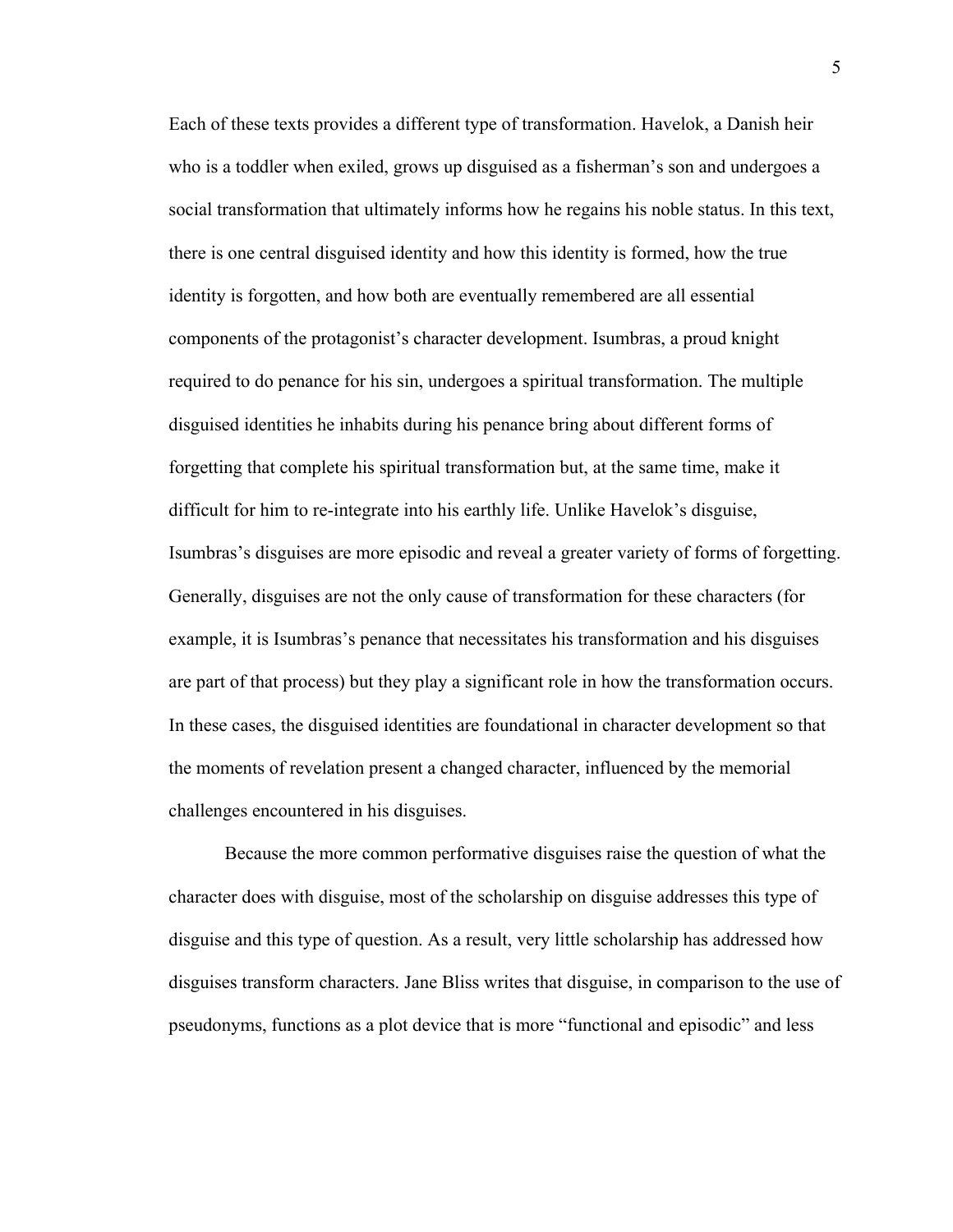"bound up with the thrust of the romance plot."6 While this may be the case for more performative disguises, it does not apply to the transformative disguises involving selfforgetting that are central to the thrust of the romance plot. Examining disguise as a tool for communication of selfhood, Susan Crane explores incognito knights in romance and their historical counterparts in court settings and suggests that disguise functions as a way of "mov[ing] from one public perception to a higher one," arguing that deliberate performances of disguise allow the disguised character to actively revise public perceptions of their "still visible self."<sup>7</sup> The disguises I examine, rather than externally communicating change to the public and to the audience, craft a process of internal change. These disguises push the characters outside of the social spaces where their true identities are known, making them much less visible than incognito knights like Ywain or Ipomadon (the characters Crane discusses) who conceal their identities but still remain in contact with the other characters from their former lives. Further, forgetting in disguise allows Havelok and Isumbras to remain displaced from their former lives for a long time, further enabling the changes brought on by their disguises.

Because it often crosses class boundaries, disguise is also examined within sociopolitical contexts, as scholars consider what we can learn about medieval social structures from romance disguises. For example, Debra B. Black examines disguise as a didactic narrative technique that "becomes a microcosmic reflection of the values expressed in the larger text in relation to social identities employed to categorize and thus control

 <sup>6</sup> Jane Bliss, *Naming and Namelessness in Medieval Romance* (Cambridge: D.S. Brewer, 2008): 40

<sup>7</sup> Crane, Susan *The Performance of Self: Ritual, Clothing, and Identity During the Hundred Years War,* (Philadelphia, University of Pennsylvania Press, 2002): 139, 178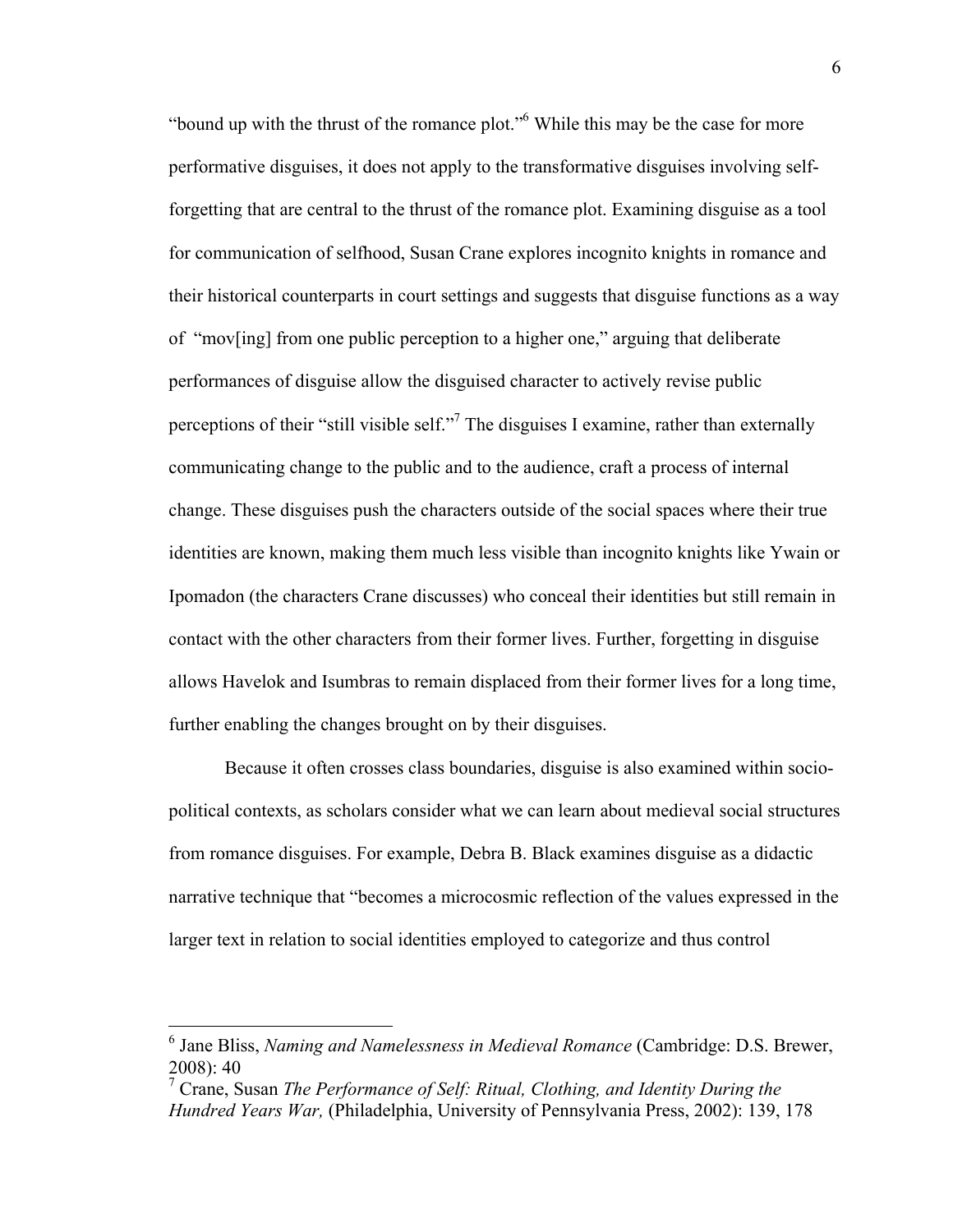individuals within medieval English society."8 This approach is useful for understanding why the protagonists' estates-crossing disguises are so effective in concealing them, but explains little about how disguise shapes the interiority of the individual character. Although it is not a major focus of her work, Dominique Battles also raises the issue of disguise as having a socio-political significance as something especially noticeable in Middle English romances, where she notes that we see "more disguise, in more forms, for longer periods of the narrative" than in French romance.<sup>9</sup> She suggests that these disguises are also more concerned with issues of national identity: involuntarily disguised characters are "comfortable with who they are" because their disguises "are a symptom of a political, not psychological crisis."<sup>10</sup> This reading of disguise again envisions a character actively remembering his or her former self. Though many disguises do function this way, this approach still operates on the notion that disguises conceal a stable identity. When forgetting is involved, regardless of the conditions that pushed the character to the disguise (political for Havelok and spiritual for Isumbras), identity is not stable underneath.

By studying, through disguise, the processes of forgetting in romance and using medieval thought on memory to do so, this thesis engages a growing scholarly conversation about the ways in which memory informs various aspects of the romance

<sup>9</sup> Dominique Battles, *Cultural Difference and Material Culture in Middle English Romance: Normans and Saxons* (New York: Routledge, 2013): 114

 <sup>8</sup> Black, Debra B, *Anagnorisis: Revealing Didactic Purpose in the use of Disguise in Middle English Romances* (PhD Diss, Arizona State University, 1998), 1.

<sup>&</sup>lt;sup>10</sup> Battles, *Cultural Difference*, 114. Battles is discussing the exile and return patterns in *King Horn, Havelok* and *Sir Orfeo* when she makes these points, but her development of issues surrounding disguise focuses primarily on *King Horn.* Her comment on "psychological crisis" refers to personal crises of chivalric identity that frequently appear in French romance.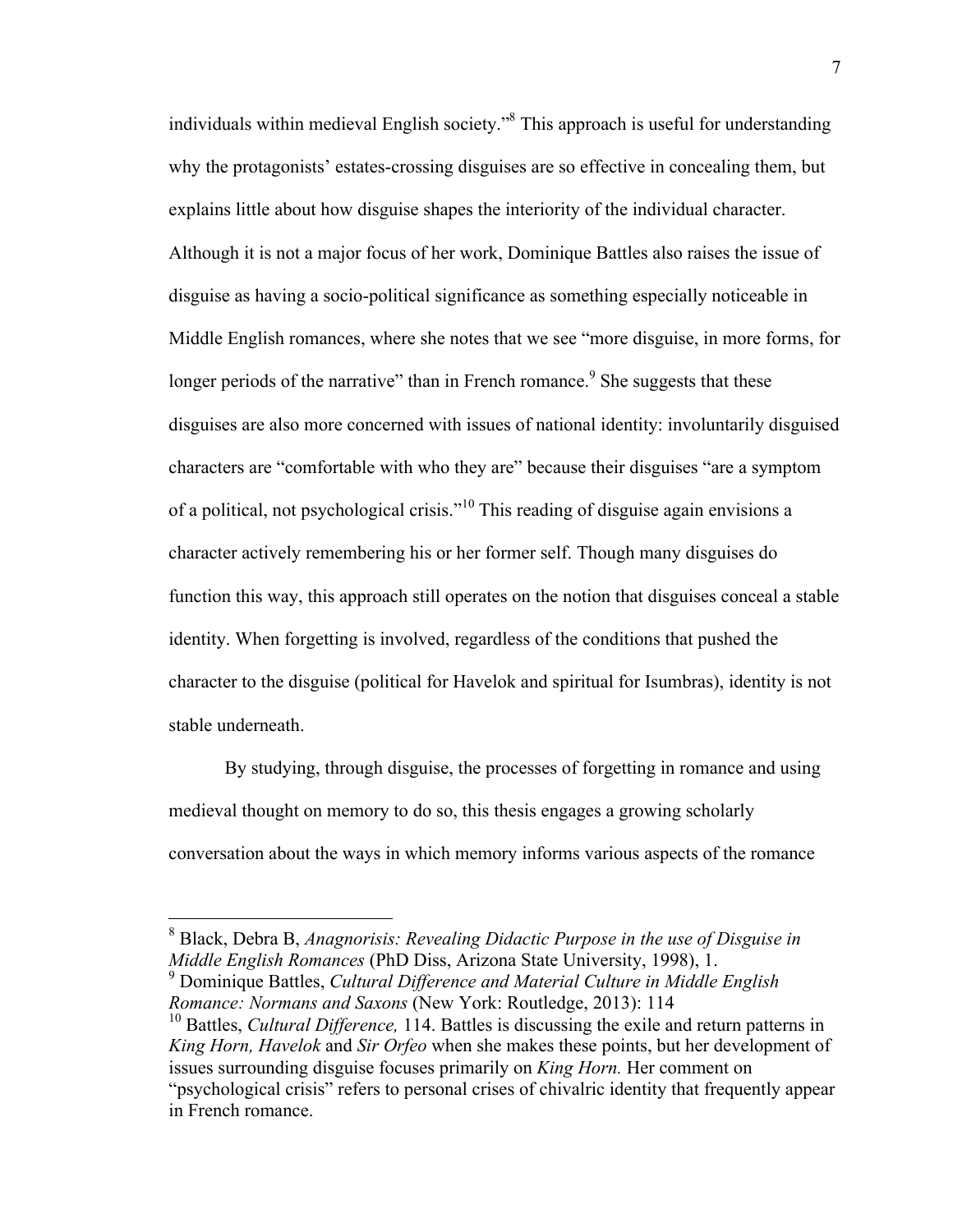genre. The scholarship on memory and romance can be very generally divided into three interconnected trends. The first of these is the study of cultural and historical memory in the romance genre. Romance has been widely noted as a genre deeply concerned with the past and most romances look backwards to some distant historical time; as Rosalind Field explains, the genre "makes a virtue out of archaism."<sup>11</sup> There has also been a recent surge in scholarship concerning romance's role in communicating less distant historical memory, especially that of the Crusades.<sup>12</sup> The second trend is the study of medieval memory and the romance text. By "the text" I refer to both the composition of the text and the audience reception of the text. The composition of romance texts often envisions an oral performance setting and as a result, attention has been paid to the use of memorial

<sup>&</sup>lt;sup>11</sup> Rosalind Field, "Romance in England," in *The Cambridge History of Medieval English Literature*, ed. David Wallace (Cambridge: Cambridge University Press, 1999): 175. John Whitman, in an edited collection on romance and history, notes that the division of romance genres into "matters" demonstrates the genre's concern with retelling the past. The contributors to this collection approach the varied ways in which different historical pasts are retold and remembered. Jon Whitman, "Romance and History: designing the times," *Romance and History* (Cambridge: Cambridge University Press, 2015): 3-22. Jamie McKinstry's third chapter, "Topography, Redaction, and Inheritance: The Initial Steps of Memory," discusses how romance makes use of earlier tales, by adapting and renarrating them (i.e. *Sir Orfeo*) and also by referencing them (i.e. the cloth depicting older tales in *Emaré)*. *Middle English Romance and the Craft of* Memory (Cambridge: DS. Brewer, 2015): 45-68.

<sup>&</sup>lt;sup>12</sup> Lee Manion broadly examines how vernacular literature like romance transmits and shapes collective memory of the crusades, "'Perpetual memorye": remembering history in the crusading romance," in *Remembering the Crusades and Crusading*, ed, Megan Cassidy-Welch, (London: Routledge, 2017): 114-28; Suzanne Conklin Akbari considers how poetic representations of sieges in medieval epic and romance tell the history of the crusades, "Erasing the Body: History and Memory in Medieval Siege Poetry," in *Remembering the Crusades: Myth, Image, Identity*, Eds., Nicholas Paul and Suzanne Yeager (Baltimore: Johns Hopkins University Press, 2012): 146-173. Much of the scholarship on *Sir Isumbras* considers how the romance tells, remembers, and reflects crusading history, for example: Leila K. Norako, "*Sir Isumbras* and the Fantasy of Crusade," *The Chaucer Review* 48 no. 2 (2013): 166-189; Lee Manion, "*Sir Isumbras's*  'privy' recovery: Individual Crusading in the fourteenth century," in *Narrating the Crusades: Loss and Recovery in Medieval and Early Modern English Literature* (Cambridge: Cambridge University Press, 2014): 67-106.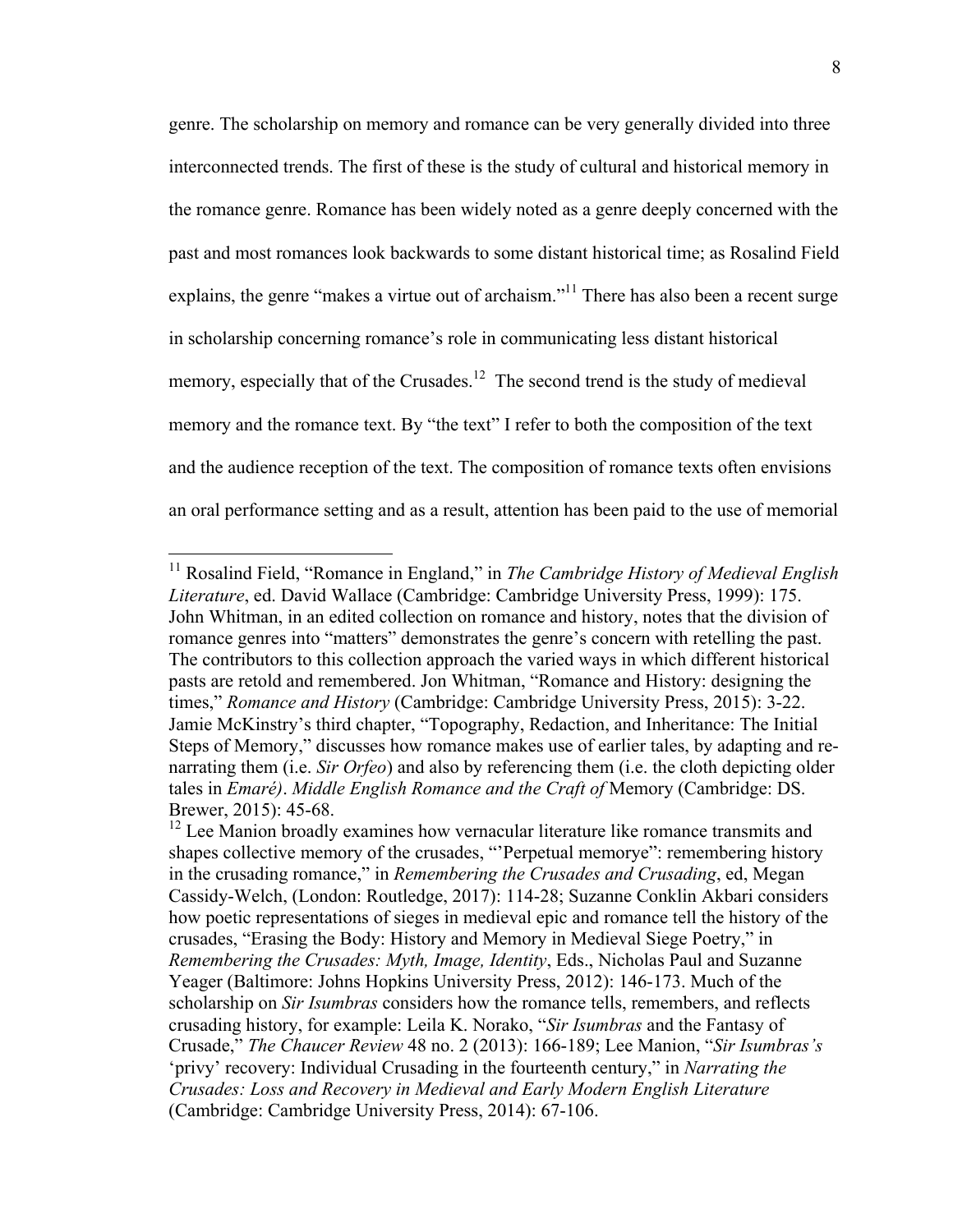techniques in romance structure, something that Evelyn Birge Vitz calls "memory-

friendliness," for both the reciter and the audience that includes the use of formulae,

repetition, and re-narration.<sup>13</sup> A third trend is the study of how memorial processes are

represented in the romance events and characters.<sup>14</sup> Because my focus is primarily on

character transformations, my study follows the third trend. The latter two trends,

however, are frequently interrelated because characters and events are composed by the

author and are received by audiences.<sup>15</sup>

Although romance is a genre deeply concerned with the formation of individual identity, work on individual character memory in romance has been, until recently, relatively sparse and mostly focused on Arthurian (mainly French) romance and

 <sup>13</sup> Evelyn Birge Vitz, "On the 'Memory-Friendliness' of Verse Romance" in *Orality and Performance in Early French Romance* (Cambridge: D.S. Brewer, 1999): 228-266. For considerations of performance contexts, orality, and memorization in specifically Middle English romance see: Murray McGillvray, *Memorization in the Transmission of the Middle English Romance*, Albert Bates Lord Studies in Oral Tradition, 5 (New York: Garland, 1990); Andrew Taylor, "Fragmentation, Corruption and Minstrel Narration: The Question of the Middle English Romances," *The Yearbook of English Studies*, 22 (1992): 38-62; For specifically medieval theories of memory and how they influence the construction of a (Chaucerian) romance text, see Mary Carruthers "Seeing things: locational memory in Chaucer's *Knight's Tale,*" in *Art and Context in Late Medieval English Narrative: Essays in honor of Robert Worth Frank, Jr,* ed., Robert R. Edwards (Cambridge: D.S. Brewer, 1994): 93-106.

Brent Pitts focuses on separated lovers recollecting one another and meditating on absence in "Absence, Memory, and the Ritual of Love in Thomas's *Roman de Tristan,*" *The French Review* 63, no. 5 (2010): 790-799; Brooke Hunter considers remembering in mourning and loss in "Remenants of Things Past: Memory and the *Knight's Tale*," *Exemplaria* 23, no. 2 (2011): 126-146; Jon Whitman examines the renarration of events in deathbed testimonials in "Posthumous Messages: Memory, Romance and the *Morte D'Arthur*, in *The Making of Memory in the Middle Ages*, ed., Lucie Doležalová (Leiden: Brill, 2010): 241-252; and Kisha Tracy explores how recollecting with reason helps characters to move forward in "Character Memory and the Reinvention of the Past in Béroul's *Roman de Tristan*" *Tristania* 24 (2006): 1-15.

<sup>&</sup>lt;sup>15</sup> Also considering how these trends connect, McKinstry notes that modern divisions of memory like individual and collective memory are not easily applied to the romance genre, and explores "character, plot, narrative, and literary, social, and historical contexts" as interrelated. Jamie McKinstry. *Middle English Romance,* 19.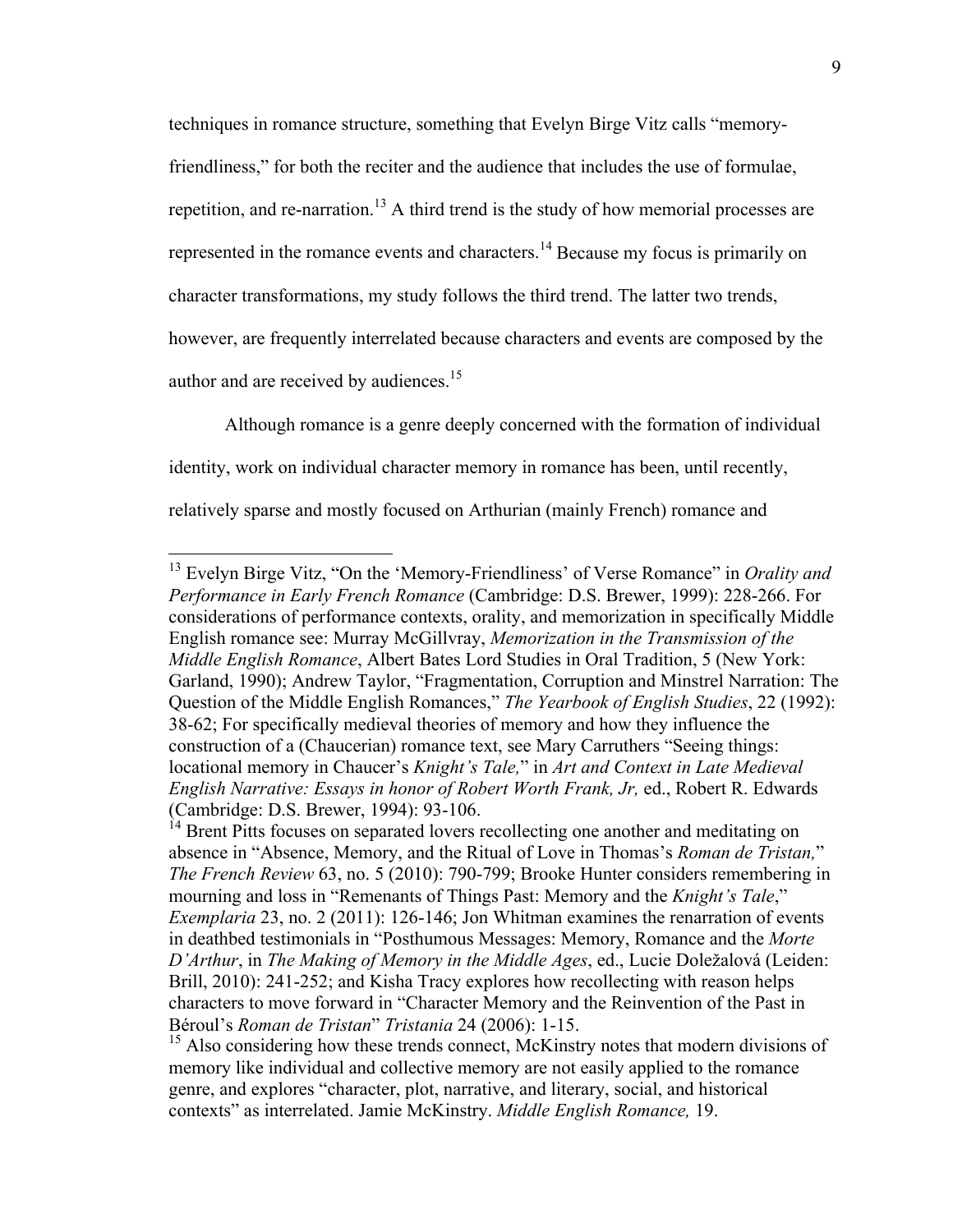Chaucer.16 A recent contribution that addresses this gap and approaches Middle English romance is McKinstry's 2015 *Middle English Romance and the Craft of Memory*. <sup>17</sup> His broad study engages with all three trends mentioned above and examines moments in several Middle English romances, arguing that memory is essential to romance because the genre calls for "memorial work" that is "shared between characters and audience."<sup>18</sup> On character memory, he writes that, "the [memorial] faculty allows a character to reaffirm and develop their identity whilst simultaneously maintaining the unity of a particular tale as episodes are encountered, stored, and remembered."<sup>19</sup> This approach is very useful in understanding the great number of ways memory interacts with the genre as a whole, but because of its breadth, it is not designed to explore generic conventions, like transformative disguises, that are not the norm. Both forgetting and disguise are considered in McKinstry's book but the ways in which they intersect are not explored in depth. McKinstry's primary concern is the importance of remembering and the work that goes into it while forgetting is considered to be a "temporary lapse" in these processes.<sup>20</sup> As a result, his chapter on forgetting deals with temporary and deliberate forms of forgetting, such as deception and misremembering, and spends very little time discussing self-forgetting.<sup>21</sup> Disguise, too, is generally considered in in its more common temporary and deliberate contexts: disguise as a way of expressing or communicating change rather than effecting such change. Disguise, he argues, signals the need for memory work of

 $16$  See note 14.

 $17$  Five of his eight chapters focus primarily on characters and events of romance.

<sup>18</sup> McKinstry, *Middle English Romance*, 1

<sup>19</sup> McKinstry, *Middle English Romance*, 19, 217

<sup>20</sup> McKinstry, *Middle English Romance*, 161.

 $21$  This is chapter 6, "Failed Memories: Forgetting, Lying, Obstructing." McKinstry, *Middle English Romance,* 135-162.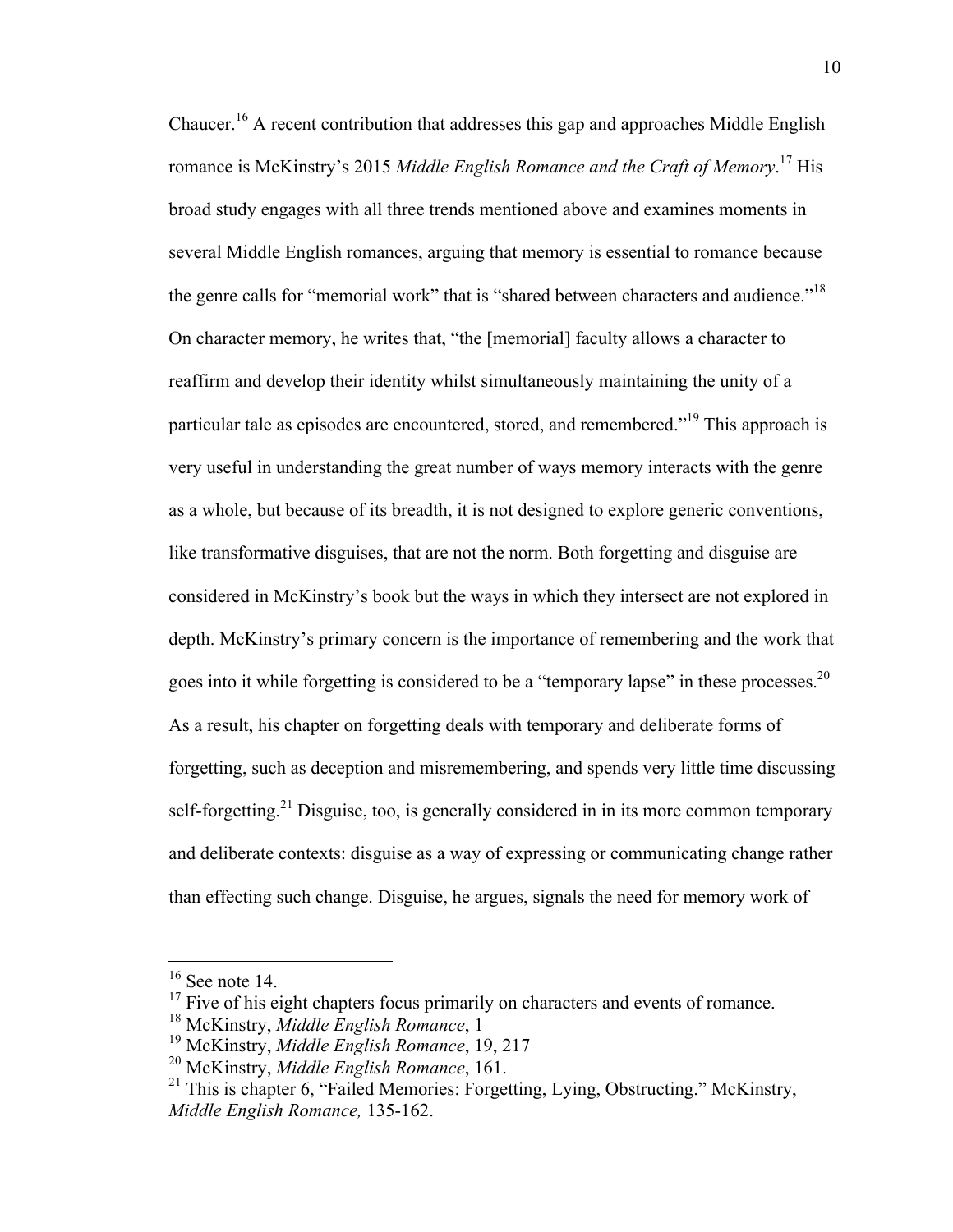comparison on the part of the audience and undisguised characters because, "Only by identifying a figure from the past can we then appreciate how they have changed."<sup>22</sup> My study, in contrast, addresses disguised protagonists' own relationships to their disguised selves. By focusing on self-forgetting in disguise as an essential factor that both shapes and poses challenges for romance protagonists, I explore the processes of forgetting and disguise together, not only as a failure of memory, but also as a necessary part of the transformation of personal identity.

As has been suggested above, disguise does indeed create a memorial challenge even in its more performative contexts, but these challenges happen differently and perform very different functions in the romance narrative. When disguised characters do not forget who they are, misrecognition often creates a short memorial disjuncture for the characters witnessing the disguise. When a disguised character appears to someone who knew them before they were disguised, the change in appearance and the time that has passed make it difficult for secondary characters to associate the disguised person with their memories of the person they knew. During this disjuncture, however, the disguised character's identity remains remembered and stable underneath the disguise, and memorial cues and recognition tokens normally solve the issue.<sup>23</sup>

To exemplify this kind of disjuncture arising from misrecognition, in *King Horn* when Horn disguises himself as a pilgrim to attend his lover Rymenhild's wedding feast, he attempts to resolve the problems of recognition by testing her memory, providing memorial cues in the hope that they will prompt recognition. He first reminds Rymenhild

 <sup>22</sup> McKinstry. *Middle English Romance*, 179-182. McKinstry focuses on the series of performative disguises in *Ipomadon* to develop this point.

<sup>23</sup> Something like this does happen in *Isumbras* when he is reunited with his wife, but the main difference is that none of the actions on the protagonist's part are deliberate.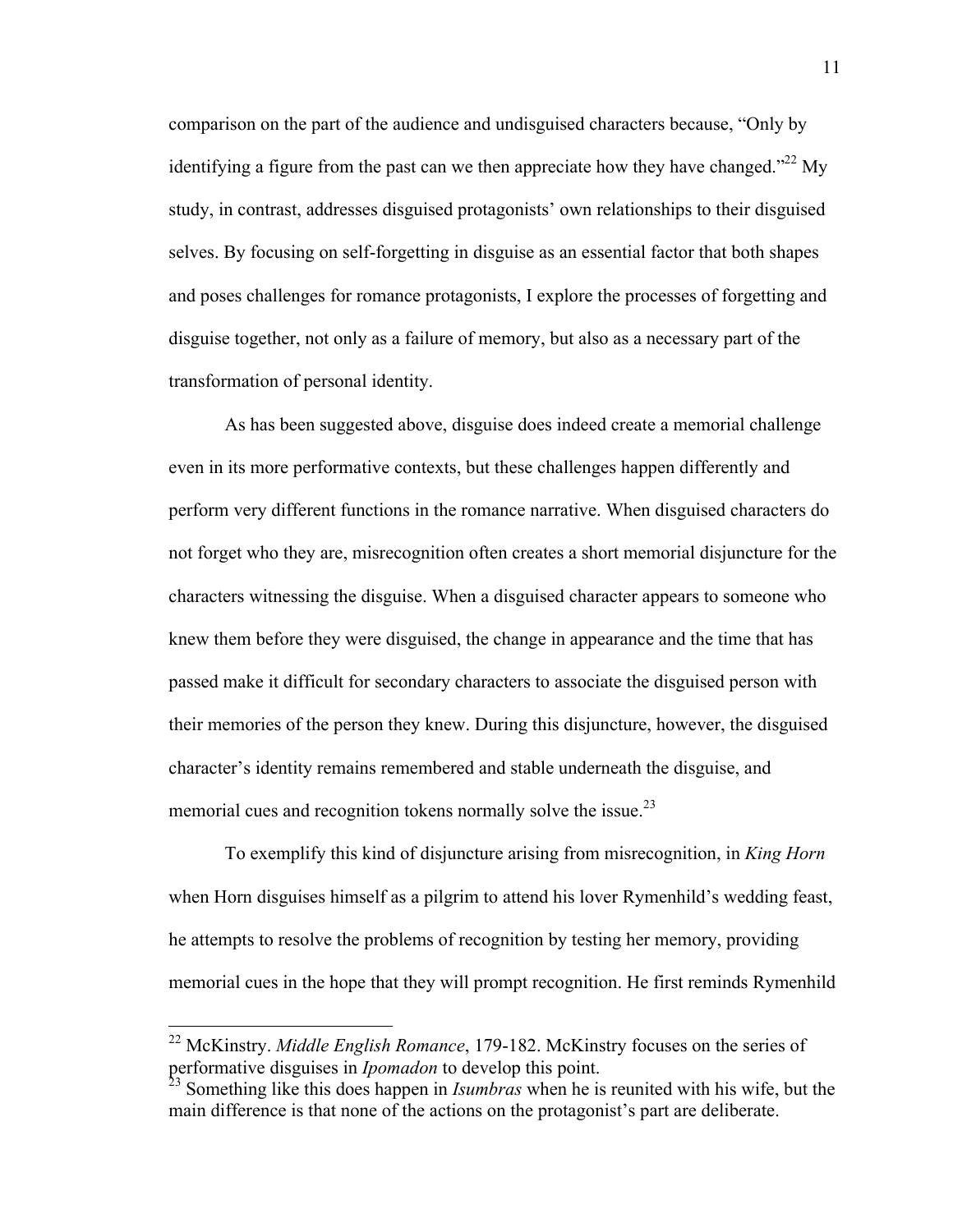of a dream she had earlier about her net breaking while she is fishing  $(662-8)^{24}$  This prophetic dream signifying Rymenhild's subsequent loss of Horn becomes a reminder when he returns and tells her:

Thu wenest I beo a beggere, And Ich am a fishere, Wel feor y-come by este For fishen at thy feste. My net lith her by honde, Bi a wel fair stronde. Hit hath y-lege there Fulle seve yere. Ich am y-come to loke Ef eny fish hit toke. (1141-1150)

Here, Horn is referencing not only the dream that Rymenhild had seven years previously, but also the direction (este) he has travelled and the seven years that have passed. Horn ends the memory test with a pun on his own name and his drinking horn: "Drink to Horn of horne" (1153). These clues, however, are ineffective prompts and Rymenhild does not recognize him (1157-60). After this, Horn gives her a ring they had previously exchanged as a recognition token that, although it makes her remember Horn, prompts her to believe that "Horn y-sterve were"  $(1187)^{25}$  Horn ultimately needs to tell her directly: "Ich am Horn of Westernesse" (1217). I have used this example in order to demonstrate how memorial challenge works with a self-aware disguised character, and it stands as a contrast to the memorial challenges presented in *Havelok* and *Isumbras*. There is no forgetting in this scene, but rather the (unsuccessful) use of memory cues by the

<sup>&</sup>lt;sup>24</sup> This reference and subsequent references to *King Horn* come from the following edition: *King Horn,* in *Middle English Verse Romances,* ed. Donald B. Sands (New York: Holt, Rineheart and Winston, 1966): 15-54.

<sup>&</sup>lt;sup>25</sup> "y-sterve" is a form of the verb "sterven," defined as "to die, perish" (1a). All Middle English definitions, unless otherwise specified come from the online edition of the Middle English Dictionary (MED), University of Michigan, 2001. Last updated April 24 2013, http://quod.lib.umich.edu/m/med/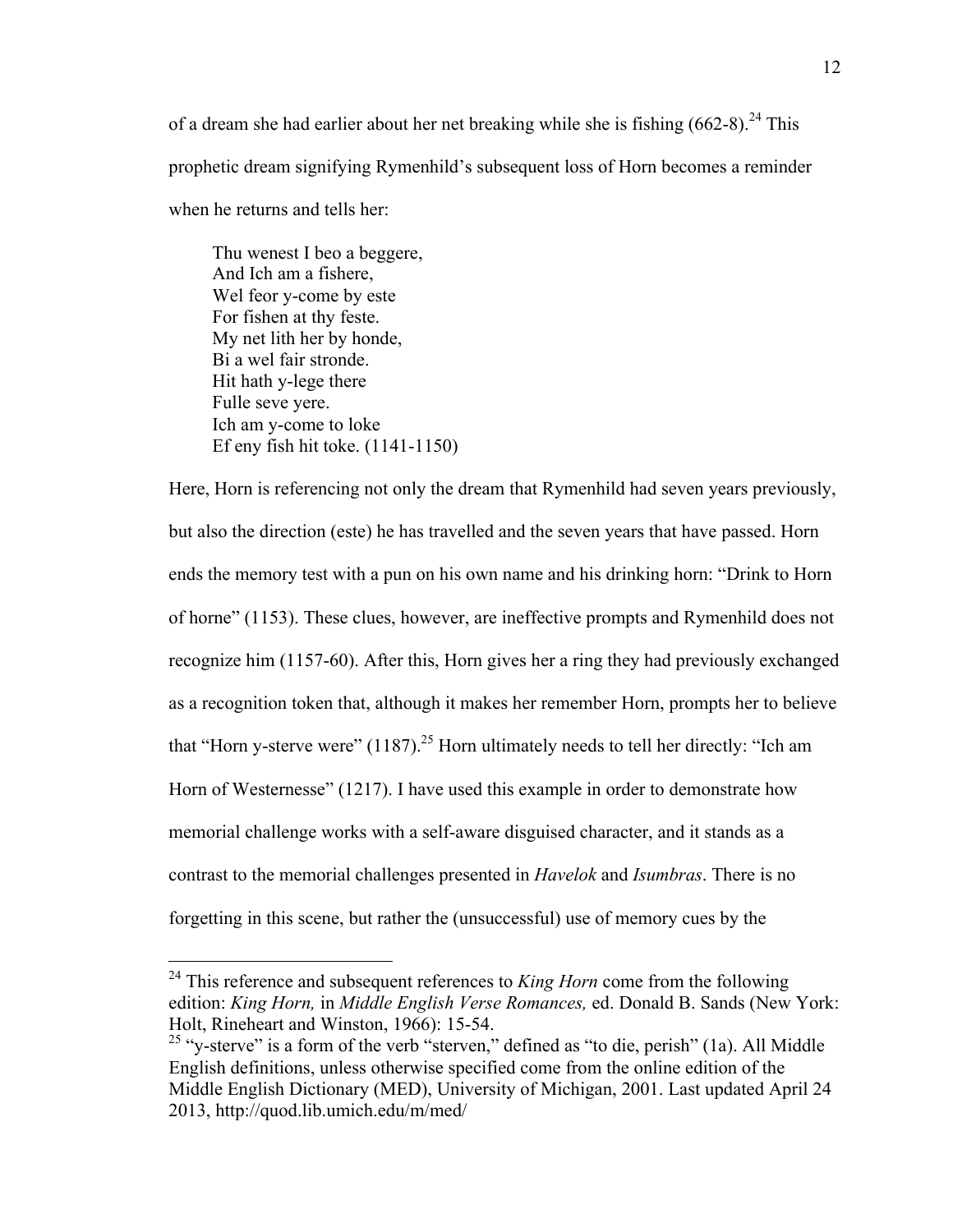protagonist in an effort to solve the problem of misrecognition by another character. Many of the elements of this recognition scene are present in the two texts that I study: a dream, a recognition token, and a reference to the passage of time, but they have a very different function within those narratives. The transformative disguises in *Havelok* and *Isumbras* are all long-lasting disguises that involve a complete separation from the characters' previous lives. As a result, the memorial disruptions in those two texts are much deeper and much less easily resolved than they are in *King Horn* and other romances that depict performative rather than transformative disguises.

While there is little to no forgetting involved in the memory disruptions brought on by disguises like Horn's, forgetting dominates the narrative in both *Havelok* and *Isumbras* and it is not limited to single moments or episodes. The ways in which forgetting interacts with the transformative potential of disguise are threefold. First, some form of memorial problem precedes the disguise. In *Havelok*, it is a set of factors that challenge both memory formation and access that position him for forgetting when he is disguised. In *Isumbras*, it is the failure to remember something important, his spiritual self, and his resultant penance becomes a process of remembering his spiritual self and forgetting his worldly self. These texts thus suggest that memorial problems are not only the consequence of disguise, but also part of what causes the disguise.

Second, the disguises themselves present opportunities for forgetting in the form of distractions, new routines, isolation, or the passage of extended periods of time. Havelok exists in a contained space that allows him to forget his past, while Isumbras is pushed into a purely contemplative life where he forgets worldly things. These memorial disruptions must be reconciled in order for the disguised character to be revealed, but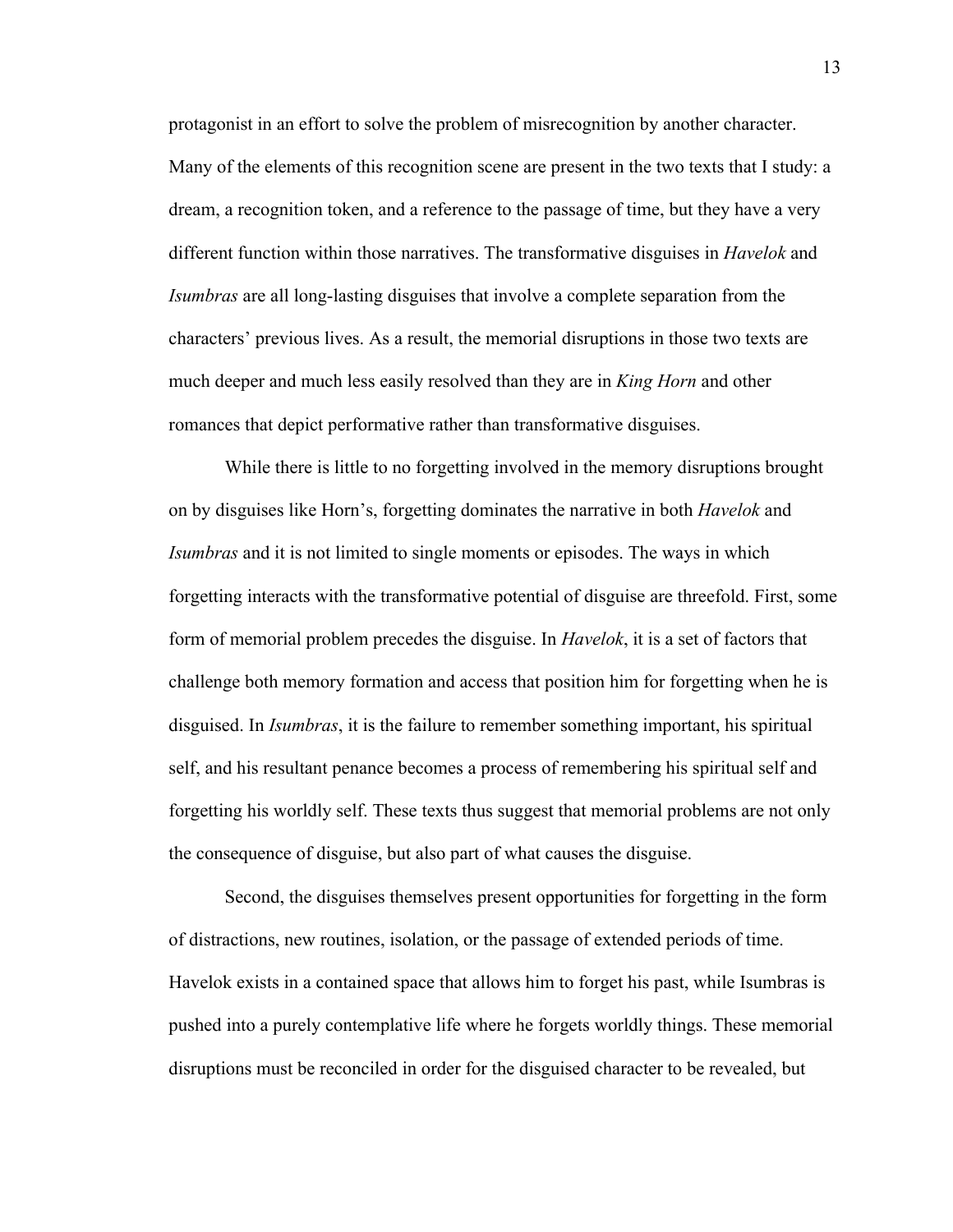they also play significant roles in shaping them. Because of the extent of forgetting in these disguises, recollection and recognition do not happen easily. The characters often require magical or divine intervention in order to prompt both recognition and recollection, such as a prophetic dream and physical exceptionality in *Havelok*, or a griffin that returns memorial objects in *Isumbras.*

The third way in which forgetting interacts with the transformative potential of disguise is seen in the fact that Havelok's and Isumbras's final identities are transformed specifically in relation to recollections pertaining to their disguised lives. Havelok actively remembers the relationships and spaces of his disguised identity and uses them to further his interests as a king while Isumbras remembers the values acquired during his spiritual transformation and uses it to inform his actions as a king on earth. Recollecting both their time disguised and their true identities allows these protagonists to make use of their past from both periods of their existence, which would not have occurred had their memories of their identities stayed stable beneath the disguises.

Because this thesis deals with interiority, the transformation of personal identity, and remembered individual experiences, it is important to note that these characters are fictional representations of individuals. Yet these imagined individuals depict processes of memory and forgetting as they were understood to work in the later Middle Ages that illuminate how challenging experiences can be integrated into identity. Ultimately, these challenging experiences of forgetting in disguise impact how these characters develop, reclaim, and enact their medieval social roles as good (Christian) kings. Moreover, the processes of forgetting and remembering in these romances that shape these characters' identities intersect with larger cultural discourses on memory and cognition that both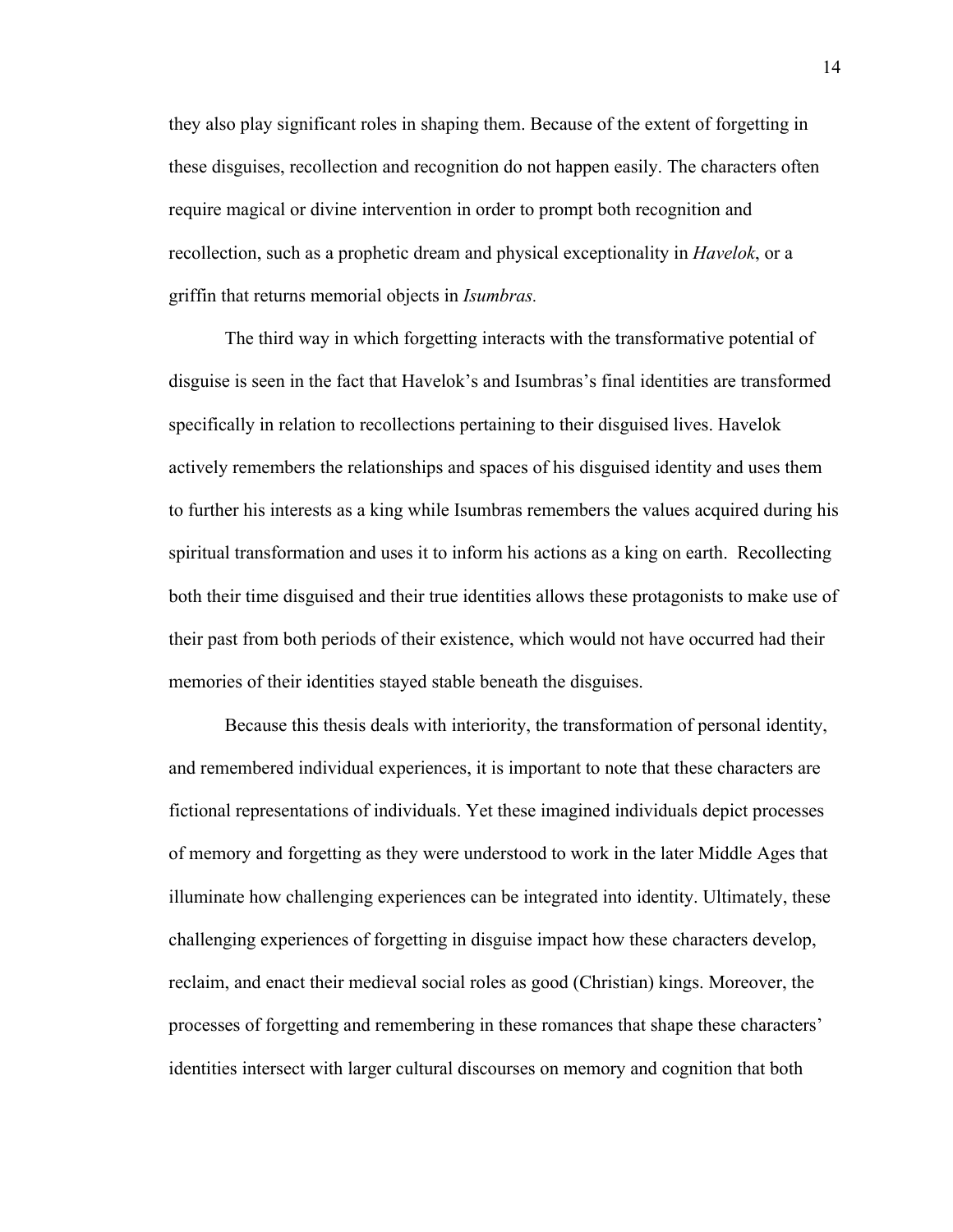enhance our understanding of the complexity of medieval romance's identity formation narrative and resist the notion that Middle English popular romance characters are conventional and unsophisticated.<sup>26</sup> Though these two protagonists do display many conventional features of the romance hero, their complexity is revealed in how their transformative disguises (and the memorial challenges they bring) resist convention. More broadly, these characters' complexities illustrate ways in which the human experience of forgetting, though it is undoubtably a challenge, is often a necessary component of personal transformation and development.

 $^{26}$  Here, I am referring to a long tradition of considering Middle English popular romance (and its characters) to be unsophisticated and lacking literary value. This approach has been widely challenged in recent romance scholarship. For discussion of the traditional approaches and how scholarship of Middle English popular romance is changing, see the introductions of the following collections: Ad Putter and Jane Gilbert, eds., *The Spirit of Medieval English Popular Romance* (Harlow; Longman, 2000); and Nicola McDonald, ed., *Pulp fictions of medieval England: Essays in popular romance* (Manchester: Manchester University Press, 2004); Raluca L. Radulescu and Cory James Rushton eds., *A Companion to Medieval Popular Romance* (Cambridge: D.S. Brewer, 2009).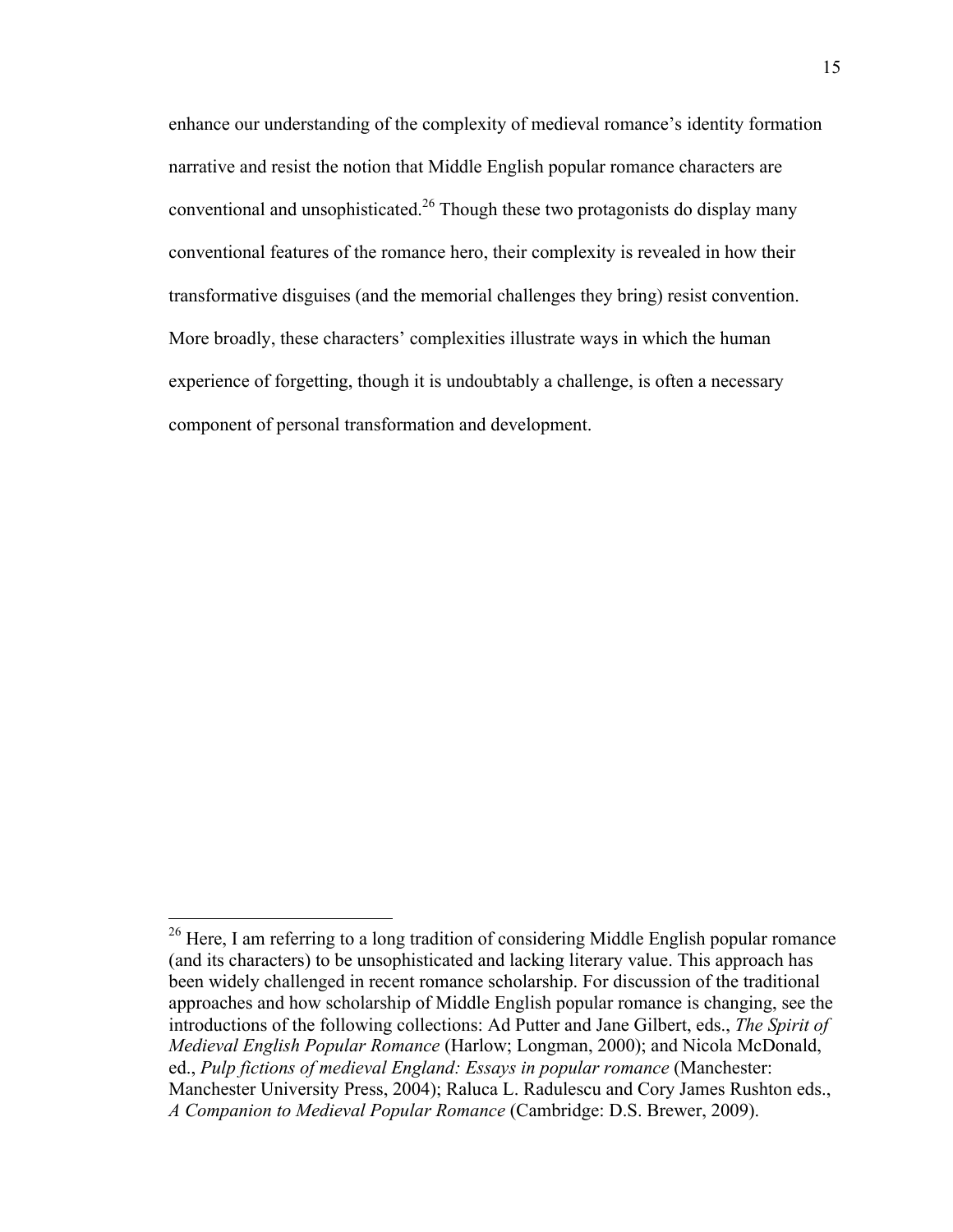# **Chapter 1: Understanding transformative disguise through medieval theories of memory, recollection, and forgetting**

In transformative disguises time passes, alternative spaces are occupied, and appearances change; all these things challenge memory and contribute to how the characters forget parts of their true identities. The importance of temporal, spatial, visual, and moral factors in medieval thought on memory help to explain how disguises are transformative and also how intricately tied forgetting is to transformation. The memorial processes tied up with disguises in these romances reflect what Mary Carruthers calls a "fundamentally memorial" medieval culture.<sup>1</sup> This thesis will use medieval theories of memory that are relatively contemporary to the texts in order to illustrate some of the processes of remembering and forgetting that are reflected in these romance characters and how these processes inform characters' transformations.<sup>2</sup> Concepts of memory, recollection, and forgetting have the same basic meaning as they do today, but many of the processes were understood differently in the late medieval period. Some of these differences, as I outline below, help to explain the purpose of forgetting in these two romances and demonstrate how retrieved memories are used. For my understanding of these concepts, I am indebted to the foundational work on medieval memory by Mary

<sup>&</sup>lt;sup>1</sup> Mary Carruthers. *The Book of Memory: A Study of Memory in Medieval Culture*, 2nd ed. (Cambridge: Cambridge University Press, 2008): 9

<sup>&</sup>lt;sup>2</sup> When I say relatively contemporary, I mean from the twelfth-century onwards.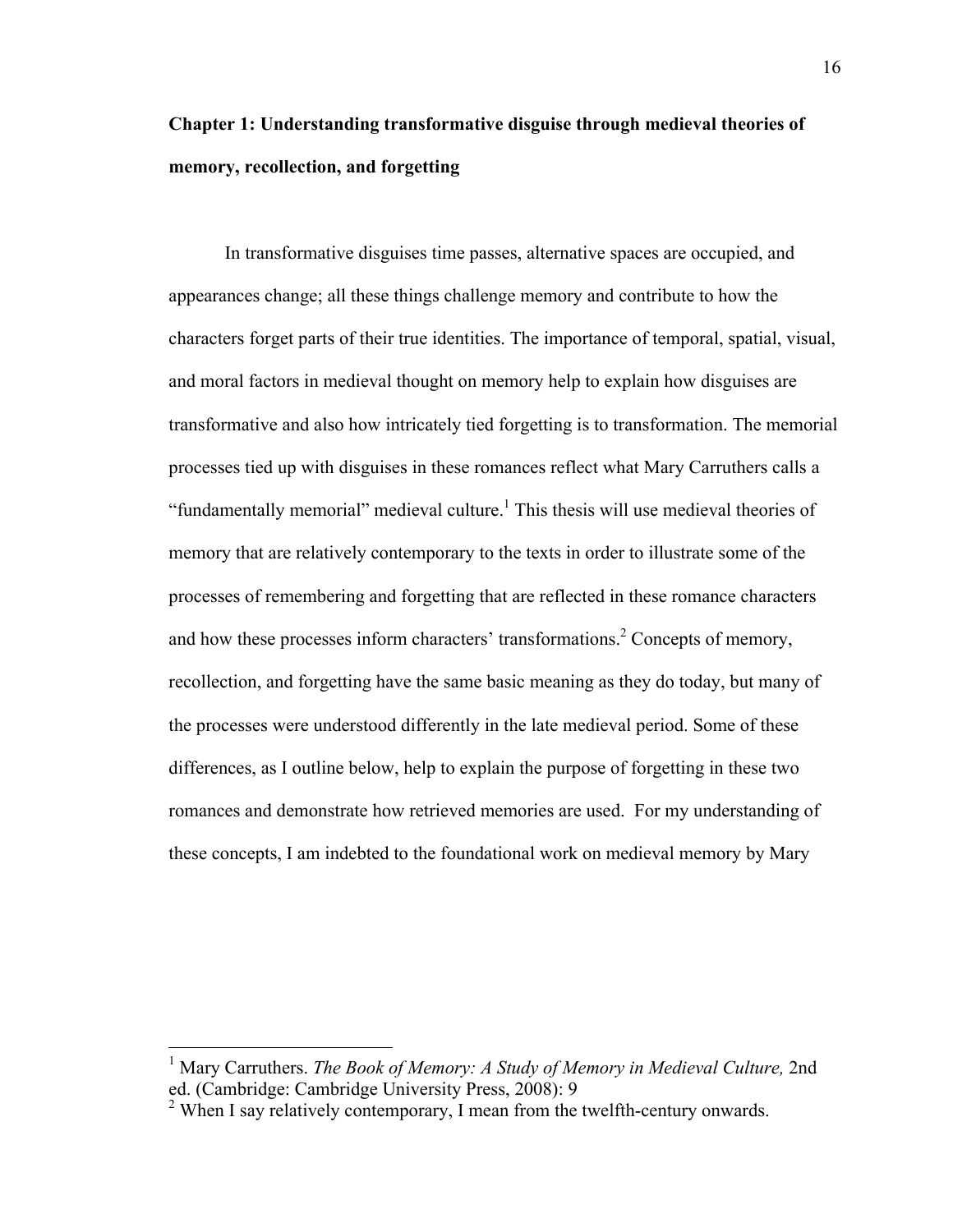Carruthers, Janet Coleman, and Frances Yates.<sup>3</sup> Their surveys of general concepts, readings of the primary texts, and demonstrations of the importance of memory in medieval culture have informed my own understanding of primary texts on memory.

Many medieval pronouncements on memory either focus on the physiological and cognitive processes of memory as a function of the sensory soul (how memories are formed, retained, and recollected), or on how to improve and train memory as a part of the art of rhetoric (the art of memory).<sup>4</sup> These categories are often interrelated and they all draw on basic concepts that inform thought on memory processes. I will draw primarily on medieval pronouncements on memory by Boncompagno da Signa (*c.* 1170 after 1240), Albertus Magnus (*c*. 1193-1280), and Thomas Aquinas (1224-1274) because they explore the physiological processes of memory formation and indicate possible

<sup>&</sup>lt;sup>3</sup> Carruthers is an authority in the study of medieval memory and has written several books and articles about medieval memory and related subjects. Her *Book of Memory* is the most comprehensive study of memory in medieval culture. In it, she interprets the work of medieval writers and their classical influences, explores metaphorical models describing memory, examines physiological descriptions of memory, discusses methods for memory training, notes memory's role in composition and in establishing authority, and explains how mnemonic visualization influenced book layout. Janet Coleman's book, *Ancient and Medieval Memories* is an encyclopedic text in which she categorizes different traditions in thought on memory. *Ancient and Medieval Memories: Studies in the Reconstruction of the Past*, (Cambridge: Cambridge University Press, 1992). Frances Yates's *The Art of Memory* is a foundational book on the subject, tracing memory training from the classical period to the Renaissance. The focus of the book is on memory training and models, but she inevitably also explores how cognition and memory were perceived. *The Art of Memory*, Repr. 1966 (London: Pimlico, 2012).

Later medieval theologians and philosophers (though versions of the these ideas also appear in Aristotle and Plato) also considered and debated to what extent memory could also be part of the intellectual soul (*intellectual memory*), referring to memory of abstract concepts retained after death. It is in this area where there are many conflicting opinions, while most philosophers tend to agree on the basics of sensory memory. Because I am considering processes of memory formation and disruption of memory in (fictional) lived existence, the sensory memory is a more useful framework. For a discussion of the intellectual memory in Aristotle, Thomas Aquinas, and John Duns Scotus, see John Marenbon, "Duns Scotus: Intuition and Memory," in *Later Medieval Philosophy 1150- 1350* (London: Routledge, 1987): 154-169.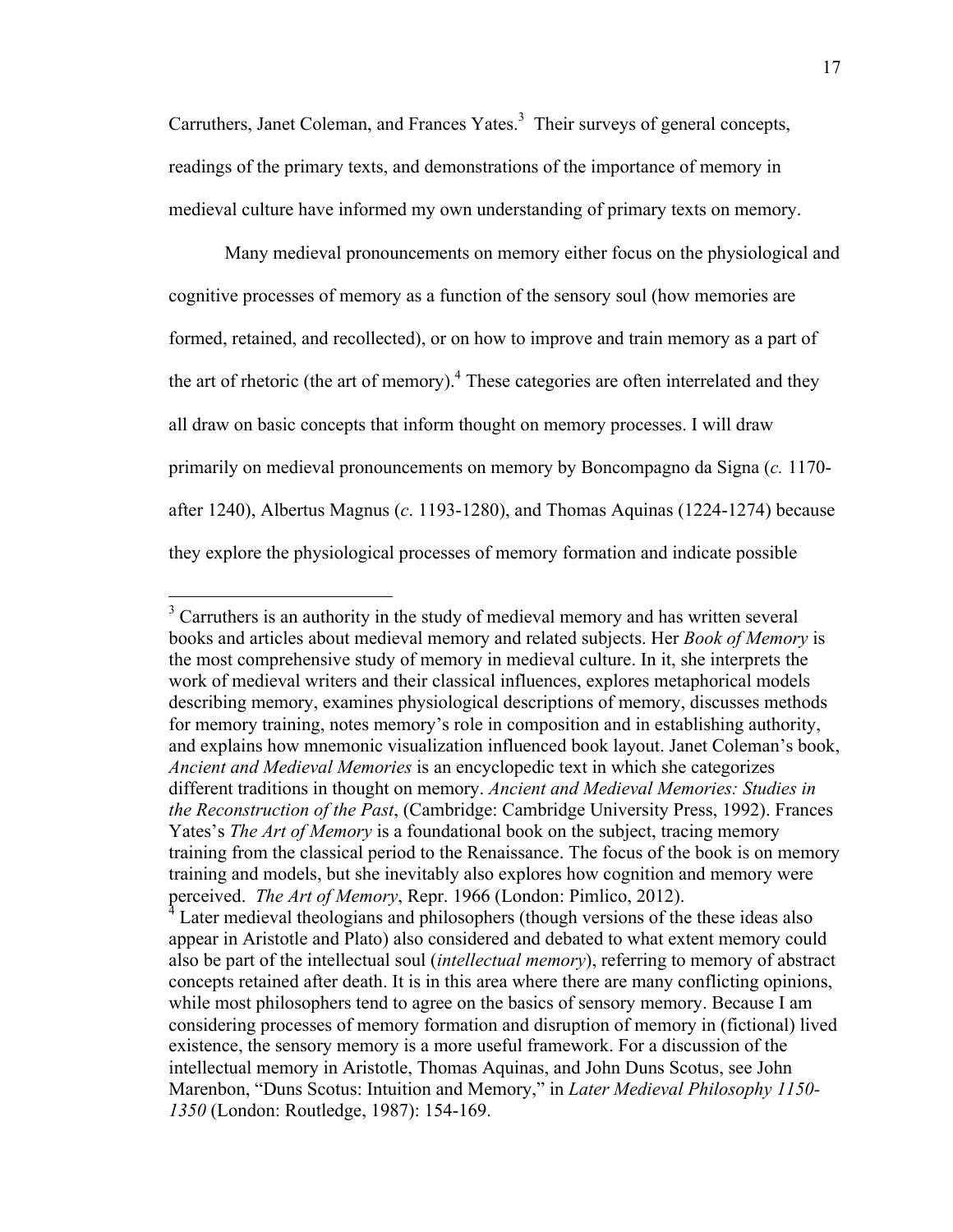disruptions and challenges.<sup>5</sup> Their analyses of how memory is disrupted help to explain how forgetting occurs in the romances I study. I will also examine structures of memory training and how they reflect processes of memory formation and retention, drawing on texts by medieval writers such as Hugh of Saint Victor (*d.* 1141) and Thomas Bradwardine (*c.* 1290-1341). Although I am primarily using later medieval writers, these concepts derive from, synthesize, and comment on classical and early medieval sources so I will also reference these sources when they are useful.

Memory, referred to in the rhetorical tradition as the natural memory, is defined in Augustine's (354-430) *Confessions* as "like a great field or spacious place, a storehouse for countless images of all kinds which are conveyed to it by the senses."<sup>6</sup> As suggested in Augustine, memory was considered to be a function of the sensory soul and refers to the processes of forming and retaining memories. Though present in neo-platonic and rhetorical works, the psychological explanations for memory expanded with the twelfthcentury recovery and translation of Aristotle's corpus, including *De Anima* and *Parva Naturalia*. Aristotle's work was central especially to Albertus's and Aquinas's thought on the subject.<sup>7</sup> Today, sense perception refers to things perceived by what were in the Middle Ages considered the external senses: seeing, hearing, smelling, tasting and

<sup>&</sup>lt;sup>5</sup> Boncompagno is described by Yates as a "somewhat eccentric figure [who] should not be taken as entirely representative of his time." His lists of impediments and supports to memory, however, are very useful because they do reflect concepts that are explained more technically in other medieval memory sources. Yates, *The Art of Memory*, 71. <sup>6</sup> Augustine. Book 10.17, *Confessions*, Trans., R.S. Pine-Coffin (Penguin, 1961): 214. Augustine's "storehouse" reflects the pseudo-Ciceronian *Rhetorica ad Herennium*'s definition of the natural memory as a "treasure house," a common metaphor for memory. Book III. xvi. 28 *Rhetorica Ad Herennium,* trans. Harry Caplan, Loeb Classical Library 403 (repr.1954, London: Harvard University Press, 1968): 207

<sup>7</sup> As well as frequently discussing Aristotle's *De Anima* and *Parva Naturalia* in their other works, both wrote commentaries on Aristotle's *De Memoria et Reminiscentia* (from the *Parva Naturalia*).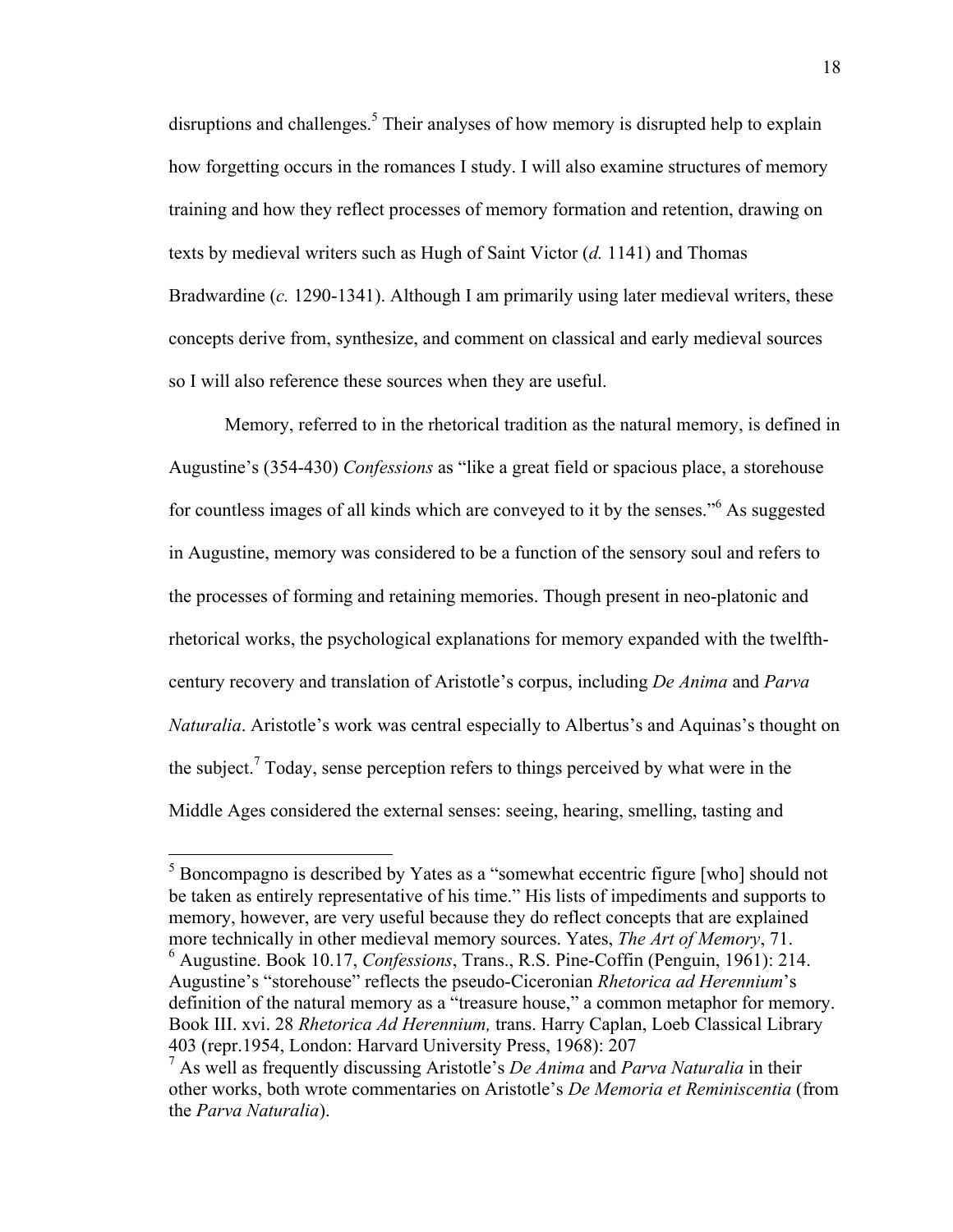touching. In medieval philosophy, however, sense perception also included the internal senses: common sense, imagination, the estimative power, and memory.<sup>8</sup> The sense organs for the internal senses were thought to be in the ventricles of the brain, and were essentially psychological faculties.<sup>9</sup>

Sensory memory relies on the *memory image,* or phantasm. <sup>10</sup> Carruthers defines the memory image as "the final product of the entire process of sense perception."11 The creation of a memory image works, Thomas Aquinas writes, "like a picture, because the sense object imprints its likeness on the senses and this likeness remains in the imagination even when the sense object is absent."<sup>12</sup> The memory image was conceived of as a physical imprint that if and when it was eventually retrieved would be unmediated by time and circumstance. This is one of the major differences between the modern understanding of memory and the classical and medieval one. Modern theories of forgetting understand memory traces to be more like imperfect copies of past perception

 <sup>8</sup> Thomas Aquinas, "The Internal Senses (ST1a78.4)" in *The Treatise on Human Nature: Summa Theologiae 1a 75-89*. Trans and ed. Robert Pasnau (Indianapolis: Hackett, 2002): 76. I am using Aquinas's division of the sensory powers. In his commentary, Pasnau notes that there is no "settled view" at the time about the number of internal senses. Though loosely based on Aristotle, Aquinas's main influences were Arabic commentators, Avicenna and Averroës (282). Despite the lack of consensus on what the inner senses were, memory is always considered one of them. 9 Simon Kemp. *Medieval Psychology*, (Westport: Greenwood Press, 1990), 53. The

location of the sense organs comes from Galen's writings on anatomy.

<sup>&</sup>lt;sup>10</sup> The word from the Latin translations of Aristotle is *Phantasma*. Richard Sorabji, *Aristotle on Memory* 2nd ed. (Chicago: University of Chicago, 2004) xiv-xv. Many translators translate *phantasma* as image, while others maintain the word phantasm. I will use the term image because it is the most widely used translation. When I refer to "memory image" I am using it in this specific context.

<sup>11</sup> Mary Carruthers. *The Book of Memory,* 19.

<sup>&</sup>lt;sup>12</sup> Thomas Aquinas. "Commentary *on Aristotle*, On Memory and Recollection," Trans. John Burchill O.P., in *The Medieval Craft of Memory*: *An Anthology of Texts and Pictures*. Edited by Mary Carruthers and Jan M. Ziolkowski (Philadelphia: University of Pennsylvania Press, 2002): 165-166.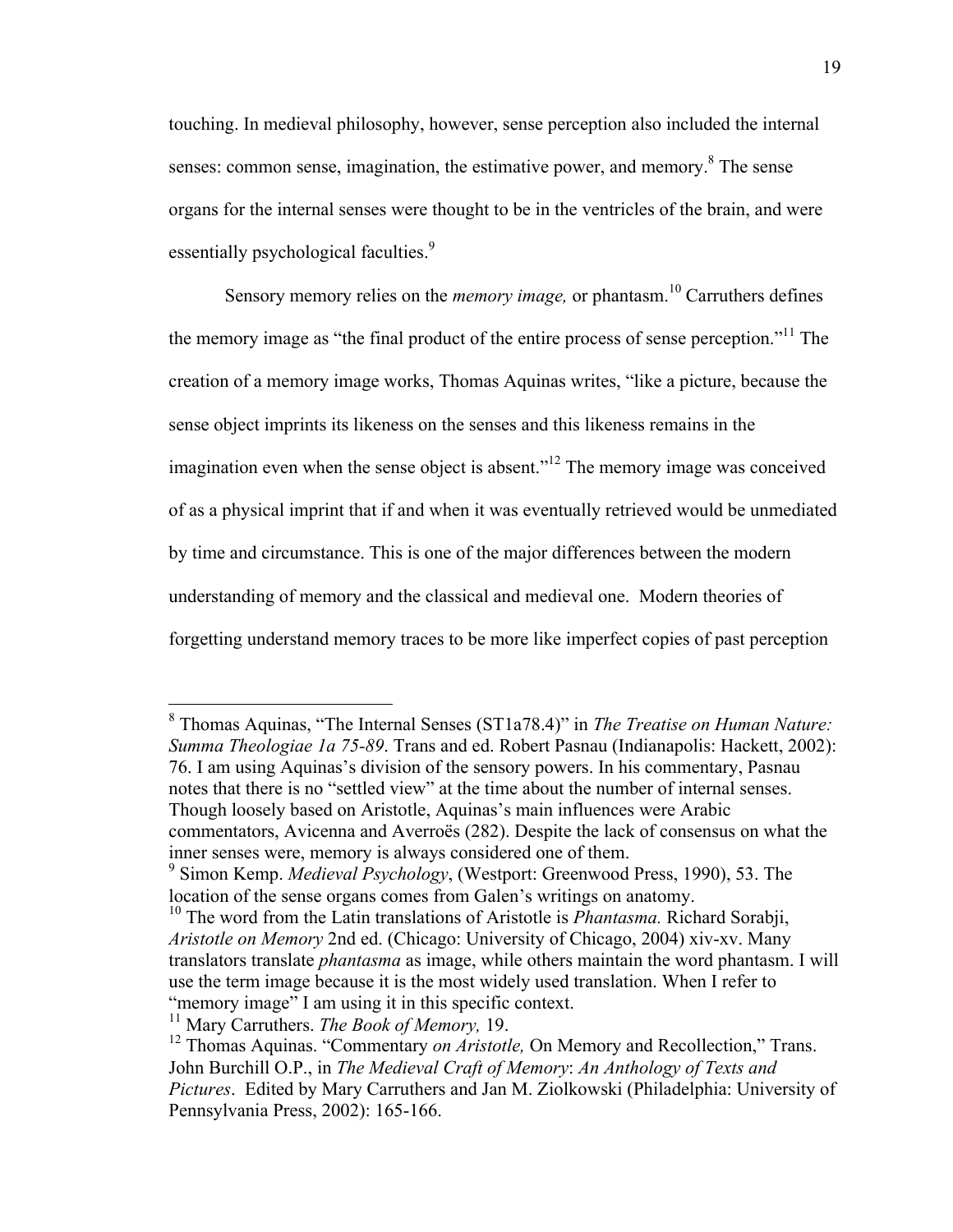that either fade over time or are interfered with by subsequent events.<sup>13</sup> In the Middle Ages, as Carruthers explains: "Forgetting is a technical error, due to such things as insufficient imprinting or mis-addressing."14 The form of forgetting that involves insufficient imprinting, which I will subsequently refer to as *image forgetting*, is the loss or incomplete formation of a memory image that was never properly impressed in the first place.<sup>15</sup> This difference between modern and medieval theories of image or trace forgetting helps to explain how, in romance, memory of a thing is often either completely absent or completely present, with little in between. This is especially evident in *Havelok*, where once he remembers who he is, he is able to recall and retell moments from his past in detail.

Aristotle and his commentators stress the importance of memory being "of the past," and by extension, memory is *temporal*. <sup>16</sup> The episodic structure of romance and its concern with the passage of time makes remembering what has happened over that passage of time a central concern for the genre.<sup>17</sup> Individual transformation, change and growth happen over time in romance, and memorial problems are often tied up in episodic problems of empty or unspecific time. In the romances discussed in the following chapters, disguised time is often fluid, unmeasured or fragmented by temporal

<sup>&</sup>lt;sup>13</sup> Alan D. Baddeley. *Essentials of Human Memory* (Hove: Psychology Press, 1999): 119 <sup>14</sup> Carruthers, *Book of Memory*, 78.

<sup>&</sup>lt;sup>15</sup> This form of forgetting could be loosely compared to modern concepts of memory loss linked to medical problems or stages of life, like various forms of amnesia and psychological repression.

<sup>16</sup> See Aristotle, *De Memoria et Reminiscentia* 449a9, trans. Sorabji, p. 47-48; Albertus Magnus, Albertus Magnus, "*Commentary* on Aristotle, *On Memory and Recollection,*" Trans. Jan M. Ziolkowski, in *The Medieval Craft of Memory*, 127-128; Aquinas, "Commentary," 157-8.

 $17$  Hanning devotes a chapter to time in the construction of individual identity in chivalric romance and notes that time is presented more specifically in romance than it is related genres like epic and hagiography. *The Individual*, 139-154.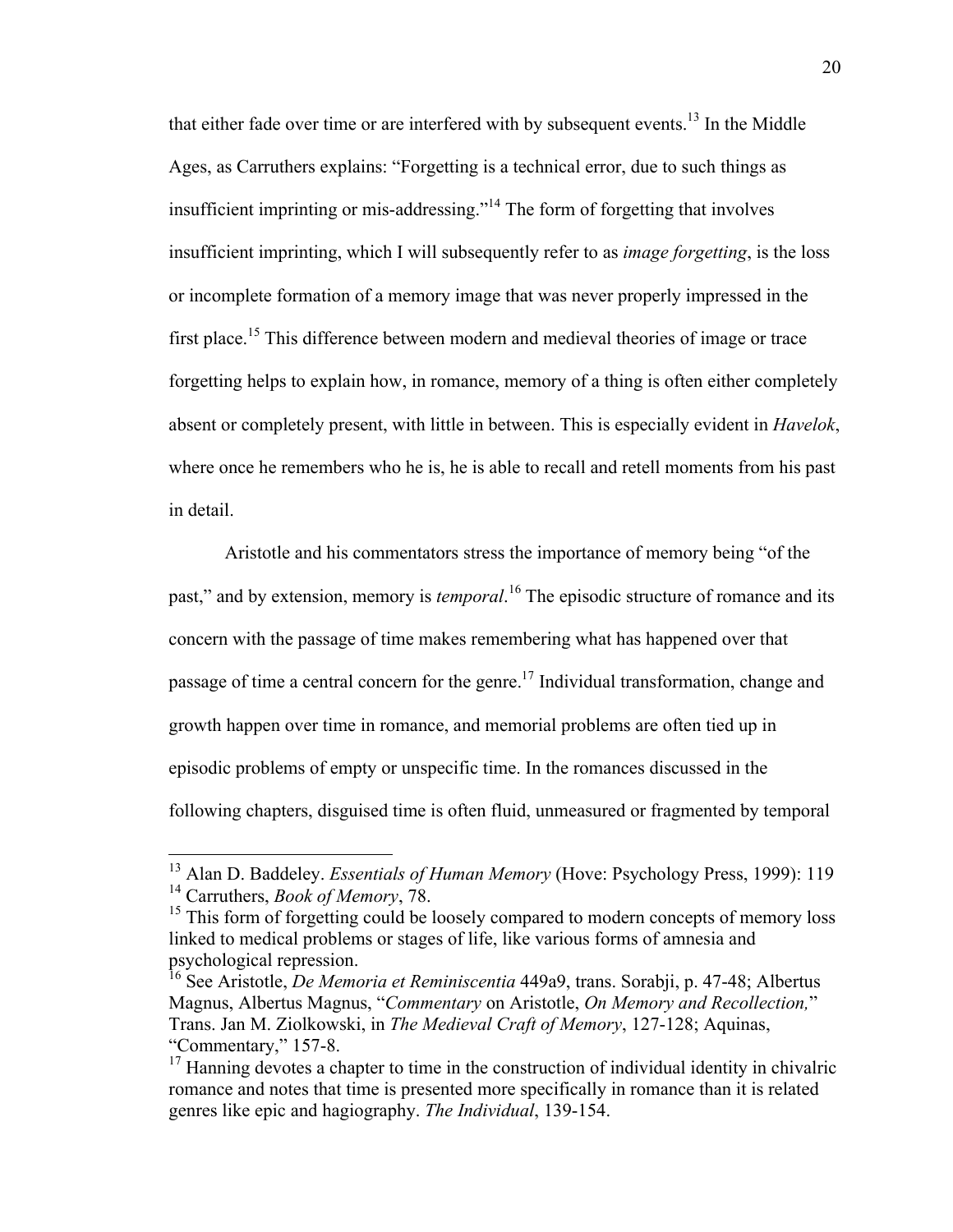gaps. For example, in *Sir Isumbras*, long temporal gaps exacerbate moments of distraction that illuminate his challenge of negotiating a spiritual disguised identity with an earthly identity that incorporates faith. The transformative disguise itself presents a memorial challenge because it is always long lasting: Havelok is disguised from childhood to adulthood and Isumbras is disguised for at least fifteen years. The length of time both exacerbates the transformative potential of a disguised identity and the memorial challenges it brings.

*Recollection* (reminiscence) is the activity of retrieving forgotten memories and engaging with them through rational investigation.<sup>18</sup> It involves beginning with a "starting point," an idea, thing, or image in the mind that through associations can help to lead to the image of the thing sought in recollection.<sup>19</sup> This process may also bring about recollections of many other things and it may be difficult to discern where to locate the image sought. Albertus notes this challenge:

[T]he activity of recollection is like an activity that has been interrupted and made diverse. It is destroyed or interrupted because it does not reflect on a thing unceasingly in the same form, for the reason that it falls into forgetfulness either totally or partly. It is made diverse because it results from many forms of similar things, antecedents, consequents, places, and various other things which are accidental properties of the subject sought through recollection.<sup>20</sup>

Recollection must be approached with reason, and in order to be successful requires skill in differentiating between images so that the correct images are finally recollected. Recollective problems create a form of forgetting that is not a problem of memory loss,

<sup>&</sup>lt;sup>18</sup> Recollection is defined in Aquinas, "Commentary,"186; Albertus, "Commentary,"142; Aristotle, *De Memoria*, 453a4, 59. The Latin *Reminiscentia* is most often translated into English as "recollection," though it is sometimes translated "reminiscence." Unless it is in a quotation, I will refer to it as recollection.

<sup>19</sup> Aristotle, *De Memoria et Reminiscentia* 451b29. Trans. Richard Sorjabi, in *Aristotle on Memory*, 55.

<sup>20</sup> Albertus Magnus, "Commentary," 137.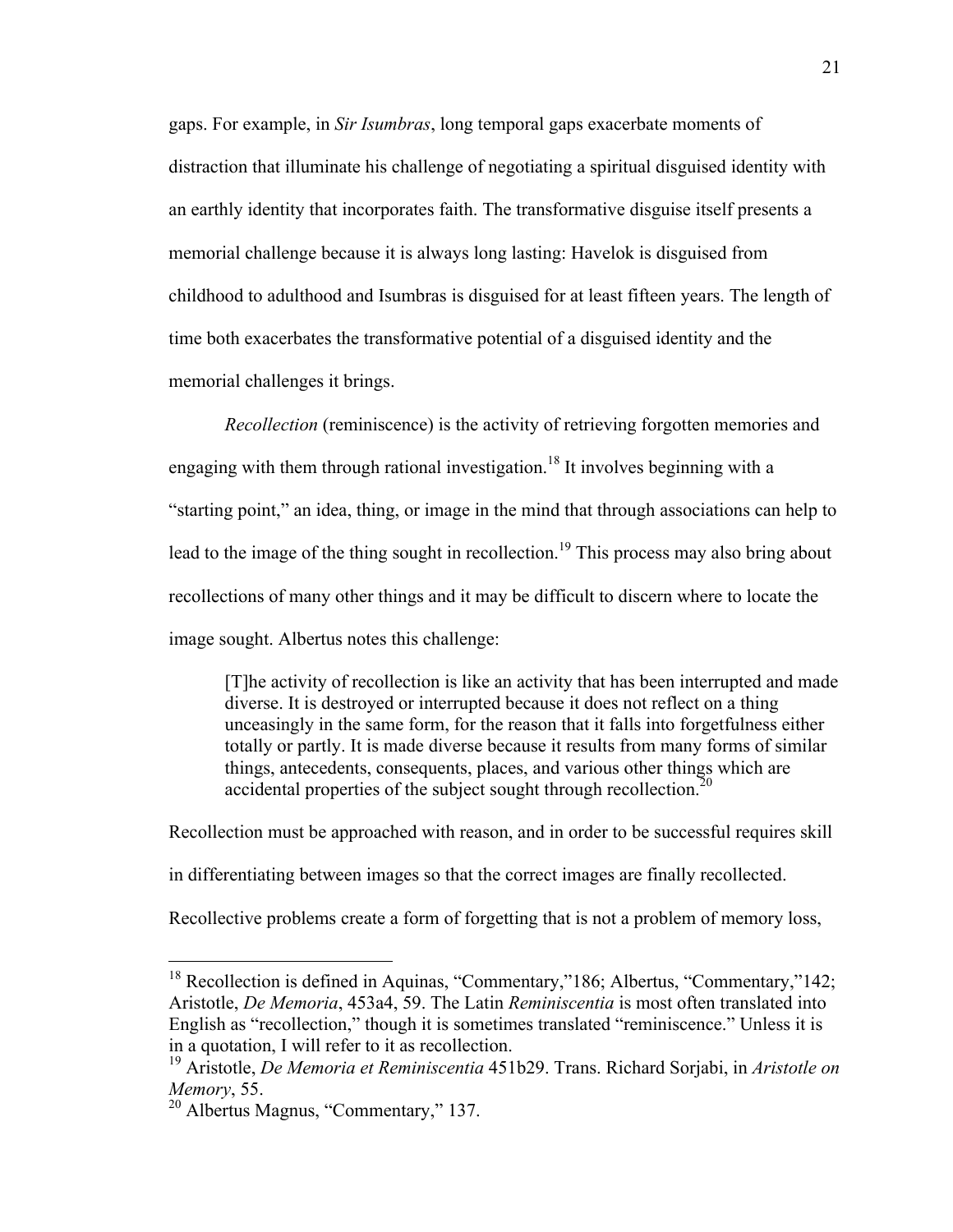but instead an inability to locate the memory or a finding of the wrong memory; as Carruthers explains, recollection fails "if the mind's 'eye' cannot see clearly or looks in the wrong place."21 Rather than being a problem with the memorial image itself, as *image forgetting* is, *pathway forgetting* is a problem with finding the pathway to reach the fully formed image.<sup>22</sup> This can come from an inability to find a starting point because of neglect or distraction, or from an inability to find the memory because of disorganization or disorder. This form of forgetting is more common in the two romances studied here, where the characters frequently experience *pathway forgetting* when memory images are not lost but are instead not accessed due to factors of neglect, distraction, disorientation, and disorder brought on by their disguised identities.

When recollection is successful, it is used to inform the present and the future. Because, as noted above, the images recollected are complete reiterations of the past, medieval recollection was understood to work differently, as Carruthers explains, from our modern notion of mimetic memory where "the past is mediated by the present." Instead, in medieval understandings of recollection "both the present and future, in human time, are mediated by the past."<sup> $23$ </sup> The reconstructive nature of recollection, then, is not about recreating the past as modern recollective problems are imagined today, but is instead about recollecting the correct image and choosing to recollect what is most useful for guiding the present and future. Carruthers likens recollection to "reading a book" because it involves "judgment and response *(intentio)* in addition to intellect."<sup>24</sup>

 <sup>21</sup> Carruthers, *Book of Memory*, 78.

 $22$  This can be compared to our modern understanding of forgetting caused by commonplace retrieval and accessibility problems.

<sup>23</sup> Carruthers, *Book of Memory*, 239

<sup>24</sup> Carruthers, *Book of Memory,* 76.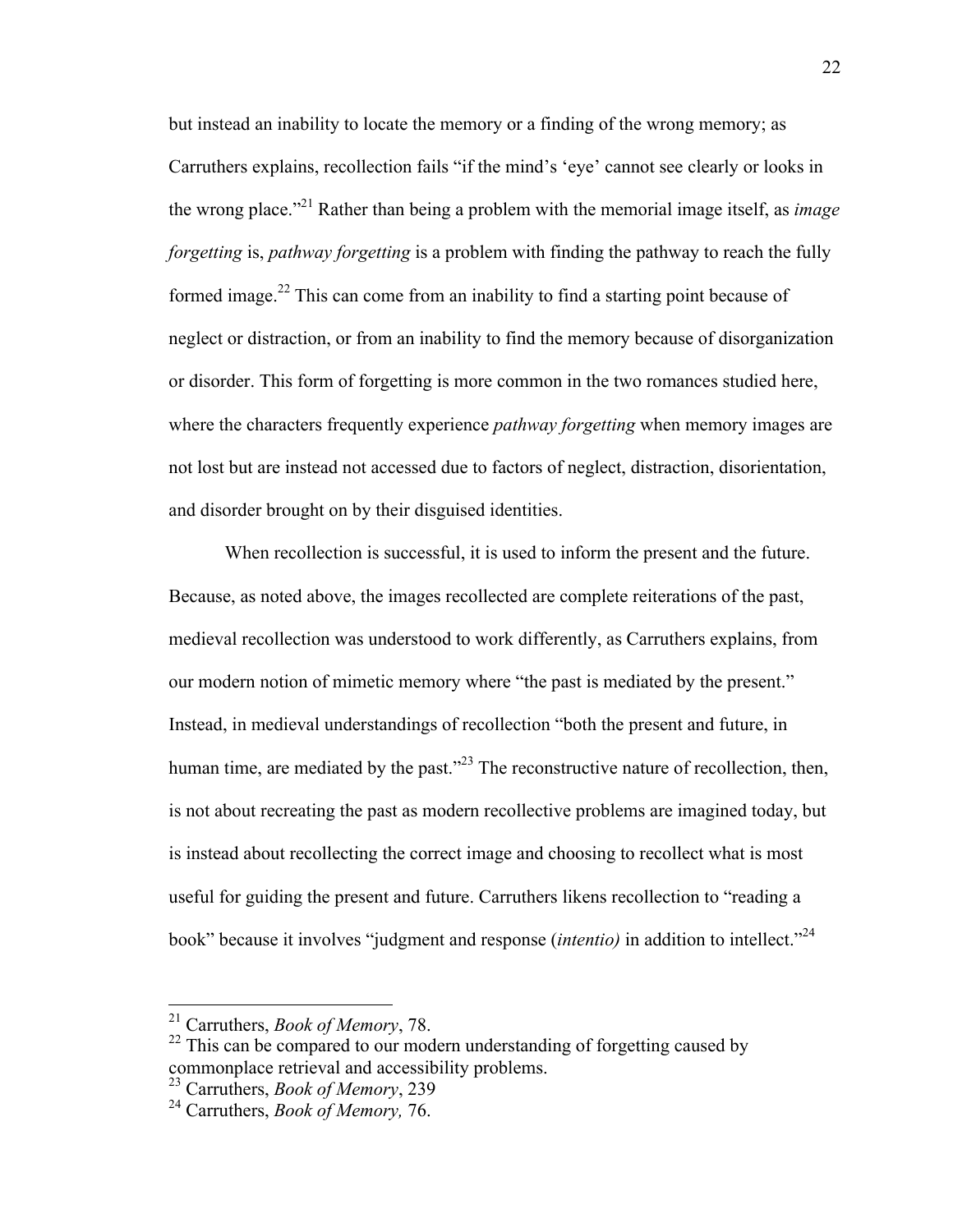Because recollection involves *using* the most relevant parts of the past in a framework of the present, when recollection occurs in *Havelok* and *Isumbras*, it is at moments of forward momentum in the plot. Essentially, it completes transformation.<sup>25</sup> Understanding recollection as the decision to recall something that is most useful in the present and for the future also explains another way in which forgetting can manifest: as a kind of *selective forgetting* that allows things that do not have a use to remain forgotten.<sup>26</sup> In contrast to the negative connotations of today's selective memory, medieval selective forgetting is an exercise of discernment and remembering what is important.

This concept of recollection as a selective process for remembering things that are important explains why memory was understood to be morally virtuous and why recollection was considered to be a habit of virtue*.* <sup>27</sup> Memory is specifically described as part of the cardinal virtue of Prudence, alongside intelligence and foresight, in both Cicero's *De Inventione* and in the *Ad Herrenium*. <sup>28</sup> Medieval Christian writers expanded upon this division of Prudence. In his *De Bono,* Albertus links prudence to recollection: prudence "uses memory, insofar as it is a function of reminiscence," because it is prudent to investigate (recollect) things from the past, both the good and the bad, in order to know

 $25$  This is similar to the purpose of recollection in moments of confession in Middle English literature, as Kisha Tracy suggests when she writes that "the process of recollection [is] a means of initiating transformation." Tracy, *Memory and Confession,*  117.

 $26$  This is linked to recollective pathway forgetting, but instead of the pathways being inaccessible or wrongly neglected, they are deliberately not accessed because they are not relevant.

<sup>27</sup> Albertus Magnus, "*De Bono:* Tractatus IV, Quaestio II, 'De Partibus Prudentiae." Trans. Mary Carruthers, Appendix B, *The Book of Memory,* 346-347.

<sup>28</sup> Cicero, *De Inventione* II.liii.160, trans. H.M. Hubbell. Loeb Classical Library 386. (Cambridge: Harvard University Press, 1949) 326; *Ad Herennium*, III.ii.3, 163. Both translators translate the Latin *prudentia* as "wisdom."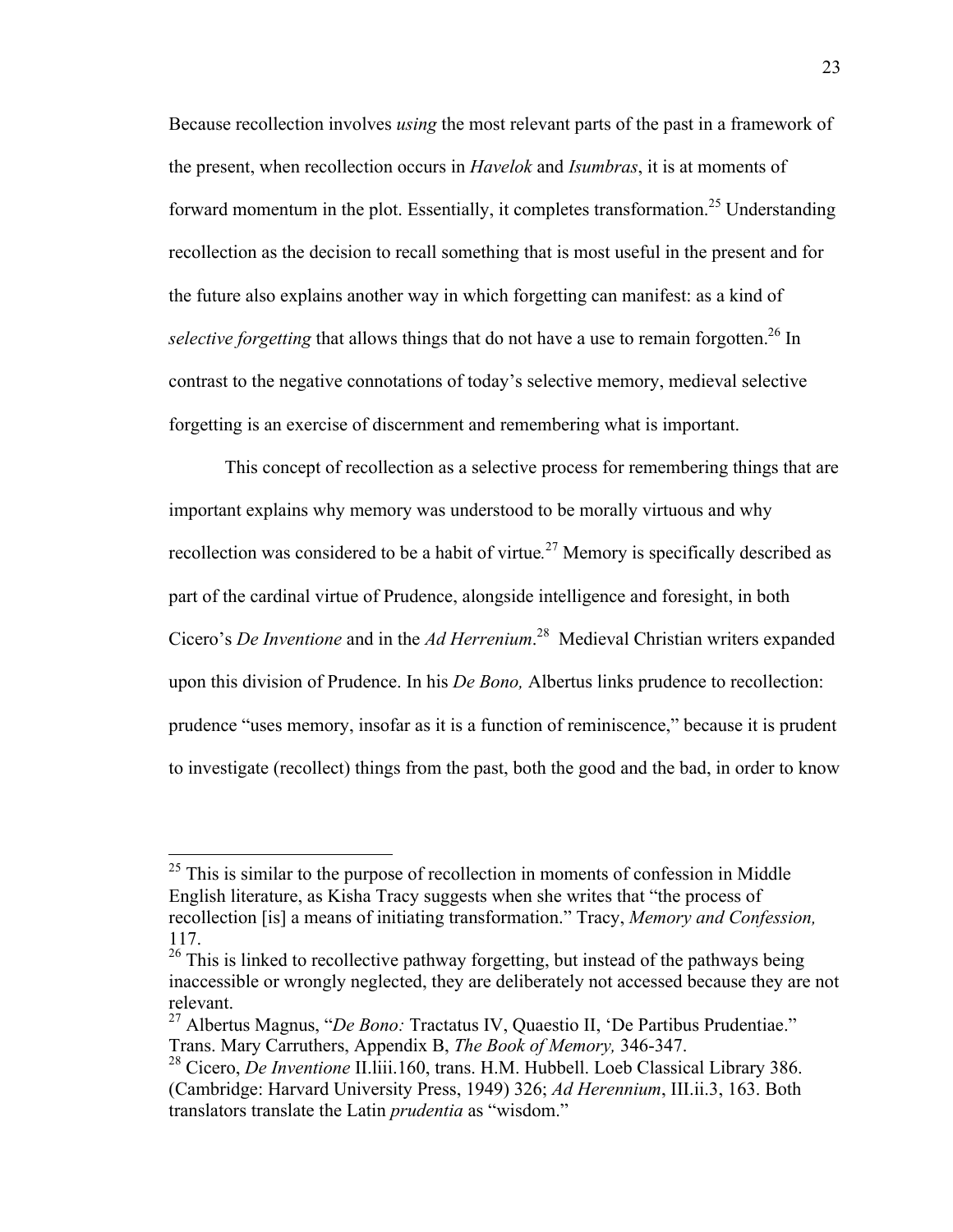if they will be helpful or harmful in the present or future.<sup>29</sup> This understanding of the use of recollection as a virtue is central to understanding how forgetting and recollection occur in *Sir Isumbras*'s penance.

Prudence was also used as a way of linking the rhetorical tradition of the *artificial memory* (memory training) to the Aristotelian concept of recollection.<sup>30</sup> The process of discernment in recollection can be aided by memory training, and by that token, training the memory was a prudent habit. Albertus describes this in his *De Bono*, where he explains that the artificial memory is not to be considered in isolation, but rather as part of the process of the successful use of memory. Albertus explains the artificial memory "made from the orderly arrangement of images and places" is a "perfection of natural talent" that is a useful habit or tool for those seeking to recollect*.* 31 Moreover, strengthening the natural capacities of memory with the tools of the artificial memory is in itself prudent because the artificial memory's organized structures can aid in the search for "the things-worth-remembering."<sup>32</sup> It is in this context of recollection that I will reference the tools of the artificial memory: places and images can be starting points or pathways, initiating and solidifying the process of recollection. The opposite is also true: places and images that are associated with disguised identities can reinforce forgetting by preventing recollection.

 <sup>29</sup> Albertus, *De Bono* II.1, 346-7.

<sup>&</sup>lt;sup>30</sup> *Ad Herennium*, III.xvi.28-30, 207-8. Because the rhetorical arts were also arts of composition, scholarship on memory and the composition in romance and related genres generally focuses on the tools of the artificial memory." For example, see Carruthers,

<sup>&</sup>lt;sup>31</sup> Albertus, *De Bono*, II, 348, 355-6.

<sup>32</sup> Albertus, *De Bono*. II. Solutio, 6. 354-356.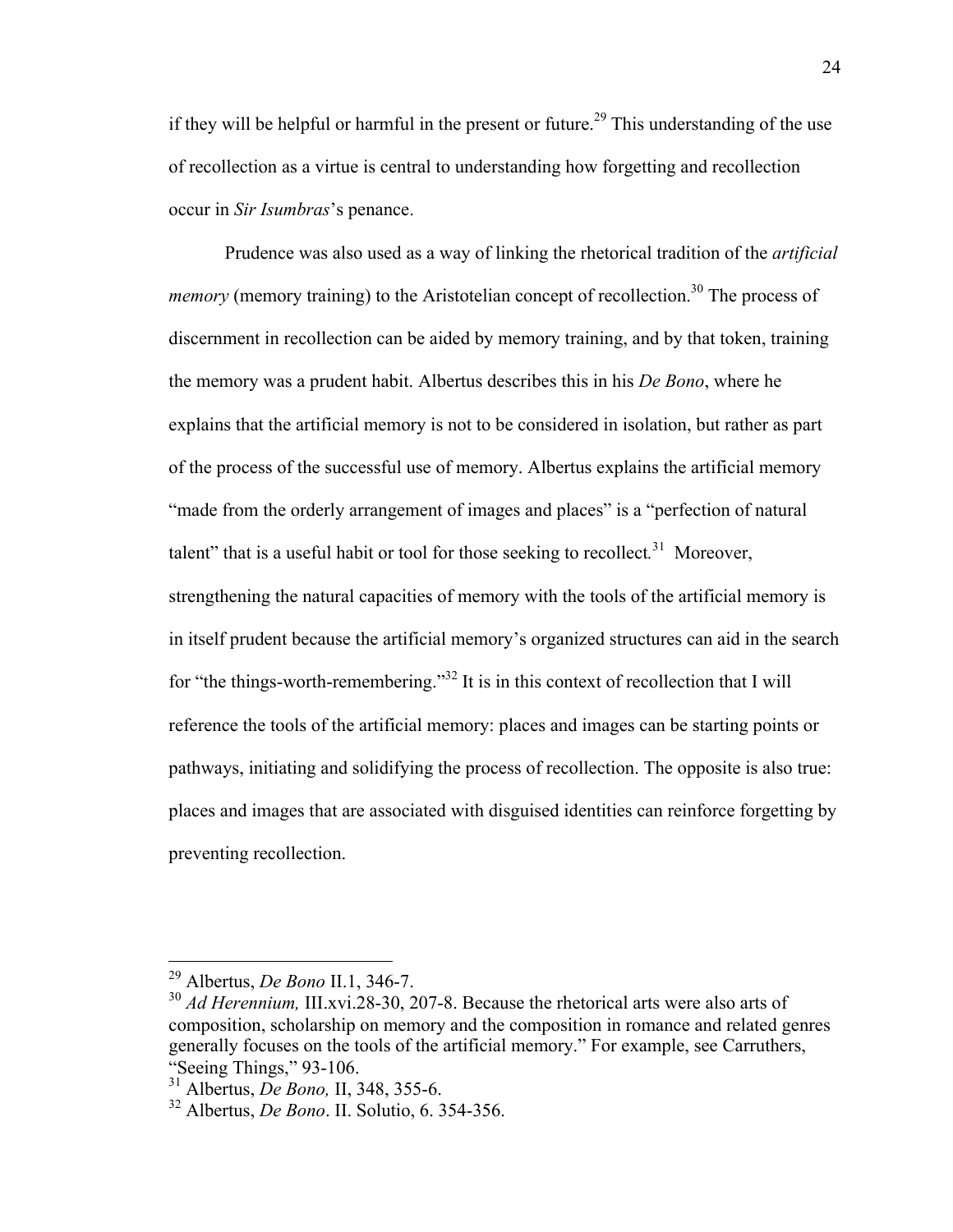The training of the artificial memory involves many schemes and techniques for organizing the memory. One of the most relevant to this thesis is the locational memory technique that involved arranging memorial images for retrieval from imagined structures based on human and natural spaces (*loci*), for example, geographical locations or architectural structures.<sup>33</sup> Though romance characters are not deliberately working to train their memories, spaces are often central to the processes of forgetting and recollecting depicted in the texts. Disguise, in both romances, involves becoming uprooted from familiar spaces, which promotes forgetting. Spaces can also influence what characters remember because they recollect the things that are associated with those spaces. As a result, when the disguised character inhabits an alternative space, as Havelok does in Grimsby or Isumbras does in Jerusalem, the space itself helps to direct what is recollected and what is forgotten.<sup>34</sup>

The centrality of the *memory image* in the process of memory formation and the seeking out of memory images in the process of recollection demonstrate the importance of the visual and visualization in the functioning of memory. Thomas Bradwardine justifies his rhetorical method of visualization because: "memory is most powerfully affected by sensory impression, and especially by vision."35 Similarly, Boncompagno goes so far as to say that everything that visually signifies is "devised for the purpose of supporting the weakness of natural memory," and provides a long list of types of visual

<sup>34</sup> For an examination of how medieval poets used memorial spaces as a guiding principle of composition, see Carruthers, "The Poet as Master Builder: Composition and Locational Memory in the Middle Ages," *New Literary History* 24, no. 4 (1993): 881-904 <sup>35</sup> Thomas Bradwardine, "On Acquiring a Trained Memory," trans. Mary Carruthers, in

<sup>&</sup>lt;sup>33</sup> For detailed interpretations of these schemes for memory training, see Carruthers' *Book of Memory* chapters 1, 3, and 4.

*The Medieval Craft*, 207. Bradwardine's method for memory training involves creating visually memorable images set in contrasting backgrounds (207).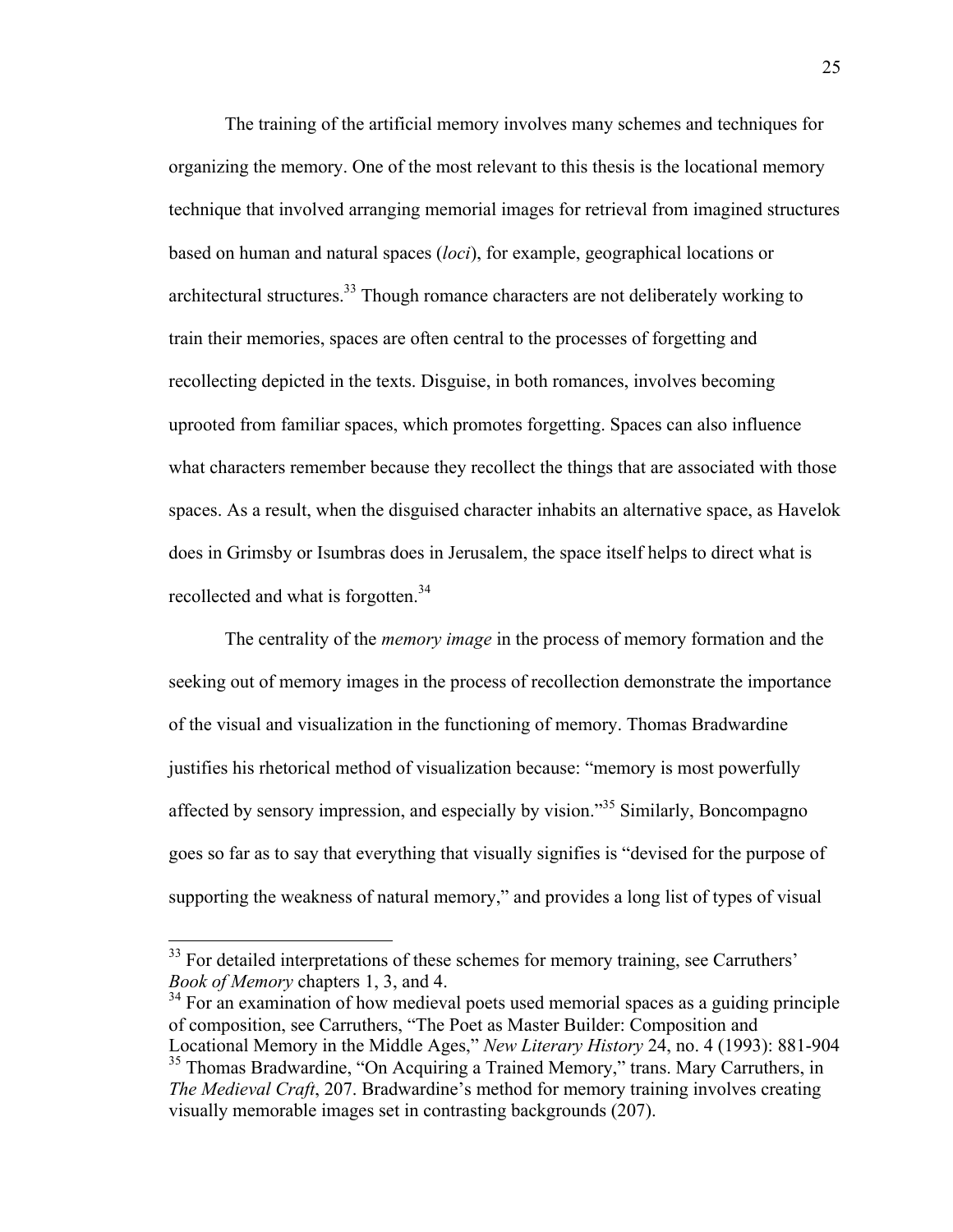signs that achieve this.<sup>36</sup> An emphasis on sight helps to explain several things in the process of disguise, forgetting, and recollecting in the two romances studied in the following chapters. In romance, signs (sometimes magical) often bring about recognition, lift the characters' disguises, and prompt recollection, like the bright cross (or *kynmerk*) that appears on Havelok's skin and reveals his identity or the red cloth that prompts Isumbras to recollect his family. Vision is also central to the role clothing plays in keeping characters disguised. For example, despite his almost superhuman physical traits, Havelok's poor clothing ensures that he is not recognized as a prince. Similarly, despite demonstrating knightly skill, Isumbras's pilgrim's attire ensures that those around him, including his wife, see him as a pilgrim. The importance of the visual in memory can also help to explain how tokens of recognition can become memorial objects (something I address in my chapter on *Isumbras*) and also how certain images are left forgotten (which I address in my chapter on *Havelok*)*.* 

The medieval concepts of memory, recollection, and forgetting outlined here provide a useful methodology for rethinking disguise and its connection to memory and forgetting in the romances examined in the following chapters. Although these concepts were discussed in depth and debated in monastic and scholastic circles, they present a specifically medieval understanding of the human experience of memory that is very

 <sup>36</sup> Boncompagno da Signa "On Memory," Trans. Sean Gallagher, in *The Medieval Craft of Memory,* 111. His long list of memorial signs includes several things that appear as memorial cues in romances: "all crosses," "swords of justice," "the various dress and tokens of the religious and the dead," "the insignia of arms," "varieties of colours" "the nods and signals of lovers," and "courteous gifts and small presents" (111).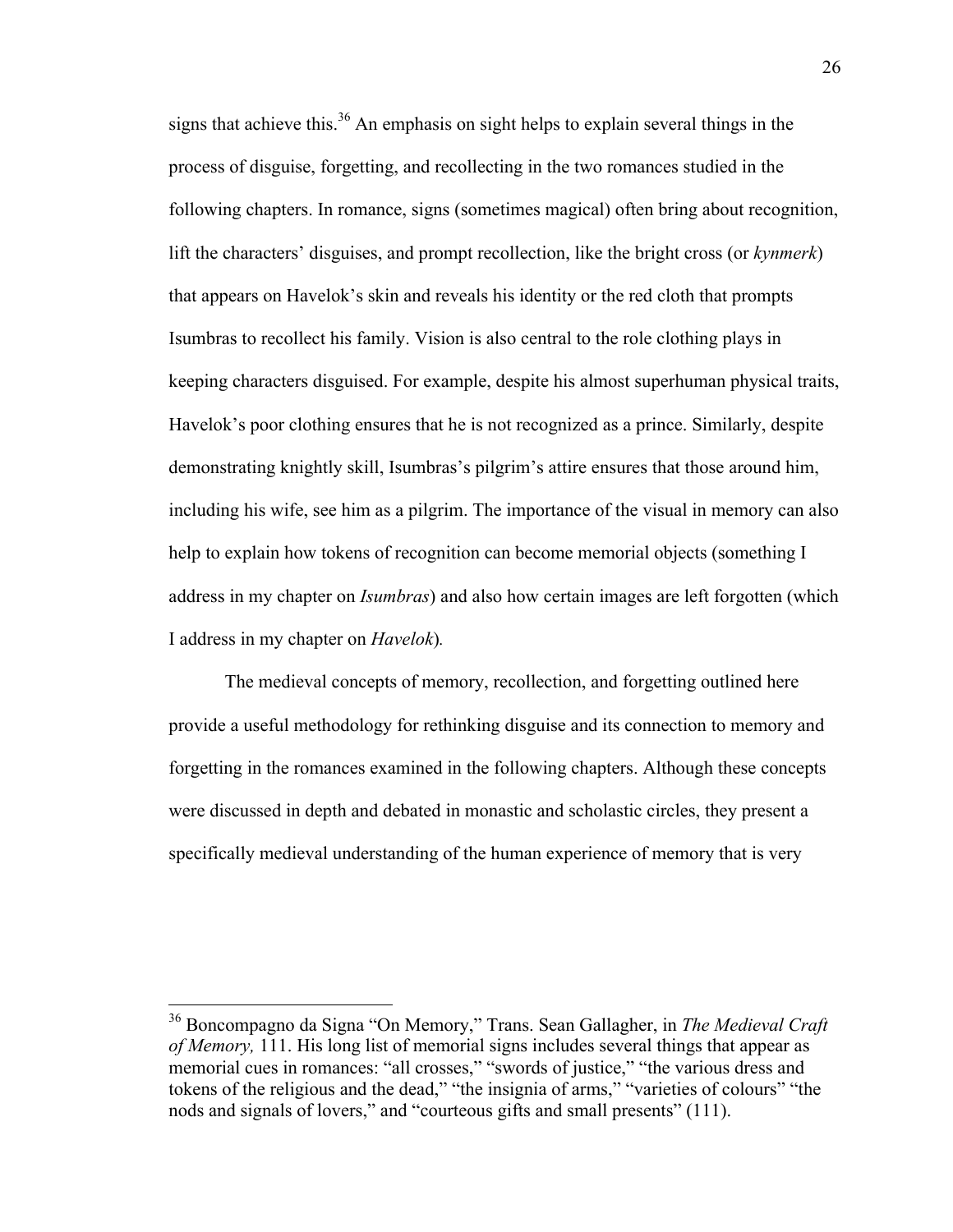useful for analyzing romances. $37$  The physiological understanding of memory as a function of the sensory soul and of recollection as a process of investigation helps to identify the different forms of forgetting that the protagonists experience in these two romances and illuminate their implications within the narrative. The tools of the artificial memory demonstrate the importance of familiar and organized spaces and visual cues in medieval memory, two factors that frequently determine whether these romance characters forget or recollect. Medieval thought on recollection also illustrates the ways in which memory images can be selected (or left forgotten) in a way that is considered useful and even morally good, and is reflected in how these romance heroes recollect their pasts to form final identities. Because these concepts of memory explain the processes of the mind and address how individuals both remember and forget in specifically medieval terms, they provide a model for understanding the crafting of a sense of interiority in medieval romance characters that, as Jody Enders posits, "avoid[s] some of the anachronisms of certain contemporary approaches to medieval romance through psychoanalysis."38

 $37$  Also addressing the use of medieval memory theory to study romance, McKinstry suggests that the public may have been indirectly aware of concepts of memory, from being "exposed to the faculty itself in church, in human relationships, or in professional life." *Middle English Romance*, 21.

<sup>&</sup>lt;sup>38</sup> Jody Enders, focusing on courtly love in French romance, makes a case for how rhetorical memory can be a useful critical framework to analyse concepts generally examined by modern psychological theory, "Memory, Allegory, and the Romance of Rhetoric." *Yale French Studies* 95 (1999): 52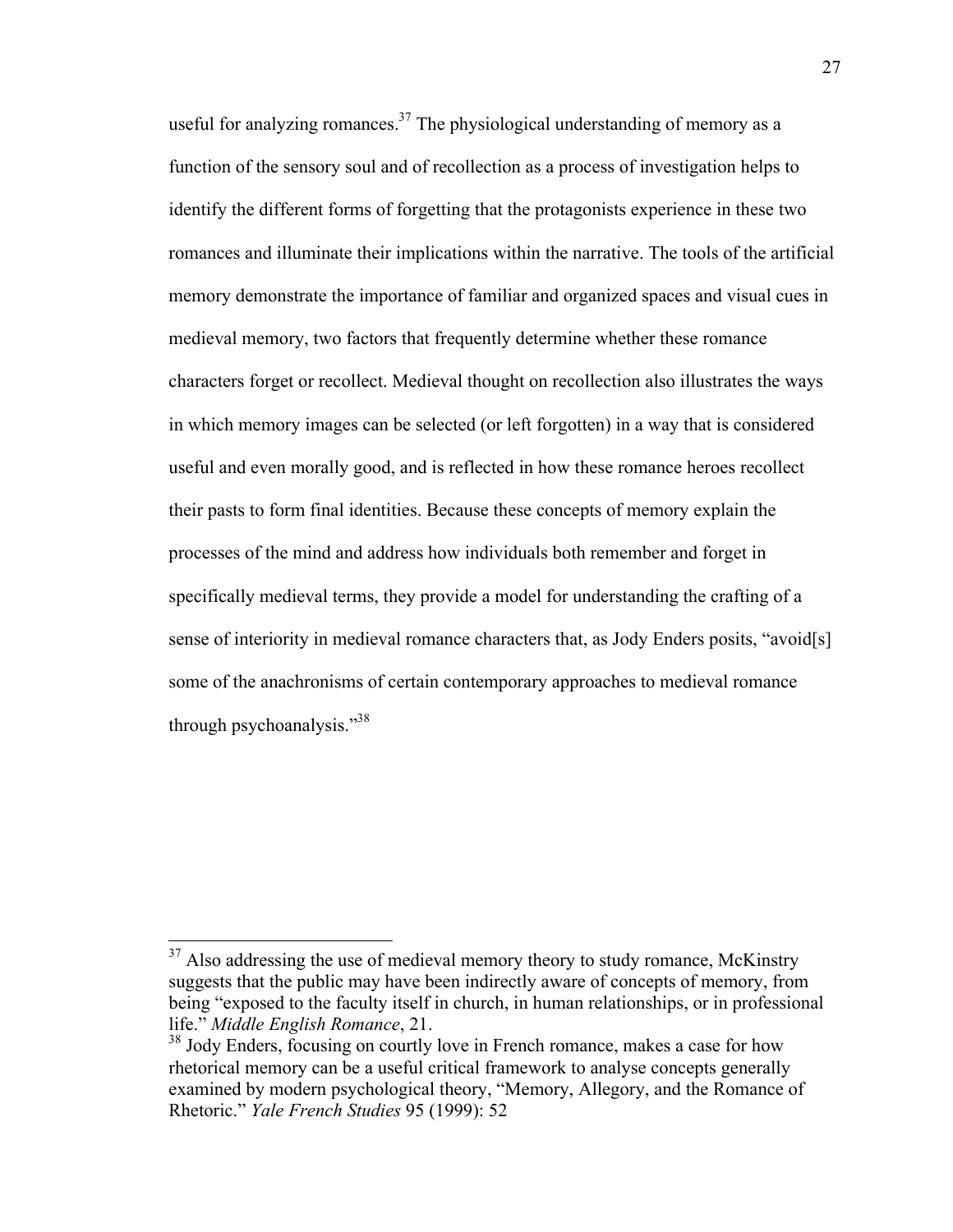# **Chapter 2: "Weilawei þat euere was I kinges bern": forgetting nobility and the centrality of disguised identity in** *Havelok the Dane*

In *Havelok the Dane*, the disguised protagonist undergoes a social transformation that is brought on by several factors that cause forgetting. These processes of forgetting are central to the transformative disguise in *Havelok* because the exiled king's heir forgets who he is while he grows up disguised as a fisherman's son in England.<sup>1</sup> Havelok's disguise is initially worn for protection: when he is exiled, Havelok needs to be disguised because Godard, who has usurped the Danish throne, will kill him if he is identifiable as the dispossessed prince. The protagonist is disguised more than once in the romance, but the disguise I focus on is his life as a fisherman's son, working in the fishing trade and later becoming a cook's apprentice.<sup>2</sup> This disguise is long-lasting and transformative, and involves a complete separation from the protagonist's previous life as a king's heir, which leads to the disguise becoming an alternative identity. In this romance, there is no conscious moment of disguising, but instead there is a moment of

 <sup>1</sup> There is little consensus in *Havelok* scholarship about whether or not the protagonist does forget who he is. For example, G.V. Smithers, arguing that Havelok is well aware of his identity, presents other characters' awareness of Havelok's nobility and his foster family's deferential treatment of Havelok as evidence. K.S. Whetter refutes this argument, suggesting that even if Havelok's foster family is aware of his identity, their awareness does not change the fact that Havelok does forget his identity and is happy to live out a different life. Smithers, Introduction, in *Havelok* (Oxford: Clarendon Press, 1987): xlvi-xlvii; K.S.Whetter, "*Gest* and *Vita*: Folktale and Romance in *Havelok*." *Parergon* 20, no. 2 (2003): 25.

 $2<sup>2</sup>$  A more performative and episodic disguise appears later in the text, when Havelok returns to Denmark, at this point well aware of his identity, dressed as a Merchant. This disguise coincides with a missing leaf in the manuscript (1445-1625), but the purpose is clearly so that he has the power to reveal his identity when he is prepared to do so. This is the usual type of disguise found in medieval romance, but is not an example of transformative disguise and so is not discussed here.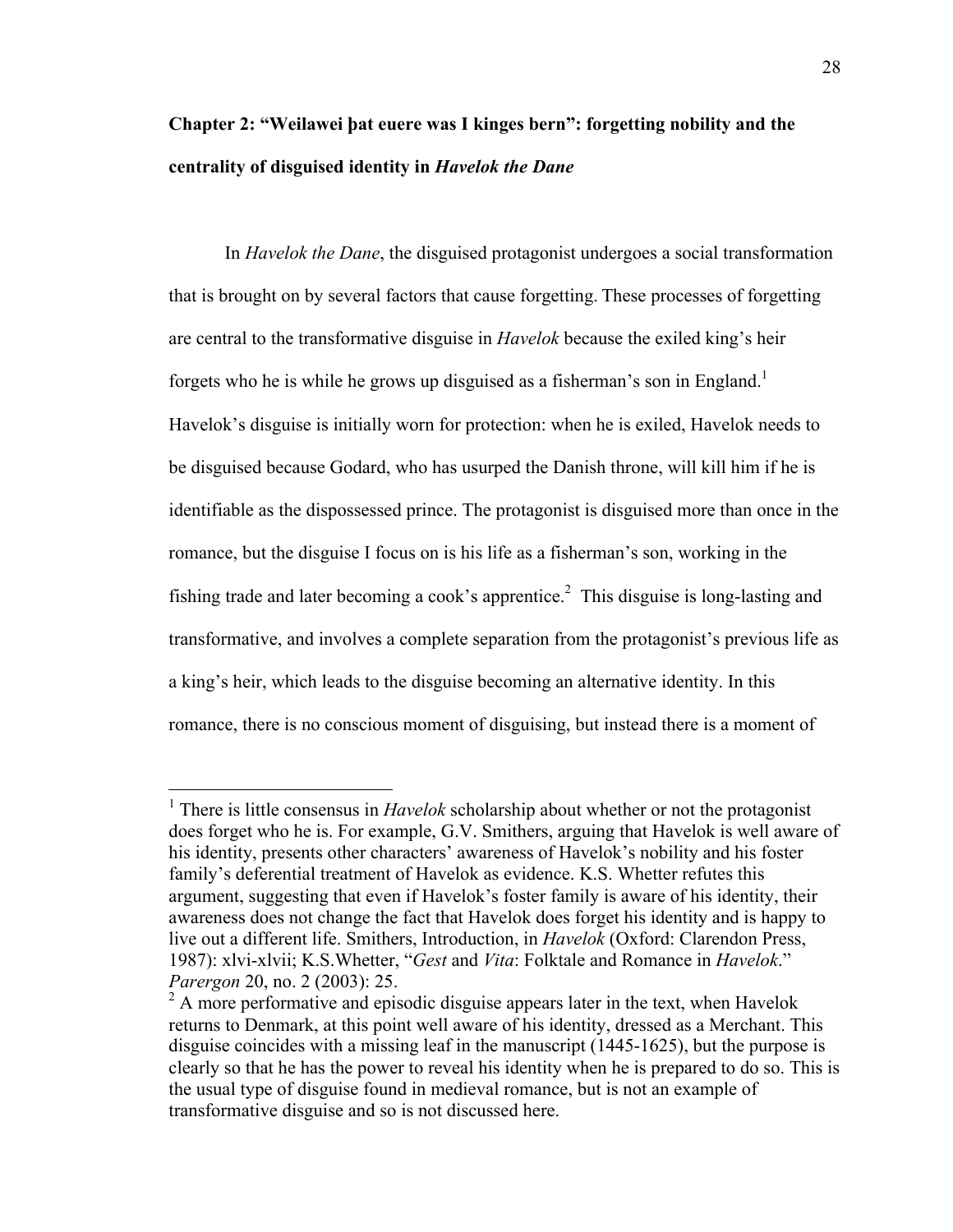exile that leads to the protagonist's disguised life. Grim, the fisherman who had been ordered to kill Havelok, instead escapes to England with his family and with Havelok. He tells Havelok, "Betere us is of londe to fle/ and berwen boben ure liues"  $(697-8)$ . After this, Havelok becomes integrated into the fisherman's family and is disguised in that way.

This disguise in *Havelok* has been frequently discussed because it is a rich and realistic example of a lower status disguise that raises issues about social fluidity and mobility in romance.<sup>4</sup> The idea that this disguise is a transformation is not new and there is general agreement in *Havelok* scholarship that the protagonist truly "becomes a lower class character."<sup>5</sup> Julie Nelson Couch specifically writes, " [Havelok's] experience of childhood in a fisherman's home seems effectively to transform Havelok's identity from king's son to fisherman's son." <sup>6</sup> Most discussions of the disguise, however, look outward and focus on what it means in wide contexts, socially or generically. My discussion, by contrast, focuses on how this transformation occurs, thereby adding to the critical discussion an explanation of *why* the disguise is so transformative, a revelation of how

 <sup>3</sup> This quotation and all subsequent quotations from *Havelok* are from the following edition: *Havelok*, ed. G.V. Smithers (Oxford: Clarendon Press, 1987). *Havelok* survives in nearly complete form in only one manuscript (it also appear in fragments in one later one), MS Laud Misc. 108 (*c.* 1300-25). Smithers situates the text's composition between 1295-1310. Introduction, lxiv-lxiii.

<sup>4</sup> G.V. Smithers, Introduction. *Havelok*, lxii In his introduction, Smithers notes that the poem has a "universally acknowledged realism" throughout. Similarly, Crane situates the text in a context where noble and common interests were not mutually exclusive. Crane, *Insular Romance* (Berkeley: University of California Press, 1986): 43-44. The realism of the text has also led to difficulty classifying it as part of the romance genre. For an exploration of generic features, see: K.S. Whetter, "*Gest* and *Vita*."

<sup>5</sup> Roy Michael Liuzza, "Representation and Readership in the Middle English *Havelok*." *The Journal of English and Germanic Philology* 93, no. 4, 509.

<sup>&</sup>lt;sup>6</sup> Julie Nelson Couch. "The Vulnerable Hero: Havelok and the Revision of Romance," *The Chaucer Review* 42, no. 3 (2007): 352n42, 341.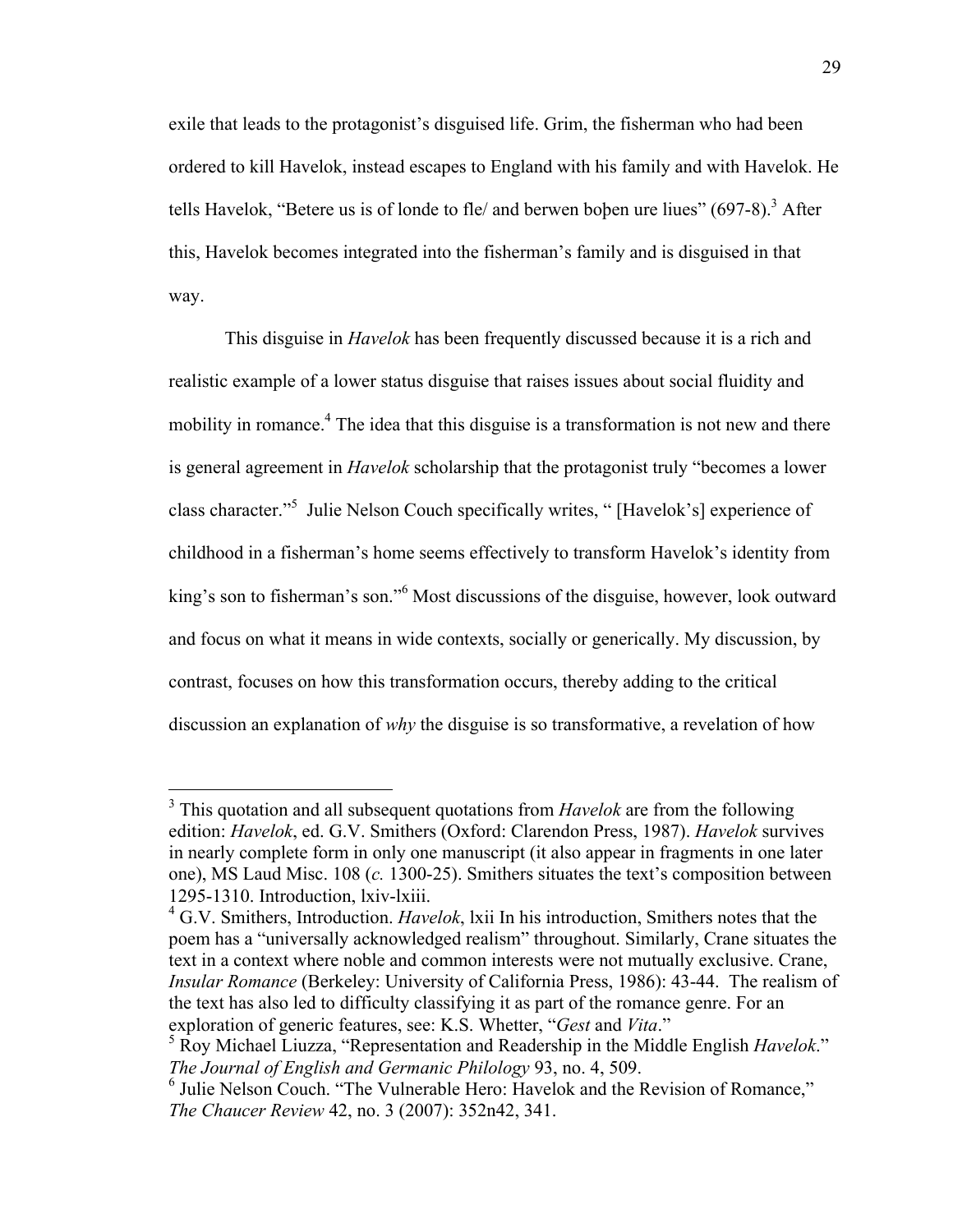the transformation involves forgetting, and an understanding of how the identity created through transformation is eventually remembered.

First, drawing on medieval ideas about forming and recollecting memorial images, I will outline the processes of forgetting depicted in the text, arguing that the disordered pre-disguise moments of the text initiate a memorial crisis that opens up the space for forgetting and for the consequent formation of Havelok's disguised identity. While exploring the formation of this disguised identity, I will chart the role of the memorial space of Grimsby in solidifying the disguised identity and making it so persistent that miraculous events are required to bring about recognition that lifts the protagonist's disguise and prompt his subsequent recollection of his nobility. Finally, I will demonstrate how even when Havelok's true identity is eventually remembered, his disguised life ends up being carried through and recollected as part of a final transformed kingly identity.

# **Forgetting Nobility Stage 1: factors that lay the memorial groundwork for forgetting in disguise**

The processes that inform Havelok's transformative disguise and promote forgetting originate in the events leading up to his exile and subsequent disguise. Though disguises like Havelok's that are worn to preserve life are not uncommon in romance, other exiled heirs such as the heroes of *King Horn* and *Bevis of Hampton* remain well aware of who they are. This difference can be explained by two factors that challenge the creation of memorial images and set Havelok up for both forgetting and transformation: age and fear. The physiology of the memory image is central to understanding how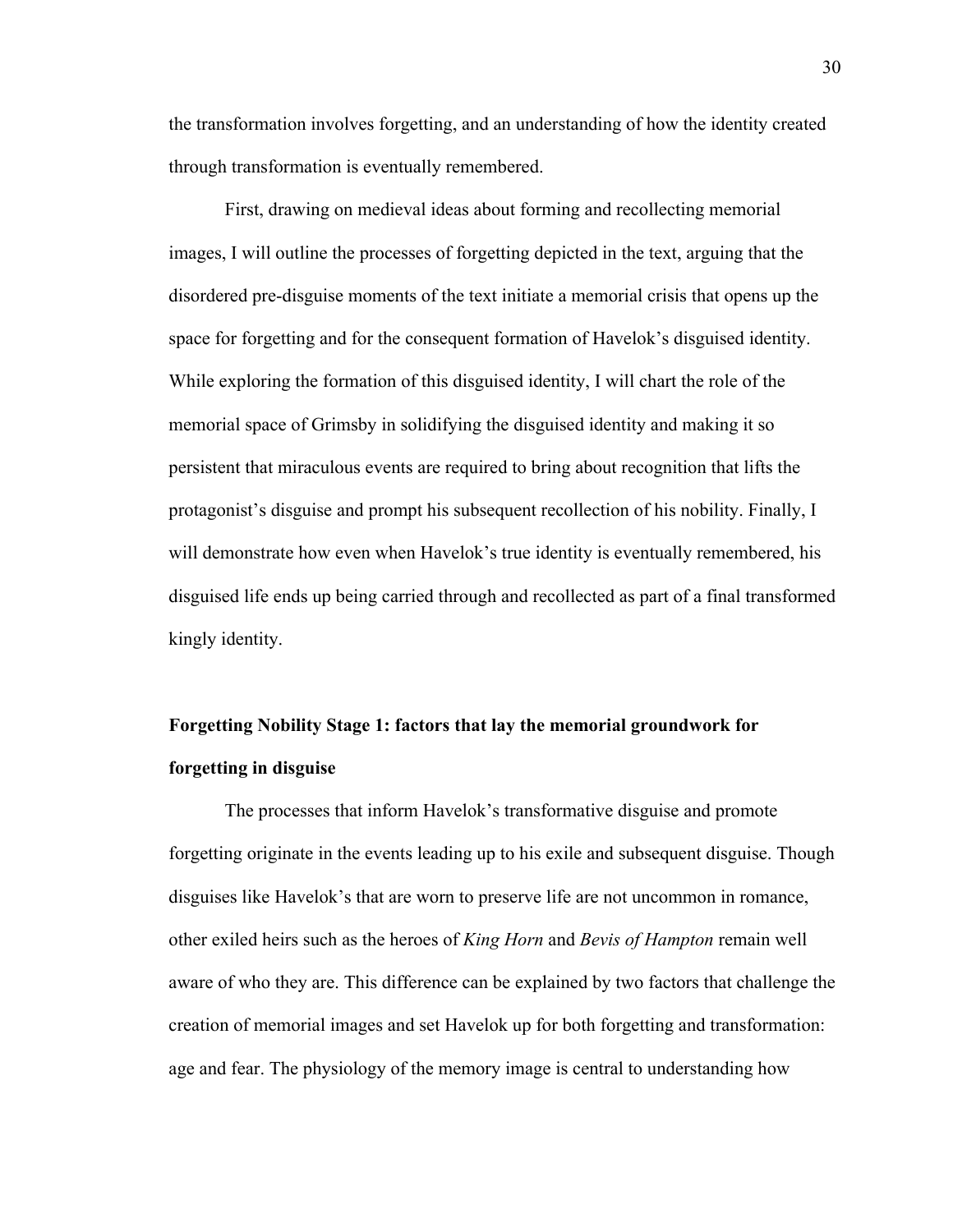memorial factors influence the formation and use of Havelok's disguised identity, especially in informing how he forgets his past while disguised and how he opens up the space for forming a new identity. In modern thought on memory and forgetting, emotional disturbance, health, and age are considered factors that have the potential to challenge memory and in the Middle Ages, too, although there was a different language for it, these factors were very much considered in the physiology of the memory image.<sup>7</sup> A memory image is required for remembering to take place: it "completes the action of remembering" and also begins the process of recollection.<sup>8</sup> Memory images are gateways to remembering, but they are also susceptible to personal failure because they can be poorly impressed or difficult to access due to many possible circumstances. Forgetting, both of the image and of the pathway, can result from such circumstances.

In medieval thought, disruptions to the memorial image were generally attributed to fluctuations in the humours, the medical system widely accepted in the Middle Ages that was considered the basis for human health and personality. The doctrine of the humours was a classical tradition originated by Hippocrates of Cos (*c.*469-399 BCE), then later revised by Galen (129-199 CE). The four humours are: blood, phlegm, black bile, and yellow bile. Each of the humours was also associated with a distinctive temperament: sanguine (blood), phlegmatic (phlegm), choleric (yellow bile), and melancholic (black bile). A dominant humour was thought to guide individual temperament, but a balance of all four was required to be healthy. As a result, unbalanced humours were believed to be the cause of all illness. In the Galenic tradition, physical

 $<sup>7</sup>$  For a summary and analysis of these factors in modern thought on memory, see the</sup> sections on repression, childhood memory, and memory and ageing in Baddeley, *Essentials of Human Memory.*<br><sup>8</sup> Albertus "Commentary," 135, 140.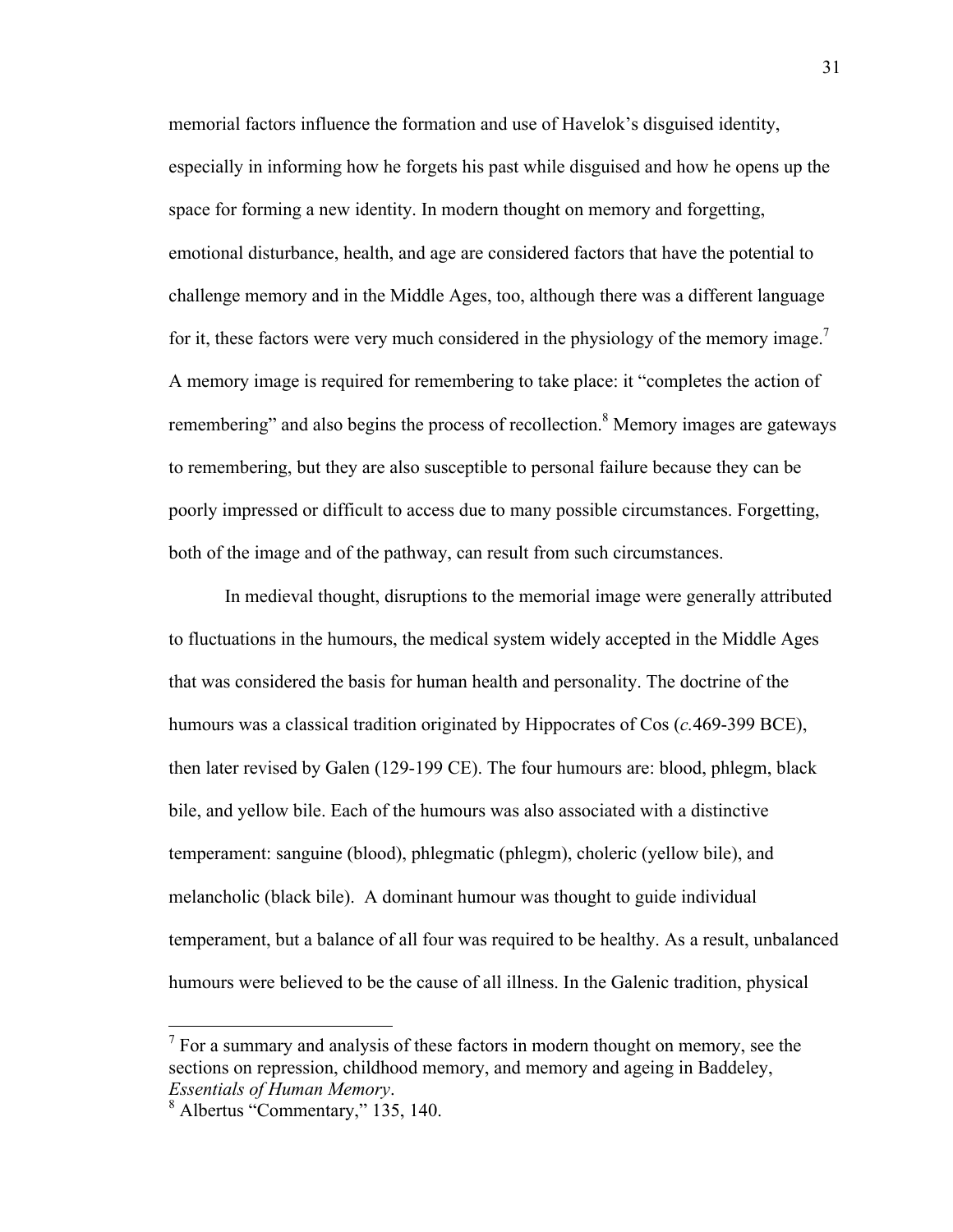qualities were attributed to each of the humours: "Blood is hot and moist, yellow bile hot and dry, black bile cold and dry, and phlegm cold and moist."<sup>9</sup>

Imbalances of the humours are central to understanding problems with the creation of memorial images. Of the hot and moist, Albertus writes: "The hot stirs and upsets mental images; and the moist, especially when stirred by continuous heat, does not retain well."10 One group dominated by hot and moist humours is young children because they are in the process of growing.<sup>11</sup> Excessive moistness and fluidity in the humours can be likened to trying to impress a seal on water: "the figure would disappear immediately because of the flow."<sup>12</sup> The opposite, the very dry, was also considered to be a challenge to memory formation because the image cannot be impressed. For this, a comparison is made to cement that cannot be changed after it has fully hardened.<sup>13</sup> Hardness, Aquinas notes, can be caused by the freezing of the humours, which is something that occurs "in those who are in great fear."<sup>14</sup> It is those two factors, very young age and fear, that converge in the opening of *Havelok* and create a memorial crisis that leads to the formation of his disguised identity.

Havelok is imprisoned at "þre winter hold," a very young age that prevents memorial images from forming properly (417). As a result, it is not surprising that Havelok forgets his identity, unlike the heroes of *King Horn* and *Bevis of Hampton* who at the time of their exiles are fifteen and seven respectively (*Horn,* 18; *Bevis*; 54). This

 <sup>9</sup> Kemp, *Medieval Psychology*, 95-96.

<sup>&</sup>lt;sup>10</sup> Albertus, "Commentary," 133; See also Aristotle's *De Memoria* 450a32, 50.

 $11$  Albertus, "Commentary," 133.

<sup>&</sup>lt;sup>12</sup> Aquinas, "Commentary," 166. This is in Aristotle's text, *De Memoria* 450a32, 50; Albertus also includes this comparison 2.4, 132.

<sup>&</sup>lt;sup>13</sup> Aristotle, *De Memoria*, 450a32; reiterated in Aquinas's commentary, 166.

<sup>&</sup>lt;sup>14</sup> Aquinas, "Commentary," 166.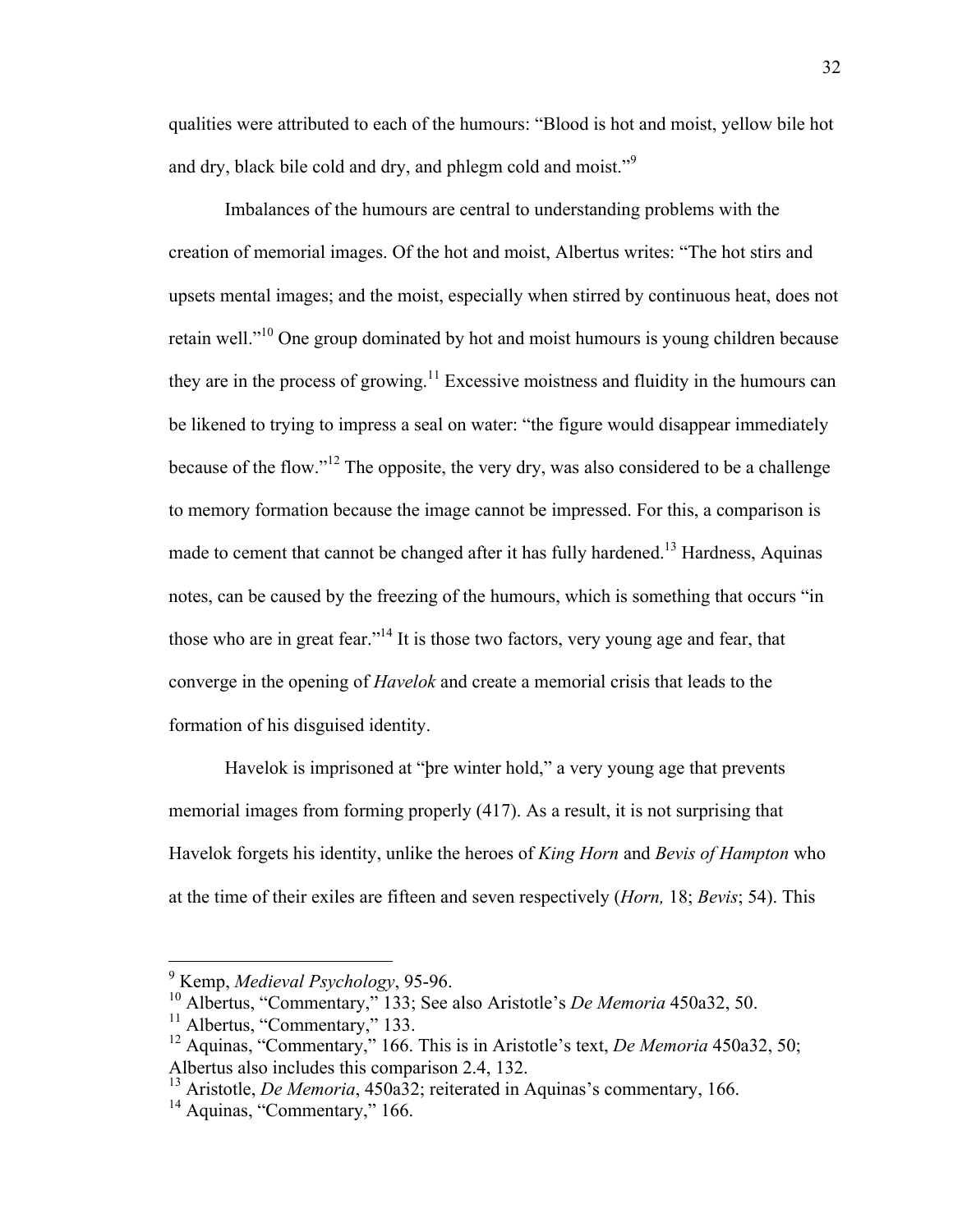difference can be explained by the fact that in late medieval culture, "prior to the age of seven (*infantia)*, children were not considered fully rational or responsible."15 Havelok's state of infancy is emphasized when his father Birkabeyn, shortly before his death, needs to choose which of his knights will take care of his children:

For þorw hem wolde wite Hwo michte yeme his childre*n* yunge Til þat he kouþen speke*n* wit tu*n*ge, Speke*n* and gangen on horse riden, Knictes and sweynes bi here side*n*. (367- 371)

This passage suggests that Havelok and his sisters are pre-speech; they cannot yet "speken wit tunge," and they have received no formal education. The poem thus depicts an instance of image forgetting, the absence of a properly impressed memorial image, occurring because of youth. While the romance eventually shows Havelok remembering images from his imprisonment by Godard, he never directly remembers the attributes of Birkabeyn, and when Havelok eventually recollects his noble identity, he simply mentions that he knows his father was a "king of Densche lond" and does not mention his father's name or reference his actions or reputation  $(1404-1406)$ .<sup>16</sup> The vagueness surrounding Birkabeyn becomes especially pertinent in the foundation of Havelok's disguised identity. Havelok's forgetting of his true father can help to explain how Grim the fisherman becomes the central father figure to be remembered and memorialized in the text. Moreover, when Havelok's disguise is lifted and he recollects his pre-disguised

<sup>&</sup>lt;sup>15</sup> Daniel T. Kline, "That child may doon to fadres reverence': Children and Childhood in Middle English Literature," in *The Child in British Literature: Literary Constructions of Childhood, Medieval to Contemporary*, edited by Adrienne E Gavin, London: Palgrave Macmillan, 2012: 22.

 $16$  Birkabeyn's reputation and his resemblance to Havelok are mentioned later in the text, but they are noticed and mentioned by Ubbe, a Danish nobleman who presumably remembers Birkabeyn's rule (2148-50, 2210).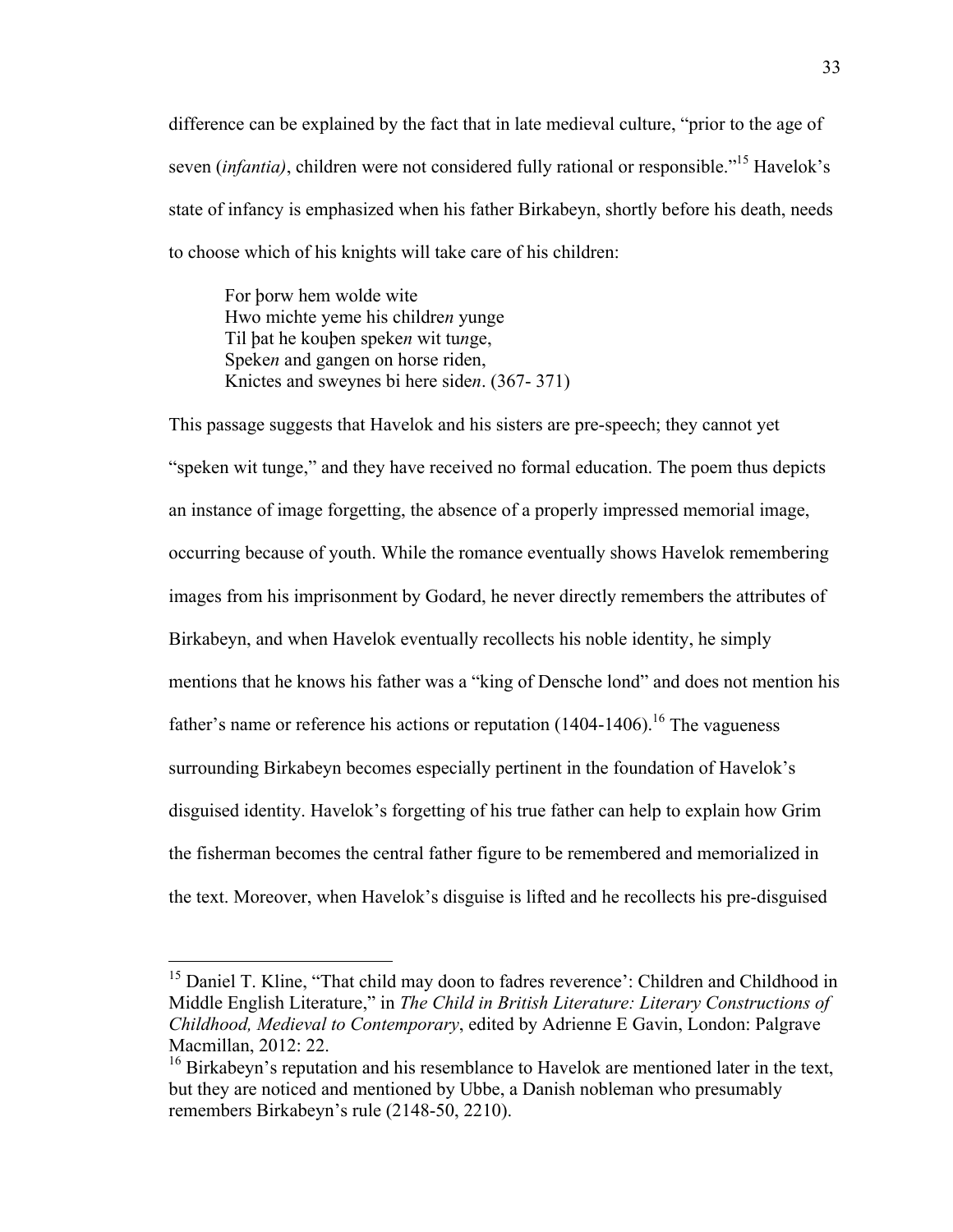past, his most specific recollections are primarily about Godard's violence and injustice, which occurred after his father's death. This suggests that it was not until the period of imprisonment that Havelok was old enough to form memorial images.

Although he is still very young when he is imprisoned following his father's death, Havelok demonstrates an ability to speak clearly and attempts to reason with Godard. He clearly expresses what he and his sisters need:

'For us hu*n*greth swiþe sore' – Seyden he [he] wolden more: We ne haue to hete, ne we ne haue Her-inne neyþer knith ne knaue Þat yeveth us drinke*n* ne no mete. (455-459)

This sudden ability to speak implies that Havelok undergoes some form of development while imprisoned and is now able to speak clearly and express his needs for warmth, food, and drink. He can even acknowledge his social position as a king's heir: a "knith" or "knaue" should be giving him these things. Although the protagonist is still three, which was not yet the age considered the beginning of reasoning, his age does coincide with a transition within the *infantia* stage of life when children were weaned and became more independent.<sup>17</sup> In terms of memory, this independence can change things because memories of those "who are going about the world for the first time" are more secure.<sup>18</sup> In addition, Albertus writes that the young, though they do not impress memorial images well due to "excessively fluid moistness," do retain memorial images when they "are planted deep within [them] because of marveling or great emotion of sorrow or joy."<sup>19</sup> While Havelok's youth is an impediment to the creation of memory images and does

 <sup>17</sup> Kline, "That child," 22; Nicholas Orme, *Medieval Children* (New Haven: Yale University Press, 2001): 66.<br><sup>18</sup> Aquinas, "Commentary," 166.

<sup>&</sup>lt;sup>19</sup> Albertus, "Commentary," 152.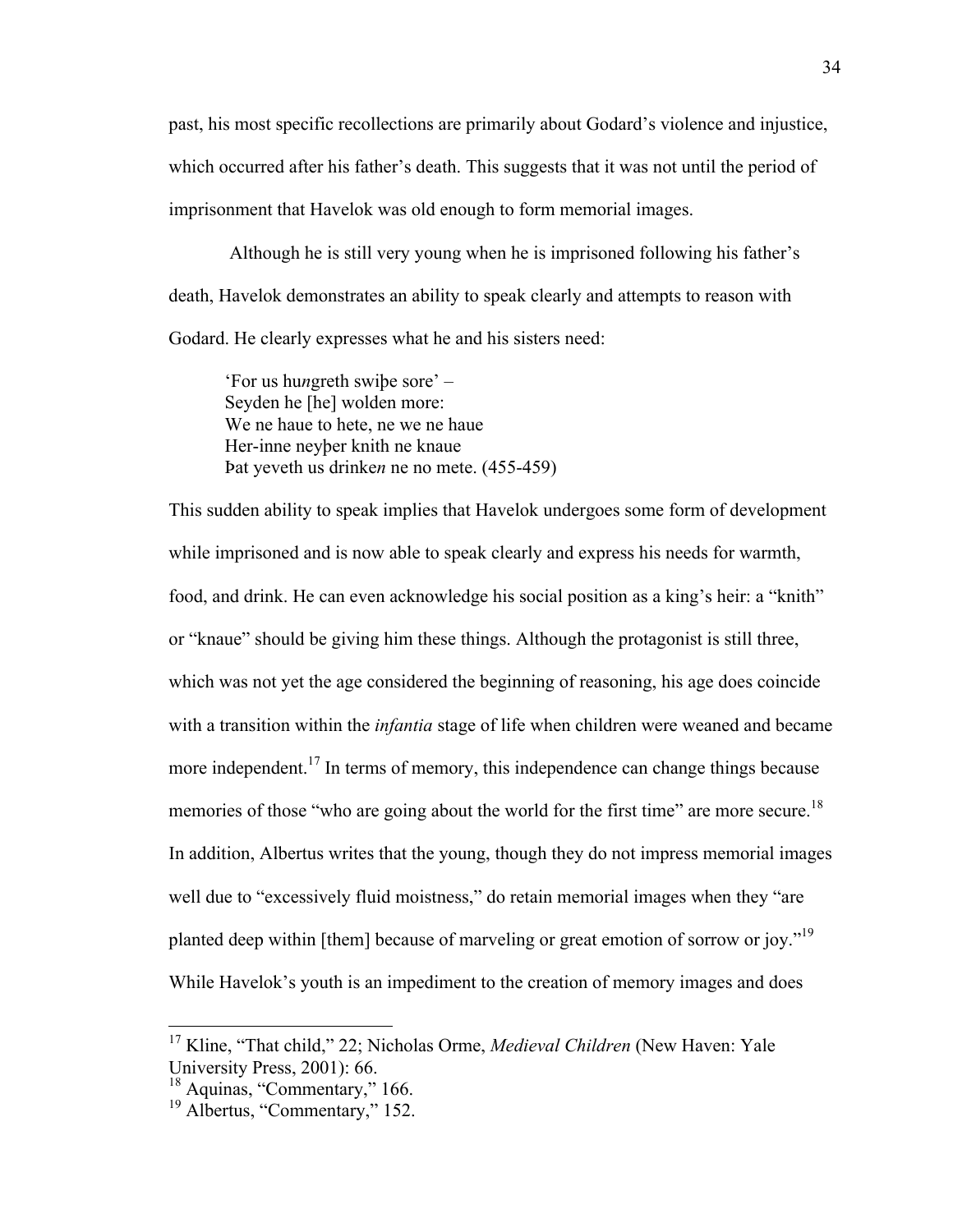seem to make him permanently forget details about his real father, his transition to an independent and verbal, more rational state provides some potential to create new images as he finds himself in a situation where he experiences sharp emotions of sorrow and confusion due to hunger and cold and can describe those experiences verbally.

Despite Havelok now having the potential to form memorial images, there are other factors at play that suggest that the memorial impressions are being made with some instability due to the fear and confusion dominating his imprisonment and final days in Denmark. In medieval thought on memory, it was generally understood that frightening and confusing events were problematic for remembering, both in the formation of memorial images and in the later accessing of those memorial images. As mentioned earlier, this is because of fear's freezing effect on the humours, which means that "nothing can be impressed."20 Treatises on the art of memory also reflect the disruptive potential of confusion: the artificial memory is meticulously ordered and structured because, as Hugh of St Victor writes: "Confusion is the mother of ignorance and forgetfulness."21 During his last undisguised days in Denmark, Havelok's life is dominated by fear and confusion. The imprisonment itself comes with no explanation for the children; they are simply detained in the castle where they "greten ofte sore/ Boþe for hunger and for kold" (415-6). The text does not make it clear for how long they are kept in the tower, but it is enough time for Godard to take control of the land and "Al þe folk tilled intil his hond" (438). All the children know is that time passes and that they are hungry and cold until Godard returns and they "aren ney ded" (464). The unknown

<sup>&</sup>lt;sup>20</sup> Aquinas, "Commentary," 166.<br><sup>21</sup> Hugh of St Victor, "The Three Best Memory Aids for Learning History," trans. Mary Carruthers, in *The Medieval Craft*, 33.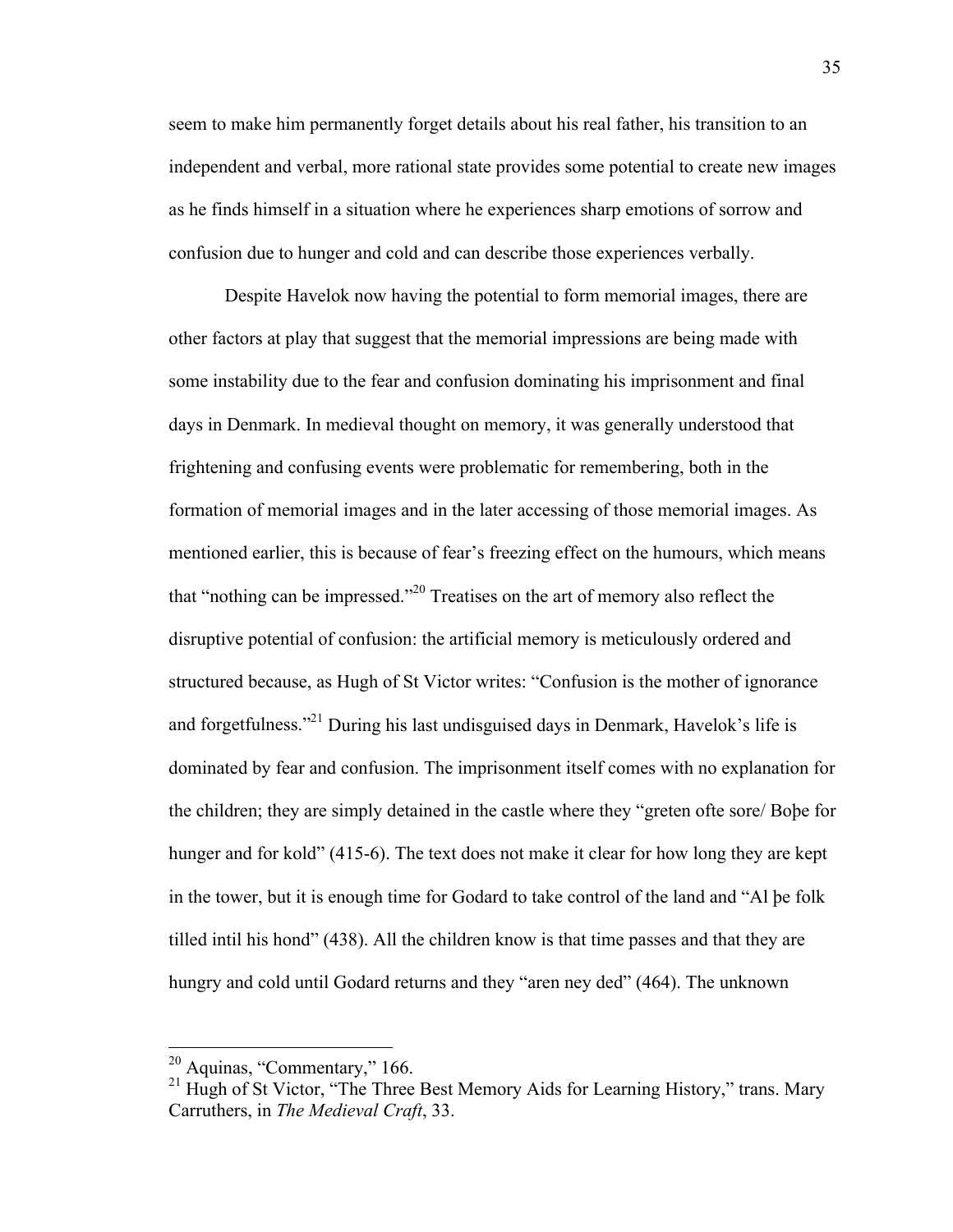passage of time creates confusion, and the starvation creates a fear of death.

Boncompagno includes "fasting beyond necessity" in a list of memorial impediments because the weakening of the body's natural capacities weakens its ability to retain memorial images.<sup>22</sup> Though Havelok also goes days without eating during a famine later in the text, it is not expressed as severely. In Lincoln, he is "fastinde," while in Denmark, he "hungreth" (866, 455). The MED defines "to fasten" as "to go without food for various reasons" (2a), while it defines "to hunger" as "to suffer from hunger" (1a). Though in both situations Havelok is without food involuntarily, the first time denotes more suffering. The severity in this case causes a greater memorial challenge.

Fear of death in this moment arises not only from starvation and cold, but also from the more immediate fear of Godard's violence. The nature of Godard's extreme cruelty creates an environment of both fear and misery, two more of Boncompagno's list of impediments.<sup>23</sup> Havelok witnesses Godard cutting his sister's throats and mutilating their bodies and is faced with the possibility that he will meet a similar end. The following passage demonstrates the shocking imagery of the scene and explicitly affirms that Havelok sees it all:

Of boþen he karf on two here þrotes, And sitþen he*m* al to grotes. Þer was sorwe, wo-so it sawe, Hwan þe children bi þ[e] wawe Leyen and spraulede*n* in þe blod! Havelok it saw and þe[m] bi-stod – Ful sori was þat seli knaue. (471-7)

The memorial image of this violence later becomes a starting point when Havelok ultimately recollects his true identity, so it seems that this image is the type of image that

 $22$  Boncompagno, "On Memory," 108.<br> $23$  Boncompagno, "On Memory," 108.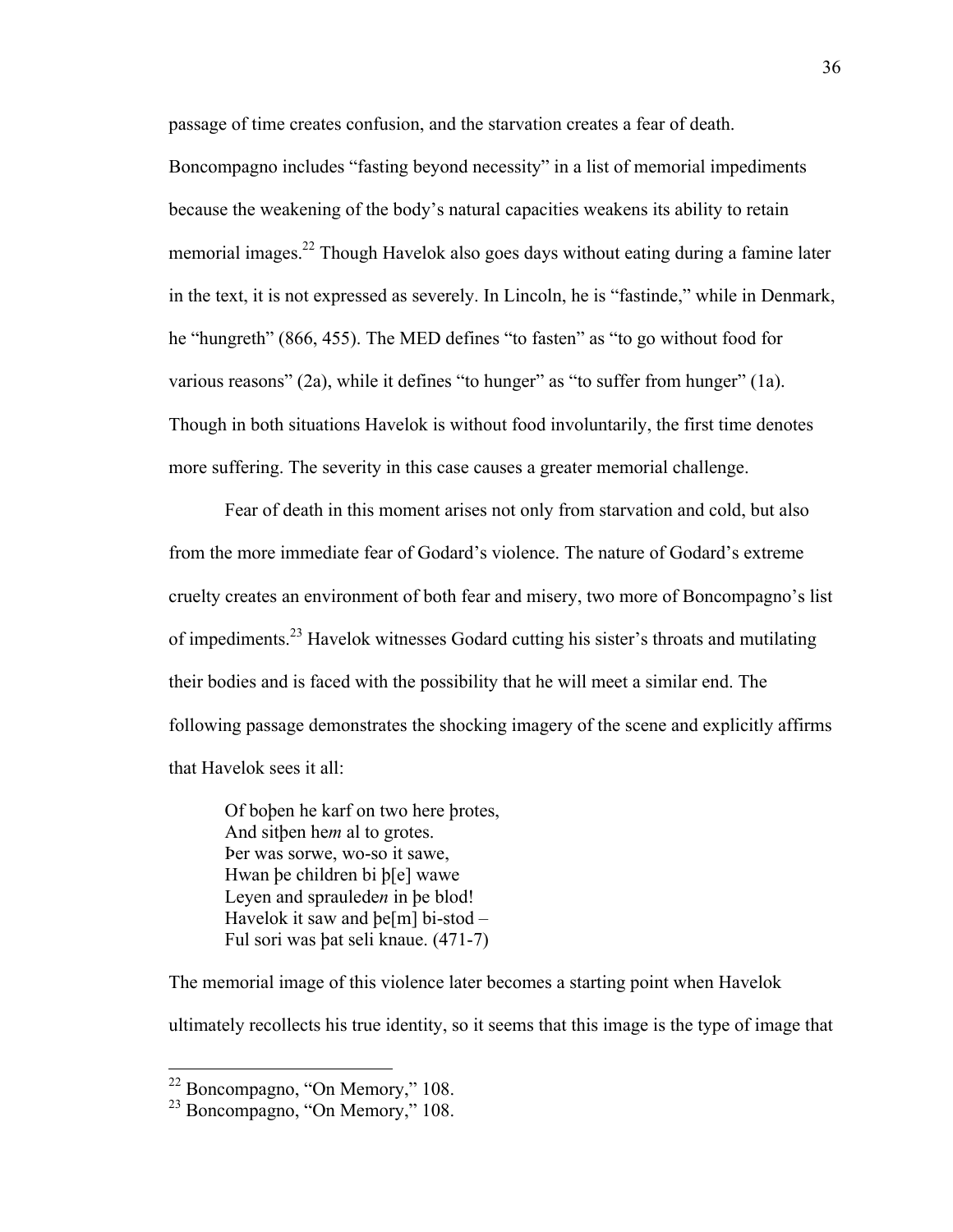is "planted deep within" the young due to "great emotion or sorrow."<sup>24</sup> In this moment, however, confusion and fear also disrupt the organization of the memory so that, although the impression is made, the pathway is disrupted and the memory is not able to be accessed until much later. In this scene, Havelok is a witness to violence more visually descriptive than is normally seen done to children in romance, and it prompts him to consider an alternative identity where he would be safe.<sup>25</sup> The disorientation brought on by Godard's violence ultimately drives the young protagonist to imagine an alternative life where he is not a king's son, a life that prefigures the life he actually ends up living in his disguised identity. Out of "mikel dred" for his own life, Havelok begs Godard to spare him (478) and offers to pay homage to his captor and leave him "al Denemark" in exchange for his life. As part of his plea for mercy, Havelok even offers to become someone else:

Today I wile fro Denemark fle, Ne neueremore comen ageyn: Swere*n* Y wole þat Bircabein Neuere yete me ne gat. (492-5)

<sup>&</sup>lt;sup>24</sup> Albertus, "Commentary," 152.

 $^{25}$  This level of graphic violence does not appear in either of the romance's two Anglo-Norman antecedents, a section of Gaimar's chronicle, *Estoire des Engles* (1135-40), and an anonymous text based on Gaimar's account, *Lai d'Aveloc le Danois* (*c.* 1190-1220). In the *Lai*, he has no sisters and he and his mother escape. During their journey, outlaws attack and Grim rescues him (93-120). This reference and all subsequent references from both Anglo-Norman Sources are from the following edition: *Lestorie Des Engles Solum la Translacion Maistre Geffrei Gaimar*, Eds. Thomas Duffus Hardy and Charles Trice Martin. (London: H.M. Stationary Office, 1888; repr., Cambridge: Cambridge University Press, 2012). Couch also considers how unusual this graphic violence inflicted on children is for romance when she argues that childhood vulnerability in *Havelok* revises conventions of romance. She argues that the realism of Godard's "diabolical child abuse" becomes the "dragon of romance remade into the physical suffering of children." Couch, "The Vulnerable Hero," 336.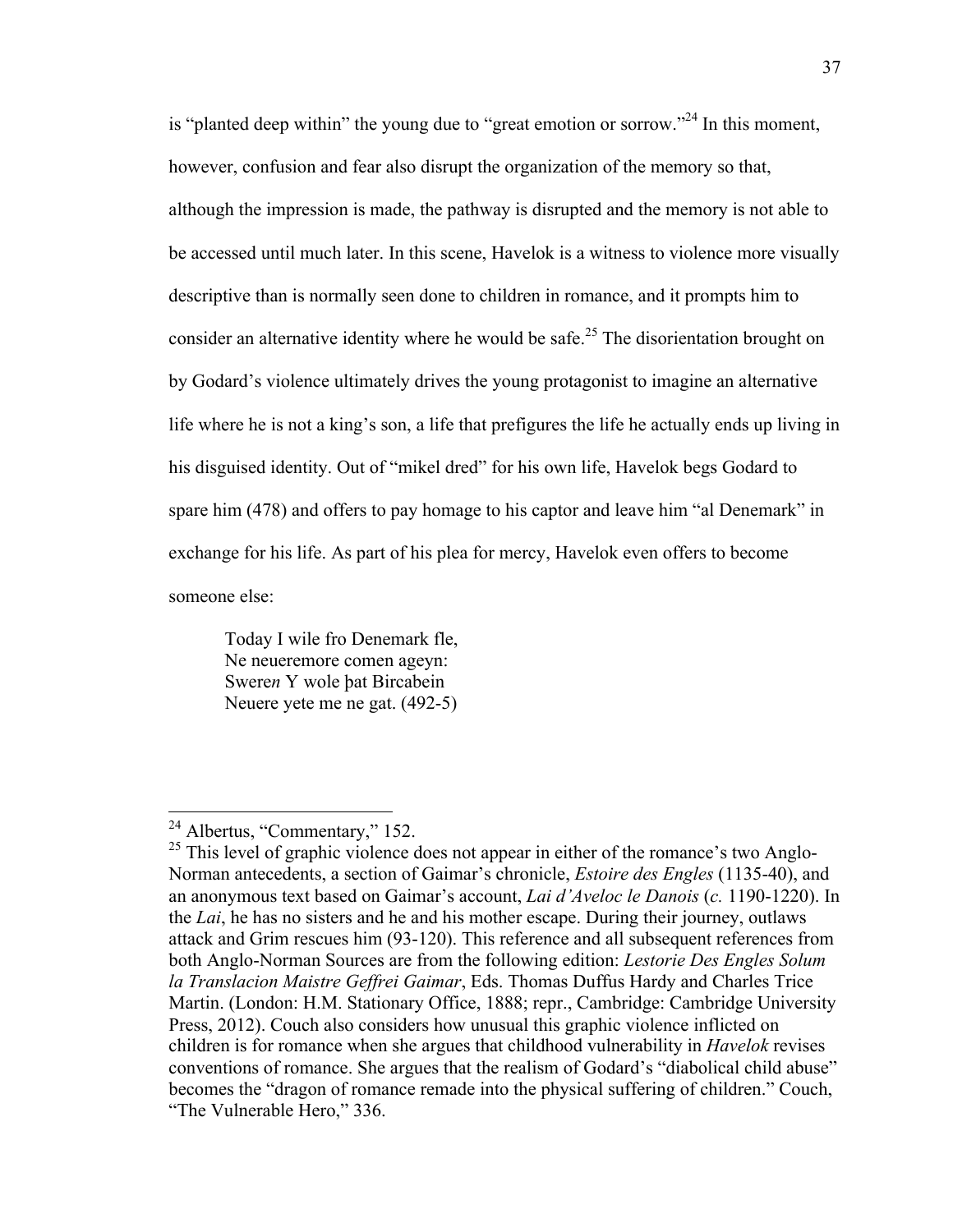Although this can be read as Havelok doing anything possible to survive, read in the context of his later disguise where he *does* become someone else's son, it can also be read as wishful thinking: he does not want to be the son of a king after all of this. Earlier, he says more generally, "Wo is us þat we were born!" (461). Now he says "Sweren Y wole that Bircabein/Neuere yete me ne gat" (494-495). Again, shortly before he is revealed to Grim, he says something very similar: "Weilawei / þat euere was I kinges bern" (571-2). Here, we see a transformation from wishing not to have been born at all to wishing to be someone else. This wishful thinking becomes a reality when Havelok is disguised. In this moment of fear and violence as a child, it is this imagined identity, one not associated with fear and confusion, that becomes the image he impresses and remembers, and it is the memory of this image that allows his subsequent disguise to become transformative later in the text.

The depiction of mental confusion does not end when Godard assigns Grim the task of drowning the child. First, Havelok is subjected to extreme physical violence at the hands of Grim and Leve. Grim binds and gags him in so that he is in "ful strong pine" and Leve "caste[s] the knave so hard adoun/ Þat he crakede [þer] his crowne" (540, 568- 569). Grim's initial violence is unique to the Middle English text, and is never recollected later in the text.<sup>26</sup> When recollecting what happens, Havelok only mentions that Grim was ordered to drown him, not that he almost did so willingly (1369, 1417). This is, as

 $26$  Grim's violence is often viewed as an inconsistency in the romance and Grim's change of heart on recognizing Havelok has been used as an argument for the text's aristocratic interests. Maldwyn Mills reads Grim's violence as an iteration of a "brutal fisherman" folktale character in the Germanic tradition. "Havelok and the Brutal Fisherman," *Medium Aevum* 36, no. 3 (1967). Ken Eckert also provides a convincing reading of this inconsistency, suggesting that Havelok has a redemptive presence and that the change in Grim is a direct reflection of this. "The Redemptive Hero and 'Inconsistencies' in *Havelok the Dane*," *Philological Quarterly* 94, no. 3 (2015): 229-231.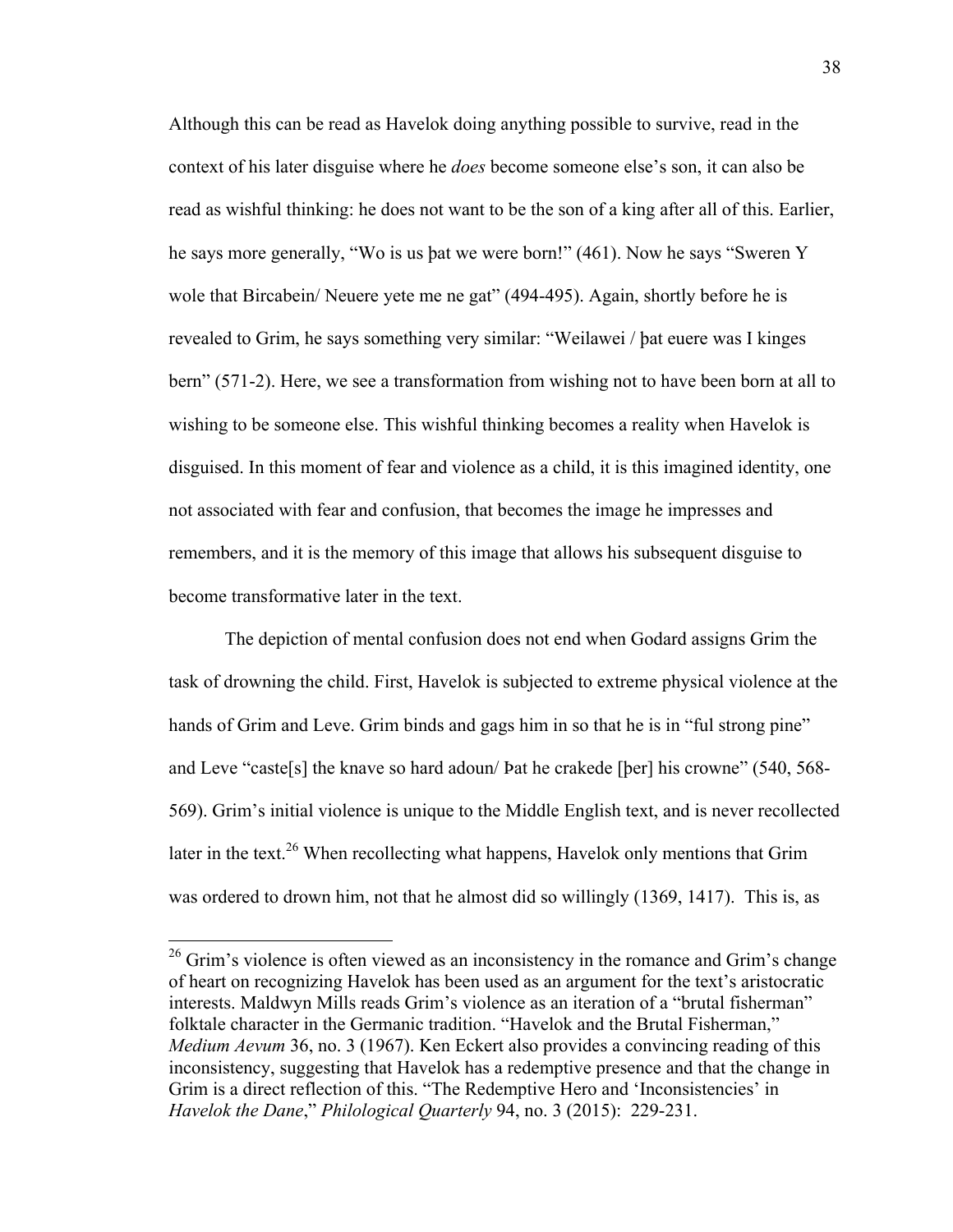Maldwyn Mills interprets it, a kind of selective forgetting because "it serves no purpose to recall [Grim's] less engaging characteristics."<sup>27</sup> It is the version of Grim who participates in the disguised identity and not the version of Grim who enacts violence on Havelok that is remembered and ultimately memorialized by the protagonist. The memory of Grim's violence is not only potentially poorly impressed due to the circumstances of the protagonist's youth and the confusion and violence he endures, but there is also no constructive use in seeking to recollect this memory because it would neiter serve the protagonist in the present nor in his future.

### **Forgetting Nobility Stage 2: Grimsby as a space of containment for a disguised life**

Grim becomes benevolent when Havelok's identity is revealed by the *kynmerk,* a red-gold cross that appears on his shoulder to signify, along with light emerging from his mouth, that he is the king's heir. This revelation prompts Grim to disobey his orders to drown the boy and instead he and his family escape with Havelok to safety in England. This moment of revelation is dominated by a dissonance between the clear indication of Havelok's nobility (the kynmerk) and Havelok's own very practical concerns, a dissonance that persists while protagonist is disguised. Once his identity is revealed to Grim, Havelok informs him that he is "ney ded,/ Hwat for hunger, wat for bondes" (635- 6). Upon realizing that the boy is a king's son, Grim initially has the intention of raising Havelok within his noble identity, promising that he will feed him until he "cone ride*n* on stede" and "ful wel bere / helm on heued, sheld and spere" (623-5). This kind of training never does happen while Havelok is in Grim's care in England because of similar

 <sup>27</sup> Maldwyn Mills, "Brutal Fisherman," 220.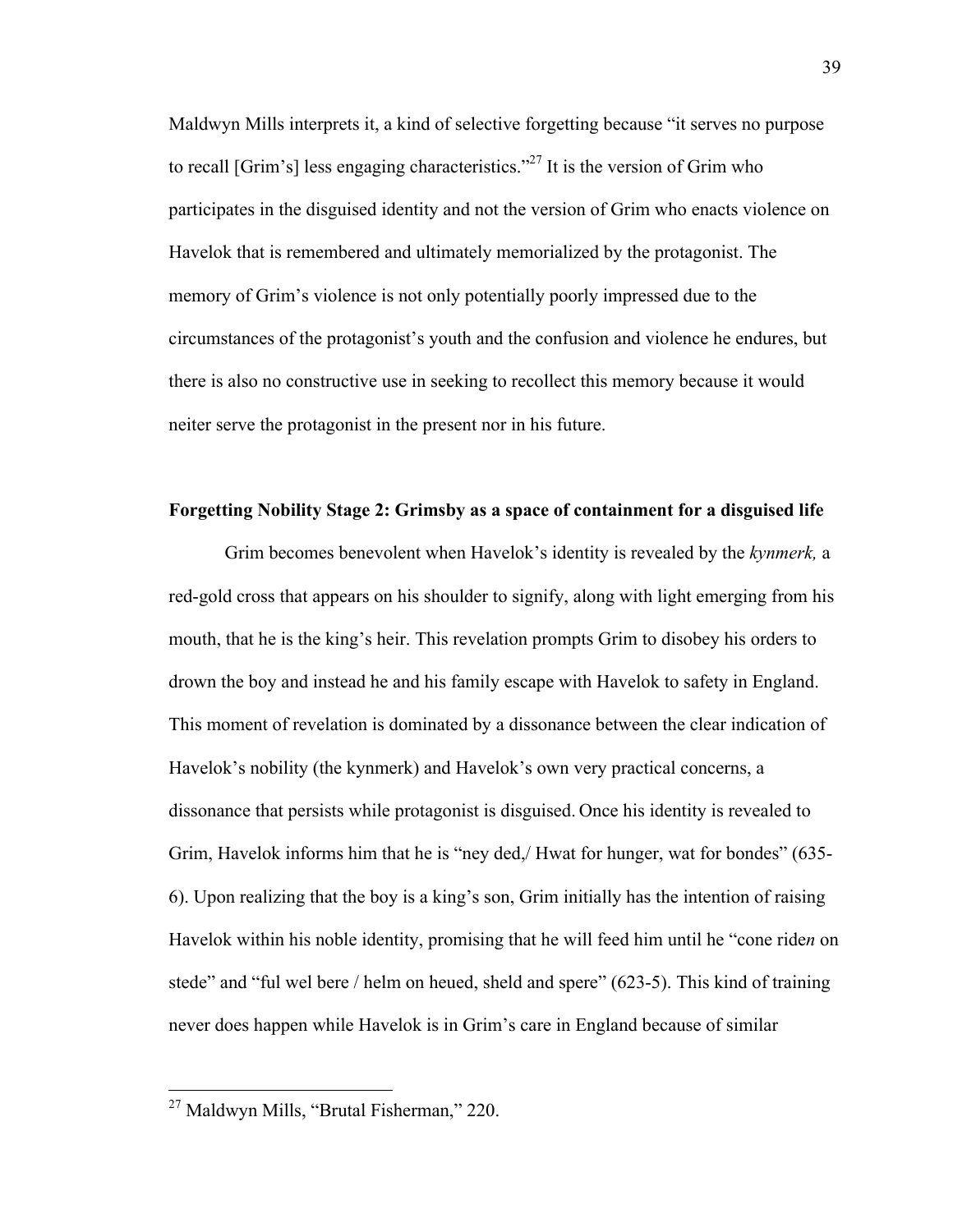practical concerns for being fed. In addition, this does not happen because it is not what Havelok asks of Grim; when Havelok is living his disguised life he again only asks for food and comfort.

In exile, Havelok leaves the space where he was an heir and, with his adoptive family, inhabits a new space isolated from social hierarchies. Grimsby is a contained space for the disguised protagonist, and also a space that carries memorial weight and is revisited at pivotal moments later in the text.<sup>28</sup> Grimsby becomes a space where not only is Havelok disguised, but so too are the memorial images he creates, effectively transforming him into his disguise. Grim founds what later becomes the town of Grimsby by making a "litel cote" where they are "herborwed"  $(735, 743)$ <sup>29</sup> For several years, Havelok is safe in this home, and as a result he forgets his former identity and creates memorial images in connection to his new one. Together, these things make Grimsby a place of shelter, a place of work, and a complete "departure from the world of sovereignty."<sup>30</sup> In Grimsby, Havelok receives the education not of a prince, but of a fisherman, and he uncomplainingly embraces the habit of labour that comes with this

 $28$  I have borrowed the term "containment" from a modern psychoanalytical concept developed by W.R. Bion that refers to organizing emotional spaces to contain "oneself and one's experience (even traumatic ones)." Aida Alayarian, *Trauma, Torture, and Dissociation: A Psychoanalytic View* (London: Karnac, 2011): xix. Because this concept imagines the organization of the mind and memories into separate spaces, this modern concept provides an interesting parallel to the spaces of the medieval artificial memory. Though neither a direct representation of modern psychology's containment nor of the medieval artificial memory, Grimsby's role in this text highlights this parallel concerning a spatial conception of the mind: spaces, both physical and imagined can determine what experiences are remembered, and what ones are forgotten.

 $^{29}$  The MED defines "herborwed" as "of a house, city, etc" (3a)

<sup>30</sup> Aaron Hostetter, "Food, Sovereignty, and Social Order in *Havelok the Dane*," *Journal of English and Germanic Philology* 100, no. 1 (2011): 64.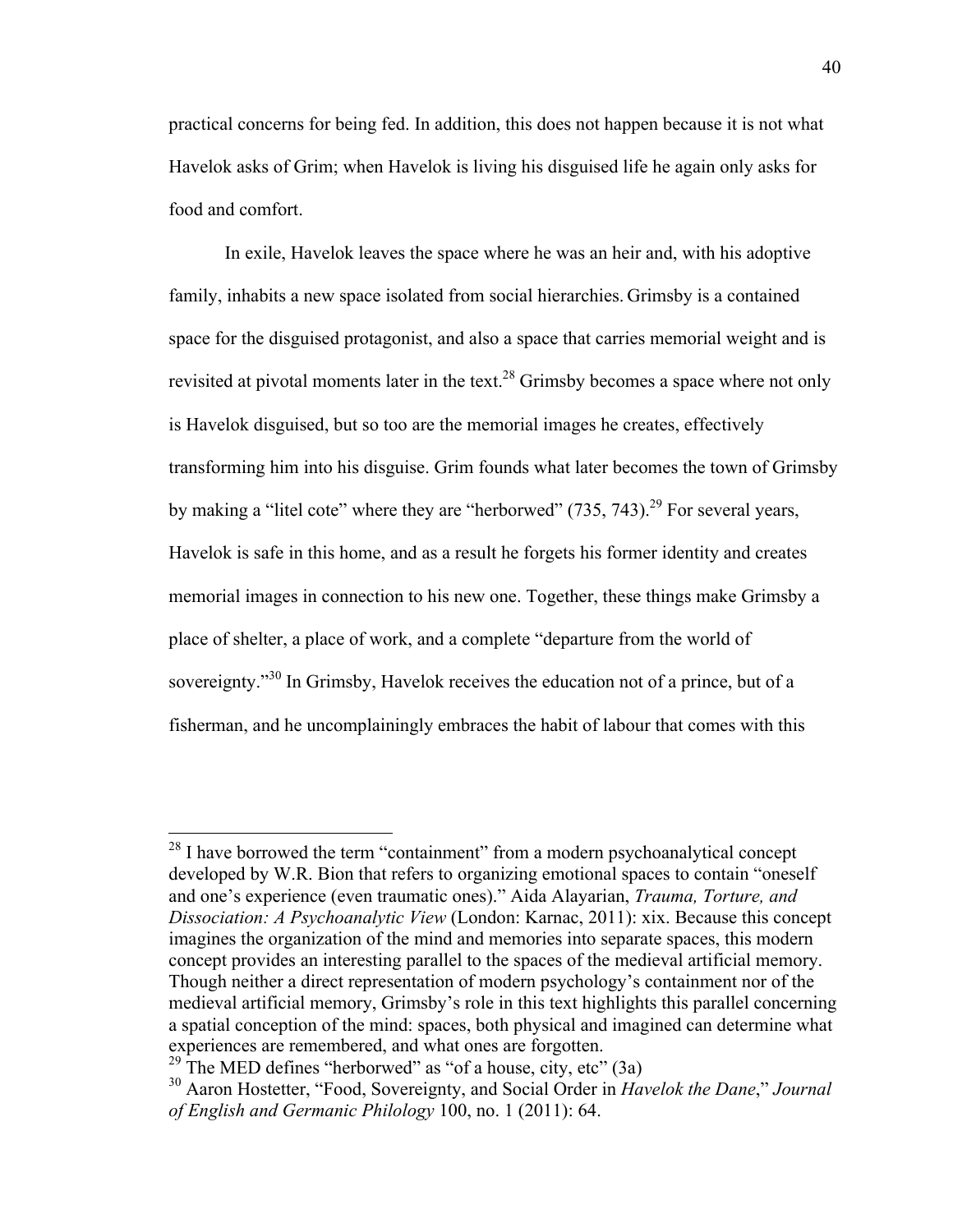identity as he grows up. This is a form of *pathway forgetting* where new memories are incompatible with the old ones.

In his formative years when he normally would have received his princely education, Havelok learns completely different things. Kline explains that generally, the time between age seven and fourteen "saw the development of personal awareness and social accountability."<sup>31</sup> In Havelok's case, this time is mostly spent in Grimsby where there is little contact with the outside world. This separation at this time of life has a major impact on the formation of memories. On the nature of how boyhood education is well retained, despite the memorial challenges faced by the very young, Aquinas explains the following:

…the things which one receives in boyhood are firmly held in memory because of the vigor of its movement, just as it happens that things about which we wonder are imprinted more in memory. We wonder, especially, however at the new and unusual: hence, a greater wondering about things, as if they are unusual, affects the young who are going about the world for the first time; for this reason, they remember securely.<sup>32</sup>

Havelok's infancy was a hindrance for the creation of memorial images because of a combination of his young age and the conditions of his imprisonment. Now, in the safety of Grimsby, Havelok is "going about the world for the first time" and is able to begin his education and learn things that are "new and unusual." This cottage and the life with Grim's family is, until famine hits, a positive experience for the protagonist because he lives without the fear and confusion that dominated his early life in Denmark. Havelok's education is, however, not the princely one Birkabeyn wanted for him, with "Knictes an sweynes bi here siden," or the preparation to "ful wel bere / helm on heued, sheld and

 <sup>31</sup> Kline, "That Child," 22-23.

<sup>32</sup> Aquinas, "Commentary," 166-7.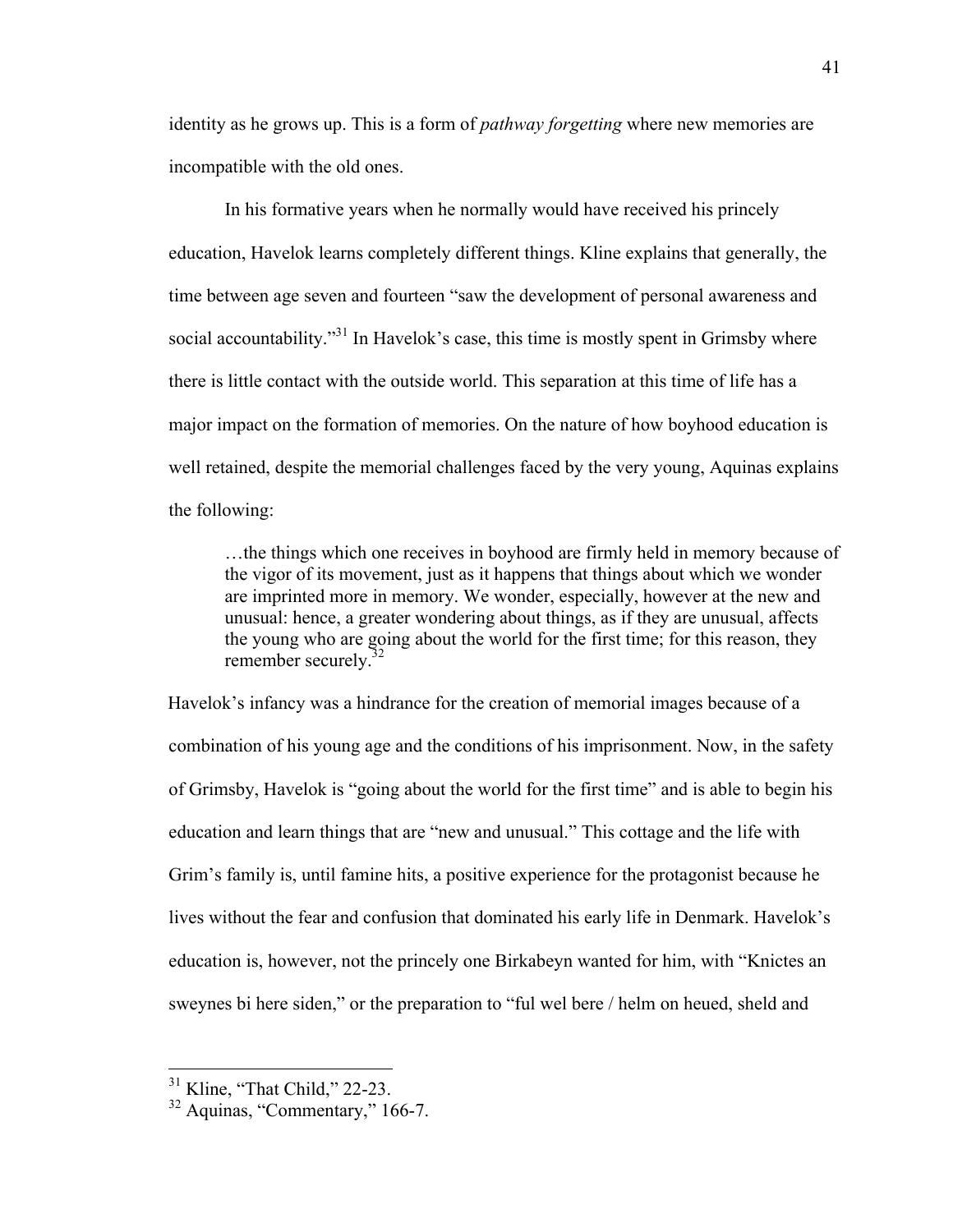spere" to which Grim had alluded previously (371, 624-5). Instead, Havelok's education is in the fishing trade. Grim's desire to prepare Havelok for a princely education seems to be completely forgotten in the Middle English text.

In contrast, in the Anglo-Norman *Lai D'Haveloc*, Grim eventually sends Havelok to Lincoln to establish himself in a king's court: "En la curt a un riche roi / Te met, beau fiz" (place yourself, dear son, in the court of a rich king) (176-7). Meanwhile, in the corresponding moment in the Middle English text, Grim simply tells Havelok that he can no longer feed him and if he goes to Lincoln he will be able to "[his] mete winne," and provides no instruction that betrays any interest in Havelok regaining his nobility (853). In addition, in the Anglo-Norman versions, Grim himself is a "un baron de la contree" (a baron from the region) disguised as a fisherman, as opposed to being a real fisherman and "thral" as is the Middle English Grim (*Lai* 57, *Havelok* 527). This means that not only does the character in the Anglo-Norman texts show an interest in reconnecting Havelok with his nobility, he also has firsthand knowledge of how to do so. The type of situation, although it contrasts the Middle English *Havelok*, does appear in other Middle English contexts. For example, the young exiled prince in *William of Palerne* is raised by a cowherd, who gives him advice, learned from his "kourteour" father about how to act "in faire manere" for his "state" (339-342). This creates an exiled hero who, although he does not know who his father is precisely, becomes aware of his nobility and is reconnected with court society long before he becomes aware of his true identity. In the Middle English *Havelok*, however, the separation between noble identity and disguised identity is more distinct, and as a result, allows for more complete forgetting.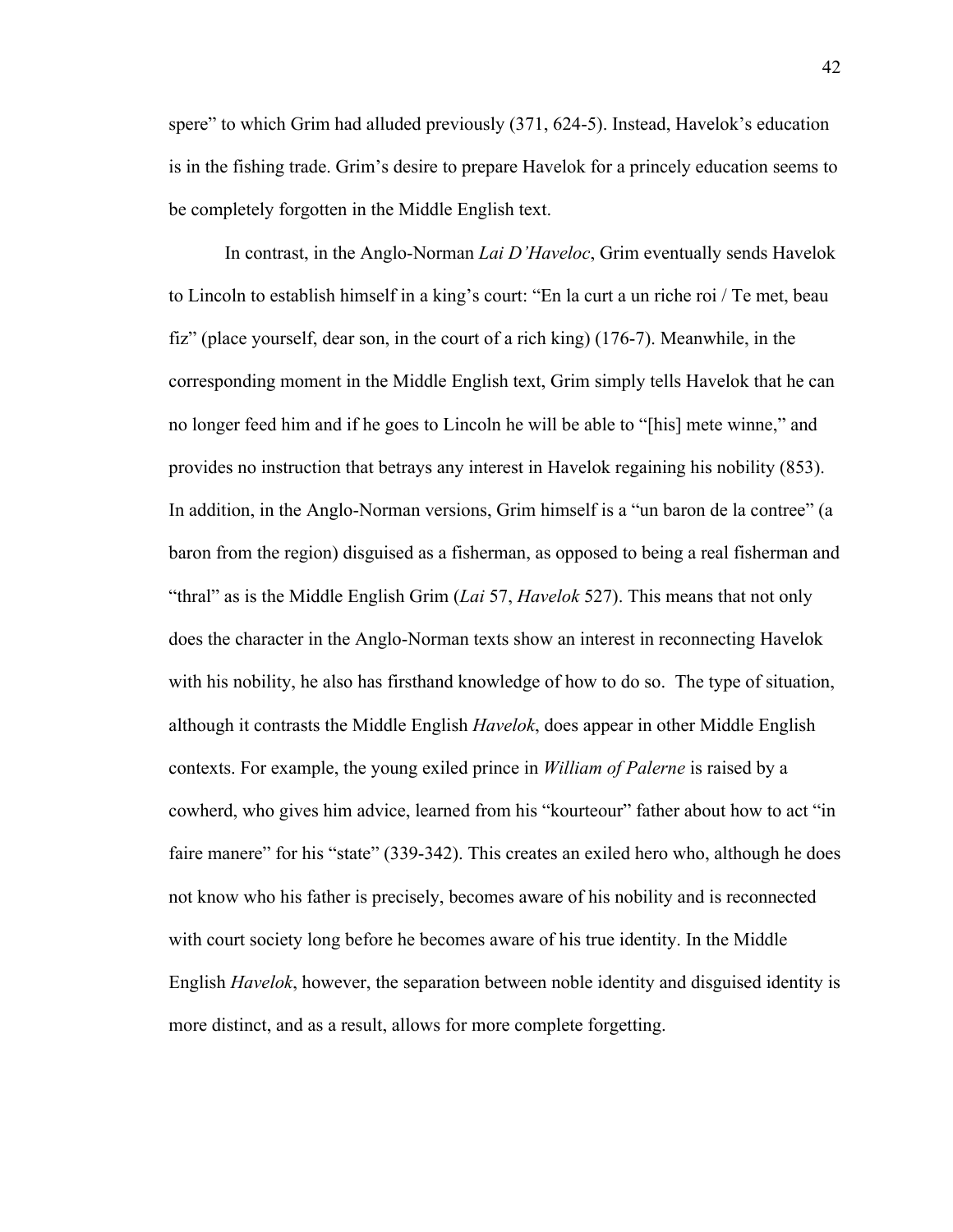The Middle English Havelok's education is entirely cut off from his nobility. For the first years of his exile, Havelok witnesses the "economic potential of Grim's skill and knowledge."<sup>33</sup> Grim's skill is outlined in what has been termed a "catalogue of fish"; he is a "fishere swiþe good," who is able to catch and sell a variety of types of fish, and ultimately use the money to feed his family  $(750-776)$ <sup>34</sup> Grim also demonstrates the value of hard work, as it is this work that is, as Liuzza notes, the "object of his prosperity."35 Grim's position as an authority as a fisherman is significant when compared to the Anglo-Norman Grim, who is a baron simply disguised as a fisherman (*Lai* 57). Since Havelok is the only one truly disguised in the Middle English version, his disguised life as a fisherman's son is more genuine. As John Halverson argues, "Havelok, himself, [is] utterly a peasant in every way, who is secretly a king. And in his rise, there ensues a train of transformations completely alien to the French Story."36 Havelok's experience in the Grimsby cottage is of being well fed because of Grim's work as a fisherman, and as a result this creates an environment to remember securely.

At twelve years old (nine years after arriving in Grimsby), Havelok notices that while Grim is working hard, he himself is staying at home. He expresses his desire to help provide for his family:

<sup>&</sup>lt;sup>33</sup> Hostetter, "Food, Sovereignty," 62.

 $34$  Liuzza discusses the catalogue of fish, arguing that it is "part of a system of exchange" in which money rather than chivalric honor is the source of value." Liuzza, "Representation," 510.

<sup>35</sup> Liuzza, "Representation," 510.

<sup>36</sup> Halverson, "Havelok the Dane and Society." *The Chaucer Review* 6, no. 3 (1971): 149. Halverson's argument that the tale is a kind of "peasant fantasy" for a lower class audience has been widely refuted by more recent critics due to the text's ultimately aristocratic interests (See Crane, *Insular Romance*, 43). This statement, however, is still useful because the portrayal of Havelok as truly inhabiting this world does certainly transform him, and is uncommon in romance.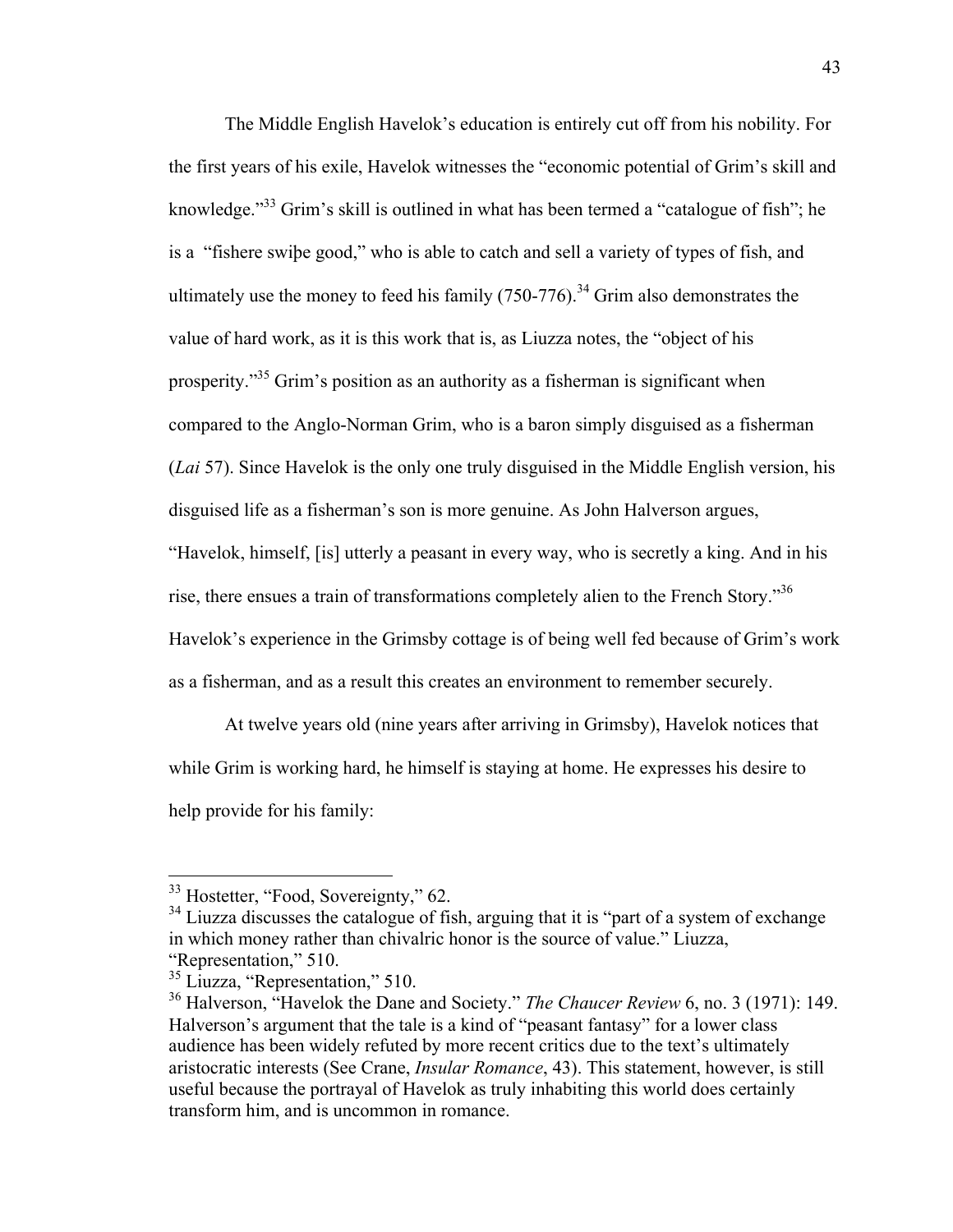…Ich am nou no grom! Ich am wel waxen, and wel may eten more þan euer Grim may geten. Jch ete more, bi God on liue, Þan Grim an hise children fiue! Jt ne may nouth ben thus lo*n*ge. Goddot, Y wile with þe[m] gange For to leren su*m* god to gete. Swinken Ich wolde for mi mete – Jt is no shame forto swinken! Þe ma*n* þat may wel ete*n* and dri*n*ke*n* Þat nouth ne haue but on swi*n*k long – To ligge*n* at hom it is ful strong. (791-803)

This is the first time the reader hears directly from Havelok since he begged Grim for food prior to leaving Denmark. At this point, he self-identifies as no longer being an infant and is glad to help his family by learning their trade and working for his food. Not only is he showing a desire to help to feed himself, but he is also demonstrating a sense of duty to his foster family, believing that it would be "ful strong" (reprehensible) not to help.<sup>37</sup> While learning Grim's trade, Havelok forms new memorial images of fish "giueled als a stac" and of the silver he brings home from the market each day (815, 821). He also learns that this work, and the money obtained from it, prevents his huge appetite from burdening his adoptive family. This depiction of the protagonist's self-awareness and active involvement in the working life of his disguised identity is unique to the Middle English version of the text. In Gaimar's chronicle, description of his time in Grimsby is only received second-hand during the revelation scene where Grim's daughter re-describes how Grim provided for Havelok (431-468). Similarly, in the *Lai,* actions are only ever done to, not by, the protagonist; for example, Grim, "son seignur nurrit" (fed his lord. i.e. Havelok) and his wife, "bien le seruit" (served Havelok well) (143-4).

 $37$  Smithers glosses "strong" in this context as "reprehensible" (212).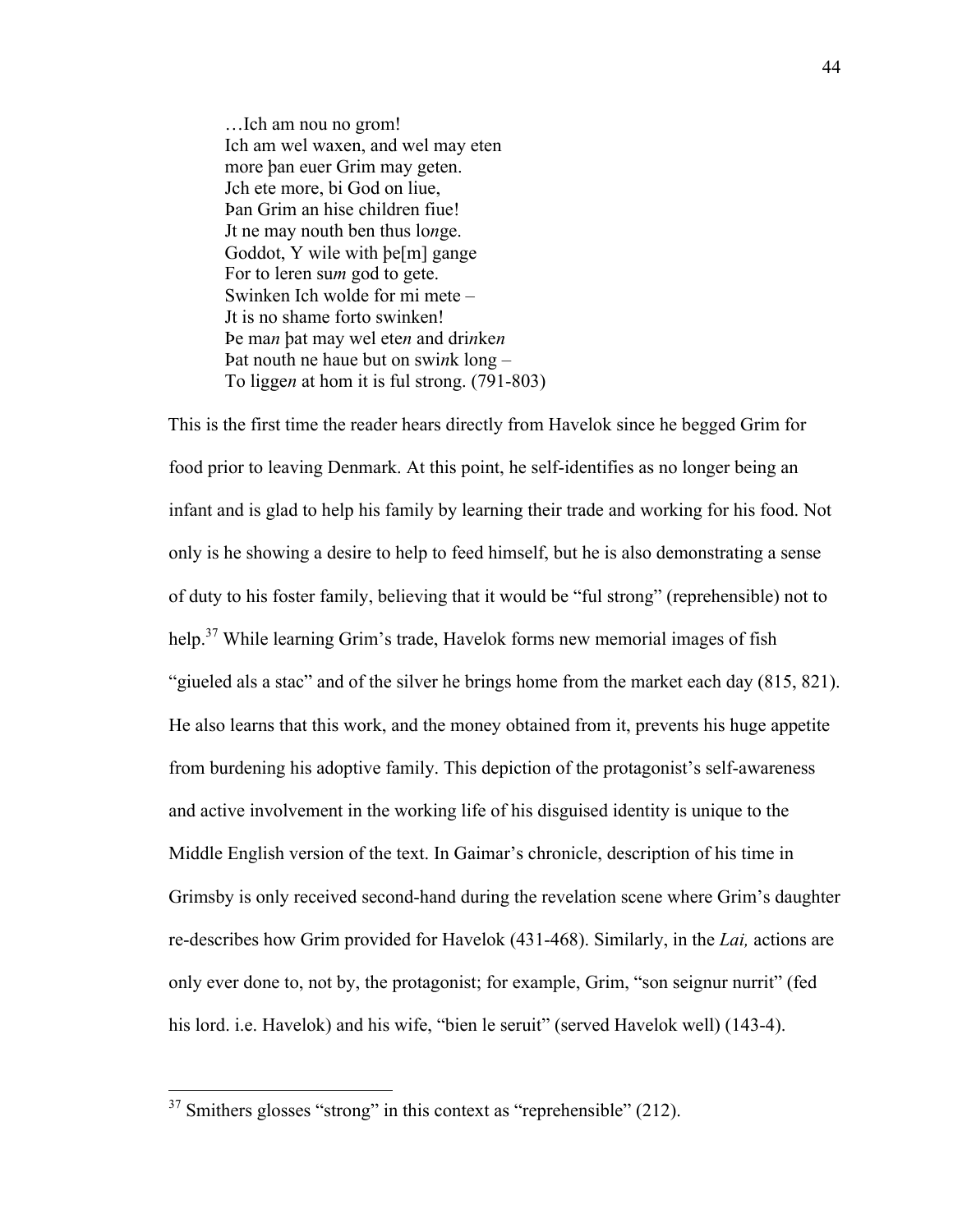Because the Middle English Havelok is so active in learning the trade and participating in his foster family's life, he has the opportunity to create new memorial images that correspond with his physical disguise. His royal status is incompatible with this life and is, as a result, forgotten.

These experiences are all new and unusual to Havelok when he first learns them, but when they are repeated daily, his life becomes organized and secure. Havelok is unwittingly following a pattern that is conducive to retaining memorial images. While change is conducive to impressing memorial images, habit is vital for recollecting them.<sup>38</sup> Boncompagno lists "habit" and "contemplation" as things that strengthen memory.<sup>39</sup> Thomas Aquinas similarly explains: "We are inclined to recollect by habit" and that "habit is like nature in a way: as in nature there is a certain order in which something comes into existence after something else."<sup>40</sup> Recollecting memorial images fails when something "irregular and unintended occur[s]" that destabilizes the habit.<sup>41</sup> By contrast, Grimsby, for most of the time Havelok is there, is a stable and recollection-stabilizing location.

Grimsby remains stable for approximately nine years, which is long enough for Havelok to establish his disguised identity. In scholarship on the text, there is a tendency to focus on forgetting as a result of work, drawing on the end of this time period when Grimsby's stability is disrupted by famine and Havelok must work in Lincoln. For

<sup>&</sup>lt;sup>38</sup> Habit in this context is similar to the modern meaning of the word as a repetitive routine but it also means disposition to being arranged. In Arisotle habit (*habitus)* is a "portion of [such] a disposition" where "excellence of parts" becomes a "habit of the whole thing." Aristotle. *Metaphysics* 5.18.20.1022b, Translated by W. D. Ross in *The Basic Works of Aristotle* (New York: The Modern Library, 2001) 771-772. <sup>39</sup> Boncompagno, "On Memory" 109.

<sup>40</sup> Aquinas, "Commentary," 181

<sup>41</sup> Aquinas, "Commentary," 181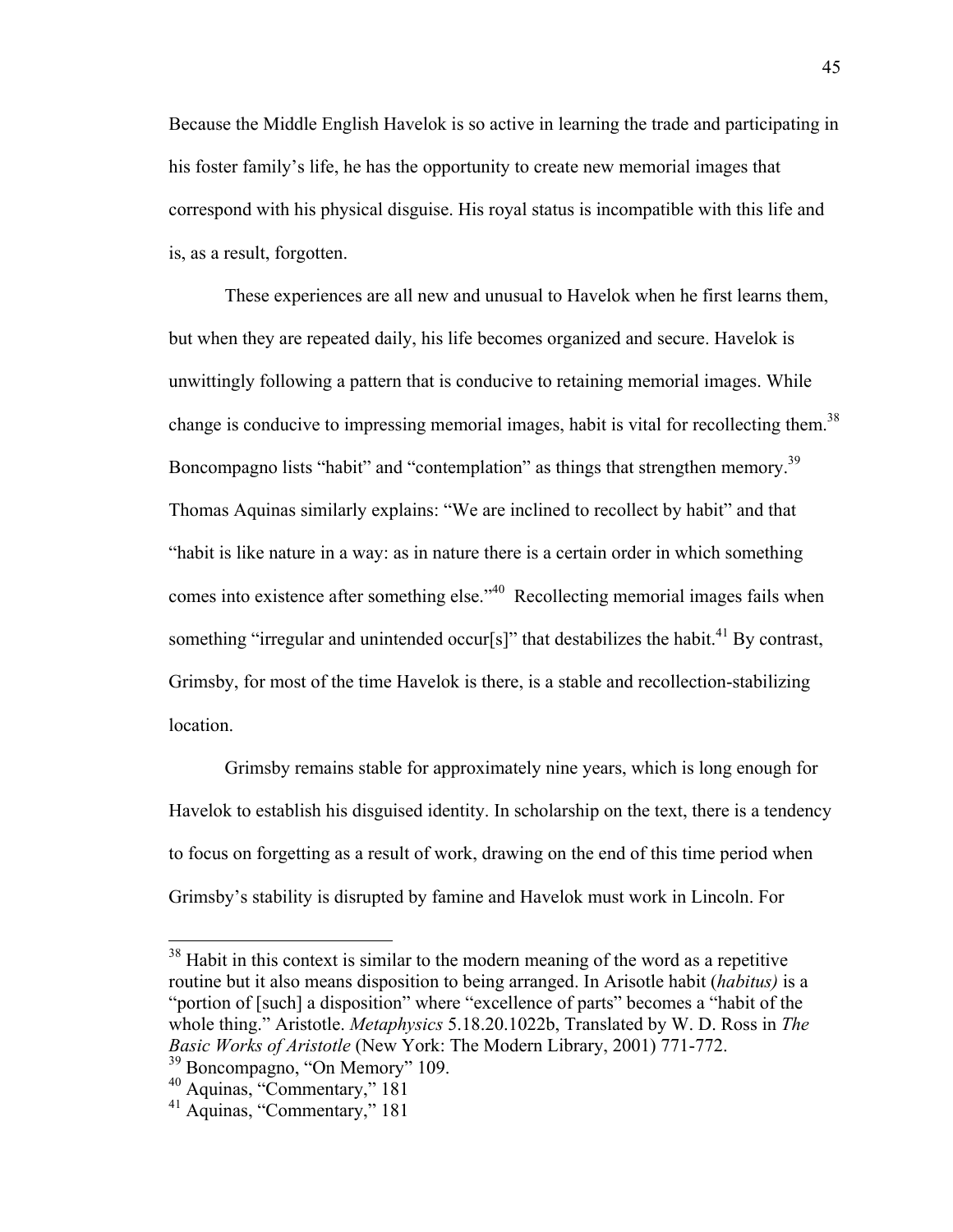example, Hostetter suggests that Havelok's "humble disguise," involves a "day-to-day existence…dominated by the need to work" so much so that he "estranges himself utterly from his innate sovereignty."42 The need to work, however, is only part of why Havelok forgets his noble identity and inhabits this disguised one. Early on, it is Grim who needs to work to provide for the family, while Havelok does not work himself until several years have passed. In this time his position is that of a passive witness to Grim's successful work providing him with an ordered and secure life in Grimsby. Because of the lack of disruption, the nine years leading up to Havelok's decision to start fishing cover only 55 lines of text (735-790). The order and stability of this time, however, is central to developing the disguised identity to a point where, when Havelok does have to leave, this disguised identity is his remembered identity. The stability and length of Havelok's time in Grimsby create a sense of memorial order in the disguised identity that distances him from the memory of his true past.

Work does play a role in making Havelok exist more fully in his disguise and forget his noble origins, but its role is secondary to the stability that precedes the work. It is not clear how much time passes between when Havelok starts fishing and when the famine hits, but some time does pass because he has time to get into a daily routine (812- 825). From this time, until he is forced into marriage, Havelok's life is very much dominated by work. When he learns to fish, Havelok goes out daily so that "he neuere at home lay" (823-4). This continues when he goes to Lincoln; he works so hard that "wold

<sup>&</sup>lt;sup>42</sup> Hostetter, "Food, Sovereignty, 64-65. Also along these lines, Gary Lim suggests that Grim's influence and the preoccupation with work and survival creates a "phase of life where he is unable to remember that he is a king's son."<sup>42</sup> Gary Lim, "In the Name of the (Dead) Father: Reading Fathers and Sons in *Havelok the Dane, King Horn* and *Bevis of Hampton," Journal of English and Germanic Philology* 110, no. 1 (2008): 41.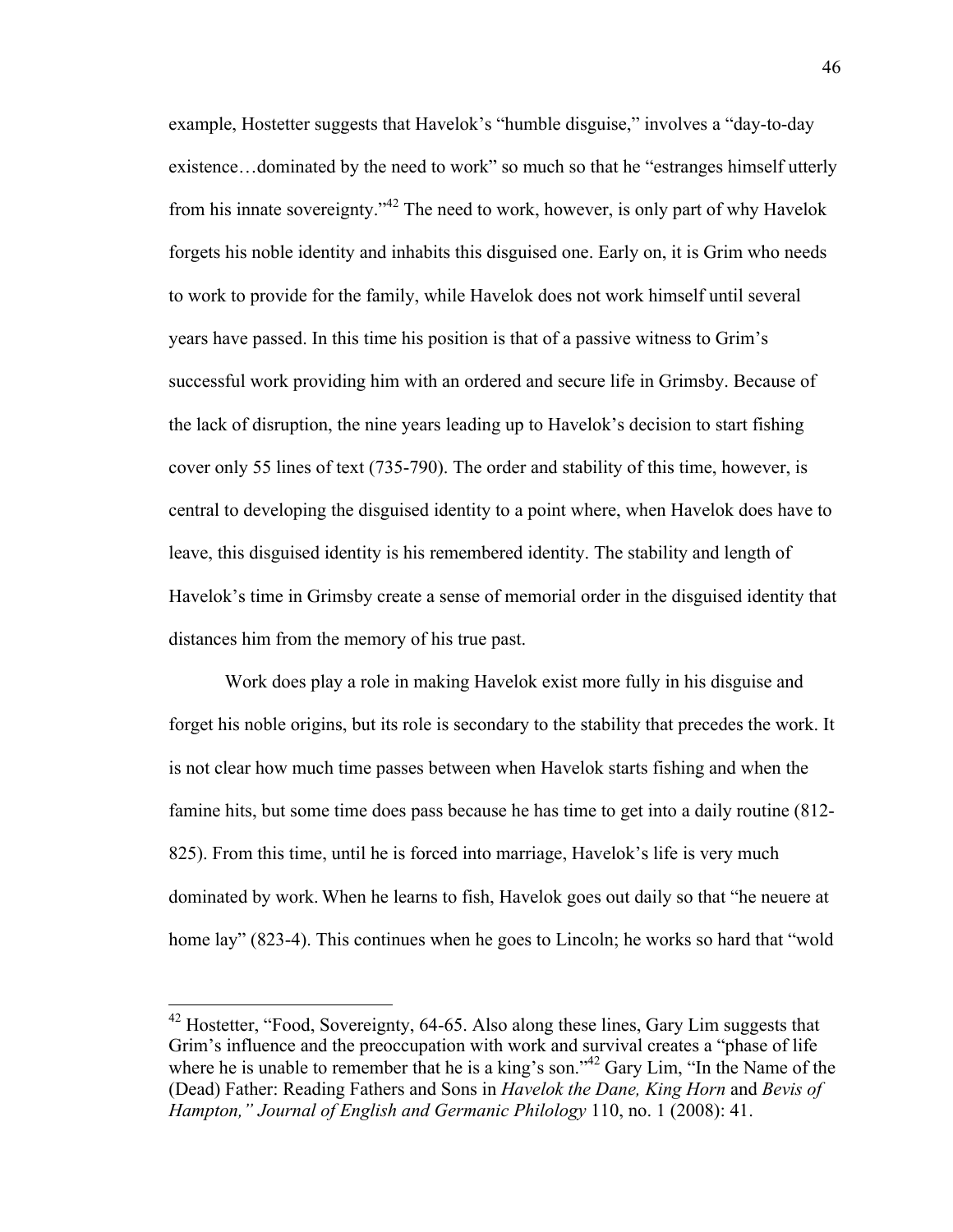he neuere haue*n* rest" (944). Here, "overwork," one of Boncompagno's listed impediments to memory, serves as a distraction that prevents the access to memorial images.<sup>43</sup> As Albertus writes, "meditation make[s] memory healthy," and working with no rest provides little chance to meditate or access memories.<sup>44</sup> Even without work, however, in the nine previous years the foundation has been set for a disguised identity, and the work is a product of living out that existence.

Although Havelok needs to leave Grimsby when famine hits, his later return to the town reinforces it as a place of refuge. After living in Lincoln as a cook's apprentice, Havelok is forced by the English usurper, Godrich, to marry Goldboru, the dispossessed princess of England.<sup>45</sup> This prompts Havelok to flee again to the safety of Grimsby. The sequence of events involving this flight occur immediately before miraculous recognition demonstrates the depth of Havelok's disguise and the importance of Grimsby as a space essential to it. Not wanting to bring "wike blame" to his wife, Havelok decides that he "sholden þenne fle/ Til Grim, and til hise sones þre" (1193, 1196-7). On his arrival he finds out that Grim and Leve are dead, but that their sons and daughters are thriving, they have "alle gode" things (1222). The space becomes, as it did many years before, a space of safety and order where he is well fed (they "ne wanted þere no god mete," 1244) he is offered shelter ("wel is hus we sen þe on lyue," 1218) and he is emotionally secure (the return makes him "glade and bliþe," 1246).

 <sup>43</sup> Boncompagno, "On Memory," 81

<sup>44</sup> Albertus, "Commentary," 136.

<sup>&</sup>lt;sup>45</sup> The romance begins with parallel stories: the story of Goldboru, heir to the English throne and how Godrich imprisons her, and the story of Havelok, heir to the Danish throne and how Godard imprisons him.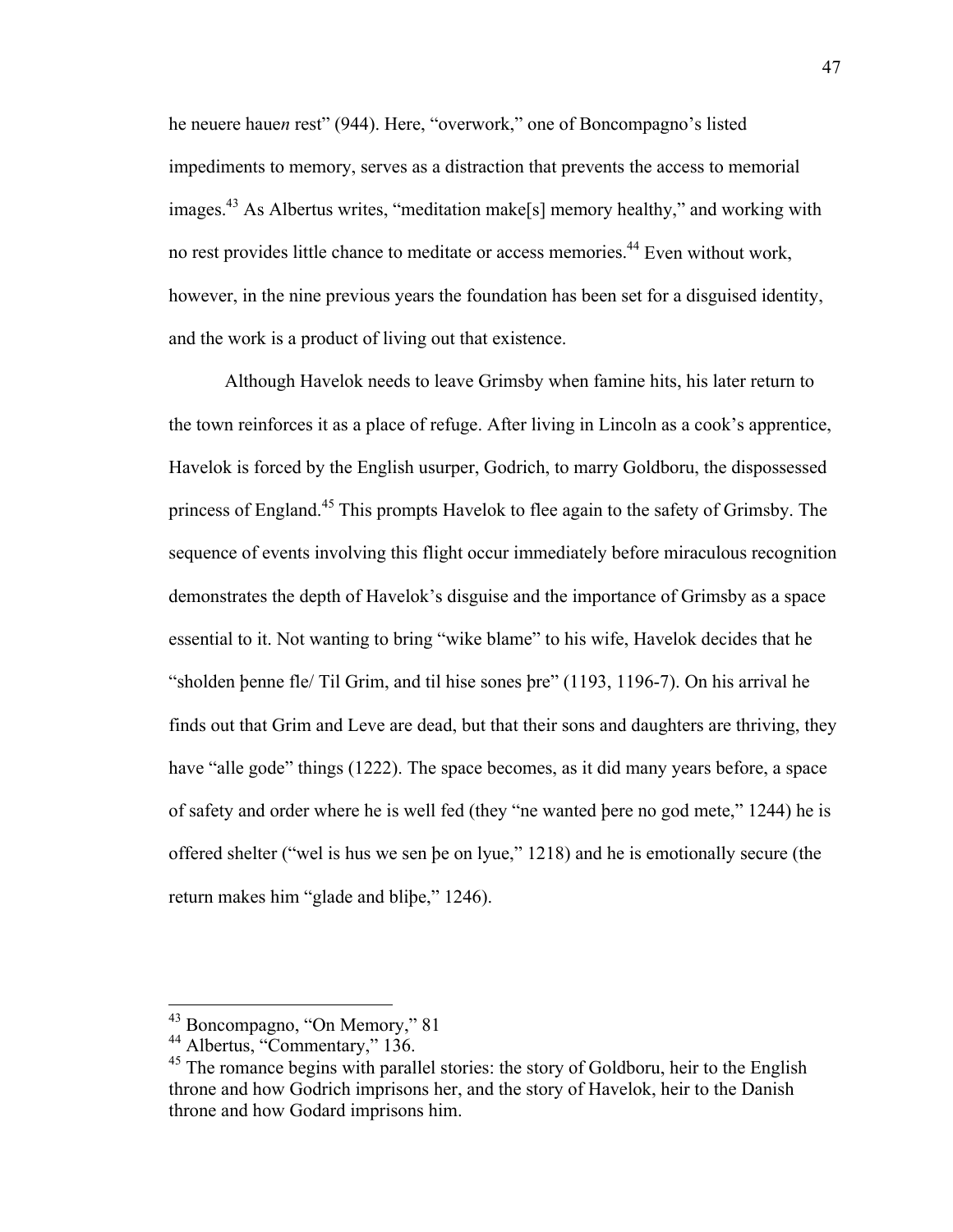Havelok's return to Grimsby allows the disguised identity to persist and reinforces forgetting brought on by the disguise. McKinstry notes a general trend in romance where journeys towards, and returns to, remembered ritual spaces bring about a sense of safety and often prompt recollections.<sup>46</sup> Though Grimsby is a space of safety, its safety is connected to the disguised identity and it therefore provides an opportunity for Havelok to remain there and avoid any recollection of his identity as a Danish prince. It also becomes a kind of transitional space, where Havelok takes up a position like that of a lord, but still does not recollect his identity as a Danish heir. When Havelok and Goldboru arrive in Grimsby, there is a brief episode often considered to be an inconsistency in the text: Grim's sons greet Havelok as their lord, kneeling to him and offering him everything they own, saying that "þou shalt ben louerd / þou shalt ben syre," and Havelok readily accepts this offer  $(1230).<sup>47</sup>$  It seems in this moment that Grim's sons are aware of Havelok's nobility, but they also state that they do this because it was what their father, Grim, told them to do: "Gold, and siluer and oþer fe / Bad [Grim] us bitaken þe" (1226-7). In addition, their reaction is also a reaction to Goldboru's presence because their offer of service is to both of them: "we sholen seure*n* þe and hire" (1231). Effectively, Grim's sons, despite treating Havelok like a nobleman, promote the continuation of his forgetting because they provide him with an opportunity to remain

 <sup>46</sup> McKinstry, *Middle English Romance,* <sup>69</sup>

 $47$  The inconsistency in this episode is widely discussed, but there is little consensus in scholarship on its significance. Smithers, suggesting that Havelok is aware of his identity before it is revealed, argues that the inconsistency is that Havelok fails to tell Goldboru who he is. Whetter argues the opposite: Havelok is unaware of his identity, and therefore Grim's sons treating Havelok as a lord and his ready acceptance of this treatment, is the inconsistency. Smithers, Introduction, xlvi; Whetter, "Gest and Vita," 25.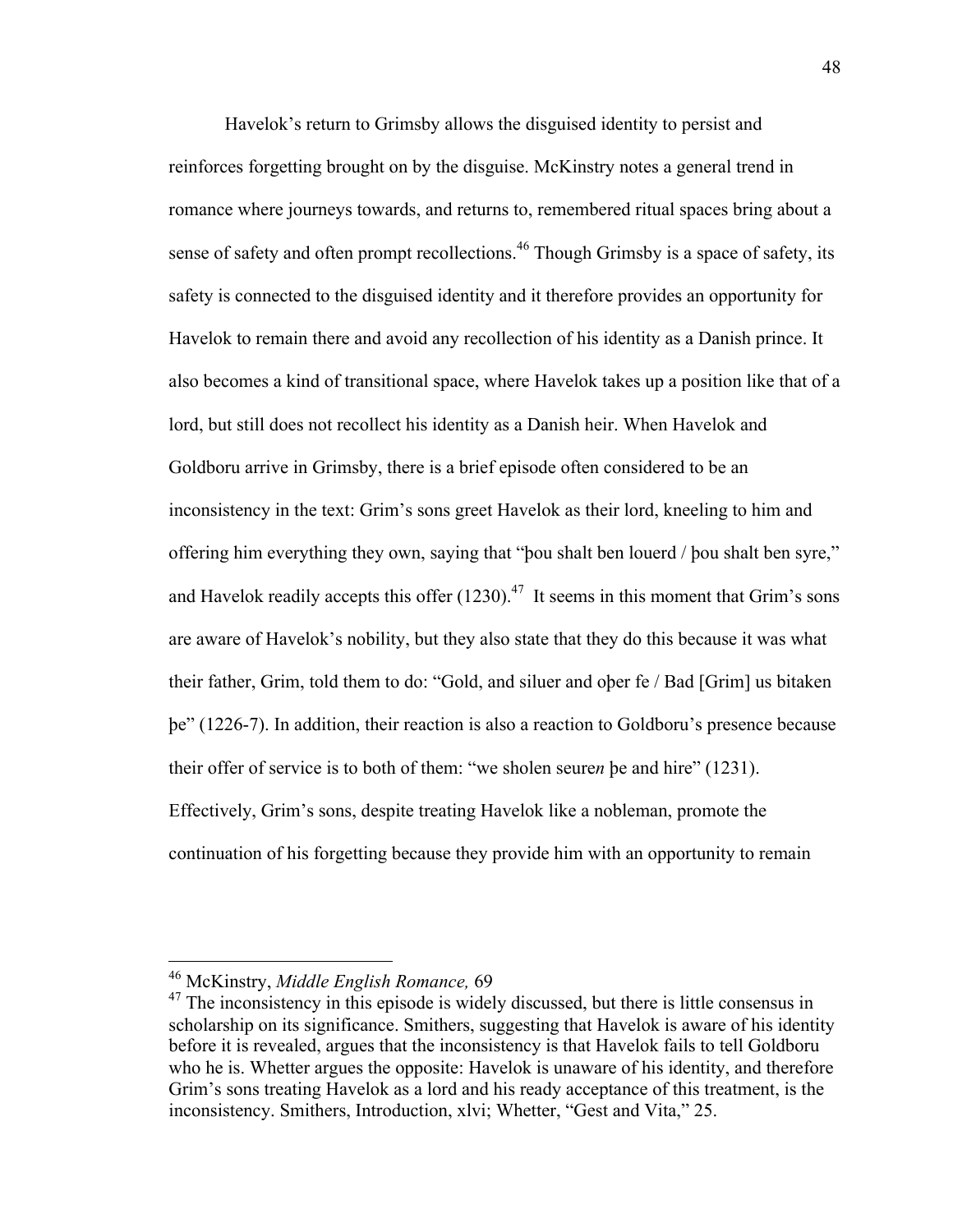indefinitely in Grimsby as a lord only over their household.<sup>48</sup> Havelok, in accepting this offer, comes no closer to remembering his identity as the overlord of the entire realm of Denmark.

Havelok and Goldboru's intention when they return to Grimsby in the Middle English text is quite different from what happens in the Anglo-Norman analogues. In both Gaimar's *Estorie* and the *Lai* the return to Grimsby occurs after Argentille (Goldboru) has a prophetic dream. In the *Lai,* Argentille has a hermit interpret her dream as meaning that Havelok was of royal birth, "Il serra roi et tu reyne" (he will be king and you queen) (524). They decide to return to Grimsby to see if they can receive information about his birth from Grim's family (Gaimar 305-309, *Lai* 521-531). In addition, in both Anglo-Norman versions, Grim's daughter tells the story of Havelok's ancestry as soon as they arrive (Gaimar 345, *Lai* 583). Conversely, in the Middle English text, the return to Grimsby comes with no expectation of some revelation of a noble birth. Instead, Grim's family is content to welcome Havelok back to the town, and he is "glade and bliþe" to accept their offer (1246). In contrast, Goldeboru is still "sory and sorwful" for being married below her rank (1248). To rectify this marital discord created by Havelok's forgetting, recognition needs to happen miraculously in order for the plot to move forward and recollection to occur.

#### **The persistence of disguise and forgetting and the need for miraculous recognition**

A miraculous recognition scene occurs the night after Havelok and Goldboru arrive in Grimsby and becomes a starting point for recollection, which in turn prompts

<sup>&</sup>lt;sup>48</sup> There is actually no indication that anyone but Grim's family resides in Grimsby. Grimsby's absence of other people is also noted by Hostetter, "Food, Sovereignty," 63.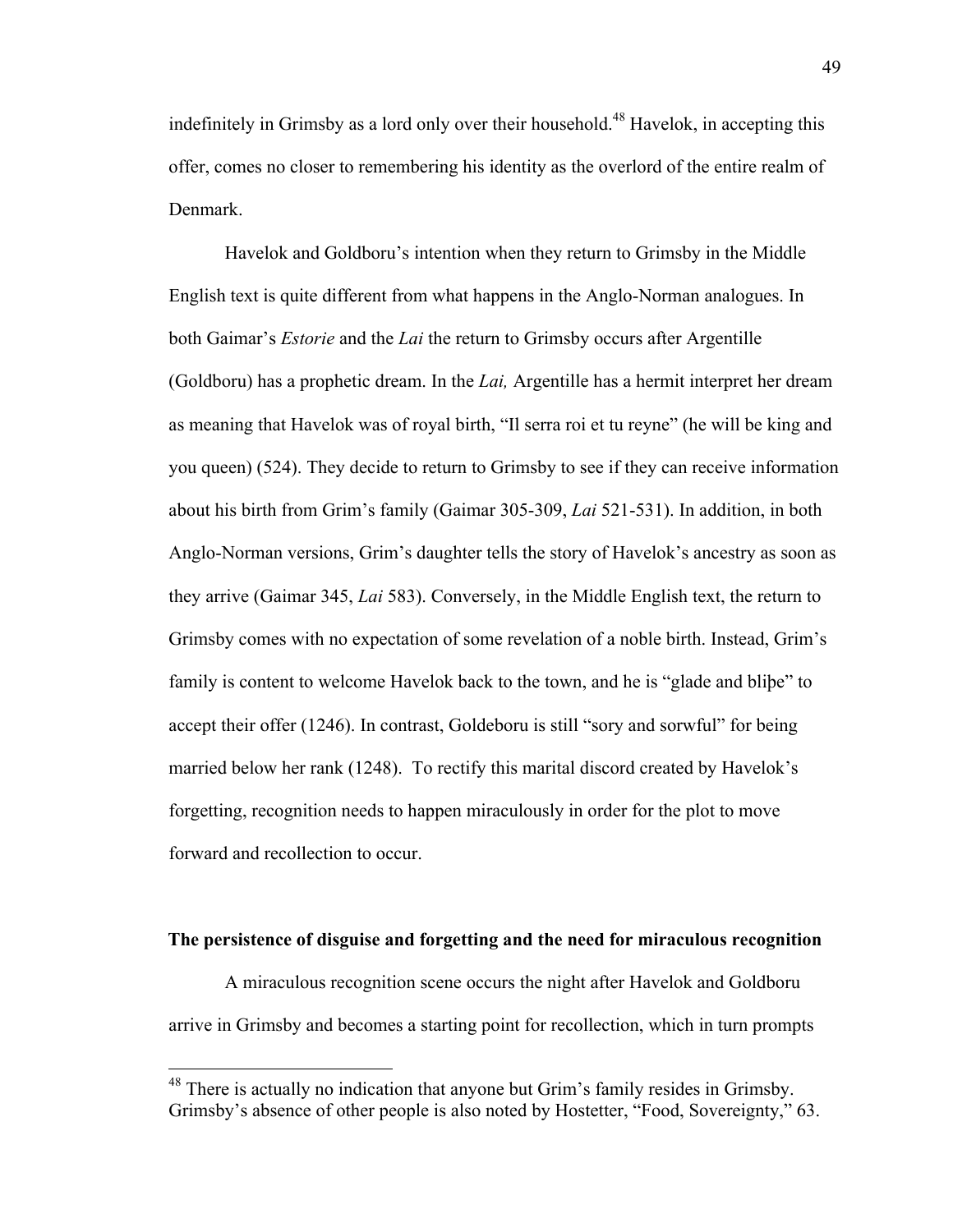Havelok to reclaim his position in Denmark. This recognition scene is, even considering the fantastic elements of romance, excessive: it involves a prophetic dream dreamed by Havelok that shows him possessing "Al þat in Denemark liueden" and "Engelond --/ Al closed intil [his] hand" (1300, 1311), a glowing k*ynmerk* and light emanating from his sleeping body (1263-5), and an angel appearing "uth of heuene" that tells Goldboru that Havelok will be "king strong and stark / Of Engelond and Denemark" (1277, 1272-3). The meaning of these events is so abundantly clear to the audience (and to Goldboru), that Havelok's question of "hwat may this be?" is almost comical (1312). Before examining how this scene prompts recollection, I will address the question of why Havelok's identity needs to be revealed in such an astonishing way.

In many earlier moments of the text, Havelok's nobility also asserts itself, but it is not sufficient to challenge his disguise. For example while Havelok is working as a cook's apprentice in Lincoln and the cook provides Havelok with clothing, Havelok is likened to a king:

Jt was neuere ma*n* þat yemede Jn kinneriche þat so wel semede King or cayser for to be, Þan he was shrid, so samede he. (976-979)

This idea that even disguised nobility is recognizable by characteristics of physical beauty or by physical stature or strength is not uncommon in romance situations involving disguised noblemen. In other situations, however, it becomes part of what reveals the character. For example, in *William of Palerne,* the Roman emperor sees the young William in the forest and is impelled to inquire about his heritage and eventually to take him to court, certain of the foundling's noble birth because of his visible "curteys countenance" and "fairenes" (230-1). Similarly, later in *Havelok*, when the protagonist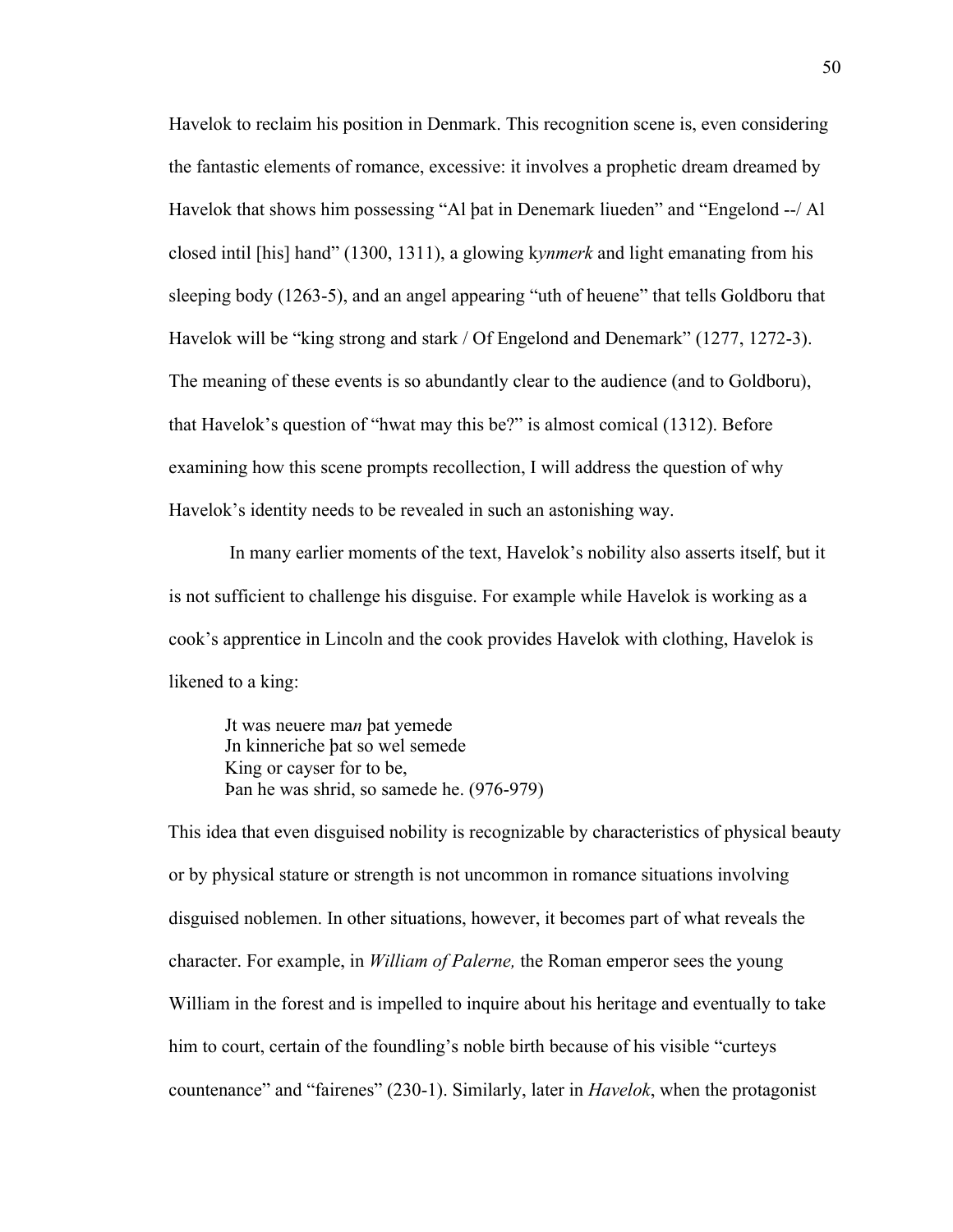returns to Denmark in a performative disguise as a merchant, their host Ubbe suspects that Havelok is not who he says he is. Looking at Havelok's stature, Ubbe says, "Qui ne were he knith" (1651). In Lincoln, however, Havelok's disguise is so successful that even his resemblance to nobility does not reveal him. The disguise is so convincing despite Havelok's appearance that Godrich's confidence in Havelok's disguise as "sum cherles sone" prompts Godrich to use him as a tool in his plan to ensure Goldboru has no claim to England (1093). Ironically, it is specifically Havelok's physical markers of nobility that prompt Godrich to use him in this way. The news of Havelok's success in a stoneputting contest, "hw he was fayr" and "hw he was strong" travels "þoruth England" and reaches Godrich (1065-7). Godrich, uses the disguised Havelok's strength and fairness as a way to deceptively keep his oath to Athelwold (Goldboru's father) that he will find Goldboru "þe beste, þe fairest and [and] þe stra*n*gest" man to marry (1082). <sup>49</sup> Ultimately, the persistence of visual markers of Havelok's nobility does reconnect him to nobility through marriage, but it is only because Godrich believes his disguise. Because Havelok is so convinced of his own disguise, the reconnection to nobility only prompts him to return to Grimsby and continue to live out his disguised identity, making it necessary for his nobility to assert itself forcefully and cause him to recollect his heritage.

The recognition scene plays out in the following way: First, Goldboru sees the light emanate from Havelok's mouth and the kynmerk, "a noble croiz" of red gold, appears on the sleeping Havelok (1257-1264). After Goldboru sees this, an angel appears and informs her of the meaning of the mark, that Havelok is a "kinges sone and kinges eyr," and of Havelok's future role as king of "Engelond and Denemark" (1273). This

 $49$  "strangest" is defined in the MED as "having physical strength" (1a).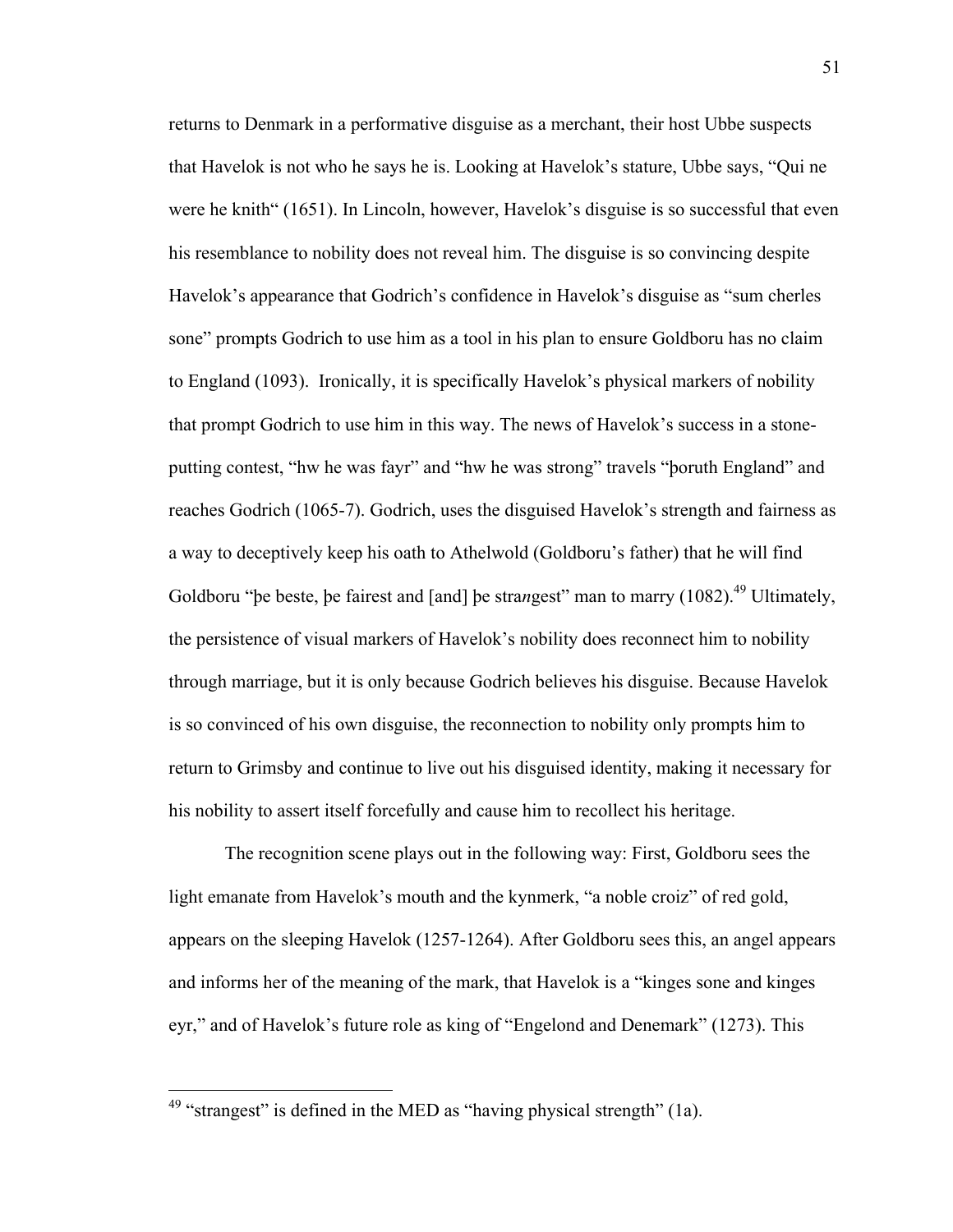knowledge allows Goldboru to interpret the second part of the miraculous recognition scene, two consecutive dreams that appear to Havelok. In the first dream, Havelok sees himself on a hill in Denmark, growing long enough arms to posess "Al þat euere in Denemark liueden" (1295-1300). In the second, he sees himself similarly possessing England (1307). The dream's prophetic function is easily interpreted as meaning that Havelok will be the ruler of both realms, especially when Goldeboru is aided in her interpretation by the angel. Havelok's dreams thus end up serving both a prophetic function, presenting an image of Havelok's future, and a memorial function, because these dream images, when recollected, serve as a starting point for the protagonist's recollection of his past in Denmark.

Because of the presence of the angel and cross-shaped *kynmerk,* these dreams are very clearly divinely inspired, reflecting a general belief in the Middle Ages that dreams "could be divinely inspired and tell the future."<sup>50</sup> The mental processes of dreaming, especially in Aristotelian thought, were very closely connected to memorial processes: the dream image and the memory image are both types of *phantasma,* but the dream images differ because they are created by indirect sense perceptions that "arise spontaneously" through the imagination.<sup>51</sup> Dream images can become memory images when the dreamer awakens, remembers the dream and "place[s] [it] into mnemonic

 <sup>50</sup> Steven F. Kruger. *Dreaming in the Middle Ages* (Cambridge: Cambridge University Press, 1992): 7. Kruger points out that not all dreams were thought to be prophetic, some were thought to be demonic deceptions, and some were considered to simply be coincidental (7, 85). As a result, the subject of dreaming was approached with both "anxiety and fascination" (7). The dreams of romance, however, with the exception of magically induced visions, almost exclusively have some kind of prophetic function. <sup>51</sup> Carruthers, *Book of Memory*, 73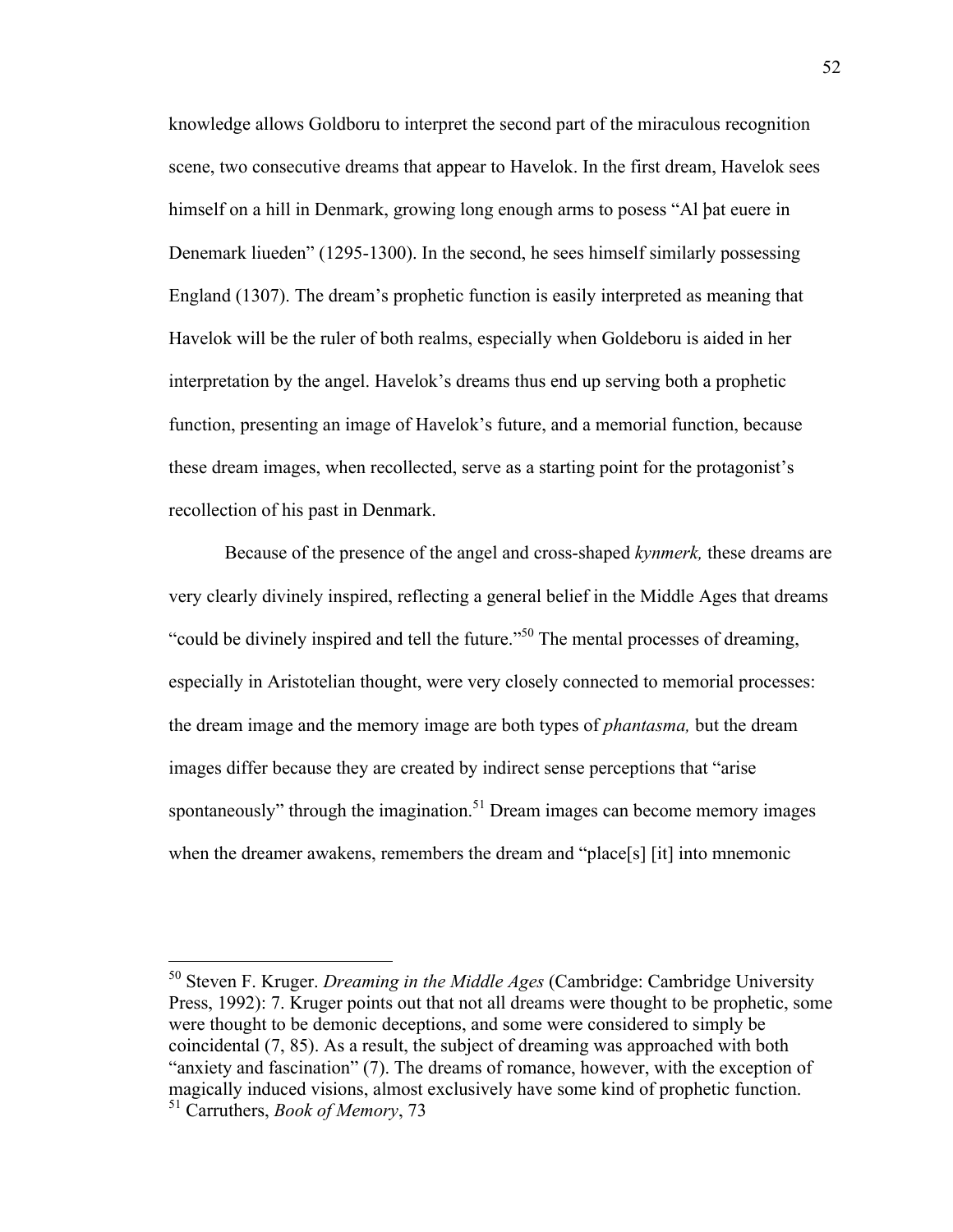position."<sup>52</sup> When dream images are remembered they can become starting points for recollection, and Havelok's dreams serve this kind of dual function. Though the purpose of the dreams is primarily prophetic, they provide Havelok with images that help him to recollect his forgotten home country and his role as heir to the throne.

The memorial function of Havelok's dreams is more subtle than that served by memorial dreams in other romances. An example of the clear use of a dream for memorial purposes is when the protagonist of *King Horn* uses images from the fishing dream that his lover Rymenhild had seven years previously in order to test her memory (1149-1153). Rymenhild initially dreamed that she was fishing and lost her fish when her net broke (666-9). In this dream, the fish she loses represents Horn who is exiled shortly afterwards (705). The use of this dream for memorial purposes is clear: Horn returns from his exile, reminds his lover of the images from the dream, and hopes that his reminders will make her recognize him. This use of a dream illustrates the point that, as McKinstry posits, dreams in romance can "creat[e] dreamed memories that can be revisited."<sup>53</sup> In *Havelok* the dreams' memorial role is less explicit. Aside from the initial retelling of the dreams, they are not revisited, but they do provide clear and recognizable images of Denmark, a country Havelok has not seen since his distant past:

Me þougthe Y was i*n* Denemark set, But on þe moste hil Þat euere yete kam I til. Jt was so hey þat Y wel mouthe Al the werd se, als me þouthe. Als I sat up-on þat lowe J bigan Denemark for to awe, Þe borwes and þe castles stronge;

 <sup>52</sup> Aristotle, "*Parva Naturalia:* On Dreams," Trans. J.I. Beare, in *Basic Works of Aristotle,* 618.

<sup>53</sup> McKinstry, *Middle English Romance,* 118-125.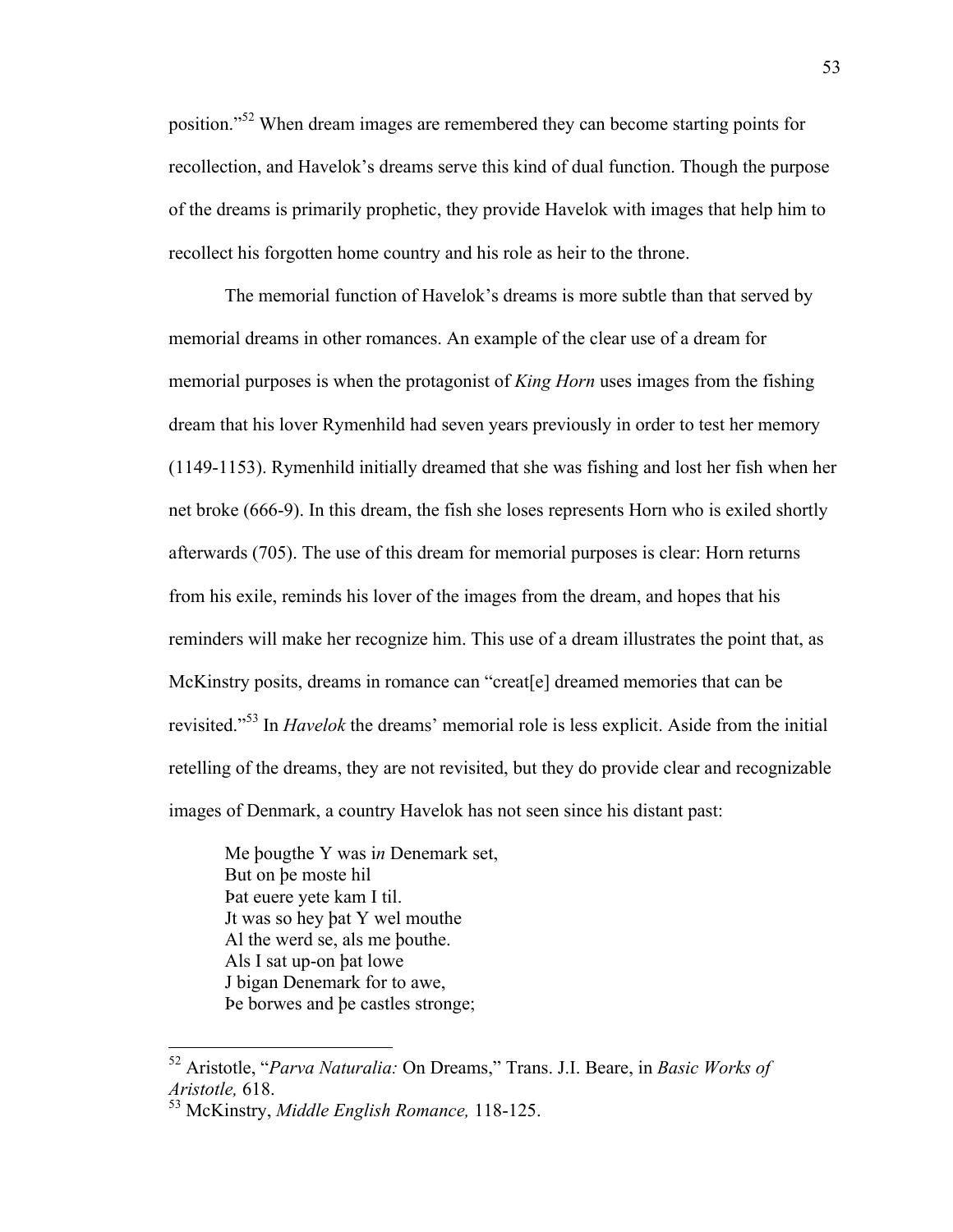And mine armes were*n* so lo*n*ge Þat I fadmede al at ones Denemark with mine lo*n*ge bones. (1287-1291)

When taking into consideration the notion that dream images can become memory images when remembered, Havelok's understanding that he was "in Denemark set," and his image of the country present a memorial pathway to his past. This is the first time he "sees" his home country and its "borwes and [its] castles stronge" since his exile. The clear images of this dream contrast the images appearing in the corresponding dream in the Anglo-Norman analogues. In both Gaimar's account and the *Lai*, the dream is dreamt by Argentille (Goldboru) and occurs before the return to Grimsby. The dream in those texts includes unclear allegorical animal images: bears and foxes try to attack Cuaran (Havelok), but they are fought off by boars and lions that end up kneeling to him (Gaimar 195-237; *Lai* 395-485). These dream images, because they do not appear to Havelok himself and because they are not familiar, serve more as a tool of recognition for Argentille and prompt Havelok to seek out his parentage. In the Middle English text, however, the memorial connections to Denmark provide Havelok with an image that corresponds with his forgotten past and prompts recollection of it.

#### **The use of selective forgetting**

The divinely inspired dream images and the appearance of the kynmerk and angel do three things: remove Havelok's disguise, force him to remember his past, and encourage him to plan for his future. Significantly, the first thing Havelok remembers about his past is the image of Godard murdering his sisters, an image which, as previously discussed, had been deeply impressed. The scene of miraculous recognition,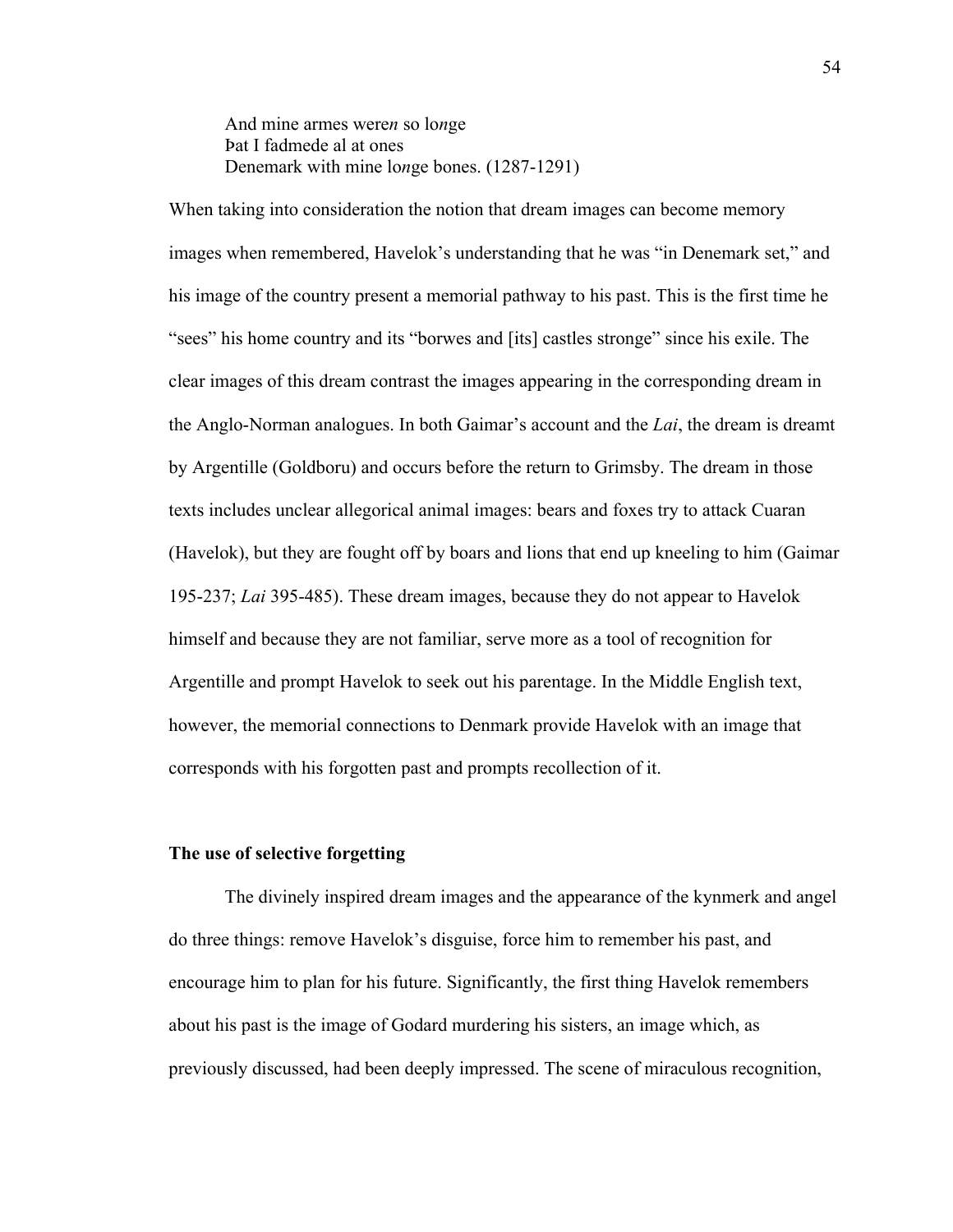then, in revealing Havelok for who he is, allows him to access some of what he has forgotten. The morning after the recognition scene, Havelok goes to the church "Or he dide ani oþer dede" and falls to his knees in a prayer where he both recollects his past and asks for help in avenging Godard's wrongdoing and in reclaiming his rightful place (1355-1359). In this recollection, he explicitly focuses on what he saw:

Haue merci of me, Louerd, nou! And wreke me yet on mi fo Þat Ich *saw biforn min eyen* slo Mine sistres with a knif, And siþen wikde ne mi lyf Haue reft, for in þe se Bad him Grim haue drenched me.  $(1363-1369)^{54}$ 

It is especially salient that his memory begins with "biforn min eyen," as this signals the recollection of a specific image. Remembering what he saw is also central to the retelling

Havelok does for Grim's sons:

For *Y saw* þat fule fend Mine sistres slo with hise hend: First he shar a two here þrotes, And siþen hem al to grotes, And siþen bad in þe se Grim youre fader drenchen me. (1412-1420)

Again, "Y saw" is crucial. Vision was central to the medieval understanding of how memories were accessed. As Thomas Bradwardine specifies, "memory is most powerfully affected by sensory impression, especially by vision."55 In addition, images of "great emotion or sorrow," as discussed above, were those most readily impressed.<sup>56</sup> This image reappears now to Havelok because he is now able to make use of it, as he tells Grim's sons:

<sup>&</sup>lt;sup>54</sup> Emphasis mine.

<sup>55</sup> Thomas Bradwardine "On Acquiring," 207.

<sup>56</sup> Albertus, "Commentary," 152.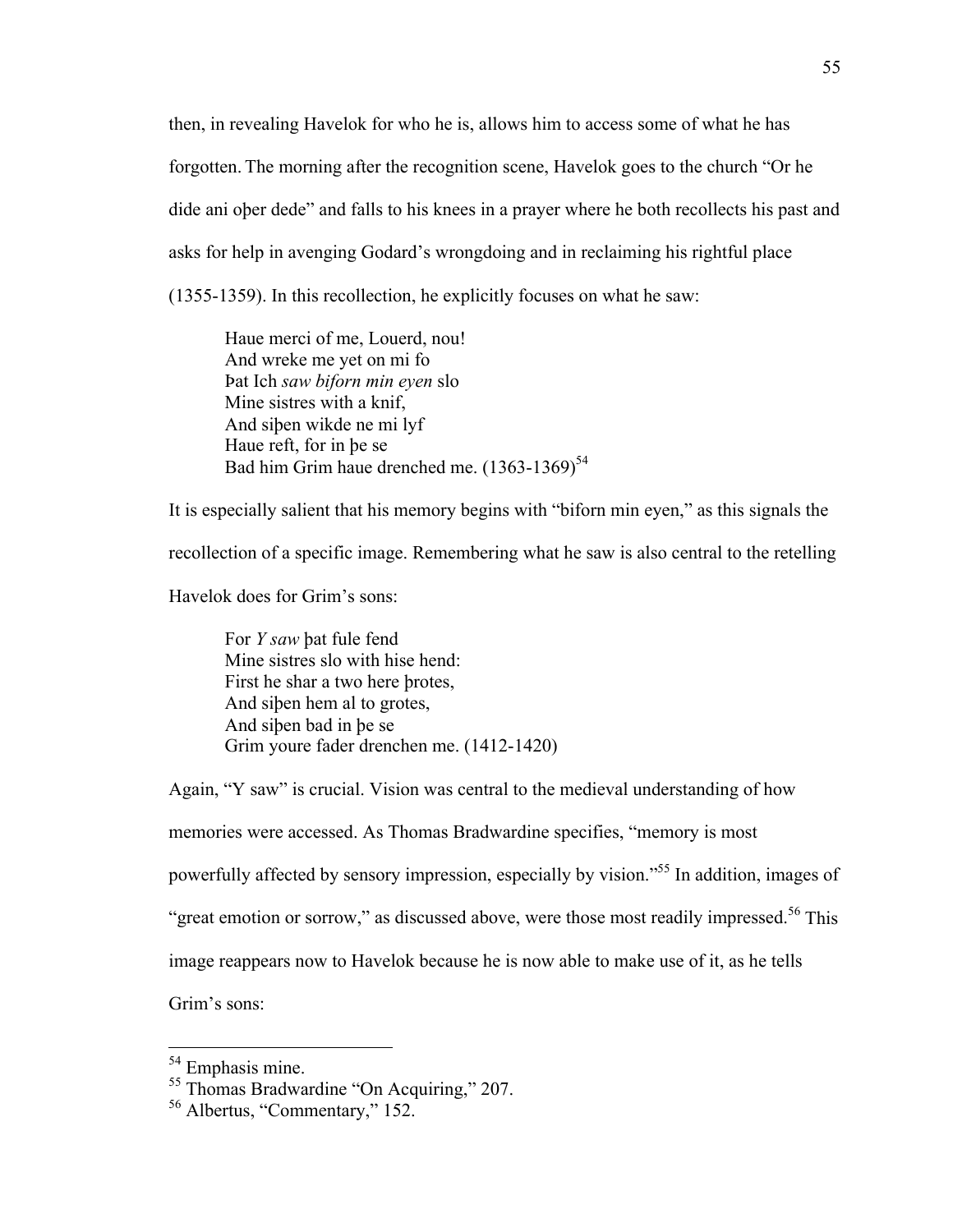But nou Ich am up to þat helde Cume*n* that Ich may wepne welde and Y may grete di*n*tes yeue. (1436-9)

At this point, he is ready to remember his noble identity and, consequently, shed his disguised one.

The centrality of this image of Havelok's sisters being murdered demonstrates how recollection itself, as a reconstructive process, is "like an activity that has been interrupted and made diverse," and is guided and informed by "antecedents, consequents, places, and various other things."<sup>57</sup> This recollection is of the experience that matters most in connection to the present and the future. Ultimately, Havelok needs to remember Godard's violence because it impels him to seek revenge and reclaim his place; now that he has access to this memory, he can no longer retreat into his disguised identity and must act. Couch refers to Havelok's retelling to Grim's sons, focusing on Godard's violence rather than Grim's, as "rhetorical performance of selective memory" where retelling is "linked to the identity and personal connections the hero must forge at particular moments."58 She examines how Havelok assigns all of the blame for his struggles to Godard but Grim's initially willing involvement is "carefully left unmentioned," when addressing Grim's sons.<sup>59</sup> While I certainly agree that this revision to memory is made, within the context of medieval recollection it seems to be more a selective forgetting than a deliberate selective remembering and representation. Grim's role in the violence is not just left unmentioned; it is left *forgotten* because the activity of recollection only accesses those memories that are useful for the present and future.

 <sup>57</sup> Albertus, "Commentary," 137

<sup>58</sup> Couch, "The Vulnerable Hero," 343

<sup>59</sup> Couch, "The Vulnerable Hero," 343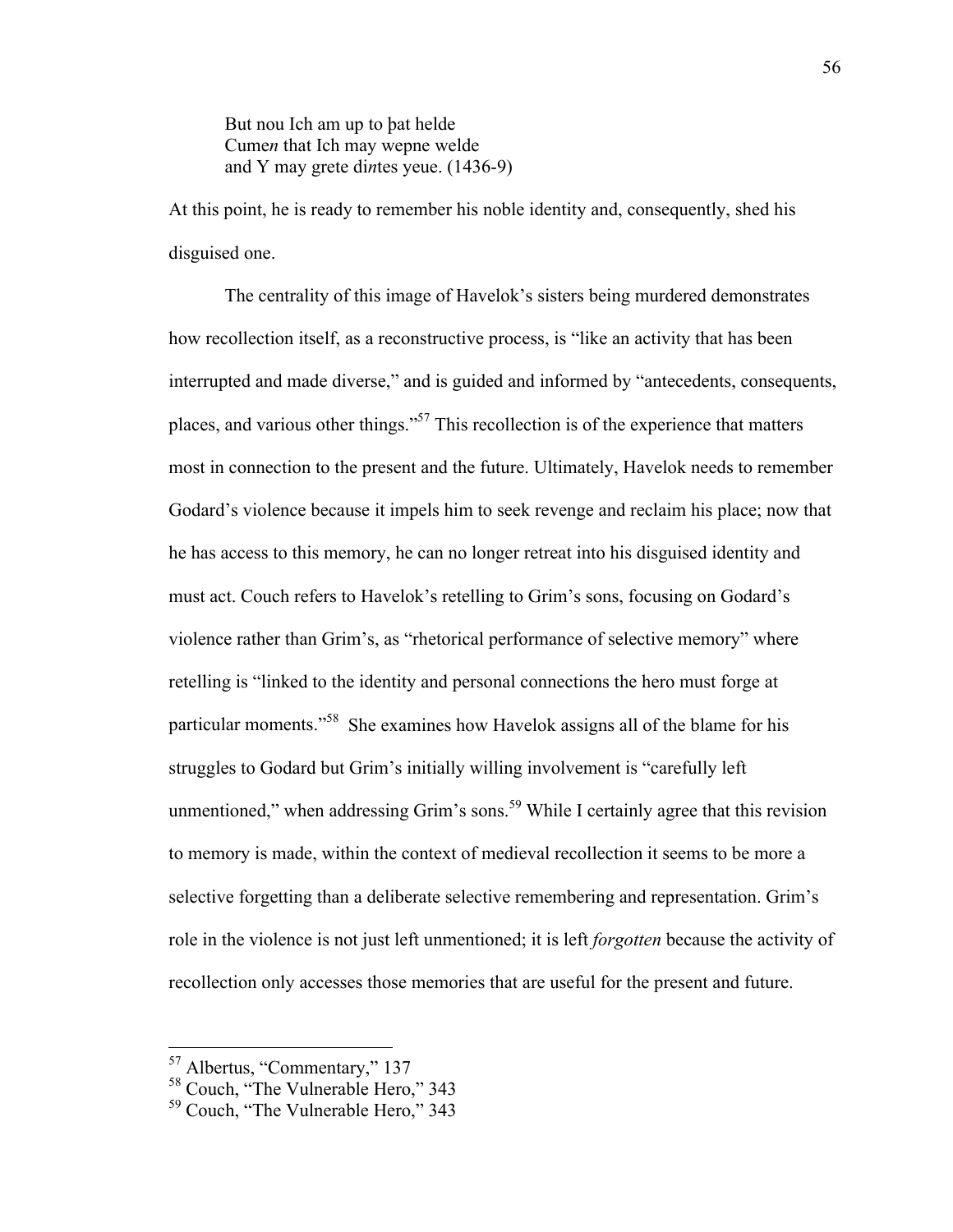Because there is no use for remembering them, the memories of Grim's initial involvement are left forgotten

The image of Godard's violence is the recollected image because it can be *used* to move forward, and the memory of Grim's violence is not accessed because there is no use for it: Grim is dead while Godard is alive and still unlawfully ruling Denmark. The image of the brutally murdered sisters is used not only to bring Grim's sons to Havelok's cause but also to recruit Danish knights when he is back in Denmark. This time, the story of the sisters murder is told by Ubbe: "for þe maydenes here lif, / Refte he boþen with a knif" (2223-4). Ubbe uses this narrative in his plea to other Danish noblemen to "cometh alle hider and swiþe / manrede youre louerd for to make" (2248-9). This image is also the dominant evidence used to justify Godard's capture and execution: Grim's son, Robert the Red, repeats it when he captures Godard (2395-6). Finally, it ends up being the image that memorializes Godard's cruelty after he is flayed and drawn for his treachery. A plaque above Godard's gallows is written:

'Þis is þe swike þat wende wel þe king haue reft þe lond il del, And hise sistres with a knif Boþe refte here lif" – Þis writ shal henge bi him þare. Þe dom is demd –seye we namore.' (2483-2488)

Recollecting this image over and over consistently leads to Havelok's reacquisition of Denmark and to justice for Godard's treachery. Godard's trial and execution, which have been identified as reflecting the legal practices contemporary to the text, depend upon the repeated recollection of Godard's most violent wrongdoings as the central evidence that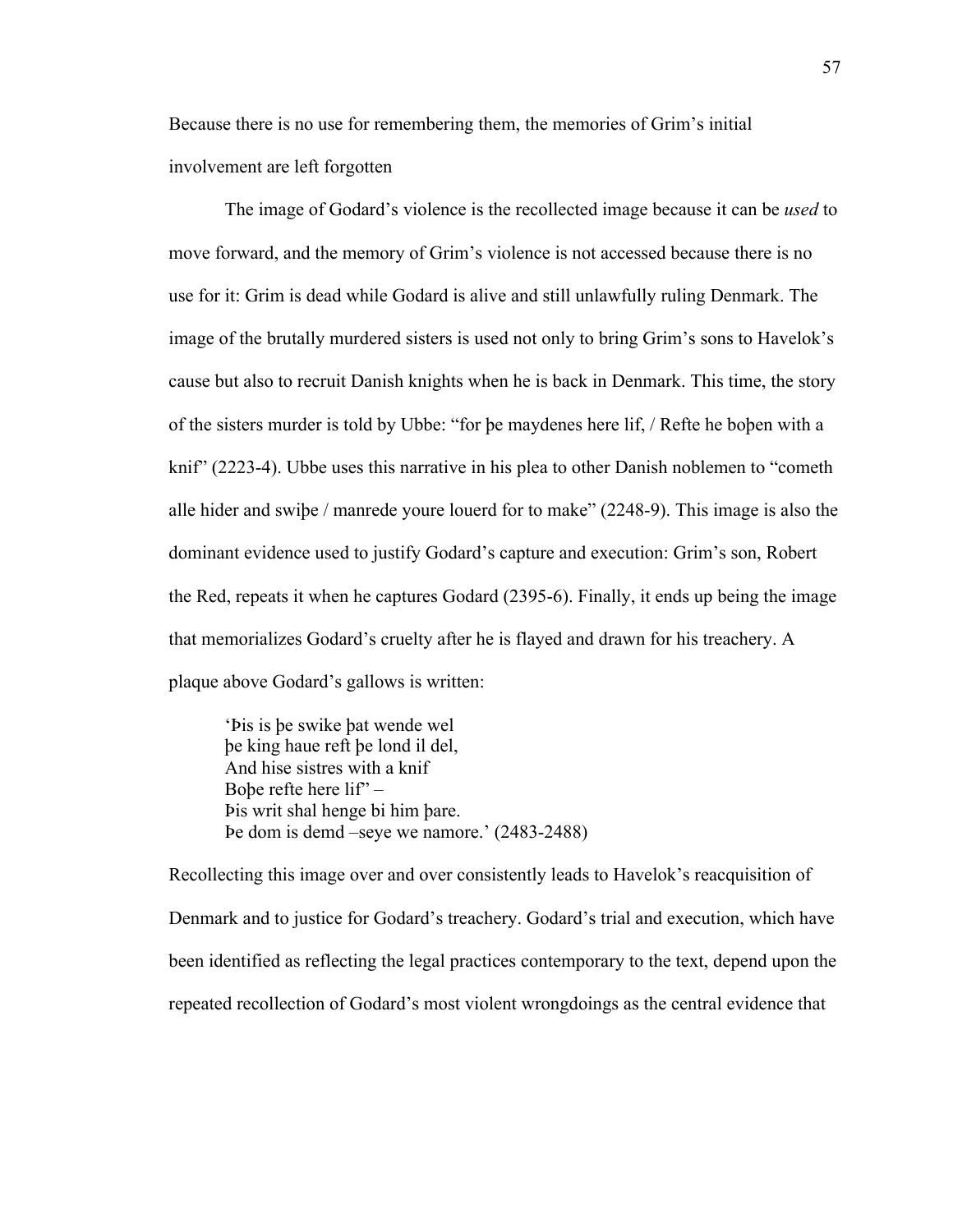brings him to justice.<sup>60</sup> Ultimately, recollecting this image is necessary for Havelok's return to power because it prompts him to return and reclaim his position. Just as Godard's violence is useful to remember, Grim's violence from the romance's opening is useful to forget, because recollecting the disguised identity, the subject of the next section of this chapter, where Grim is the one who treated Havelok well and "fed and fostred" him is even more useful in Havelok's return to power (1435).

### **Reacquisition, commemoration, and the enduring memory of the disguised identity**

Although Havelok can no longer exist in his disguised identity after being revealed, he still remembers it and uses it in his process of returning to his noble status. Grim's sons, whom Havelok makes his knights and protectors, and the space of Grimsby itself, where Havelok memorializes Grim, are instrumental in both his reclamation of Denmark and his acquisition of England.<sup>61</sup> This action of bringing relationships from his disguised life with him emphasizes the transformative nature of the disguise because Havelok is committed to remembering it and using these relationships to create a stable future. The sense of continuity and progression from Havelok's disguised identity to his final noble one is something that is unique to the Middle English text. In the Anglo-Norman versions of the story, the protagonist, while disguised in England, is given the

 <sup>60</sup> See Crane, *Insular Romance*, 48 and Roger L. Wilkie. "Re-capitating the Body Politic: The Overthrow of Tyrants in *Havelok the Dane. Neophilologus* 94, no. 1 (2010): 141- 143.

<sup>61</sup> Havelok's return to Denmark has been described as an "anticlimax" and full of "shortcomings" regarding "narrative economy and logic." Hostetter, "Food, Soverignty," 72; Mills, "Havelok's Return," 32. Part of the logistical problem with this section is that there is a missing leaf in the manuscript (1446-1625). In this missing section Havelok and Grim's sons travel to Denmark disguised as merchants and meet with a Danish nobleman, Ubbe. The text starts up again when they are in Denmark, still disguised, and at Ubbe's court.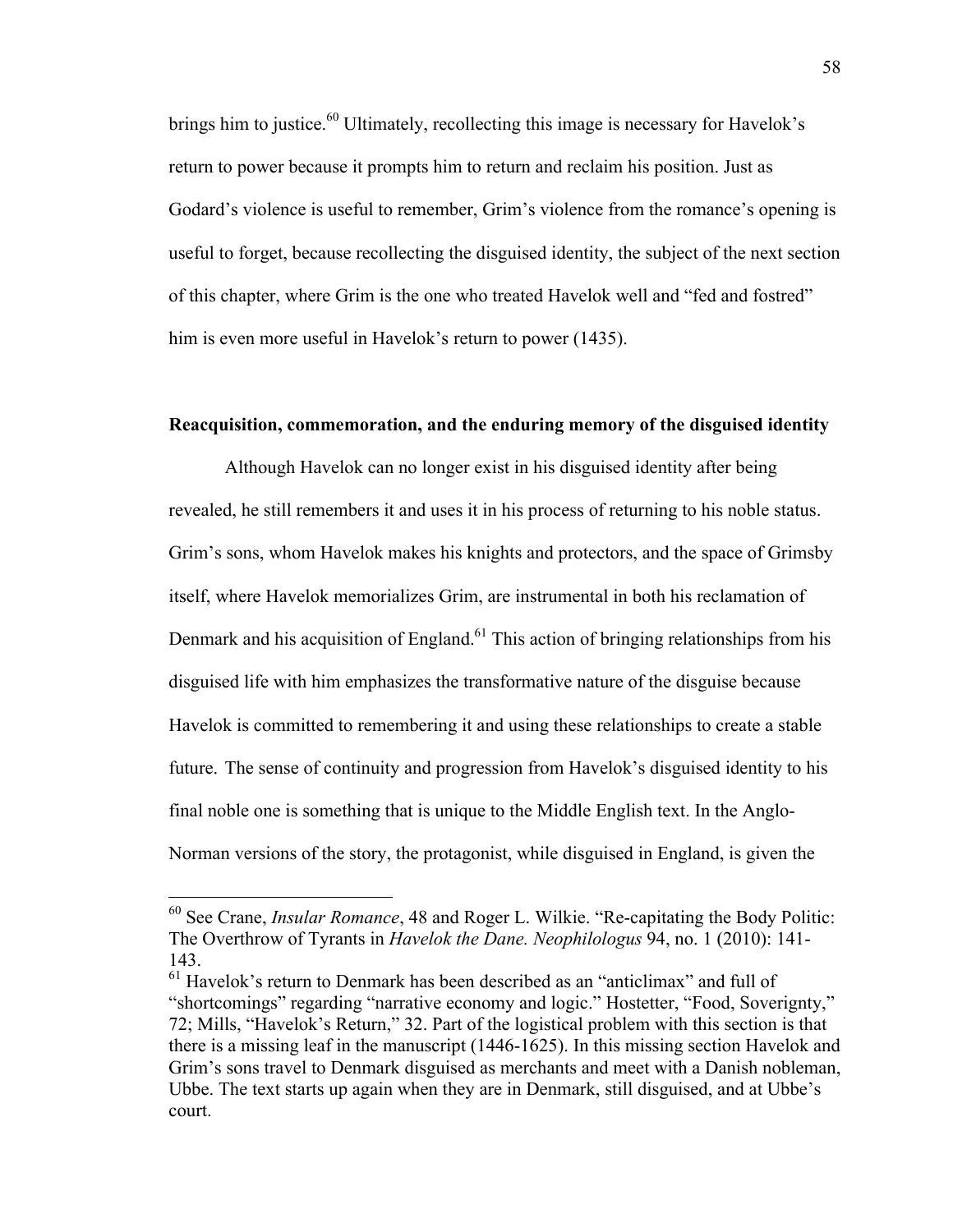pseudonym Cuaran, and is presented as two separate people with two separate lives. For example, the *Lai* introduces him as two different people: "Si lappelerent de son non / Et Havelok et Cuarant" (He was called by name both Havelok and Curarant) (22-23). This presents the revelation in the Anglo-Norman texts as an exposure of a true and separate identity to be reclaimed, while in the Middle English text, the maintenance of the protagonist's name signals that it was still Havelok who had the experiences of his disguised life and that he is now integrating two versions of his identity.

Grim's sons, as Havelok's knights, prove to be instrumental to Havelok's successful return to his position of power in Denmark. After telling them his story, Havelok offers to make his adoptive brothers "riche men" and to give each of them "castles ten," if they go with him and help him reclaim Denmark (1442-3). The brothers' role in Denmark can be read as Havelok using his disguised identity insofar as he uses the relationships he formed while living in his disguise in order to reclaim his heritage. It is also more than that: it is a convergence of the disguised identity and the noble identity and an expression of the necessity of the period of time during which he lived out a different life. Grim's sons, Robert the Red, William Wenduth, and Hue Raven, serve a vital role as extensions of Havelok while he is in Denmark, even at times saving his life.<sup>62</sup> First, they are in charge of protecting Goldboru from "ani haue[de] hire misseyd" at

 $62$  My reading of Grim's sons as extensions of Havelok is informed by Wilkie's reading of this episode in as illustrative of the *Body Politic* where the king, Havelok, is the head and the officers and soldiers, Grim's sons and the Danish noblemen, are the hands. Wilkie. "Re-capitating,"141-2.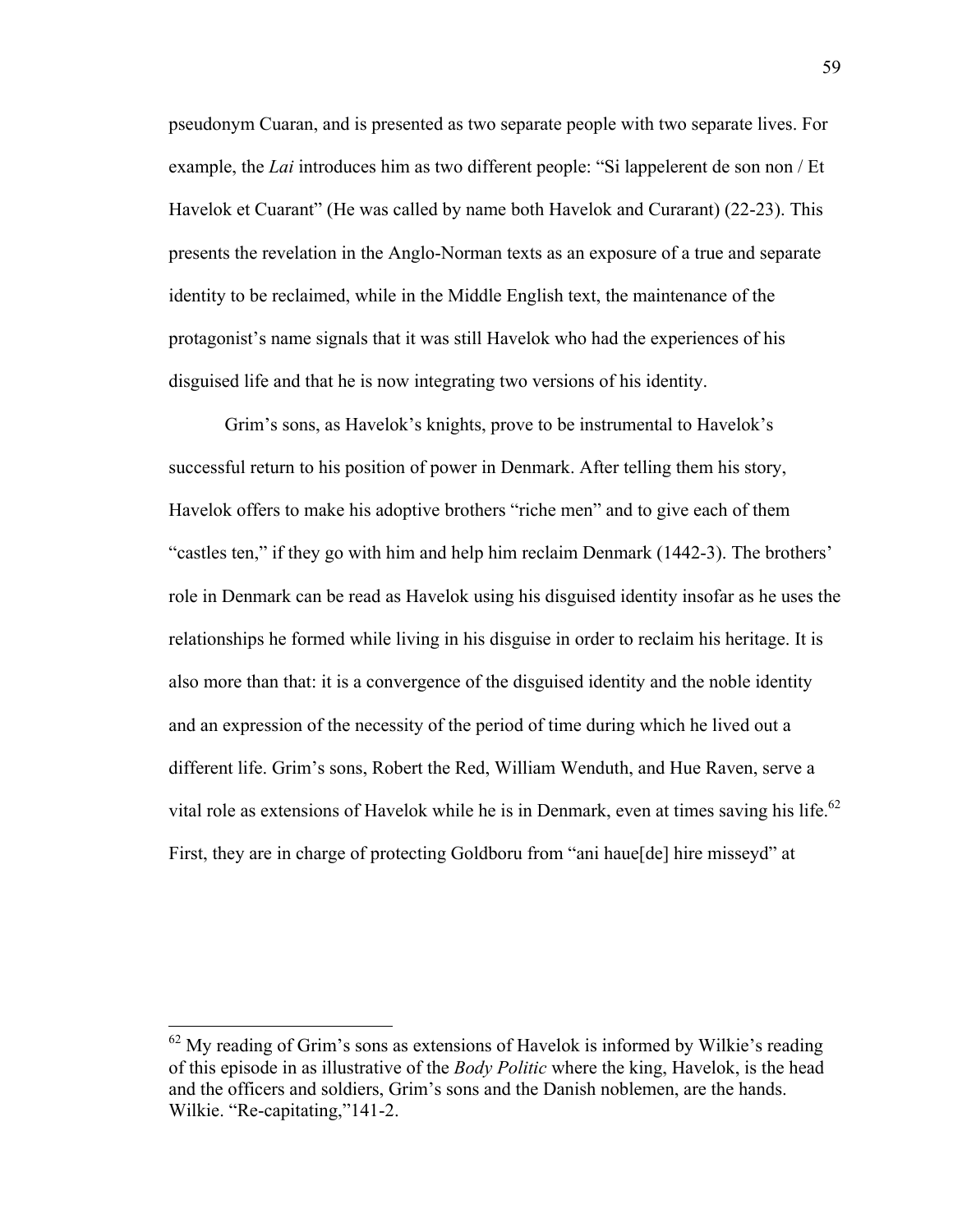Ubbe's court  $(1687-1693)$ <sup>63</sup> Second, they fight beside Havelok several times, including a moment when they are surprised by "mo þan sixti þeues" (1879-1894, 1957). Third, Grim's sons even speak for Havelok. Perhaps the most striking example of this is when Grim's oldest son, Robert, captures Godard and repeats the remembered image of Havelok's sisters' murder:

Cu*m* to be king swiþe and raþe! Þat sendes he þe word and bedes, Þat þu þenke hwat þu him dedes Hwan þu reftes with a knif Hise sistres here lif. (2392-2396)

Here, Robert is a messenger who speaks for Havelok and conveys Havelok's memory of past events. Havelok's trust in others to do his bidding demonstrates the kind of passivity that Rosalind Field suggests makes him "one of the more ineffectual of romance heroes."<sup>64</sup> While Havelok takes on a rather passive role as a king, he is not ineffectual insofar as he uses what has been made available to him, including the relationships from his disguised identity, in order to achieve what he set out to do when he left for Denmark: reclaim his position as king and take revenge on Godard.

Despite the romance being noted for realistic depictions of law and society, the movement of Grim's sons from fishermen to knights has generally been considered to be unrealistic. Eckert notes that the social mobility that Havelok offers his adoptive brothers would have been very unlikely in late thirteenth-century society, and Halverson reads it

<sup>&</sup>lt;sup>63</sup> It is unclear in the Middle English text exactly why Goldboru requires protection from Ubbe's men, but it is likely the result of something in the missing leaf. In the Anglo-Norman texts, Argentille (Goldboru) is abducted by some of Sigar's (Ubbe) squires during a feast (*Lai* 697). Perhaps something similar happens in the missing leaf. For an analysis of the mood in this episode and a comparison to the Anglo-Norman texts, see Mills, "Havelok's Return," 20-23.

<sup>&</sup>lt;sup>64</sup> Rosalind Field, "Romance in England," 166.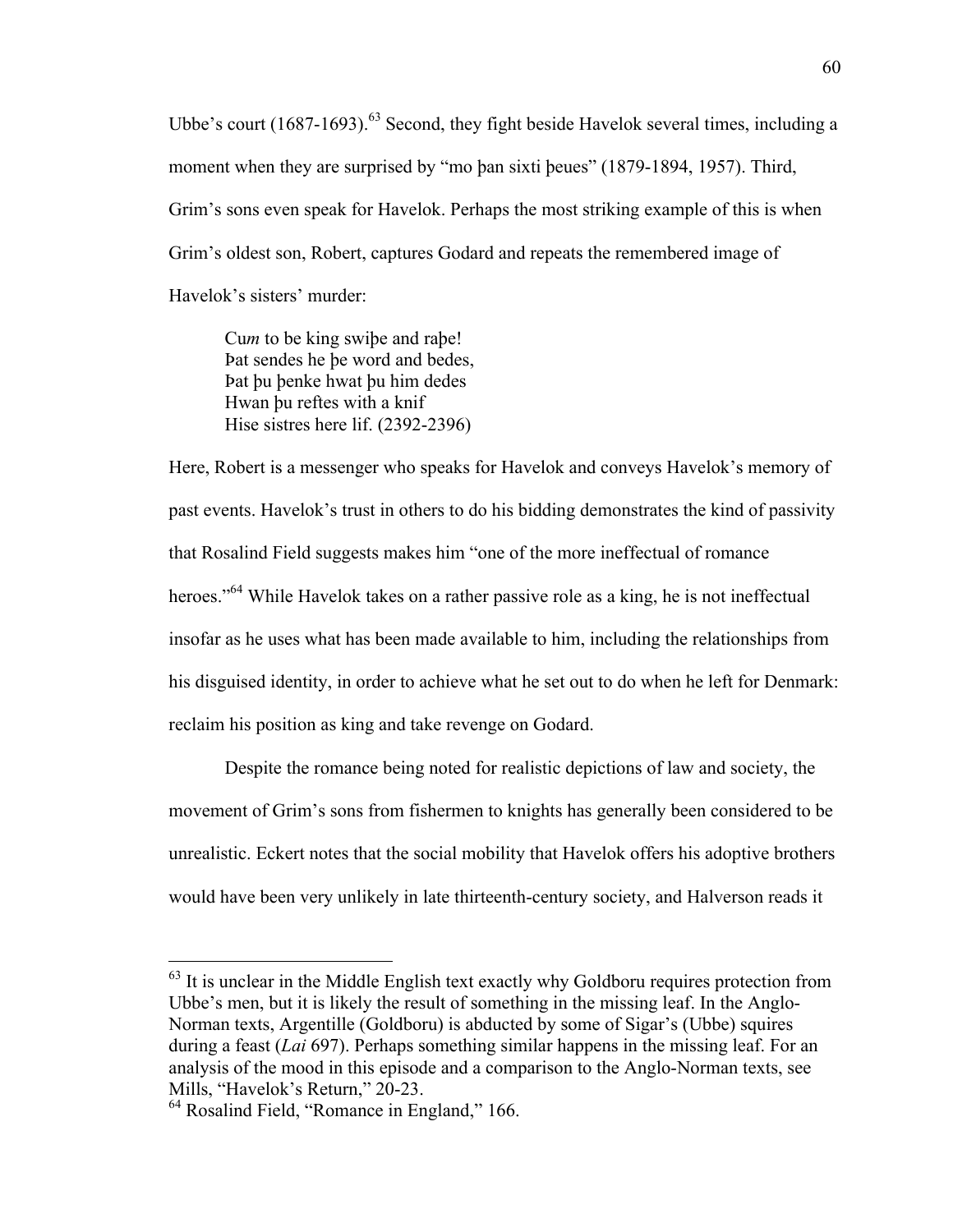as "class structure…turned on its head."65 The historical unlikeliness of the situation emphasizes the necessity of the disguised identity, and the use of Grim's sons in Denmark presents a kind of communal memory where they serve as extensions of Havelok's identity.<sup>66</sup> Havelok's brothers, the fishermen with whom he grew up, have been elevated to their knightly status at the same time as Havelok himself is elevated to his kingly one. He essentially brings his disguised identity with him into his ascent to power, accentuating its role in his development.

The central role that Havelok's disguised identity plays in his actions as king becomes even more evident when he returns to England, specifically Grimsby, to memorialize Grim by building a priory in his name (2523). As mentioned previously, Havelok does not memorialize Birkabeyn in the same way as he does Grim. As soon as Havelok's identity as Birkabeyn's son is established (2197), Birkabeyn's name falls out of the text completely and is even surprisingly absent from the scenes of Godard's trial and execution despite Godard's broken oath to Birkabeyn being central to his crimes. In contrast, memorializing Grim by building the priory becomes crucial to how Havelok acquires England. This is a departure from the *Lai d'Haveloc* where Havelok invades England so that Argentille (Goldboru) can regain her heritage (*Lai* 983-4). In the Middle

 <sup>65</sup> Eckert, "Redemptive Hero," 232; Halverson, "*Havelok the Dane* and Society," 149. Eckert notes that it would have been historically possible in Anglo-Saxon society and there is debate in *Havelok* scholarship as to whether or not the text envisions the Anglo-Danish relations of pre-conquest England. For a discussion of the text being set in the Anglo-Saxon past, see Dominique Battles, "Reconquering England for the English in *Havelok the Dane,*" *The Chaucer Review* 47, no. 2 (2012): 187-205. The society depicted in the text, however, has been noted to reflect that of late thirteenth-century England, the time in which the text is thought to have been composed. See Crane, *Insular Romance*, 40; and Christopher Stuart, "'Havelok the Dane' and Edward I in the 1290s" *Studies in Philology* 93, no. 4 (1996): 349-364.

<sup>&</sup>lt;sup>66</sup> Similarly, Crane writes that the way Havelok rewards Grim's sons "signal[s] the communal nature of his enterprise." Susan Crane, *Insular Romance*, 47.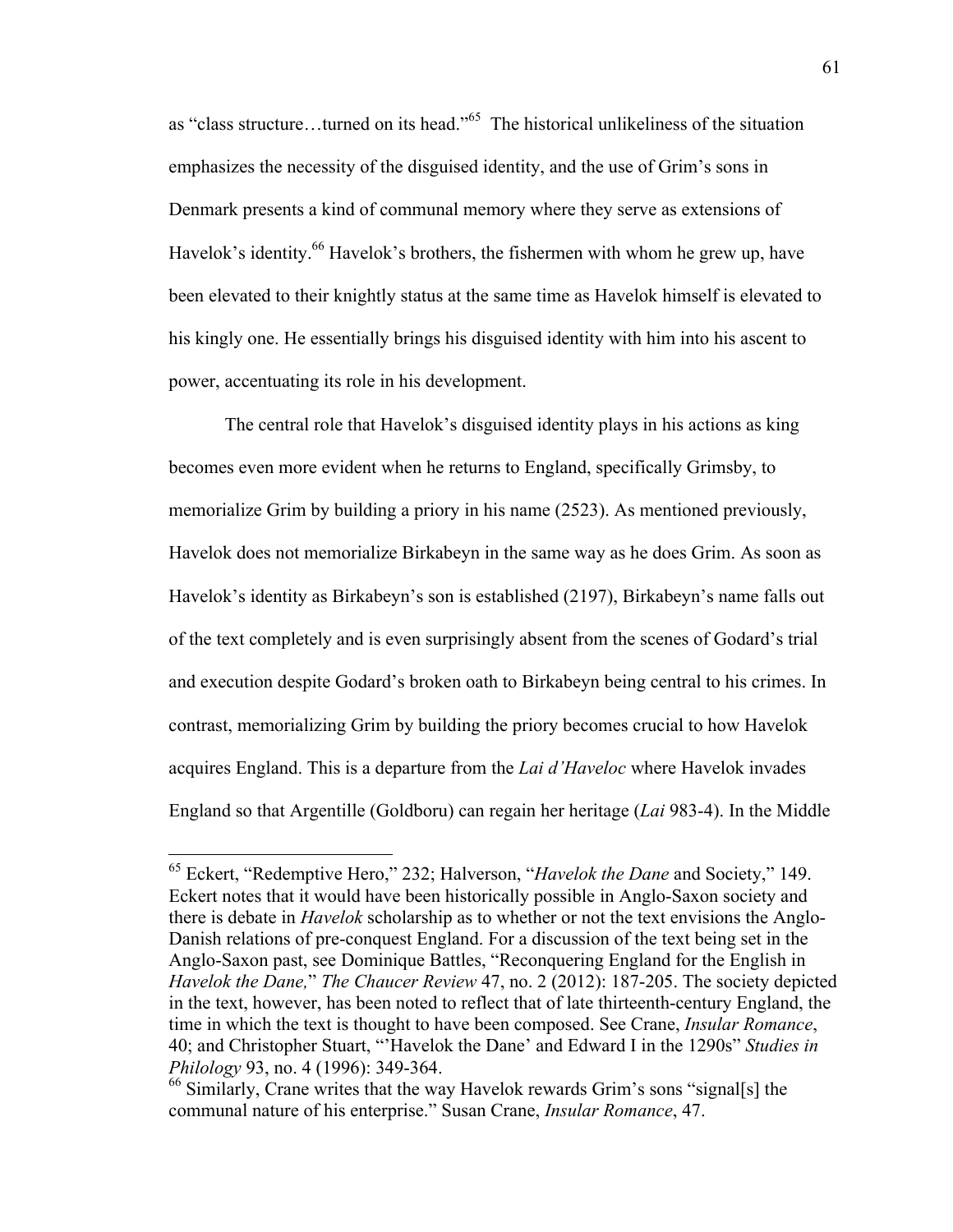English text, Havelok's return to England is peaceful. It is driven by the memory of his foster father and a desire to create a physical memorial in Grimsby, the space central to Havelok's disguised identity:

Þo swor Hauelok he sholde make, Al for Grim, of monkes blake A priorie to seruen inne ay Jesu Crist til Domesday, For þe god he hauede him don Hwil he was pouere and *iu* el<sup>[1]</sup> o-bon. And þer-of held he wel his oth, For he it made, God it woth, In þe tun þer Grim was graue*n*, Þat of Grim yet haues þe naue[n]. (2521-2528)

Here, we see Havelok return to Grimsby for the express purpose of memorializing Grim. This represents a larger trend in romance that McKinstry notes where there is a "security that comes from visiting familiar locations, whether literally or mentally."<sup>67</sup> What is different here is that normally these spaces are associated with a past or with values that the character is trying to reclaim, while here it is the space of disguised identity that Havelok has already shed. Grimsby, while Havelok was disguised, was for the most part a space of security and of order, and the choice to build a priory, a place of refuge and contemplation, reflects his memory of this. Overall, Havelok's actions here are illustrative of how he recollects Grim as a foster father and Grimsby as a secure space. That Havelok builds the priory for the "god [Grim] hauede him don/ Hwil he was pouere" paints Grim as generous and self-sacrificing and immortalizes him in a space that is dedicated to serving "Jesu Crist til Domesday" (2123-6).

Havelok is also the builder of this priory, which adds to its memorial significance. It is mentioned twice that he is the one who makes it: Havelok swears that "he sholde

 <sup>67</sup> McKinstry, *The Medieval Craft*, 49.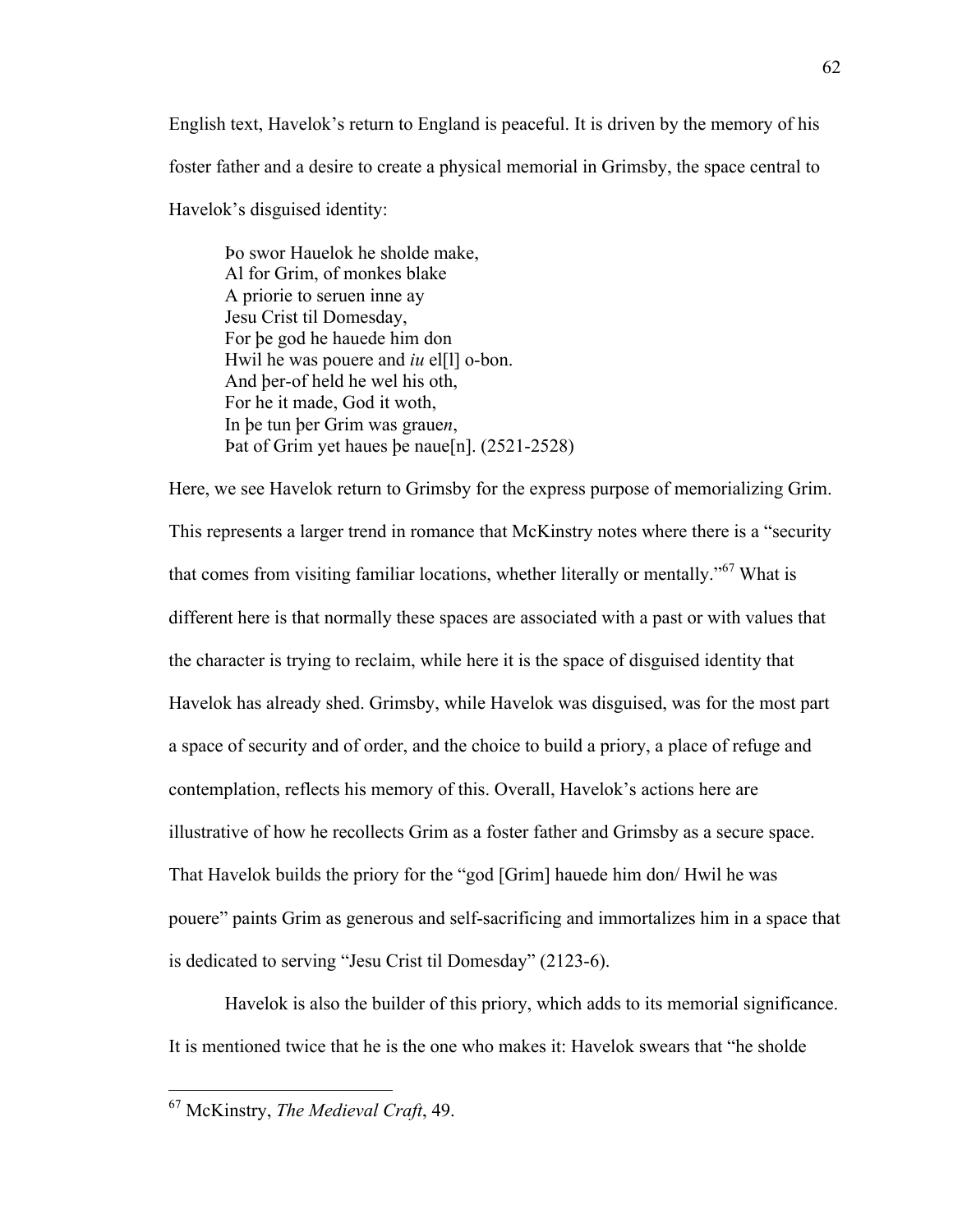make" the priory, and then when he accomplishes it, it is "he [Havelok] that it made" (2521, 2528). Though we learn later that Havelok is in England with his knights, depicting Havelok as the builder of this memorial to Grim and to his disguised identity is significant. As Carruthers posits, building tropes carry memorial weight because of the centrality of buildings in the architectural and locational conceptions of the artificial memory.<sup>68</sup> More specifically, she notes that monastic buildings were considered "meditational aids" for those living in them and "ideal backgrounds" for memory work.<sup>69</sup> For example, Thomas Bradwardine's artificial memory scheme provides advice for how to construct mental places for memory storage, suggesting that "it is very useful if your places are real" because they can be "frequently inspect[ed], and thus through repetition mentally confirm and secure their appearance."<sup>70</sup> Havelok's physical building of the priory in memory of Grim and the suggestion that it will be there "til Domesday," solidifies its permanence as a part of Havelok's own memory and signifies for the reader Grim and Grimsby's importance in Havelok's own construction of identity.

This place of refuge quickly transforms into a place of battle, followed closely by acquisition. Although Havelok did not return to England to fight Godrich and lay claim to Goldboru's birthright, Godrich hears of his arrival, assumes he is there for those reasons, and brings battle "toward Grimesbi"(2543-4, 2618). With Grim's three sons and his Danish knights at his side, Havelok captures Godrich (2760). The Englishmen accept Goldboru as the "rith eyr" and Havelok as their king (2770-1). It is no accident that the stage for Havelok's acquisition of England is Grimsby. The location, and the memorial

 <sup>68</sup> Carruthers, "The Poet as Master Builder," 881-883.

 $^{69}$  Carruthers, "The Poet as Master Builder," 895.<br><sup>70</sup> Thomas Bradwardine, "On Acquiring," 207.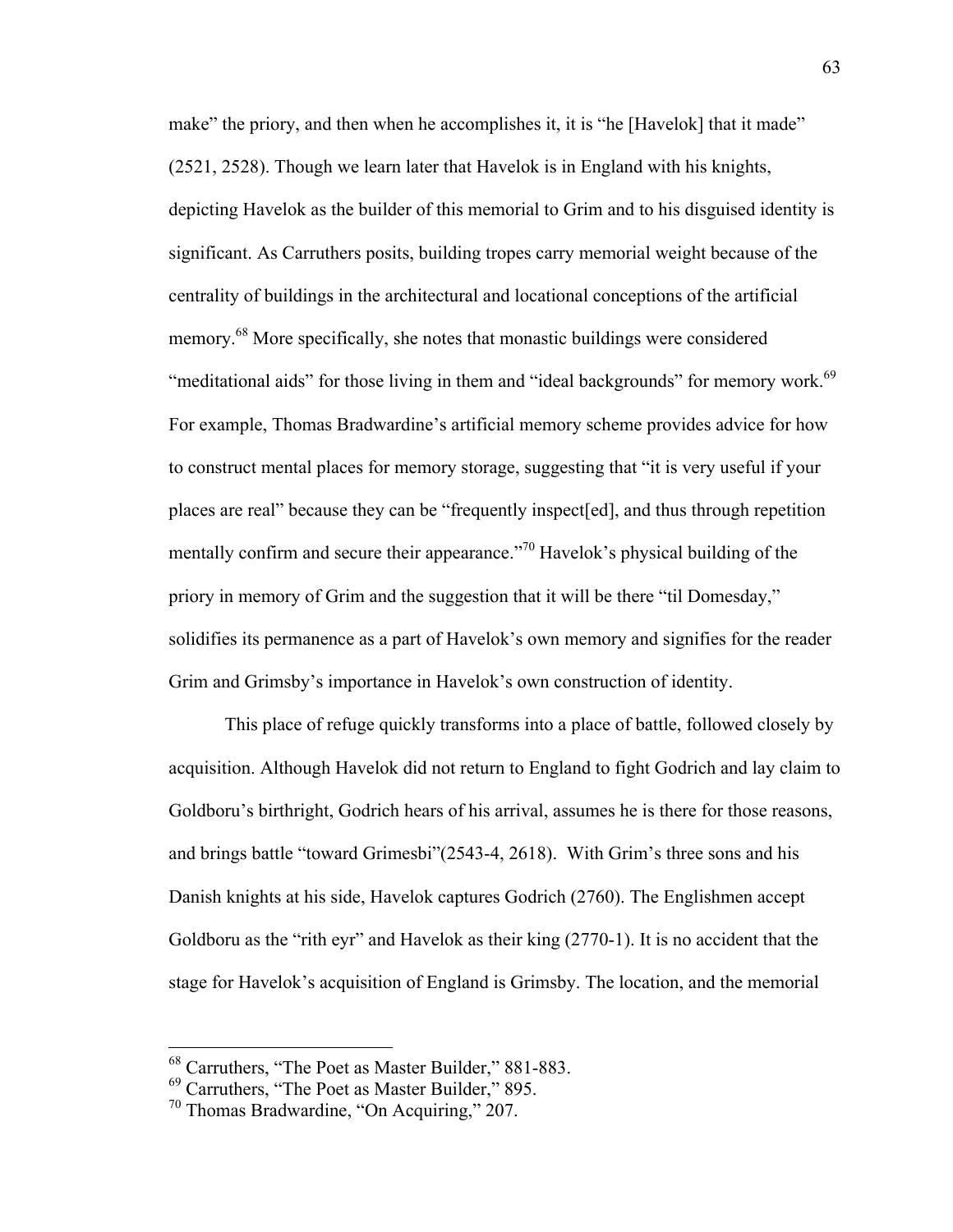reasons that he first went there, highlight the importance of the disguised identity in shaping Havelok as a king.

Immediately after acquiring England, Havelok arranges alliances that further demonstrate a convergence of both his disguised and kingly lives. He marries one of Grim's daughters to the earl of Chester (2865-8). Havelok then gives Bertram, Godrich's cook for whom he worked in Lincoln, an earldom and marries him to Grim's other daughter (2915-6). Lim suggests that these alliances demonstrate how the protagonist "insures his right to rule by using marriage as a political tool."<sup>71</sup> I would add that Havelok, in creating these alliances, is doing what he did with Grim's sons, and what he did when he built the priory in Grim's memory: remembering the relationships that shaped his disguised identity and making use of them to shape his final identity as a king.

### **Conclusion**

In *Havelok*'s narrative of exile and return, the return becomes a setting for remembering two identities, both a disguised identity and noble one. Though the disguised identity involves forgetting and distraction, it is central in character development, as shown by how Havelok remembers and uses his relationships from it once he claims his rightful role as king. Havelok's disguised identity involved existing in an alternative space, Grimsby, in which he formed memories of his foster family and of his work as a fisherman that superseded his poorly formed memories before his exile. That space becomes a memorial space and guides his reclamation of his nobility. As a *transformative* disguise, Havelok's life as Grim's son is a central and unifying factor in

 $71$  Lim, "In the Name," 49.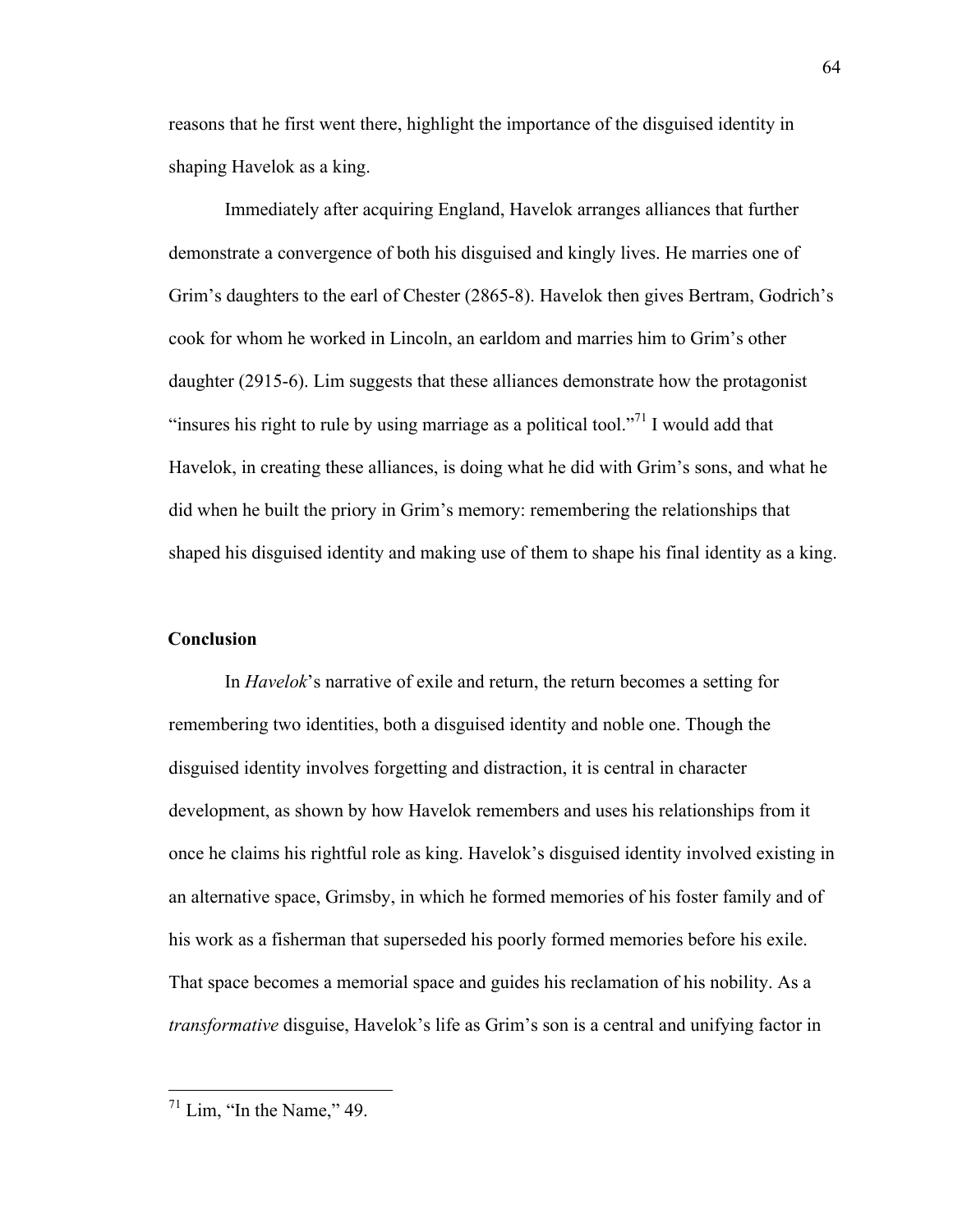the romance's plot. This chapter showed how one central disguise and the space where the disguised life occurs socially transform the character and how forgetting is what enables this transformative process. Ultimately, while the recollections of his distant past push Havelok to reclaim his position as a king and to overthrow the usurper, it is the disguised identity and the forgetting that enabled it that allows him accomplish these things and, in the end, shape his final identity. While Havelok's disguise and the alternative memories that went with it guide how he expresses himself as a king, the next chapter will explore how some similar disguises in *Sir Isumbras* provide different forms of forgetting that lead to a more spiritual transformation.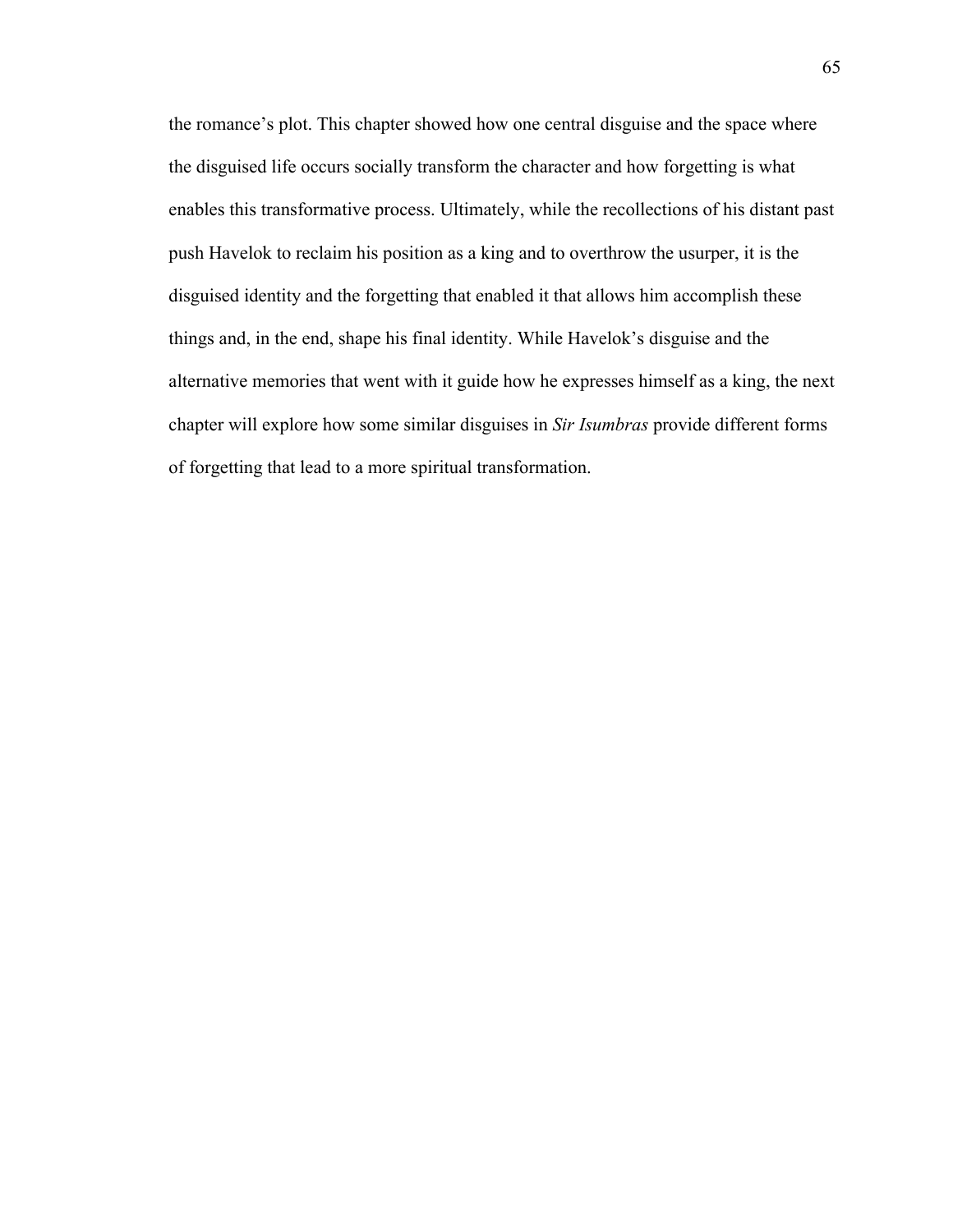# **Chapter 3: "For a pore palmer he was": penitential disguises, spiritual transformation, and the necessity of Prudence in** *Sir Isumbras*

This chapter examines disguise and forgetting within the context of a penitential journey and spiritual transformation in *Sir Isumbras.* Forgetting is directly stated to be the root of the protagonist's sin and the reason for his penance: Isumbras is introduced to the reader as a knight who has "foryete[n] what [he] was/ For pryde of golde and fee" (50- 51). Forgetting, however, is not only the problem that brings about Isumbras's penance; it also appears in different forms while he undergoes his penitential journey. As a penitent, Isumbras needs to forget his earthly life in order to separate himself from his sin and bring himself closer to God. Later, however, he also needs to recollect prudently by using both the good and evil of the past in order to return to his earthly life in a way that ensures a future for his soul. Isumbras's transformative disguises dramatize this process of forgetting and prudent recollection. Unlike *Havelok*, where the protagonist's life lived in his disguise transforms him, Isumbras's disguises are transformative in how they guide his penitential journey. They offer memorial challenges and impede his progress, yet at the same time they are necessary because they provide Isumbras with ways to address those memorial challenges and to make use of his spiritual transformation when he

 <sup>1</sup> Unless otherwise specified, references, from *Sir Isumbras* are from the following edition: *Six Middle English Romances* ed. Maldwyn Mills, (London: Dent, 1973): 125- 149. *Sir Isumbras* survives in nine manuscripts (four complete ones). Mills uses MS Cotton Caligula A.ii (1446-60) as his base text. He notes in his introduction that this particular base text sometimes contains variations, as it "is often conventional, and it frequently disrupts the original division of the poem into stanzas" (xxxi). Because of this, some moments are laid out more clearly in other versions of the story, and I will draw on those moments when relevant. Though the oldest manuscript in which it appears, in fragments, is in Grays Inn, MS 20 (mid fourteenth-century), *Sir Isumbras* is believed to have been composed earlier because it is referenced in the *Cursor Mundi* (*c*. 1300).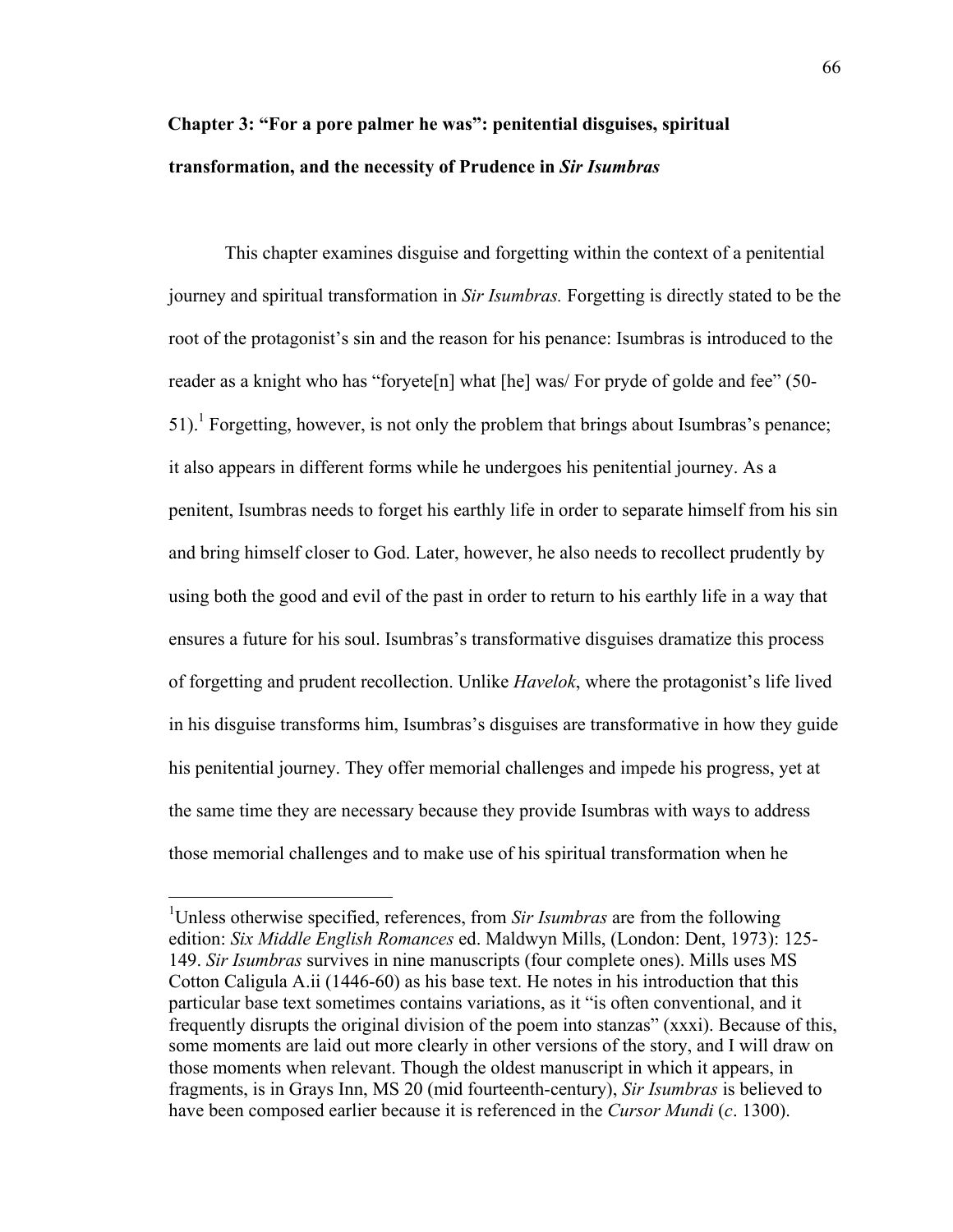eventually returns to his earthly existence. In the end, the push and pull of forgetting and prudent recollection dramatized by the disguises help to negotiate the challenge of balancing advancement in a contemplative spiritual life with advancement in an active worldly life.

I will begin by addressing the driving factor for disguise, Isumbras's sin of pride, as itself a form of forgetting necessary for understanding the processes that come later in the text. Next, I will explore the processes of forgetting and disguise in depth. Isumbras's disguises prompt different forms of forgetting and each informs his transformation differently. The first transformative disguise is as a smith's apprentice. In this disguise, Isumbras experiences pathway forgetting brought on by distraction from living in the present. This forgetting is eventually resolved by a process of recollection involving a different form of more performative disguise, chivalric incognito, where Isumbras exhibits a way of being a knight within the context of his penance. His second disguise, as a pilgrim, involves a form of virtuous and contemplative pathway forgetting that means he lives in the future of a purely spiritual existence. This disguise completes Isumbras's spiritual transformation by bringing him closer to God, but it also creates a memorial challenge that keeps him disguised long after his penance is over. In the end, Isumbras requires the external help of recognition tokens and needs to rebuild his relationships in order to demonstrate his ability to wield worldly power in a way that uses his past experiences to ensure the future of his soul. As a shorter romance, *Isumbras* does not have the space to explore the protagonist's inner senses and personal relationships as *Havelok* does; instead, forgetting is expressed through temporal gaps and fluidity, processes of recollection are explored through the use of material objects, and the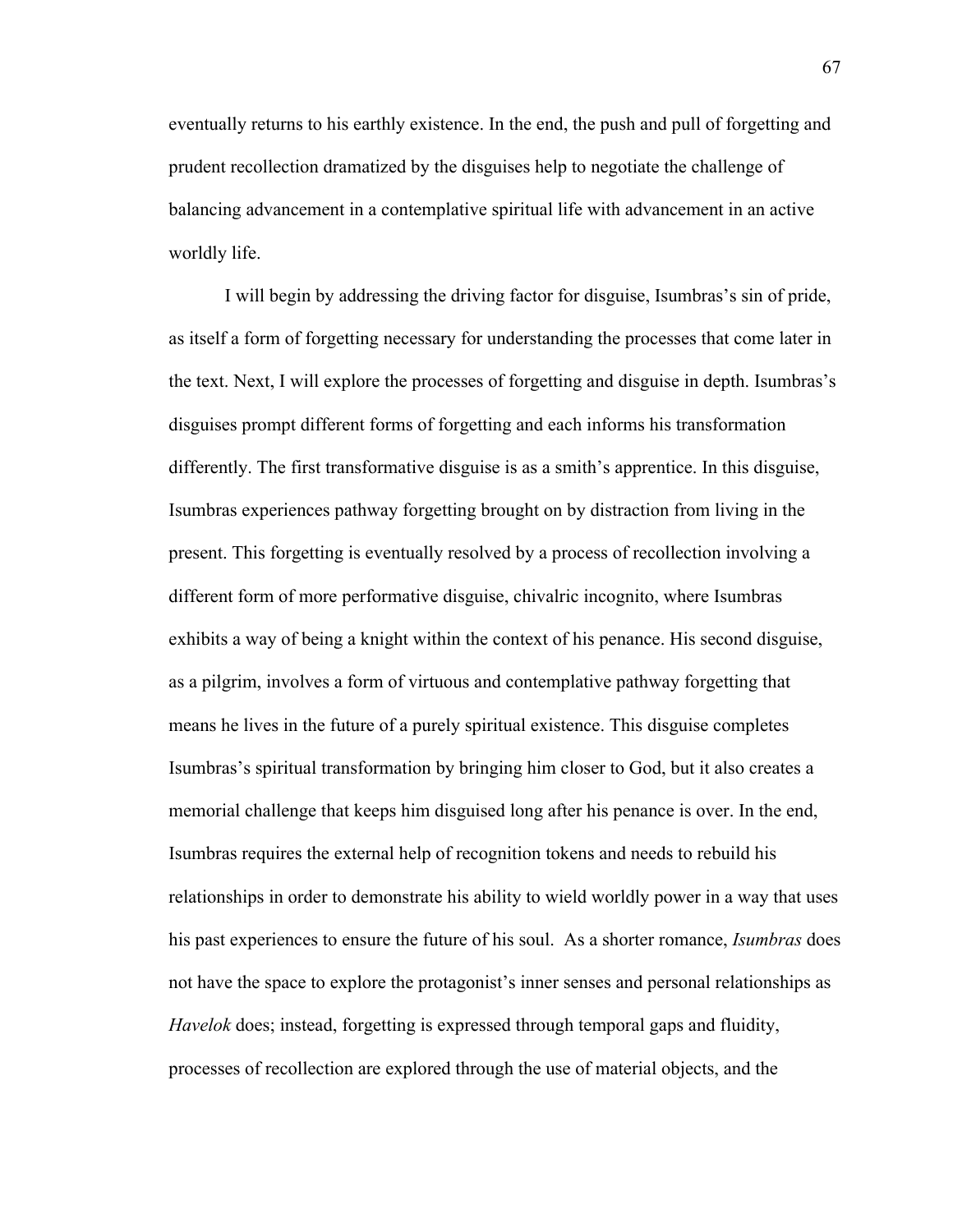transformations brought on by disguise are externally expressed.<sup>2</sup> Ultimately, the protagonist's forgetting in multiple disguises allows him to advance in his spiritual existence while simultaneously preventing him from engaging with his earthly existence. The prudent recollections that overcome these processes of forgetting are necessary because the end goal of Isumbras's penance is to use his spiritual transformation to live out a virtuous earthly life.

## **Pride of forgetting God as a driving factor for disguise**

Before exploring the disguises, it is important to explore what pushes Isumbras into them: he forgets God because of pride. The opening of *Sir Isumbras,* read in the context of the protagonist's sin of pride*,* demonstrates how living in the present and focusing on a courtly identity can cause the individual to forget God. In the text's opening, Isumbras is described as the "kynge" of "curtesye" whose "gentylnesse hadde non ending" (28-29). He is also described as "ryche," "dowghty," and "fre"  $(13, 7, 21)$ .<sup>3</sup> *Sir Isumbras* presents this glowing picture then shows that "fful good m[e]n" are still susceptible to vice and, as a result, susceptible to forgetting God (24). Isumbras does not outwardly denounce the Church, as the prideful hero of *Robert of Cisyle* does when he says that he is so powerful that no one can "bring [him] lowe."<sup>4</sup> Instead, Isumbras's pride is explained as something that has developed over time and is a sin of neglect: "Into his herte a pryde was browghte / That of God yafe he right nowghte" (37-38). Essentially,

<sup>&</sup>lt;sup>2</sup> Samara Landers similarly suggests that "external signs" as opposed to "thoughts and feelings" are a "way of knowing the figure." Samara Landers, "'And He was Loved with All': Identity in *Sir Isumbras*," *Orbis Literrarum* vol. 64, no. 4 (2009): 352.

 $3$  The MED defines "doughty" as "brave, valiant" (1a) and "fre" as "generous" (2b).

<sup>4</sup> *Robert of Cisyle*, in *Amis and Amiloun, Robert of Cisyle, and Sir Amadace*, ed. Edward E. Foster, (Kalamazoo: Medieval Institute, 2007).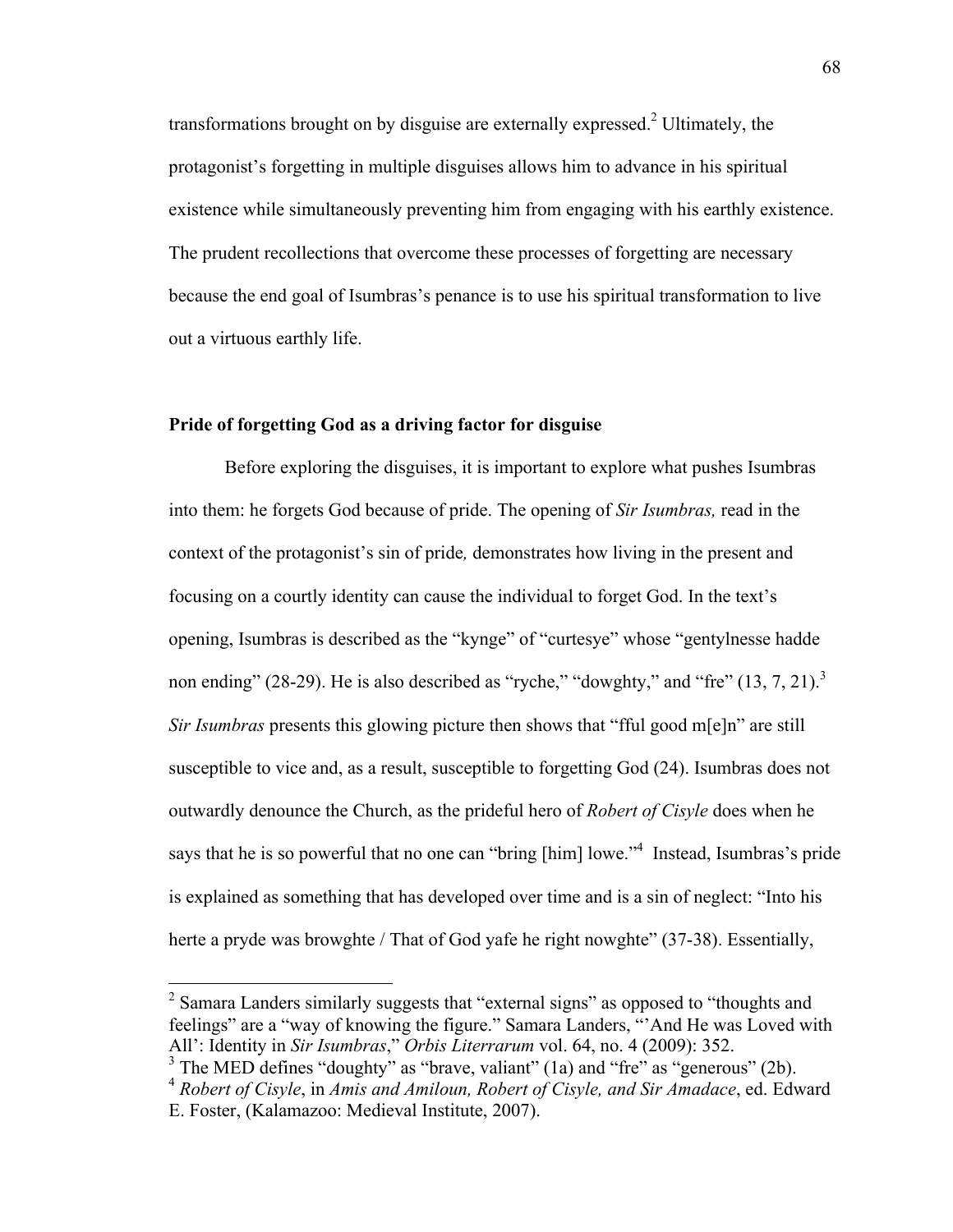the protagonist has two selves that are currently at odds: an earthly self and a spiritual self. In pursuit of success in his earthly existence, Isumbras has forgotten his spiritual Christian self. This is because the pride that is rooted in Isumbras's identity as a courtly figure has prevented him from thinking about his spiritual self.

The idea that forgetting comes out of pride is also evident in other medieval sources.5 For example, an Early Middle English dialogue, *Vices and Virtues* (ca. 1200)*,*  references the pride of people in powerful positions: "ʒif he bie of hiʒe kenne, oðer ʒif he bie hiʒe menstre, oðer ʒif he hafð sum hei obedience" they can "forʒieð to swiðe hem seluen wið-innen, and harkieð to ðe idele werkes wiðuten." <sup>6</sup> Individuals with power can forget their inner spiritual selves if they focus on external idle works. This idea also reflects a general cultural anxiety that powerful knightly classes were more susceptible to pride. 7

Isumbras's sin of pridefully forgetting God results from his external expression of his role as a knight. Isumbras is greeted in the woods by a messenger bird who confronts him about his pride, explicitly states that forgetting is part of the problem, and informs him that he must do penance: "Thow haste foryete what thou was/ For pryde of golde and fee" (50-51). These lines suggest that Isumbras's material lifestyle is the reason that he

 <sup>5</sup> Kisha Tracy provides several examples sources that list forgetting as associated with sin, and specifically with the sin of pride. Kisha G. Tracy, "Memory, Recollection, and Forgetting," in *Set Handbook of Medieval Culture* vol 2., ed. Albrecht Classen, (DeGruyter, 2015), 1035.

<sup>6</sup> *Vices and Virtues*: *A Soul's Confession of its Sins, with Reason's Description of the Virtues*. Ed and trans. F. Holthausen (1888 repr, London, Oxford University Press, 1967): 7. Holthausen's translation of this passage is: if they are of high family, or if they are of high office, or if they have some high command [authority]....they forget too much themselves within, and hearken to the idle works without" (6).

 $\gamma$  For a general discussion of the cultural construction of pride and its link to knighthood see: Lester K. Little, "Pride Goes before Avarice: Social Change and the Vices in Latin Cristendom," *The American Historical Review* 76, no. 1 (1971): 31-37.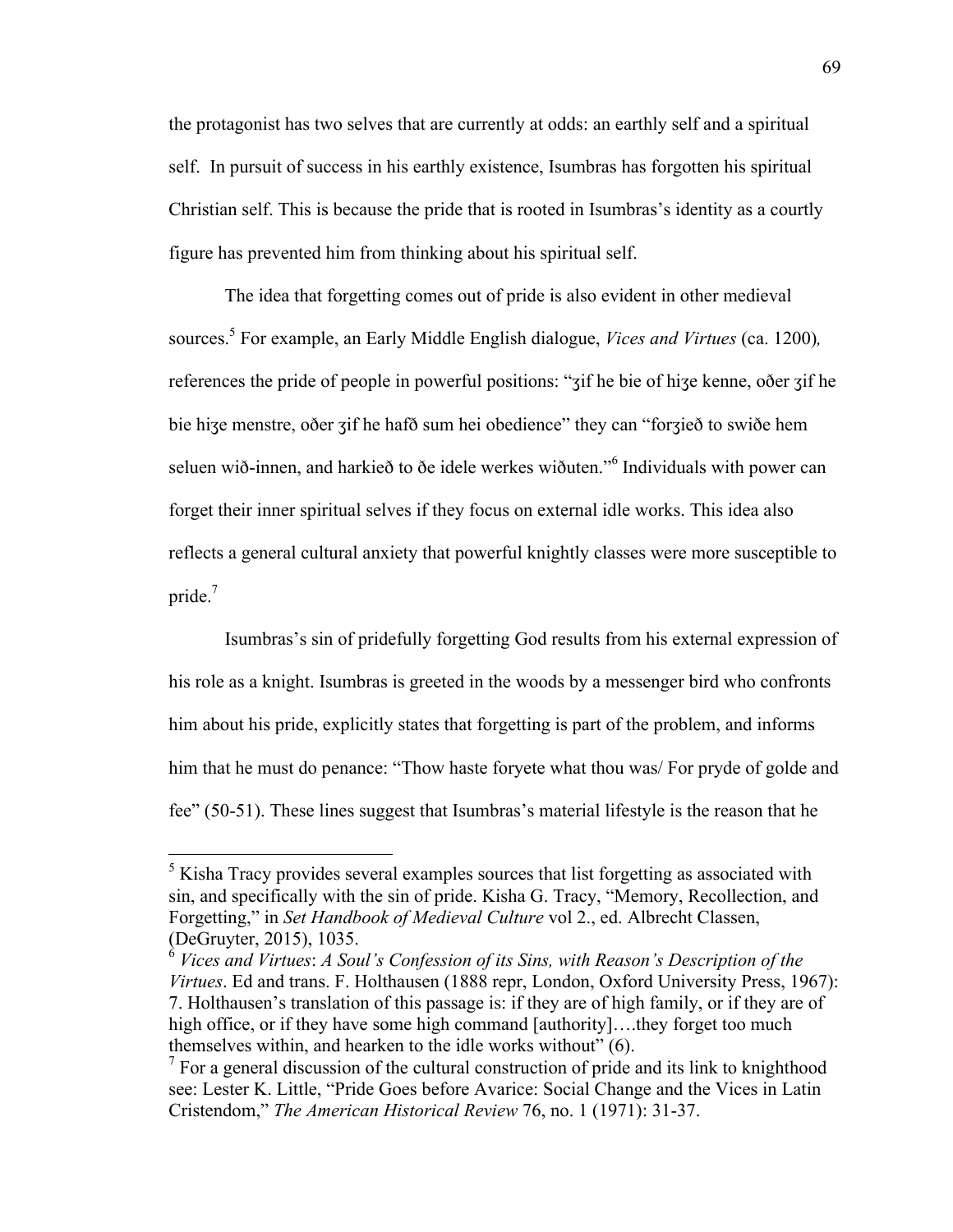forgets his spiritual self. Tracing backwards to the opening of the text, it also becomes clear that Isumbras's distribution of wealth is in the service of his own pleasure, and is an example of the kind of "idele werkes wiðuten" associated with prideful men. This is exemplified in how he distributes his wealth to his minstrels:

Menstralles he hadde in his halle And yafe hem robes of ryche palle, Sylver, golde, and fee. (25-7)

While this initially appears to be a form of largesse, it really is not because Isumbras has selected who receives his wealth for his own entertainment. In addition, because they are given to servants in "his halle," the minstrels' rich robes also publicly communicate Isumbras's prosperity. Historically, moderation was also a concern regarding how knights clothed their servants. As Joanna Crawford explains, "by appareling their servants in the latest styles and with the richest robes, such men were in reality staging impressive performances of their own prestige and worship."<sup>8</sup> Andrea Hopkins examines this moment and explains: "it is certainly worth noting that giving money to minstrels was not smiled upon by churchmen," and that Isumbras "ought to have been giving alms to the poor instead of robes to the minstrels."9 Giving to the poor, however, does not communicate prestige as giving to minstrels does, and this fact indicates the type of pride

 <sup>8</sup> Joanna Crawford, "Clothing Distributions and Social Relations c. 1350-1500," in *Clothing Culture,* 1350-1650, ed. Catherine Richardson (Aldershot: Ashgate, 2004): 158. Historical efforts to control clothing, for example sumptuary laws, further demonstrate that excess in rich clothing was a complex cultural concern. Sumptuary petitions in England (the two in the fourteenth-century were in 1337, 1363), defined what was appropriate and inappropriate for different classes to wear and focused heavily on higher classes (ie. Knights). They were more concerned with economic protectionism or with creating visible class distinctions, but they were supported by moralists who promoted moderation. Kim M. Philips, "Masculinities and Medieval Sumptuary Laws," *Gender and History* 19, no. 1(2007): 23-24

<sup>9</sup> Andrea Hopkins, *The Sinful Knights: A Study of Middle English Penitential Romance.*  (New York: Oxford University Press, 2002): 132.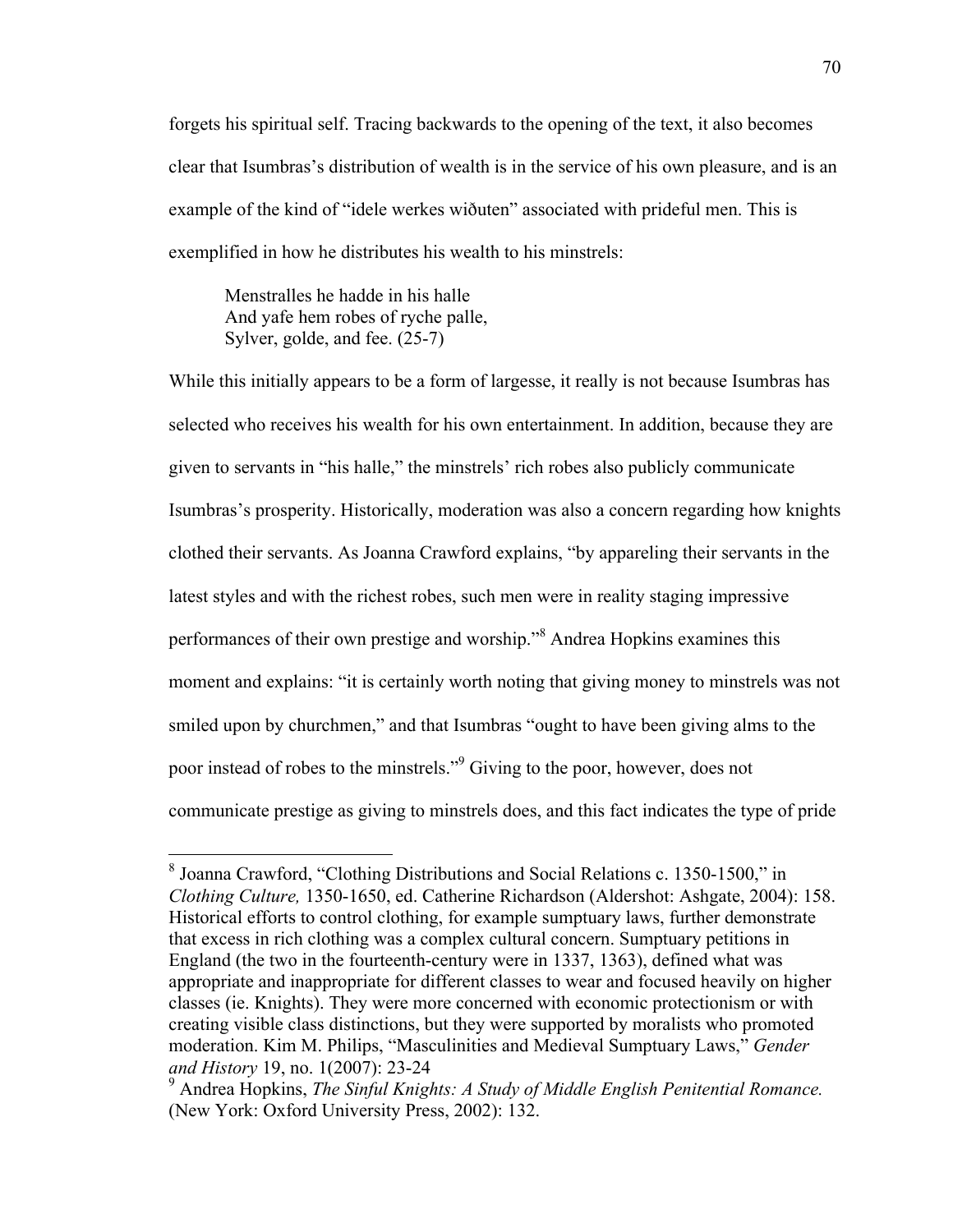Isumbras is guilty of in the opening of the romance: he is generous in order to make himself look good. *Vices and Virtues* also addresses this form of pride and explains that when a man does good works, like giving alms, with the intention of boasting and gaining praise, it is pride; the speaker warns: "Ðencheð herof ʒe ðe doð ʒewer god teforen mannen" (32). $^{10}$ 

Isumbras's punishment for his sin involves a complete loss of the things attached to his earthly life. He immediately changes and accepts his losses with a kind of passivity that has been described as "saint-like."<sup>11</sup> Rather than neglecting his spiritual self and focusing only on his worldly identity as he had done previously, he now neglects this earthly self and says "Of myselfe have I no thowghte" (124). Isumbras's penance is in many ways, as Landers suggests, a "process of remembering."<sup>12</sup> This process of remembering, however, is only a process of remembering the spiritual self, because there are different forms of forgetting pertaining to his earthly self that turn up within the penitential journey. These forms of forgetting arise from living too much in either the present or the future and not referring to the past. Landers suggests that the way in which Isumbras focuses on the present while in disguise makes his penance exemplary: "He fully accepts his status at any given time, whether it is pilgrim or blacksmith, and never refers to his past or what he hopes will come in the future; Isumbras lives in the present

<sup>&</sup>lt;sup>10</sup> Vices and Virtues, 5. This short passage is translated by Holthausen as "Think hereof ye that do your good [deeds] before men."

<sup>&</sup>lt;sup>11</sup> Hopkins, *The Sinful Knights*, 121. This idea that Isumbras is "saint-like" is not surprising since the story is based on the Saint Eustace legend and the romance has itself been designated as secular hagiography. Isumbras, however, is not a saint, and he does eventually need to remember his earthly self.

<sup>12</sup> Landers, "Identity in *Sir Isumbras"* 369.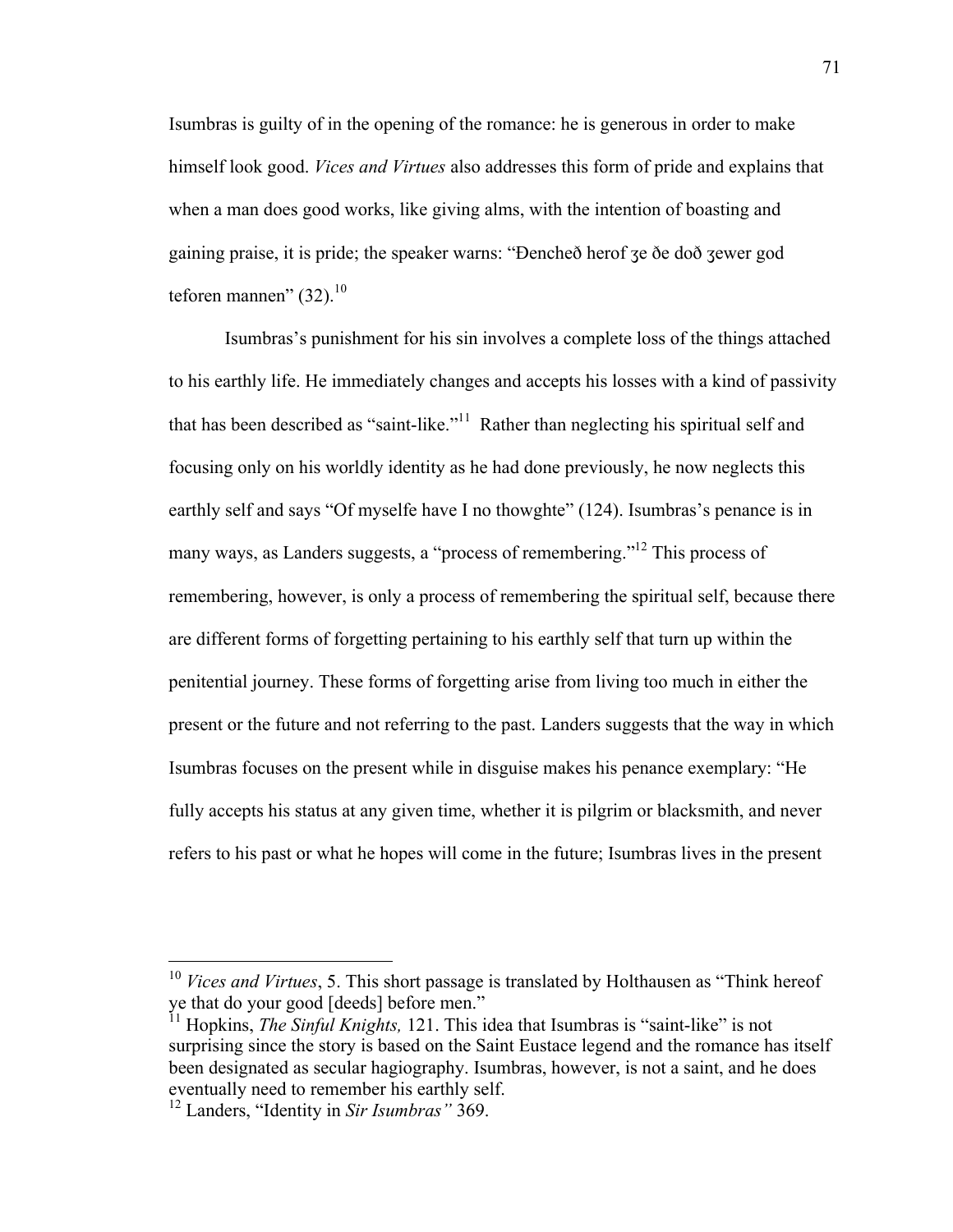and focuses only on his penance."<sup>13</sup> This is the correct way of doing penance, as exemplified in Bartholomew Iscanus's (d. 1184) "Conditions of Penance," where he lists some things that may relax or remit penitence: "useful manual labour," "poorness and roughness of clothing," and "pilgrimages."14 Isumbras engages in all three of these things during his penitential journey, but although they contribute to his spiritual transformation, they also present memorial challenges. Isumbras's penance is exemplary, but the focus on the present and even the future without addressing the past becomes a challenge in the text because it prevents him from using his spiritual transformation to guide his earthly existence. Such forgetting prevents forward momentum in the text.

It takes a very long time for Isumbras's sins to be absolved, and this is *because* he is not recollecting his past. Dieter Mehl points out the length of Isumbras's penance and writes: "we cannot say that the long series of sufferings is necessary to bring him to a consciousness of his sinful state."<sup>15</sup> Mehl further suggests that the reason that the poem makes the penance so long is that it "combine[s] two quite different patterns: the punishment and purification of a sinner and the prolonged demonstration of patience and constancy in adversity."<sup>16</sup> This analysis of the length of time, however, demands more exploration of the forgetting that occurs within those years. While Isumbras does demonstrate patience and constancy, the temporal gaps in this time provide a memorial problem. If Isumbras's ultimate goal is to remember his spiritual self, living in only the

 <sup>13</sup> Landers, "Identity in *Sir Isumbras,*" 361.

<sup>14</sup> Bartholomew of Iscanus. "Conditions of Penance," in *Medieval Handbooks of Penance*, ed. and trans. John T. McNeill and Helena M. Gamer (New York: Octagon Books, 1965): 347.

<sup>15</sup> Mehl, Dieter, *The Middle English Romances of the Thirteenth and Fourteenth Centuries.* (London: Routledge, 1968): 133.

<sup>16</sup> Mehl, *The Middle English Romances,* 133.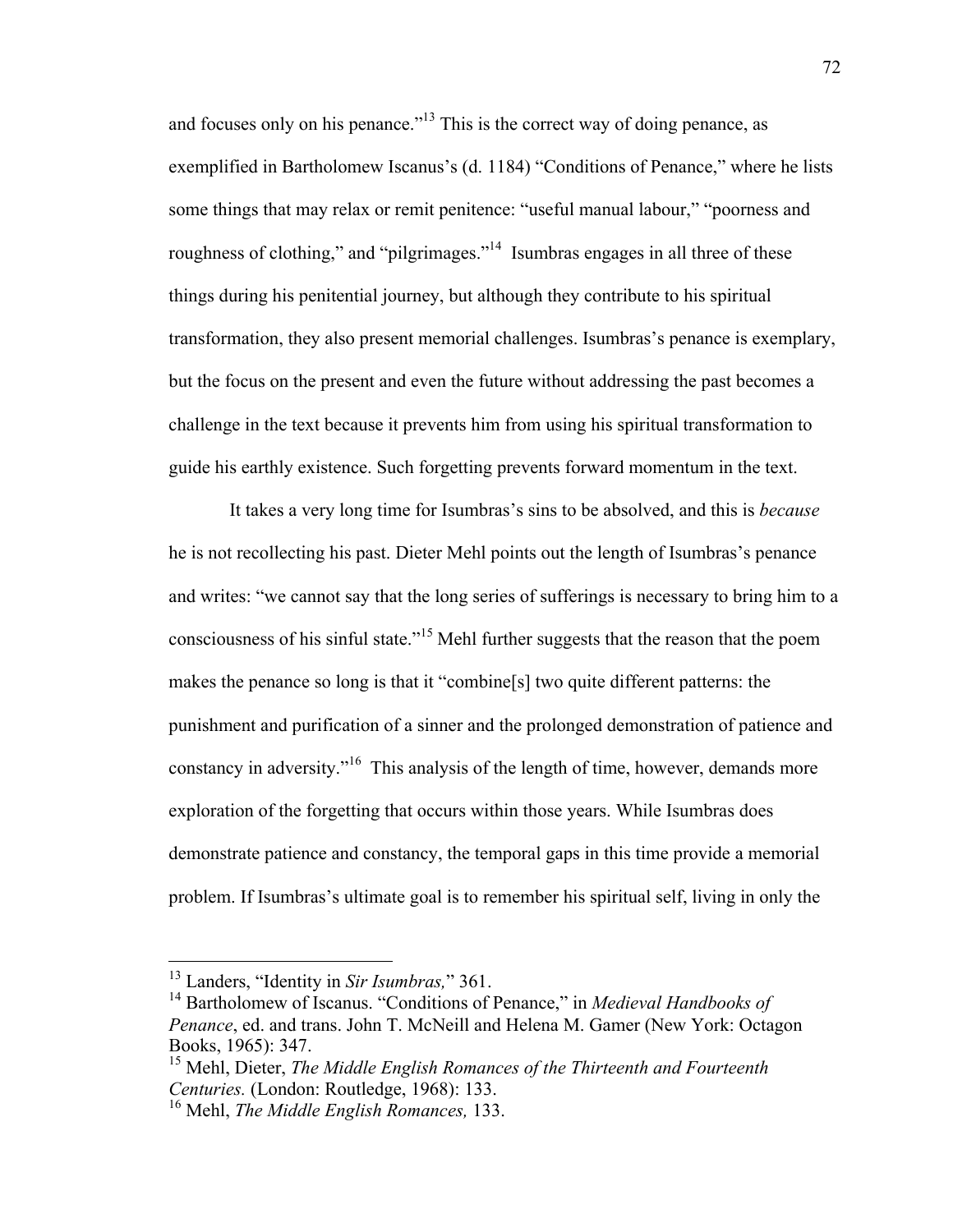present or future will not enable him to attain his goal because he requires the memory of his sins in order to atone for them and use them prudently to guide his future on earth.

# **Prudence and memory**

The notion of remembering sin in order to create a future is central to the medieval understanding of how prudence makes use of memory. This idea comes from classical writers who considered memory to be a part of prudence, alongside intelligence and foresight. As Cicero writes in *De Inventione* (84 BCE), "Memory is the faculty by which the mind recalls what has happened. Intelligence is the faculty by which it ascertains what is. Foresight is the faculty by which it is seen that something is going to occur before it occurs" (II.liii.160).<sup>17</sup> Albertus notes that prudence uses the "function of reminiscence" to make rational and moral judgments.<sup>18</sup> Thomas Aquinas identifies prudence as a virtue that is, more than other virtues, especially useful for living in the world and explains: "prudence is necessary to live a good life."<sup>19</sup> Prudent use of memory helps create a good life by giving the individual a method of resistance to impulse and vice. Albertus explains how memory functions in prudential recollection in the following passage:

Prudence is the knowledge of good and evil factions; this knowledge, moreover, is greatly aided by events that have already happened, because by means of the past it will know in what way it should manage itself in the future; therefore memory should be a part of prudence...We say that memory is a part of prudence insofar as memory comes under the definition of reminiscence. When Prudence

<sup>&</sup>lt;sup>17</sup> Cicero, *De Inventione*, trans. H.M. Hubbell. Loeb Classical Library 386. (Cambridge: Harvard University Press, 1949) 326.

<sup>18</sup> Albertus Magnus, "*De Bono*," 346-347.

<sup>19</sup> Thomas Aquinas, "*Summa Theologiae* I-II Q57A5," trans. English Dominican Fathers (New York: Christian Classics, 1981) in *The Collected Works of St Thomas Aquinas: Electronic Edition*, Intelex Past Masters.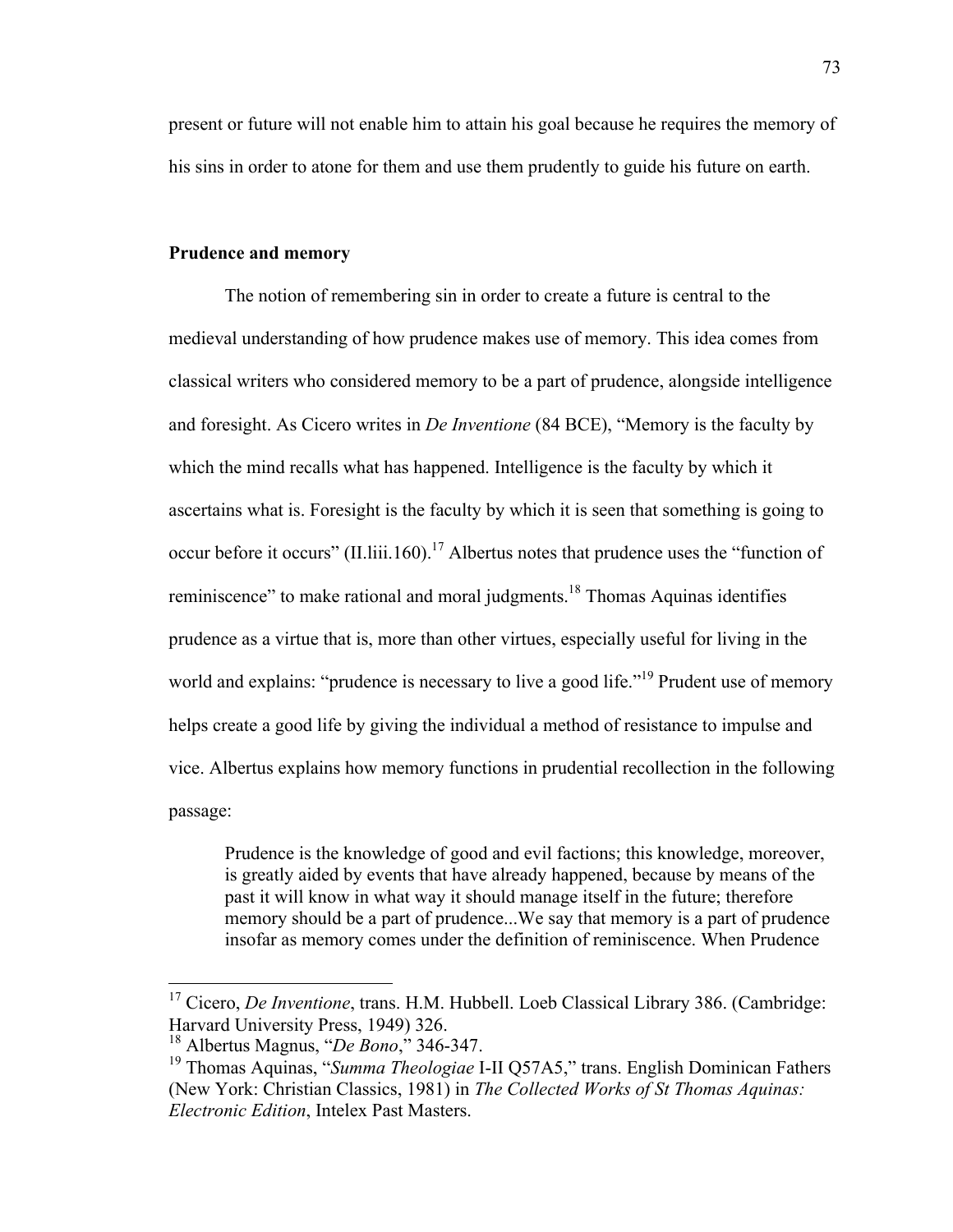distinguishes those things by which it is assisted from those by which it is impeded in its work, it is necessary for it to proceed by a process of inquiry, and thus for it to progress from a pre-determined starting point.<sup>20</sup>

Such prudential recollection that uses the memory of both good and evil of the past is essential to Isumbras's penitential journey. Once Isumbras remembers the more virtuous man he once was, he also has to remember the sinful man he had become as he proceeds in his journey. When, in disguise, he struggles to do this, time stagnates and he moves no closer to regaining what he has lost and living a good spiritual life as a knight.

The need to remember the evil with regards to past sins is also a vital component in medieval discourse about penitence and confession. Kisha Tracy argues that in "confession tracts and manuals, particularly those in the Middle English period, recollection, including anxieties about forgetfulness, is ever present in the discussions of and the actual act of confession."<sup>21</sup> This is exemplified in St. Augustine's  $(354-430)$ *Confessions*: "Allow me...to trace again in memory my past deviations and offer you a sacrifice of joy."<sup>22</sup> It also appears in the Middle English *Myrour to Lewde Men and Wymmen* (*c*. 1400): "For wiþoute askynge he may not haue forʒeuenes; and hou schal he repente him and aske forzeuenes of bat he hab forzete?"<sup>23</sup> If Isumbras lives in the present, how can he remember his past sins? If he focuses only on future forgiveness and forgets his past sins, how can he rebuild himself? In the smith's disguise, he lives in the present, and habit and routine bring about forgetting. In the pilgrim's disguise, Isumbras lives a contemplative life where he lives too much in the future, which also causes him to forget. These moments delay his ultimate prudential recollection that requires considering the

 <sup>20</sup> Albertus Magnus, "*De Bono*" 346.

<sup>21</sup> Tracy, *Memory and Confession,* 7.

<sup>22</sup> Saint Augustine. Book IV.I. *Confessions*, 71.

<sup>23</sup> *Myrour* (120.34-42) as quoted in Tracy, *Memory and Confession,*16.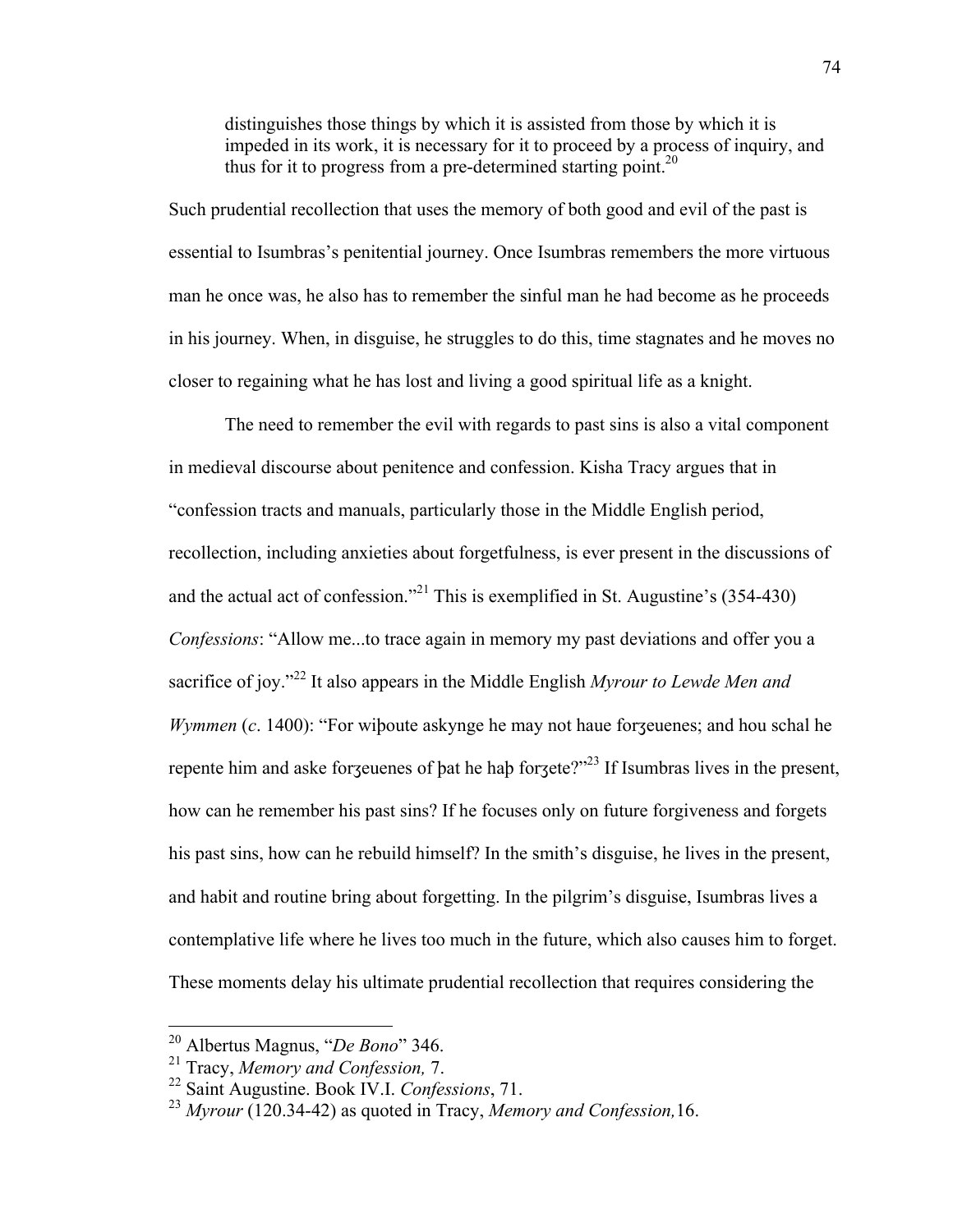past as well as the present and the future. Though these moments create some forgetting, the text ultimately resolves each instant by providing memorial cues that, in turn, exemplify and emphasize the process of prudent recollection and further the protagonist's spiritual transformation.

# **Living in the present: from "smythes mann" to incognito knight**

The first disguised identity Isumbras takes on involves entering a town and living a life of labour. He begins by collecting iron for a smith, and then learns to work as a smith for "mannes hyre" himself (395-400). Lower status disguise is not uncommon in romance, but it frequently functions as a performative disguise or a tool used for mobility.<sup>24</sup> For example, King Horn disguises himself as a beggar to enter the castle where Rymenhild is to be married (1132-6). Isumbras's disguise as a smith does the opposite: it immobilizes him. Isumbras, as a smith, stays in one place for at least seven years (404). In this way, his disguising bears many similarities to Havelok's. As in *Havelok,* Isumbras falls into a routine with his labour. In almost the exact same words as Havelok, Isumbras expresses that he is more than willing to work to feed himself: "for mete I wolde I swynke fayn" (292). Isumbras's disguise as a labourer differs, however, because unlike Havelok who develops strong relationships in his disguise, Isumbras isolates himself, "viewing his punishment as a separation from society of all kinds."<sup>25</sup> This isolation, although it is part of Isumbras's penance of forsaking all "worldes welthe," also stagnates his progress (58). In addition, Isumbras's nobility, unlike

 <sup>24</sup> Bliss, *Naming*, 37.

<sup>25</sup> Landers, "Identity in *Sir Isumbras,*" 364.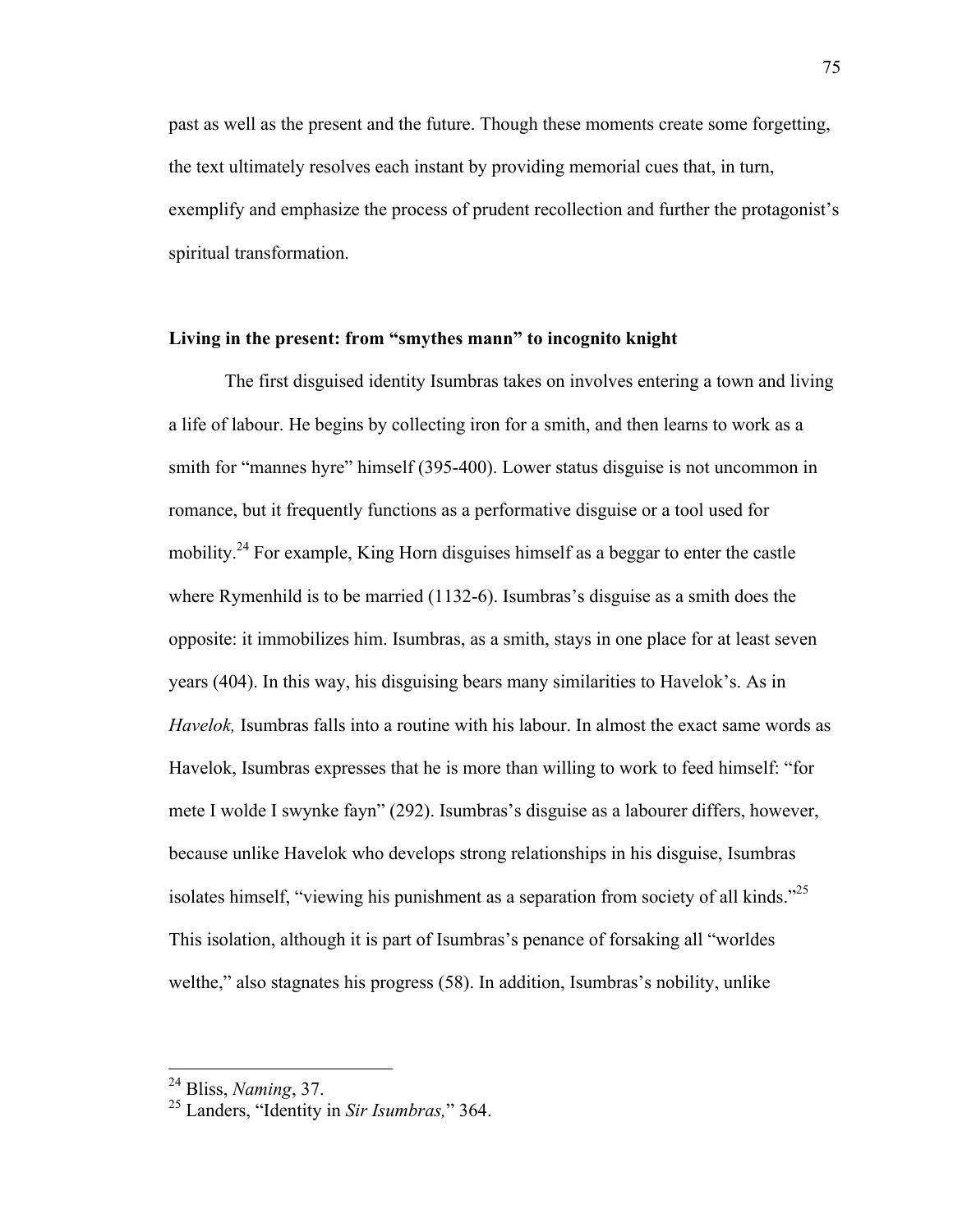Havelok's, does not assert itself and attempt to break the disguise.<sup>26</sup> This is because, for Isumbras, spirituality, not nobility, is the end goal; Isumbras's ultimate ascent to king is a product of his penitential journey and not its end goal.

Isumbras's routine of daily labour creates temporal gaps in the narrative. First, he bears the firing stone for a smith "Tyll twelve monthes wer come and gone" (398). This first year is coded as being a part of penitent bodily mortification: he bears the stone "out of a fowll depe slowghe," and "wroughte his body mykyll wo"  $(396, 399)$ .<sup>27</sup> Once Isumbras learns to be a blacksmith, however, an even larger temporal gap appears in the text: "Sevenn yer he was smythes man ther" (404). These seven years pass in under ten lines of text while earlier time is measured in small increments: early in the text, Isumbras and his family go without food for six days and they walk through the forest for seven days (163, 225). Once Isumbras is in the labourer's disguise, however, time is described in months, and then in years, creating a sense that disguised time is empty time.

The emptiness of this time presents an uncomfortable space that raises the question of whether or not this time has disappeared because Isumbras has forgotten his penitential purpose. Albertus Magnus writes that "it happens thus that whatever is more corporeal always impairs what is more spiritual and hinders it in recollection."28 Just as Havelok does, Isumbras lives a life that is dominated by the necessity of physical labour that impedes memory.<sup>29</sup> The space of seven years represents a routine of living in the

 $26$  I am referring to how Havelok's "kynmerk" breaks his disguise three times (605, 1254, 2140)

<sup>&</sup>lt;sup>27</sup> "Slough" is defined in the MED as "a muddy place" (1a).

<sup>28</sup> Albertus Magnus. "Commentary on *Aristotle*, on Memory and Recollection," trans. Jan M Ziolkowski in *The Medieval Craft*, 6:137.

<sup>&</sup>lt;sup>29</sup> "Overwork" is listed in Boncompagno da Signa's list of impediments to memory. Boncompagno, *"*On Memory," 108.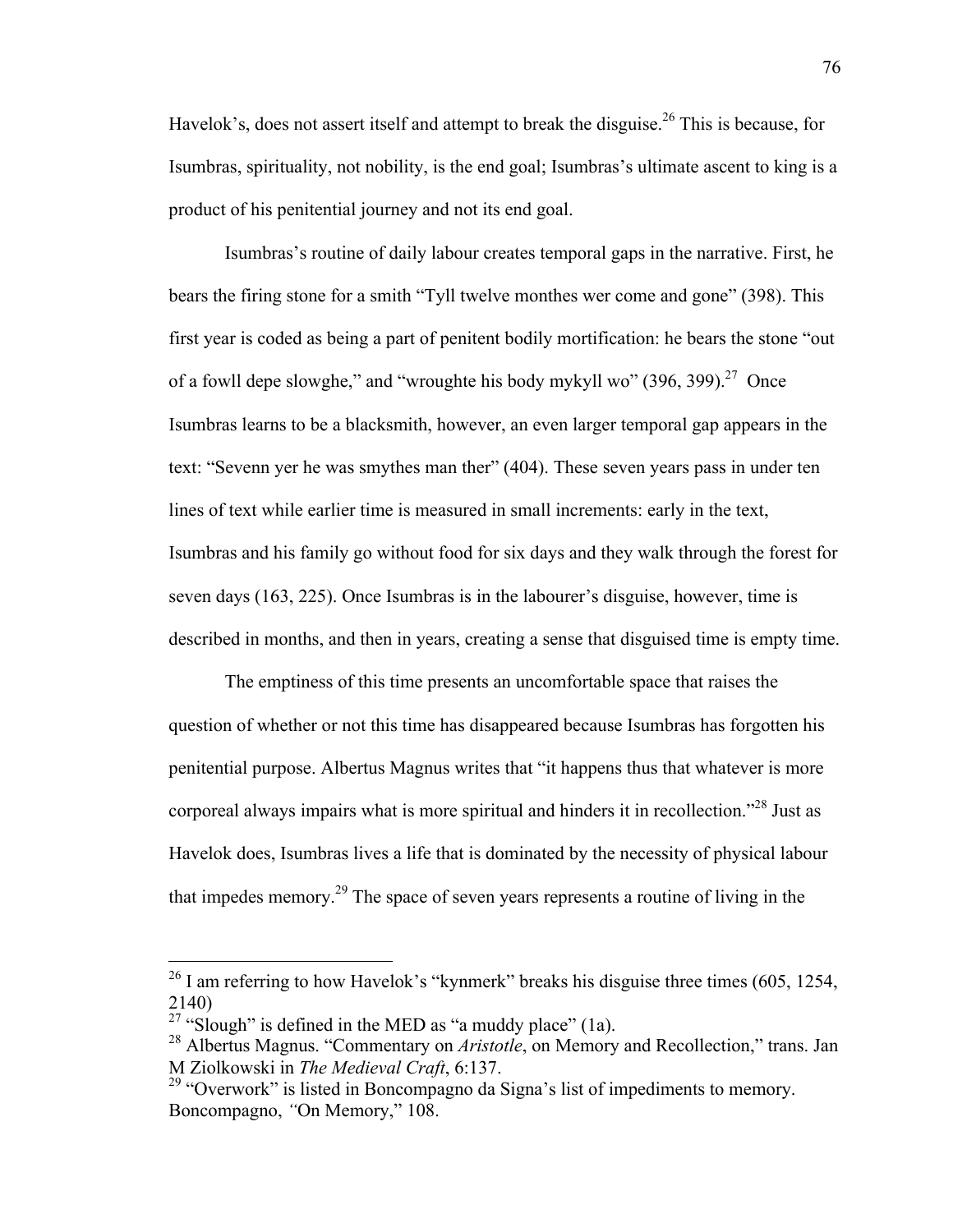present. Coleman, discussing Albertus Magnus's arguments about prudence and memory writes: "Prudence for Albert is a moral *habitus* and hence, reminiscence [recollection] is a psychological *habitus,* an active, discontinuous, syllogistic search among mental similitudes."<sup>30</sup> The temporal gap that occurs while Isumbras is disguised as a smith achieves the opposite of the habit of prudent recollection: it creates a passive, continuous, and indefinable space without any direct action or careful investigation of memory. Isumbras is learning a trade, and learning is emphasized in memory treatises as an example of something that is in the present. For example, Aquinas writes in his commentary on Aristotle, "When someone first learns or undergoes a sensory experience, no recollection is recurring at that time."<sup>31</sup> In this case, living in the present does not make Isumbras prideful but it still prevents the forward momentum of his journey.

The problems associated with living in the present can be traced back to the events that led Isumbras to the town: the loss of his entire family, which was the last remaining connection he had to his earthly existence. Two of his sons are carried off by a lion and a leopard early in the text (179, 184). Next, his wife is taken by the "heathen kynge" he had asked for charity (225-30, 291). Finally, his last son is carried off by a unicorn and Isumbras is left with nothing (370). As a result of these losses, Isumbras prays to God:

He seyde, 'Dere Godde, wo is me, I have loste my wyfe and children thre, And am myselfe alone.

 <sup>30</sup> Coleman, *Ancient and Medieval Memories,* 416. Coleman is referring to the following definitions in Albertus's *De Bono,* he defines these two types of *habitus*: "…memory has two functions…it is a condition for what we know rationally [*habitus cognitivorum*], and it is a condition for making ethical judgements [*habitus moralium*]." Albertus Magnus, *De Bono,* 347.

<sup>31</sup> Aquinas, "Commentary,*"* 353,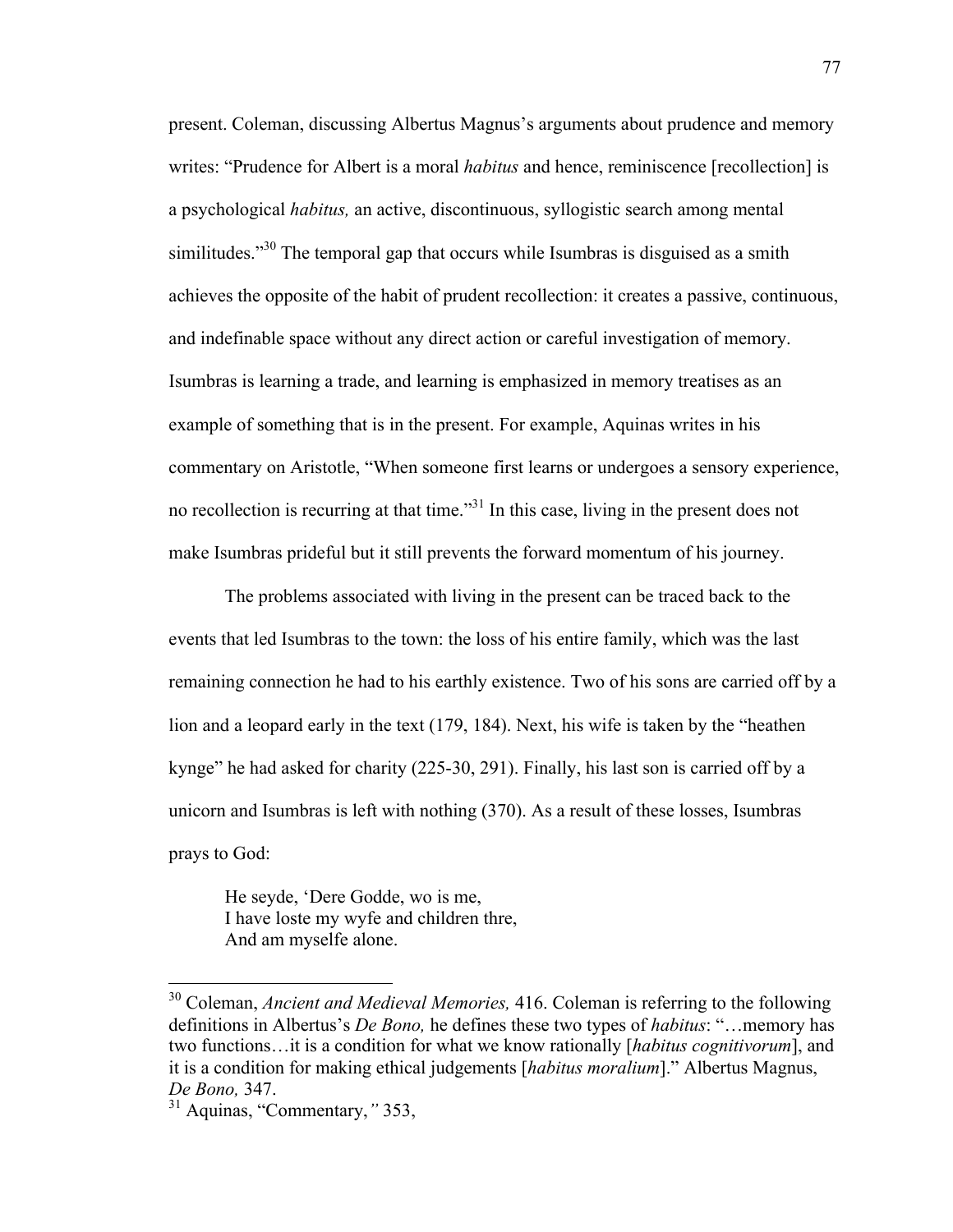I am as kerefull a manne As any with tonge telle can, To God I make my mone. (376-381)

In this moment, Isumbras is in the present and focusing on the things that he has lost. Although sorrow for past sin is part of penance, this sorrow is focused on Isumbras's own present loneliness.32 In previous instances of sorrow, Isumbras shows acceptance of his losses. For example, when his first son is taken from them, he comforts his despondent wife, and tells her "take we gladly Goddes wyll,/ Hertyly I yow praye" (188-9). Although Isumbras also has "carefull herte" and is "syknge sore" in this instance, his sadness prompts him to look to the future and be confident in God's guidance (181-2). The moment where Isumbras makes his complaint to God following the loss of his wife and his last son is different, however: he is alone and friendless and looks for guidance. Hopkins argues that in this moment, "[Isumbras's] prayer to God is a confession of his own helplessness, and places him entirely in God's mercy."<sup>33</sup> He does not, however, put himself in God's mercy in the same way he did in other parts of the text. Rather than accepting, as he did earlier, that "God bothe yeveth and taketh," he beseeches God to help him meet his bodily needs (which, later in the text, he willfully neglects) and "wysse [him] the way to som towne," not to further his penance directly, but instead to seek "mete for charité" (100, 388). These practical concerns for food, not unlike those in the opening of *Havelok*, foreground the needs of the present and also work to prevent recollection. Together, the overwhelming loneliness and practical bodily needs become the distraction that promotes forgetting and stagnates time in the smith's disguise.

 <sup>32</sup> Tertullian. *On Penitence* 11, in *Tertullian: Treatises on Penance*. Trans. and ed. William P. Le Saint (Westminster: Newman Press, 1959): 35.

<sup>33</sup> Hopkins, *The Sinful Knights,*135.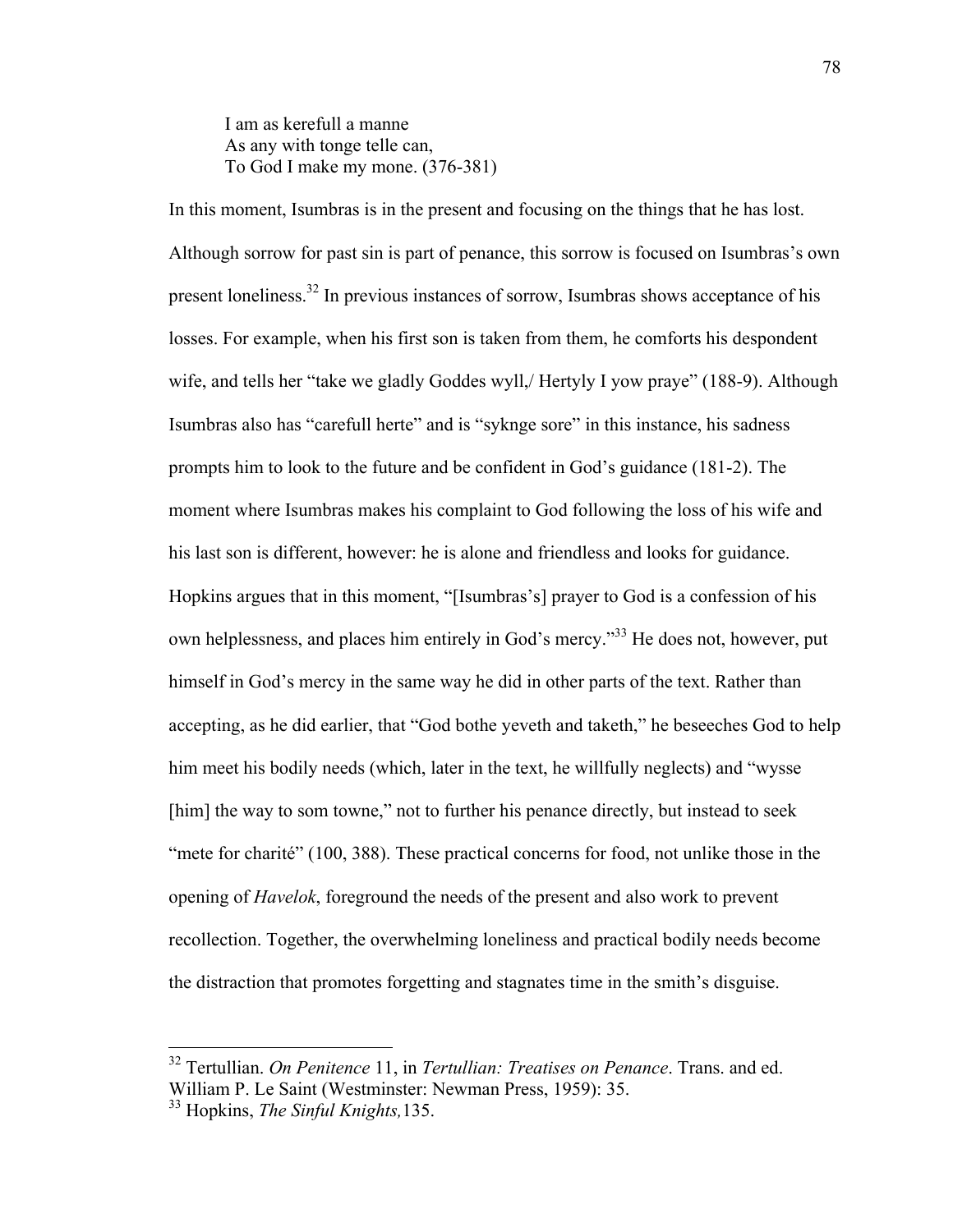The forward momentum of the plot returns through a materially reconstructive process that becomes a reminder of knighthood. In his last months as a blacksmith, Isumbras learns to make armour "all that fell for a knyghte" (405-7). This armour becomes a memorial object that prompts him to recollect what it means to be a knight. The profession of blacksmith, a very material profession, reflects Isumbras's prior fascination with the material, but this ultimate use of the profession demonstrates that his connection with material things, though still present, is transforming. He learns to build knights' armour, which then prompts him to remember his knightly identity and ultimately move forward:

By thenne he cowthe armour dyghte, Al that fell for a knyghte, To batell when he shoulde go. (406-408)

It is only in the months following the seven year gap that Isumbras is able to make the knight's armour.<sup>34</sup> This moment in the text has frequently been read as the reason why Isumbras has become a blacksmith in the first place. For example, Landers suggests that, "As far as Isumbras is concerned [the blacksmiths] are there only to show him how to forge armor and weapons."35 The problem with reading this episode as deliberately planned is that it is impossible to tell in the text if Isumbras actually chooses to become a

 $34$  In Harriet Hudson's edition of the text that uses the Caius and Gonville MS (1425-50) as a base text, the number of months is specified as two (396). Also, the process of creating armour is much more active in this version instead of "By thenne he cowthe armour dyghte," this version states: "By that he hadde hym armes dyght" (397). This suggests that Isumbras has a more active role in recreating his identity than is demonstrated in the Cotton MS. Still, it is only in the last two months that Isumbras takes on this activity, so the temporal gap is still a problem. *Four Middle English Romances: Sir Isumbras, Octavian, Sir Eglamour of Artois, Sir Tryamour*. Ed. Harriet Hudson, (Kalamazoo: Medieval Institute, 2006)

<sup>&</sup>lt;sup>35</sup> Landers, "Identity in *Sir Isumbras*," 365. This argument is in the context of exploring why Isumbras does not make himself known to others.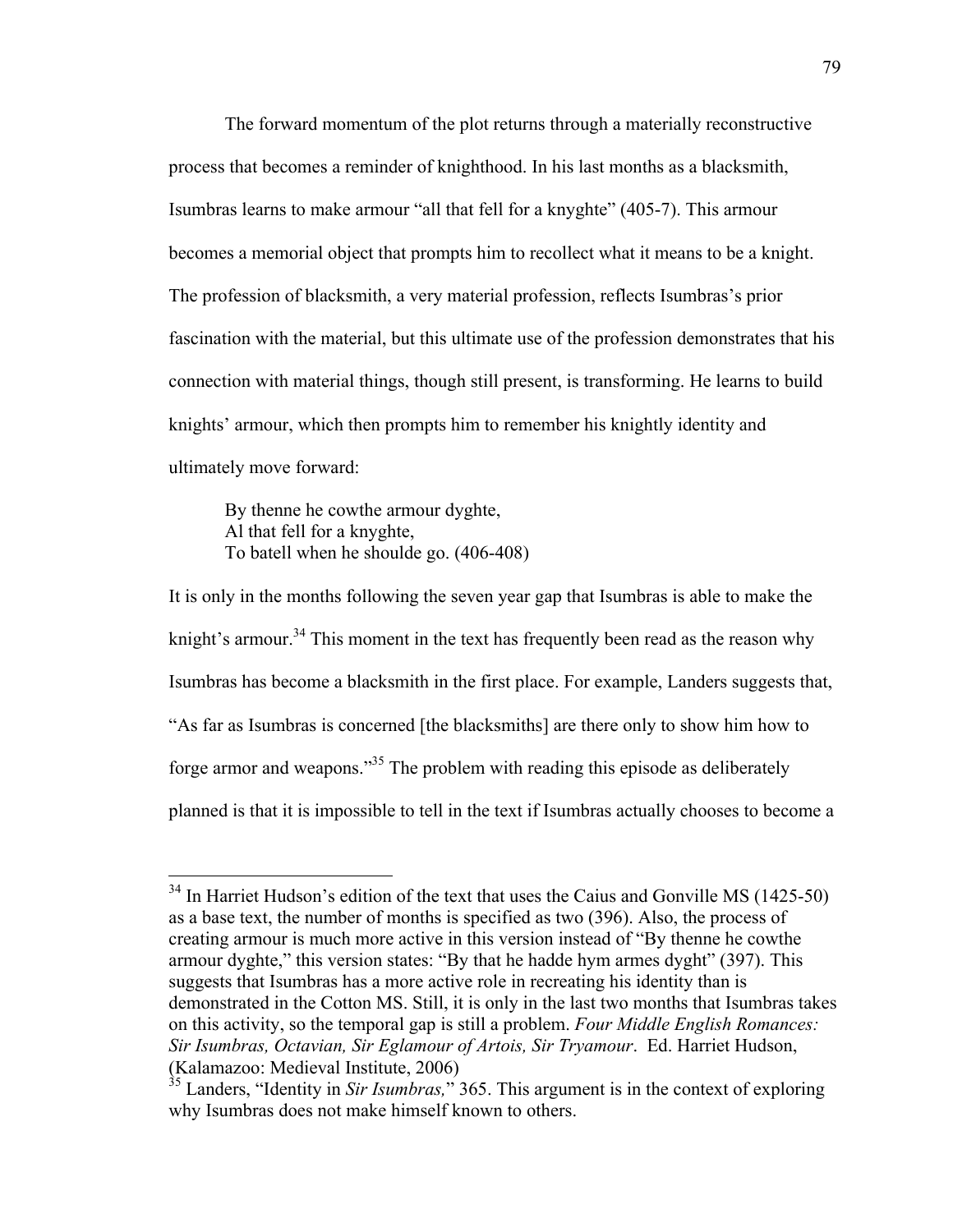blacksmith with the goal of rebuilding a knightly identity in mind.<sup>36</sup> In fact, there are indications that Isumbras enters the trade by accident: it happens to be a smith who needs a labourer at the time that Isumbras is asking for "mete for charité" (386). Isumbras is thus working for survival rather than planning for a future. As a result, he only learns to build knight's armour because it is part of his role as a smith. Learning to make knights' armour, rather than being a direct and deliberate goal from the beginning, is an indirect reminder of a past knightly identity.

The armour, when read this way, is a starting point for recollection. The armour reminds Isumbras of his identity as a knight, but in this case he needs to use his past experience of being a knight in a way that fits the framework of his penance; as the opening shows, simply being a good knight is not enough. An opportunity for him to prudently combine his past skill as a knight with his present ability to forge knight's armour in order to achieve spiritual goals is offered to him when the "hethen kynge," who has been battling on Christian lands for the whole seven years, brings his battle to "a lytell ther bysyde" the town in which Isumbras is working (410-420). This prompts Isumbras to remember prudently with the goal of winning back those Christian lands. In visual representations of the cardinal virtues, Prudence is often depicted with three eyes:

<sup>&</sup>lt;sup>36</sup> Elizabeth Fowler negotiates this inability to know Isumbras's motivations in this moment by presenting the reconstruction of the knightly identity as the work of the poet rather than the work of the character. She writes that Isumbras "rebuild[ing] his social body as he builds the armour" in order to "'own' the social position of the knight," is "the poem's most interesting use of the topos of investiture." Elizabeth Fowler. "The Romance Hypothetical: Lordship and Saracens in *Sir Isumbras*," in *The Spirit of Medieval English Popular Romance*, eds., Ad Putter and Jane Gilbert (Harlow: Longman, 2000): 100, 102.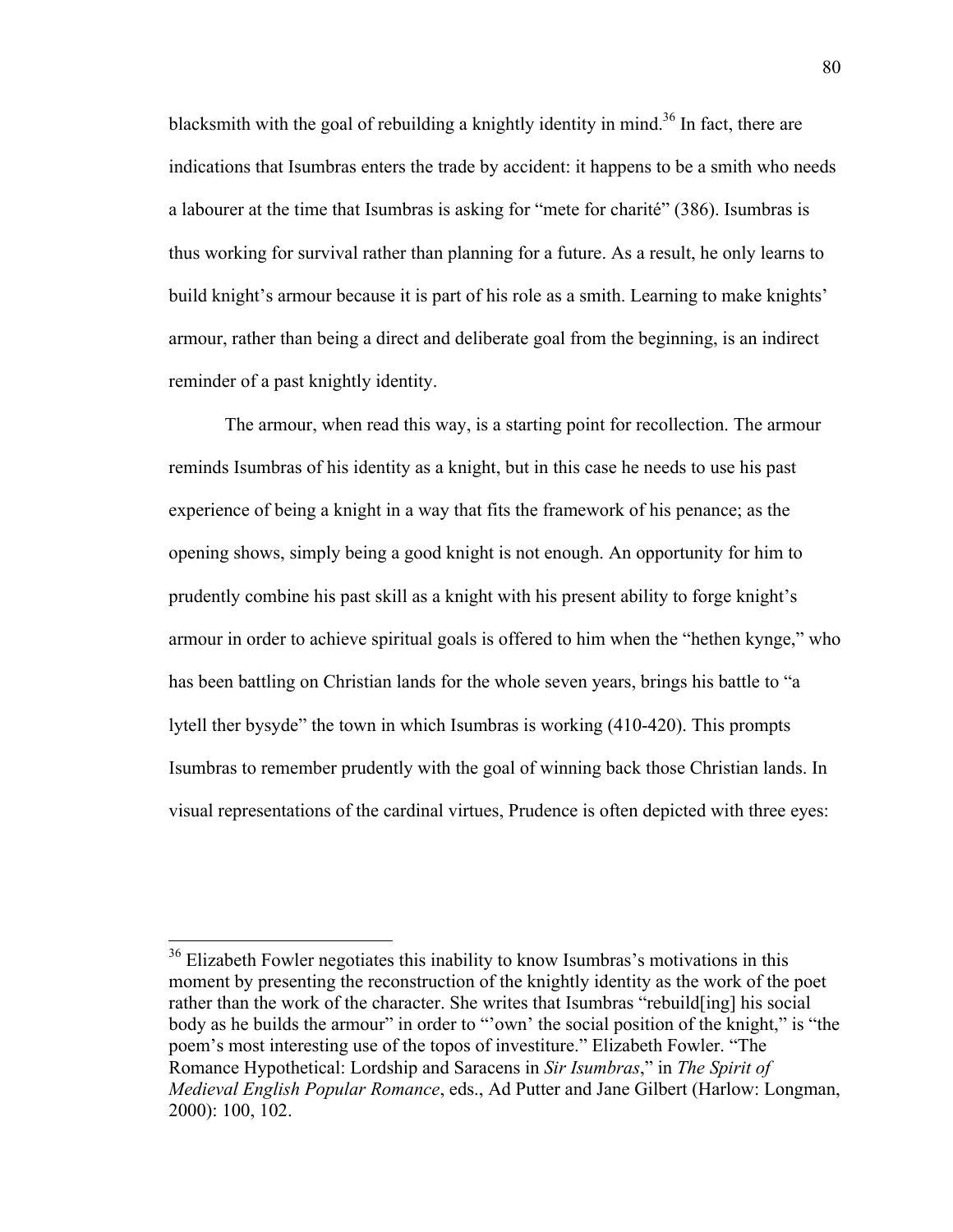"one eve on the past, one eye on the present, and one eye on the future."<sup>37</sup> This represents the necessity of vision in all three directions (memory, understanding, and foresight) in order to live prudently. The moment when Isumbras forges the armour and goes into battle is an example of this three-eyed action. His eye on the past is his memory of his former place in society as a knight who is "hende and good" (433-434). His eye on the present is how he connects his ability to make armour to the battle where "the Cristen and the hethen mette/ a lytell ther bysyde" (414-415). Finally, his eye on the future is that he can see how this version of knighthood, fighting for a "Cristen kynge," can fit into the framework of his penance and help him to "kevere [his] wo" and transform spiritually  $(336)^{38}$ 

When Isumbras goes into battle, he does so as an incognito knight and his namelessness emphasizes his spiritual intent. It is also an example of the prudent use of recollection: he uses his past experience as a knight and reconstructs it in a way that shows humility rather than pride. Isumbras fights valiantly so that "no man withstode his dynte," he slays the "hethene kyng," and sustains "evell" wounds (437, 452, 465). He demonstrates his devotion and prays to Jesus to "yeve hym grace in that felde," and crosses himself before going into battle  $(430-1, 435)$ .<sup>39</sup> After the battle, Isumbras accepts no reward and refuses to give the Christian king his name and earn renown, only telling him that he is a "smythes manne," and asking for food and drink (467). By acting in this way, Isumbras does not break away from his penitential distance from society despite his

 <sup>37</sup> Shibanoff, Susan. "Prudence and the Artificial Memory in Chaucer's *Troilus,*" *ELH* vol. 42, no. 4 (1975): 513.

<sup>&</sup>lt;sup>38</sup> "kevere" is a form of the verb "coveren," defined in the MED as "to relieve (suffering)" (4b). In this text it seems to have a meaning similar to the modern "recover."  $39$  For line 435, Mills glosses "And blessed [hym], sothe to sayn" as "crossed himself."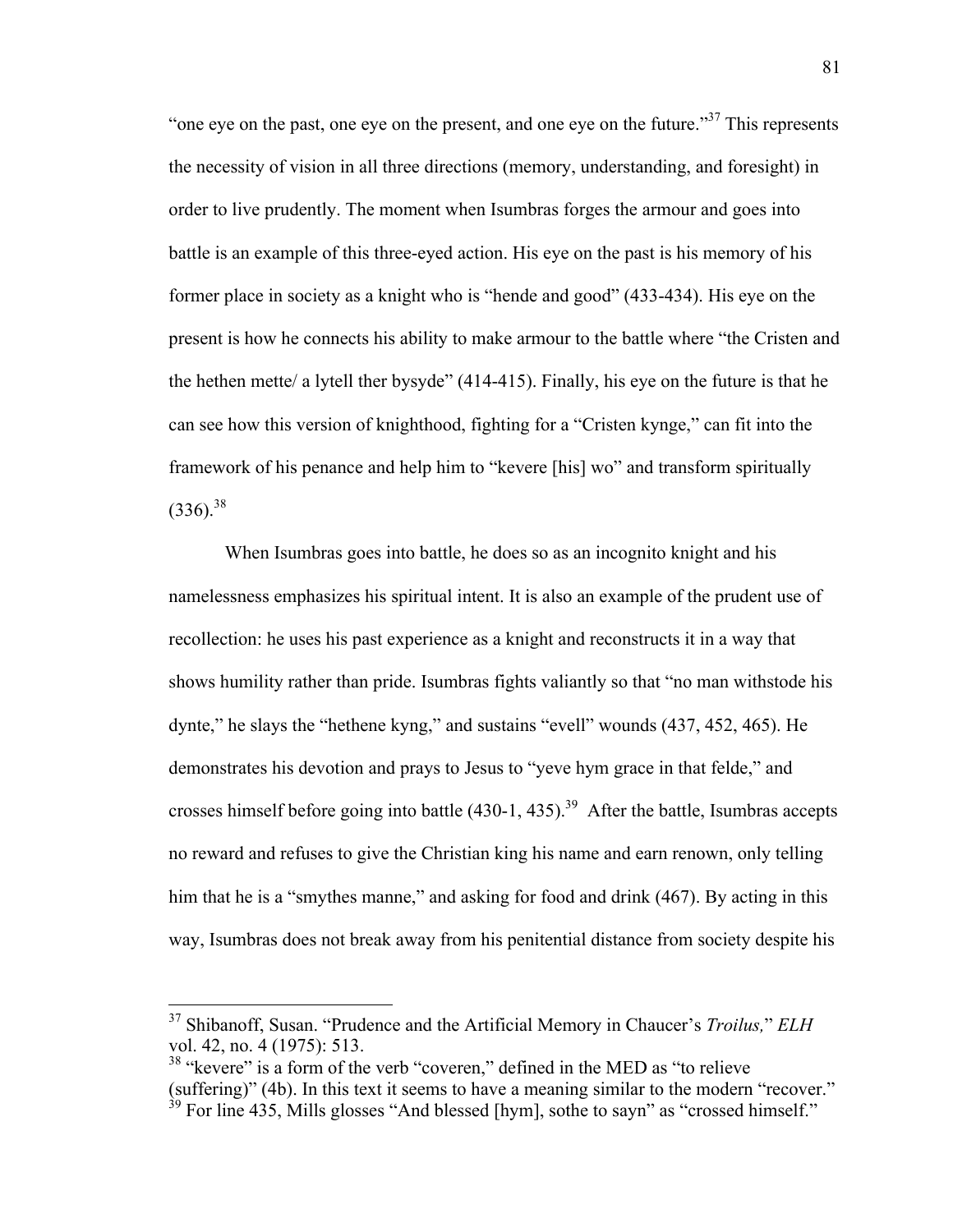closeness to his former peers and their willingness to bestow worldly fame upon him. Susan Crane defines chivalric incognito as "self-presentation" rather than "selfconcealment," and argues that, "the pivotal function of chivalric incognito… is to establish or revise the perception of others concerning the disguised knight's merits."<sup>40</sup> Isumbras is, in many ways, doing this: he is revising his knightly identity to be built upon his spiritual merits. The way in which Isumbras adopts chivalric incognito is, however, not to establish worldly, public renown, but instead to establish a more spiritual version of renown as a nameless knight for the Christian faith. Isumbras maintains his penitential distance from the Christian king because he was not fighting for the king, but rather for the faith that this king represents. His self-presentation, then, is not to a worldly king but instead to God, referred to as "hevenne kynge"  $(529)$ .<sup>41</sup> Because of these different motivations, Isumbras's incognito also differs from examples in other romances where chivalric incognito is adopted with the intention of future revelation. For example, Ipomadon presents himself in incognito several times in order to gain the favour of La Fere, and once that is accomplished reveals his identity as prince of Apulia. Conversely, Isumbras appears to have no intention of eventually revealing himself to this Christian king. To further his anonymity, despite self-identifying himself as "smythes manne," he does not return to that disguise. Instead, after he recovers from his injuries in a nunnery, he leaves the area and disguises himself differently, this time as a pilgrim (481, 491-9).

 <sup>40</sup> Crane, *Performance,* 132-3.

 $41$  Throughout the romance, God is often referred to heaven's king or king of heaven. Although this is not an uncommon formula, referring to God or Christ as King emphasizes Isumbras's role as specifically a knight serving a kind of king. For a list of other places in Middle English Romance that include this formula, see Roger Dalrymple's Appendix in *Language and Piety in Middle English Romance* (Cambridge, D.S. Brewer, 2000): 149-150.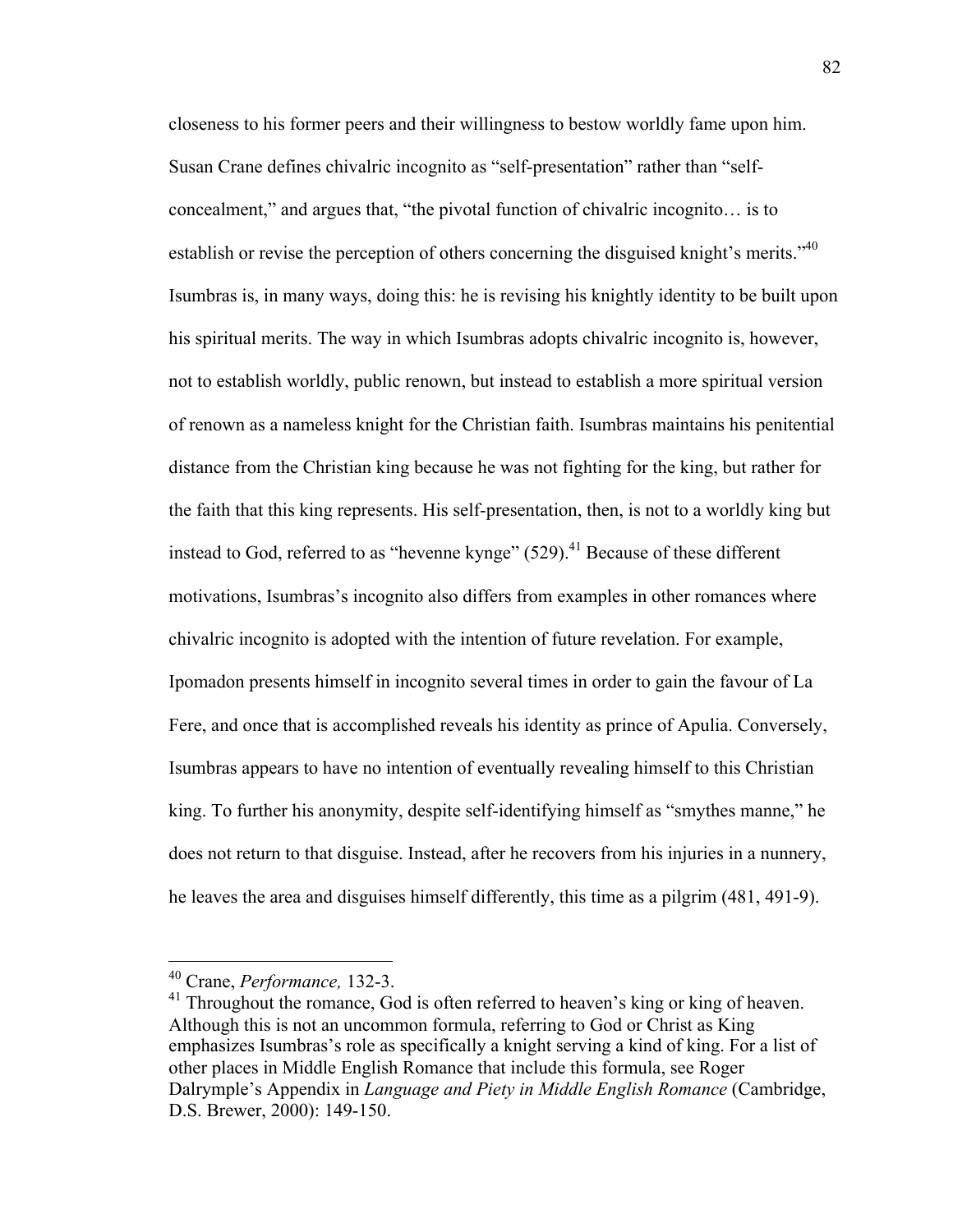## **Living in the Future: pilgrimage, absolution, and inactivity**

In his pilgrim disguise, Isumbras completes his spiritual transformation by living a contemplative life, separating himself from earthly time, space, and bodily concerns. Isumbras's choice to become a pilgrim could be read as simply a continuation of penance instead of as a disguise, but the text's focus on the external aspects of Isumbras's transformation indicate that he is disguising himself in this moment. The moment of disguising is described as follows:

He hym purveyde schryppe and pyke And dyghte hym a palmere lyke, Ageyn that he wolde wende. (493-5)

That Isumbras "dyghte" himself "lyke" a pilgrim suggests that there is some disguising in this action. Mills glosses "dyght" as "dressed," while the MED defines the verb "dyghten" more generally as "to make (sth.into sth. else), change, turn, transform" (3b). Both of these definitions suggest there is a conscious effort to transform appearance as well as to become a pilgrim. In doing this, Isumbras cuts himself off from the renown he has just gained from battling as a Christian knight, and focuses on the more contemplative aspects of his penance. Lee Manion connects Isumbras's pilgrim attire with the fact that "crusading had been associated with a long history of pilgrimage" and with the movement in the fourteenth century that "express[ed] dissent from crusade leaders" who were more militant, favouring instead the pilgrim's attire that communicated "simple purity."42 While this reading provides an understanding of Isumbras's pilgrim disguise within a historical context, there is a long delay in this

 <sup>42</sup> Manion provides a nuanced look *Sir Isumbras* in the context of crusading efforts as pilgrimage, especially 1309 and 1320 reform movements of 'self-signed crusader[s]…associated with the spirit of reform." Manion, "*Sir Isumbras'*s 'privy' recovery," 82-83.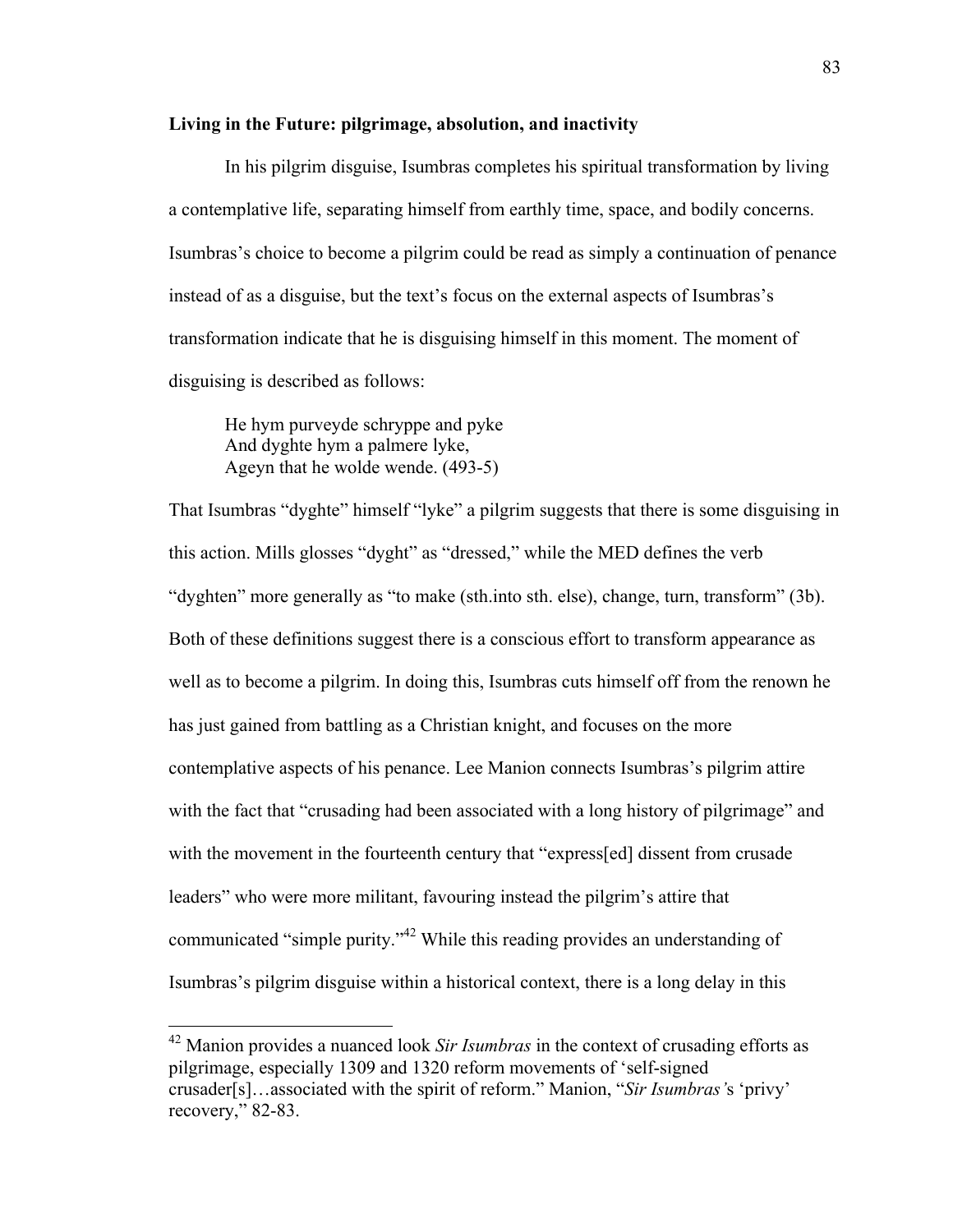disguise before Isumbras eventually acts like a crusader, and during this time he acts instead like a contemplative pilgrim. As a pilgrim, his disguised identity is formed through devotion and this devotion ultimately completes his spiritual transformation. This disguise, however, like the smith's disguise, also immobilizes Isumbras because it prompts a different form of forgetting.

In the pilgrim disguise, forgetting is the result of living too much in the future, which is a kind of *pathway forgetting*. <sup>43</sup> After the text maps out Isumbras's journey to the Holy Land, there is another temporal gap: "And sevenn yer he was palmere thare, / With schrippe and pyke in sorowe and care" (508-9). This temporal gap is different from the one in the blacksmith disguise because the blacksmith disguise prompts forgetting through present routine and distraction whereas the pilgrim disguise prompts forgetting through devotion and too great a focus on what is to come. Here, forgetfulness is forgetfulness of the world and Isumbras only has his eye on a heavenly future: "forto fulfylle Goddes werke" (515).

This shift in focus is not coded as a negative thing: Isumbras's time as a pilgrim transforms him into someone who is more connected to God, but at the same time it also causes a challenge for when he does eventually integrate back into his worldly life. This form of virtuous forgetting is explored in the mid-fourteenth-century mystical treatise *The Cloud of Unknowing*. In this text, it is recommended that, "tyme, stede, &

 $43$  The form of forgetting that is a lack of recollection. The memories may be well formed, but living in the future prevents the character from seeking pathways to reach the fully formed image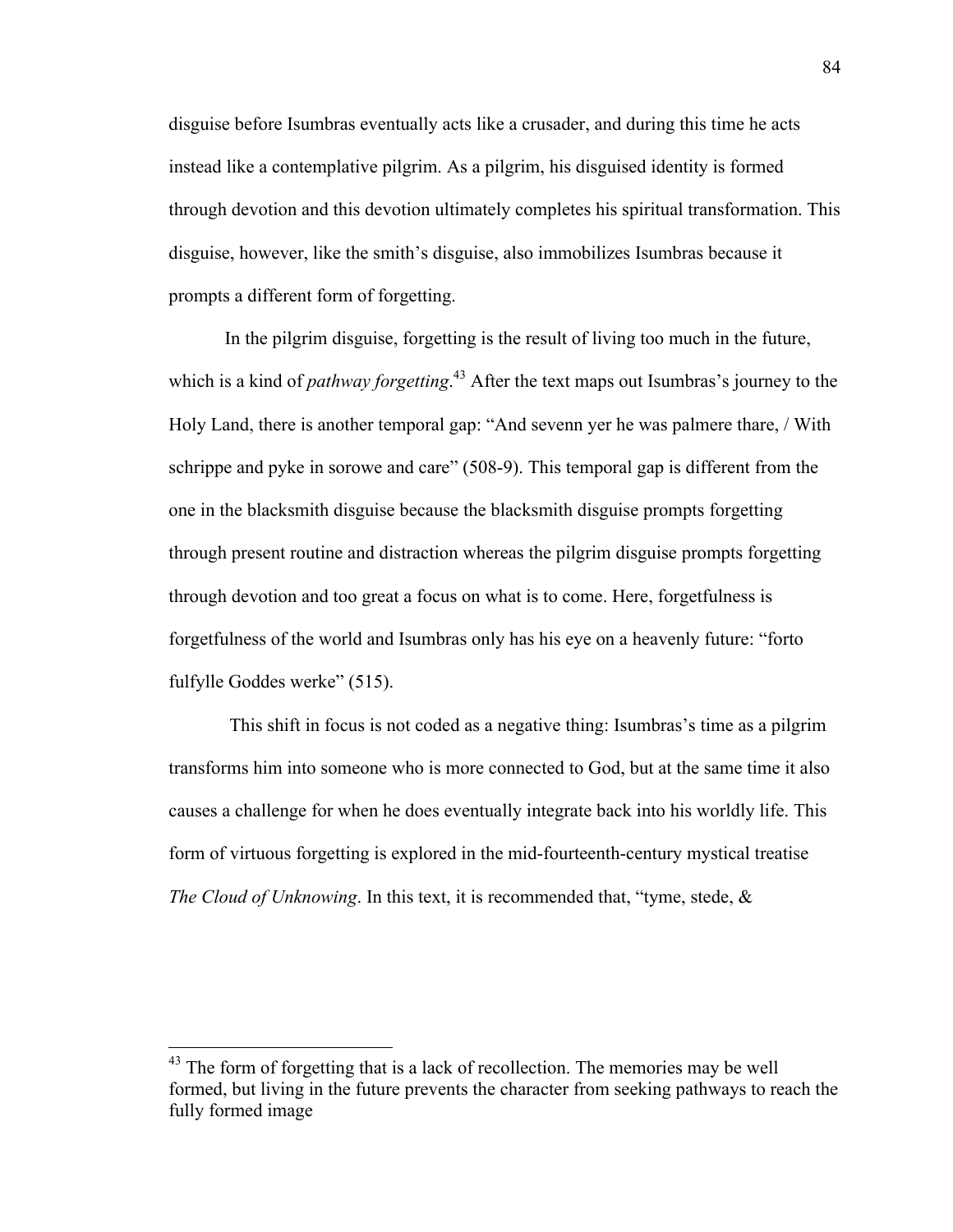bodi...suhulden be forzeten in alle goostly worching  $(59)$ <sup>44</sup> Here, forgetting time, place, and body allows a man in contemplation to come as close as possible to an understanding of God by forsaking the "reason and senses" of his worldly existence.<sup>45</sup> This virtuous forgetting for Isumbras involves an eye only on the future: he is looking ahead to knowing God as fully as possible and being forgiven for his past sins. Forgetting, in this context, is more of a separation from the world than a failure to remember.<sup>46</sup> Isumbras separates himself from time, as seven years pass while he is in a contemplative state. By wearing the same "pore wedes" for those seven years and going without "mete ne drynke," he is forgetting his body (517, 517).

Isumbras's use of place in this disguise is also telling of his transformation to a contemplative life. His movement is directed toward the Holy Land, "As Criste hym thyder gan sende" (501). Isumbras himself does not seem conscious of where he intends to go, and instead allows himself to be directed by his faith. Isumbras ends up "[b]ysyde the borrow of Jerusalem" without any "hows to harborow inne" (520, 519). Jerusalem as a space represents a duality of the earthly city and the heavenly city, as Augustine distinguishes in his *City of God*: "The two cities then were created by two kinds of love: the earthly city by a love of self carried even to the point of contempt for God, the

 <sup>44</sup> "Stede" in this context means, "place" (MED 1a). *The Cloud of Unknowing and The Book of Privy Counselling*, ed. Phyllis Hodgson, (London: Oxford University Press, 1958): 111.

<sup>45</sup> Hodgson, Introduction, *The Cloud*, liii.

<sup>46</sup> Carruthers discusses a similar idea of spiritual forgetting having to do with conversion in a sermon by Bernard of Clairvaux, and clarifies that this forgetting is not erasure of memory, but rather "is a matter of *willed '*re-placement' and displacement." Mary Carruthers, *The Craft of Thought* (Cambridge, Cambridge University Press, 1998): 97.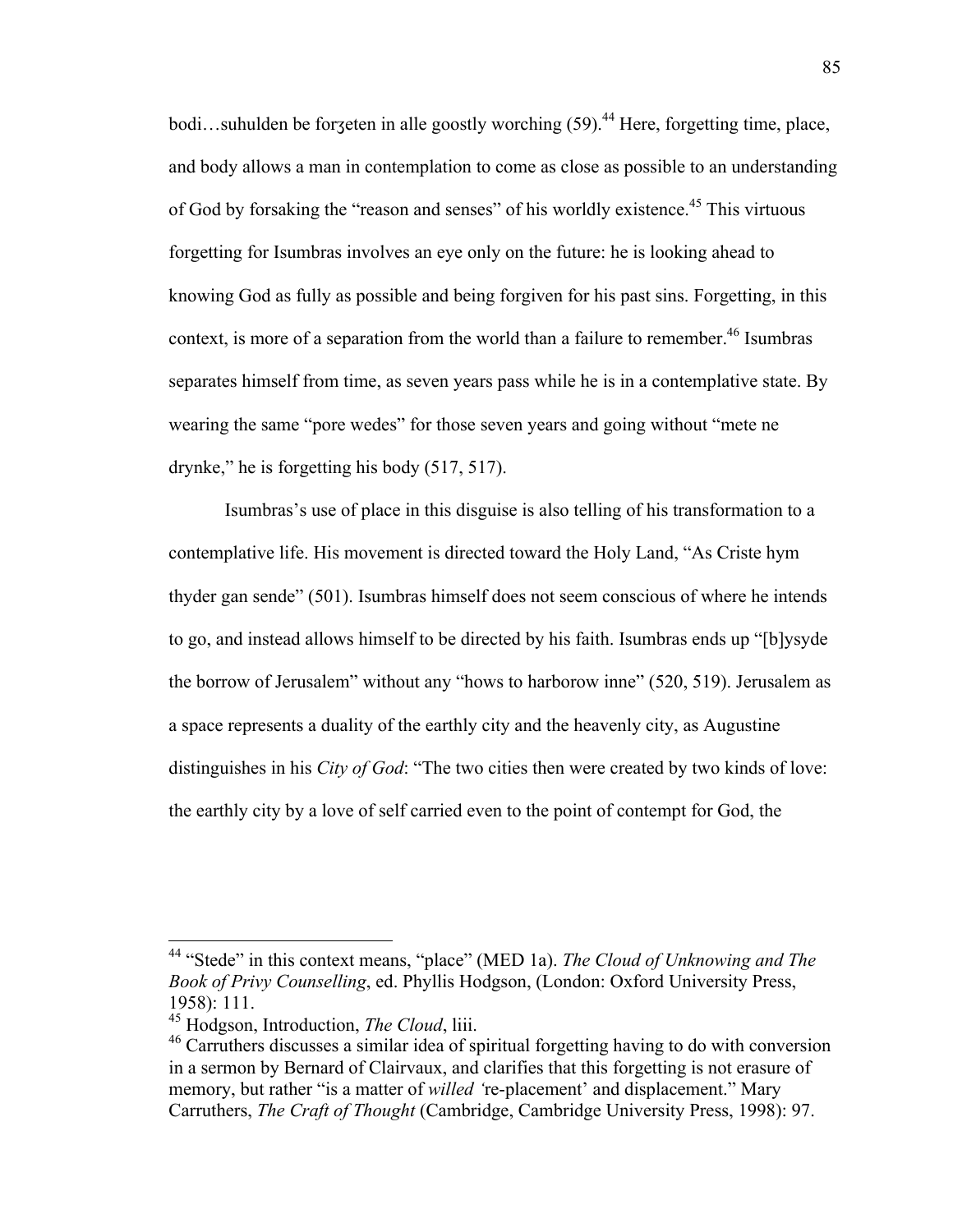heavenly city by love of God carried even to the point of contempt for self"  $(14.28)$ <sup>47</sup> Jerusalem as a space at the end of Isumbras's penitential journey is available to him as a place that encompasses his separation from the world. It is no surprise that it is while he is there that he is forgiven for his sins, as an angel comes and tells him:

…Palmere, wellcome thou be: Hevenne kynge thus greteth the, And foryeveth the synnes thyne. (526-8)

At this point, Isumbras has completed his journey to the heavenly city, and has made a sufficient spiritual transformation. Leila Norako, examining place names, suggests that the geographical markers in this moment, being the only named places in the text, "enhance 'virtual crusade' aspects of romance by establishing the territorial and cultural landscapes of Isumbras's crusade and recovery projects."<sup>48</sup> Isumbras's crusade and recovery actions, however, happen much later, and in this moment, his contemplative existence allows him to forget the earthly significance of the space he is in for seven years.

Although Isumbras's contemplative life and the virtuous forms of forgetting that come with it lead to him being forgiven for his sins, he does not then stop existing in this state. Isumbras no longer needs to do penance, but the kind of earthly forgetting facilitated by his contemplative disguised life disorients him and he remains disguised as a pilgrim. Although forgiven, Isumbras is still unsure of what to do: "Yet wyste he nevur what to do / but forto lyve in care and wo" (535-536). This sense of hopelessness is a

 <sup>47</sup> Augustine *City of God: Volume IV: Books 12-15*. Trans. Philip Levine, Loeb Classical Library 414, (Cambridge: Harvard University Press, 1966): 405

<sup>48</sup> Norako, "*Sir Isumbras* and the Fantasy of Crusade," 182. The link to specific places is more evident in other manuscripts because they specifically refer to Acre as the place where Isumbras first arrives (Mills n.504, 139, Thorton MS; Hudson ed. 496, Caius and Gonville MS).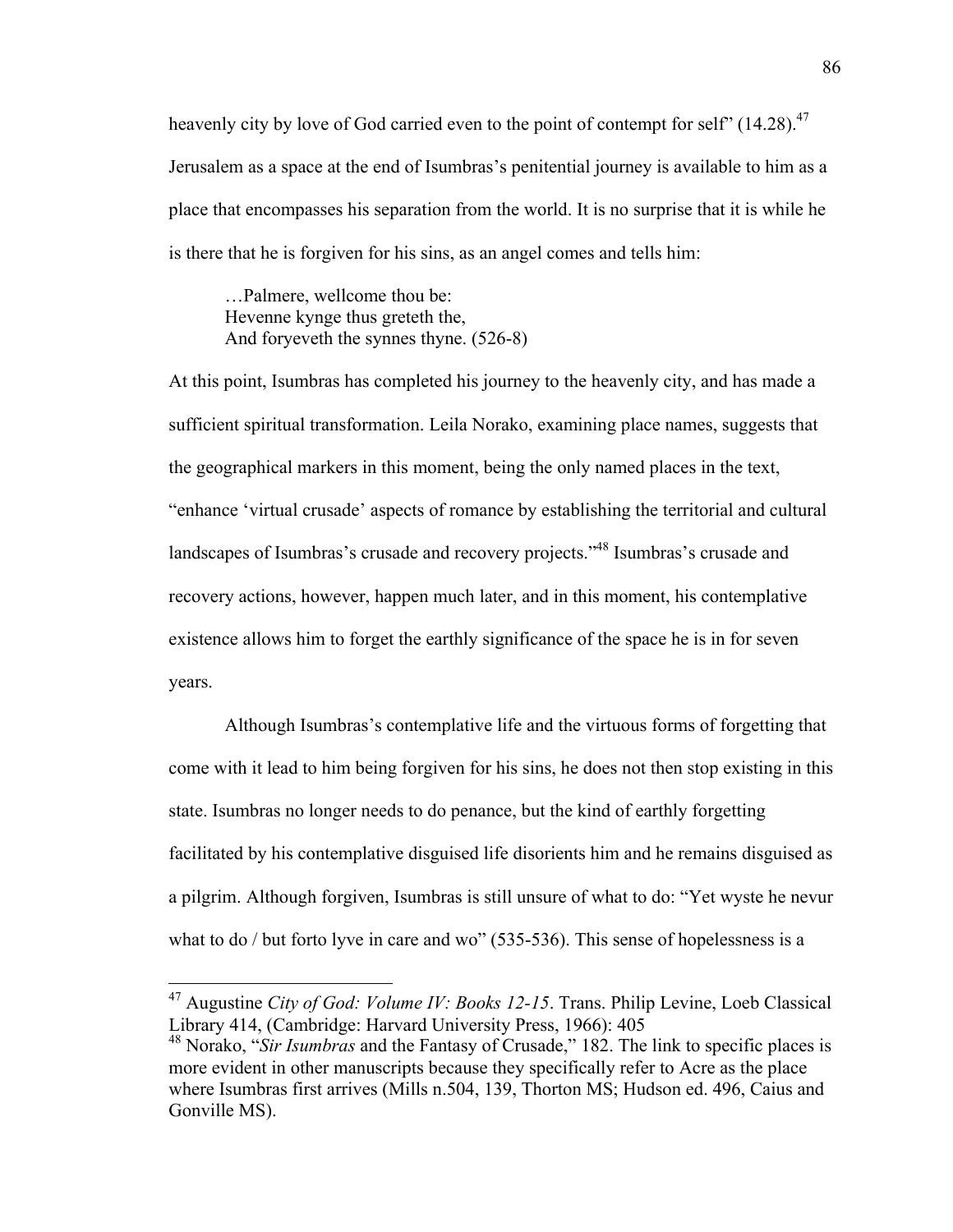result of a sense of detachment between his former prideful self and his more recently penitent self. The text, by delaying his happy ending, raises a pertinent issue of whether or not the lifestyle of a nobleman contradicts the lifestyle of a virtuous Christian. This question has already been given a partial answer when Isumbras fought for Christianity as an incognito knight. In that instance, however, he maintained his anonymity because he was still required to continue his penance. Now, he seems unsure of how to remember himself as he once was.

In this moment, there is no indication that Isumbras remembers his family or considers searching for them, and as a result, the reader is left with a sense that worldly life is purposeless. Landers suggests that Isumbras cannot return to his past life because it has been "interrupted and shattered...and since he was consciously eschewing any material goods, all Isumbras has at the end of this period is a newly refined identity, free of pride and joy in material possessions."49 Yet it is troubling that his past life has been "interrupted and shattered" to the extent that he cannot fathom any other life than to wander "in sore pyne" (537). Somehow he had been able to negotiate his spiritual and earthly identities in the distant past, as is implied when the bird first tells him "Thow hast foryete what *thou was*" (50).<sup>50</sup> This is one of the most significant differences between the romance and its hagiographic analogue, *St Eustace*. In the saint's life, Eustace is a pagan general, and the purpose of his penance is a conversion to Christianity. The messenger (in

 <sup>49</sup> Landers, "Identity in *Sir Isumbras,*" 366.

<sup>50</sup> Italics mine.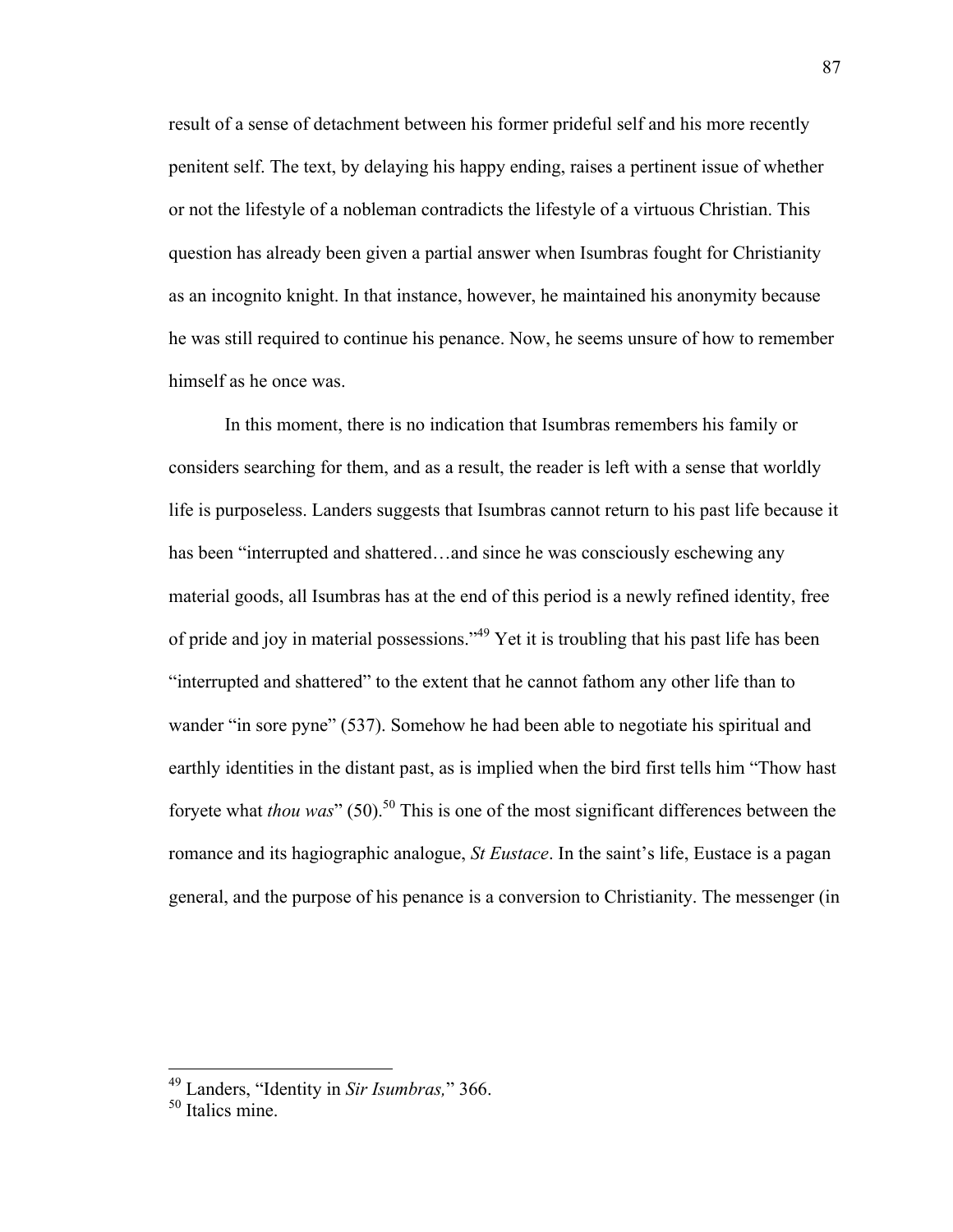this case, a stag) tells Eustace that he is the "god þat þou *knowest* nouʒt" (22). <sup>51</sup> Isumbras, however, must have previously been a good Christian knight in order to forget what he was. If it was possible for him to balance nobility and devotion to God before the opening of the text, then it follows that balance should be possible again.

It is also clear early in the text that Isumbras wants to return, after his penance, to his worldly life. In the opening, the messenger bird asks Isumbras to choose to complete his penance "in yowthe or elde" (53). He chooses to do his penance "in yowthe" so that he can have "welthe in [his] elde" (65-66). Landers suggests that this "assumption" that he will have wealth in his old age reflects a continuation of Isumbras's reliance on material wealth and indicates that Isumbras is "forgetting that he should focus only on his ultimate salvation and redemption after death."52 Because the romance does end with Isumbras returning to wealth and *also* earning his salvation after death (he "lyved and dyed in gode entente" (790)) the end goal of the penance does seem to reflect his assumption. In fact, Isumbras's eventual return to power is an essential part of how his salvation and redemption play out. By the conclusion of the text, Isumbras is able to live out his earthly existence and interact with the wealth it brings without pride, and this helps him to achieve his spiritually driven goals. Isumbras's ultimate assimilation of his spiritual and earthly identities allows him to physically spread Christianity on earth, by winning "thre kynges londes" and converting their inhabitants (781-2). In the end, he

<sup>&</sup>lt;sup>51</sup> Italics mine. This version of the legend of Saint Eustace legend is from the South-English Legendary. *The Early South-English Legendary or Lives of Saints*, ed. Carl Horstmann, EETS Original Series 87 (repr., London: Trübner & co, 1887, New York: Kraus Reprint Co, 1973). 393-402.

<sup>52</sup> Landers, "Identity in *Sir Isumbras,*" 361.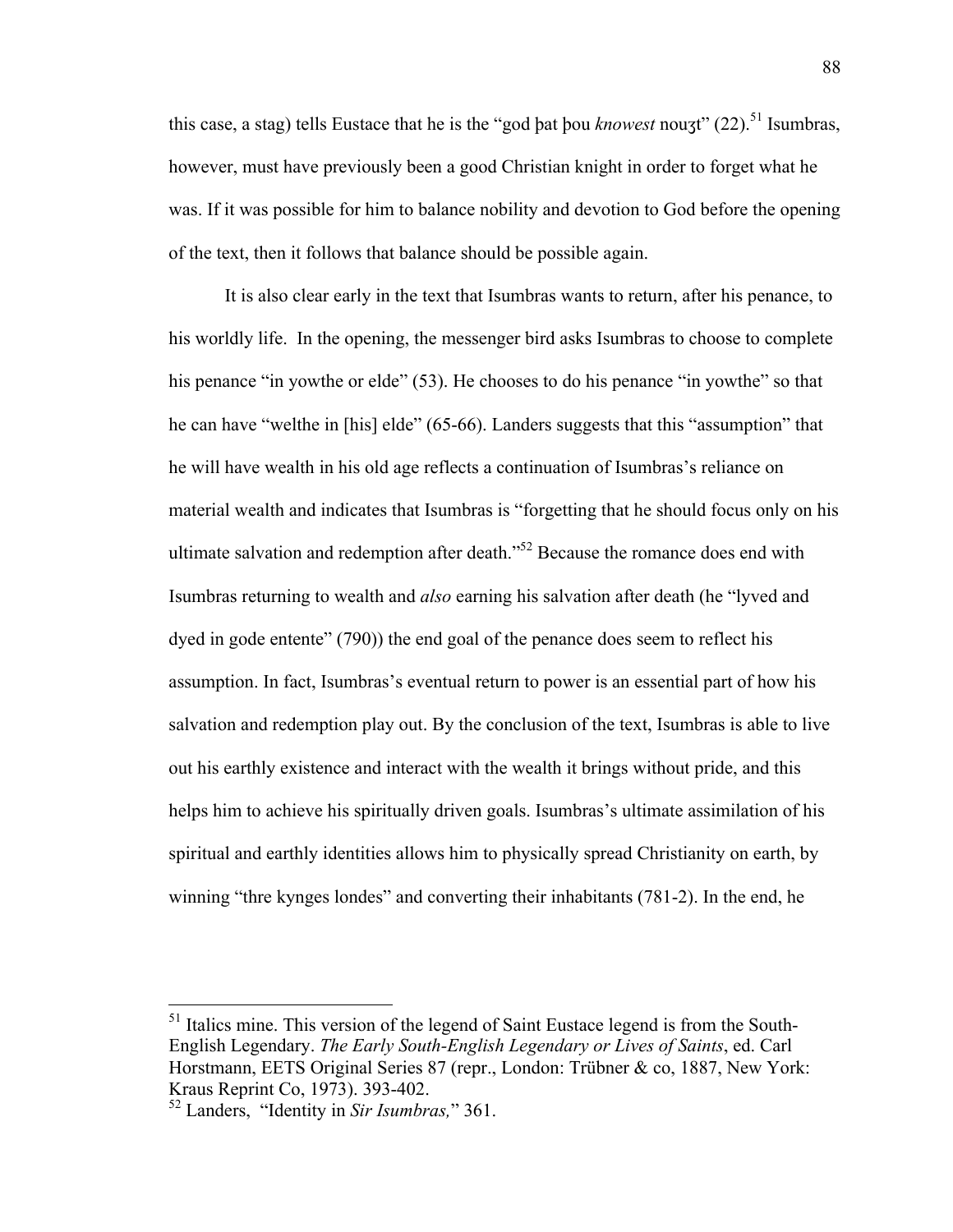accomplishes more by remembering his earthly existence, his family and his role as a knight, than he ever would have if he remained a penitent pilgrim.

Isumbras's post-forgiveness hopelessness demonstrates that he *needs* to recollect his past sins in order to return to his noble status without falling into the same prideful way of living. Prudent recollection provides a path to reconciling these identities. Albertus Magnus writes on the necessity of memory of the knowledge of both good and evil for prudent living: "this knowledge...is greatly aided by events that have already happened because by means of the past it will know in what way it should manage itself in the future."53 If Isumbras forgets his past sins and only remembers his penance and devotion to God, he has no way to manage his future and will remain in the liminal space in which he resides after he is forgiven. Aquinas notes that living the purely contemplative life, as Isumbras does when he is a pilgrim, is "not properly human, but superhuman," and that the life of pleasure, Isumbras's life before his penance, is "not human but bestial."<sup>54</sup> Aquinas then explains that, "the properly human way of life is the active life which consists of living out the moral virtues."<sup>55</sup> The final step of Isumbras's journey is to live in this properly human way. It is necessary for him to remember his position in the world: his relationship with his family, his role as a (Christian) knight, and his role as a leader in ways that incorporate virtues. To accomplish this, the important

 <sup>53</sup> Albertus Magnus, *De Bono*, 346

<sup>&</sup>lt;sup>54</sup> Thomas Aquinas, "Disputed Questions on the Cardinal Virtues," trans R.E. Houser, in *The Cardinal Virtues: Aquinas, Albert, and Philip the Chancellor* (Toronto: Pontifical Institute of Mediaeval Studies, 2004), 163

<sup>55</sup> Aquinas, "Cardinal Virtues," 163. Although in this context Aquinas refers to all of the moral virtues, elsewhere he signals that prudence can be a means of preventing sin and has an especially important impact on the individual's lived existence (see p. 73)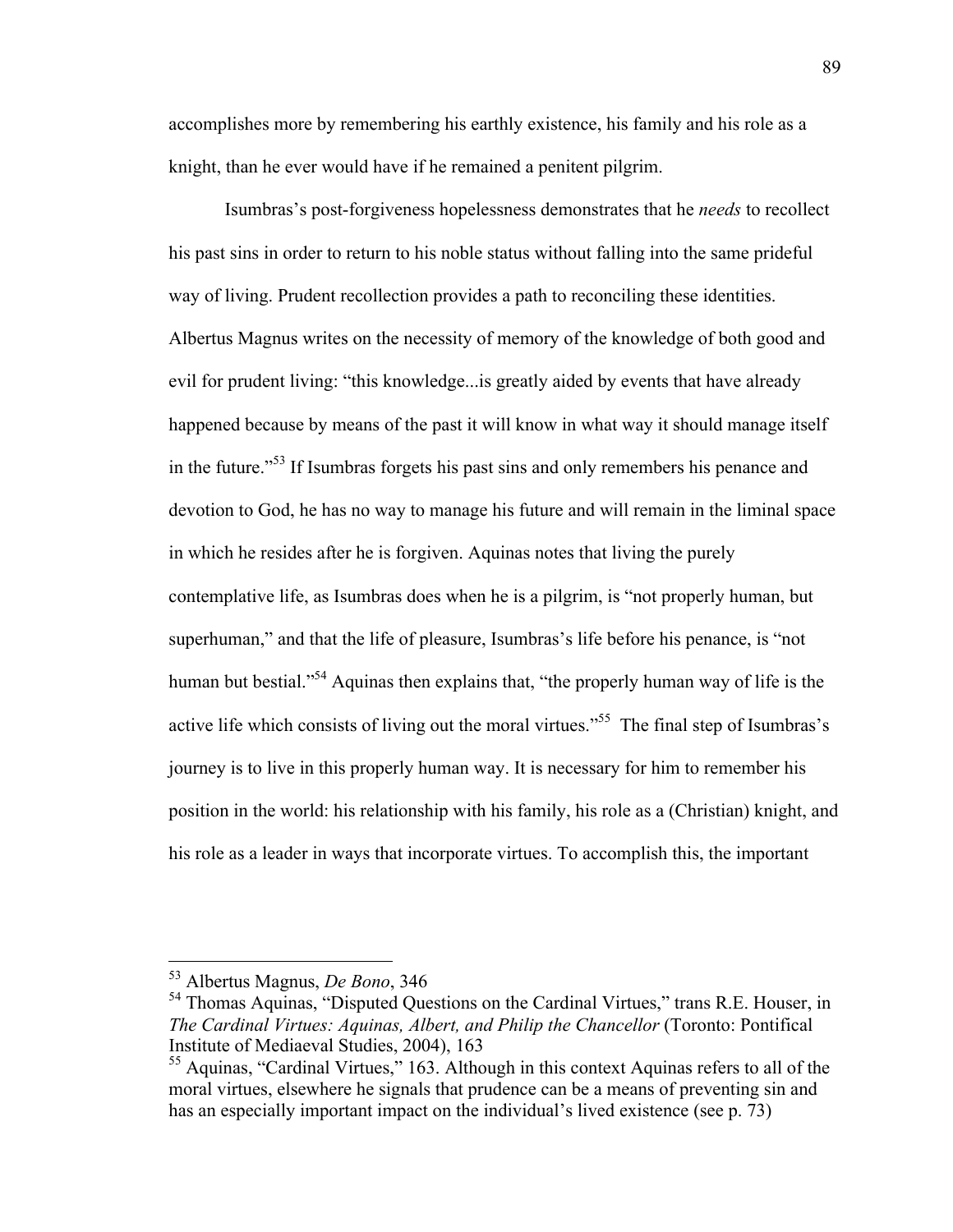components of his past earthly experiences must be recollected prudently within the context of his spiritual growth in order to fashion his improved final identity.

### **Prudently recollecting the past through memorial objects**

Following Isumbras's forgiveness, the remainder of the text explores the ways in which the protagonist becomes reacquainted with his past, his family, and his martial ability and then selects which parts of his past life he can prudently rebuild. Much of the remembering that happens requires tokens of recognition that serve as memorial objects. The ways in which Isumbras interacts with these objects indicate a changed relationship to things: they are now memorial rather than material. In these final scenes, it also becomes evident that Isumbras needs to reintegrate with society in order to move on, and Isumbras's wife plays an integral role in setting an example of a virtuous ruler and reconnecting him to his worldly life in a way that will allow him to move forward and reconcile his spiritual and earthly existence.

Still disguised as a pilgrim, Isumbras arrives in a city where a "ryche qwene," whom we later learn is his lost wife, welcomes him and offers him charity (539-558). At the queen's court, Isumbras is in a space that connects him to many of the structures of his former life. In her hall, the queen "rewed hym most of all" and requests for him to "sytte above" everyone else (560, 567). Despite having been offered forgiveness, Isumbras demonstrates a reluctance to reenter these structures and continues to live in a penitential way, remaining disguised as a pilgrim for a long time. When he is brought food, he "ete right nowghte" (595). Isumbras's commitment to depriving himself even after he has received God's forgiveness challenges his ability to live prudently because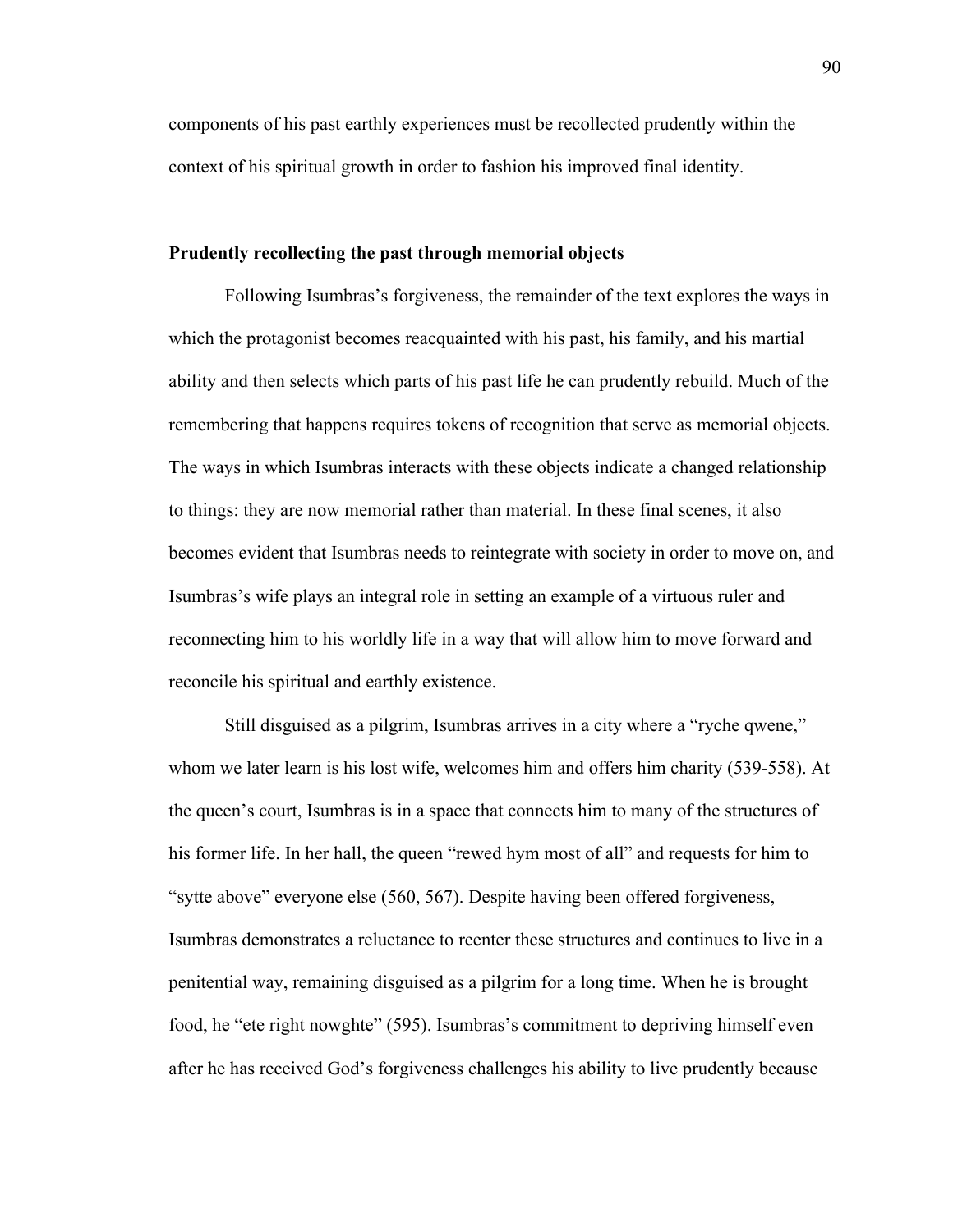the disguise divides him: his disguised self has no real past to draw upon for the reconstructive process of prudent recollection. As a result, his past self with his family and noble status will have no future. By remaining disguised as a pilgrim, Isumbras is holding onto the memory of his spiritual journey (and what he lost to undertake it) and avoiding his past as a sinful knight, which had harmed him. "Living out the moral virtues" prudently requires him to recollect both of these things, and then use that recollection to reconstruct a better identity.<sup>56</sup>

In the queen's hall, Isumbras begins to remember his past, but there remains a disconnect between who he has become in his disguised life as a pilgrim and who he needs to become to re-integrate into worldly life. In seeing "game and gle / that he was wonte therin to be," Isumbras is reminded of how he once lived (571-572). This memory of what he once had overpowers him and brings him sorrow: "Theres he lette down falle"  $(573).$ <sup>57</sup> This demonstrates that when Isumbras recollects his past as a knight, he is also overwhelmed by the loss of it.

Although there is, at this point, no recognition of Isumbras by his wife, there is a sense that something about the pilgrim reminds the queen of her lost lord.<sup>58</sup> She initially shows an interest in him because he is the "poreste" of the men who come to her gate, but when she sees his sorrow, she is interested in knowing his whole story (558). She inquires about his past, and he tells her "his leye" (585). She responds to his story in a way that suggests that he reminds her of her former lord:

For my lordes sowle Y wyll yeve the,

 <sup>56</sup> Aquinas, "Disputed," 163.

<sup>&</sup>lt;sup>57</sup> Mills glosses "Theres" as "Tears"

<sup>&</sup>lt;sup>58</sup> In contrast, in the Saint Eustace legend, Eustace's wife recognizes him right away (234).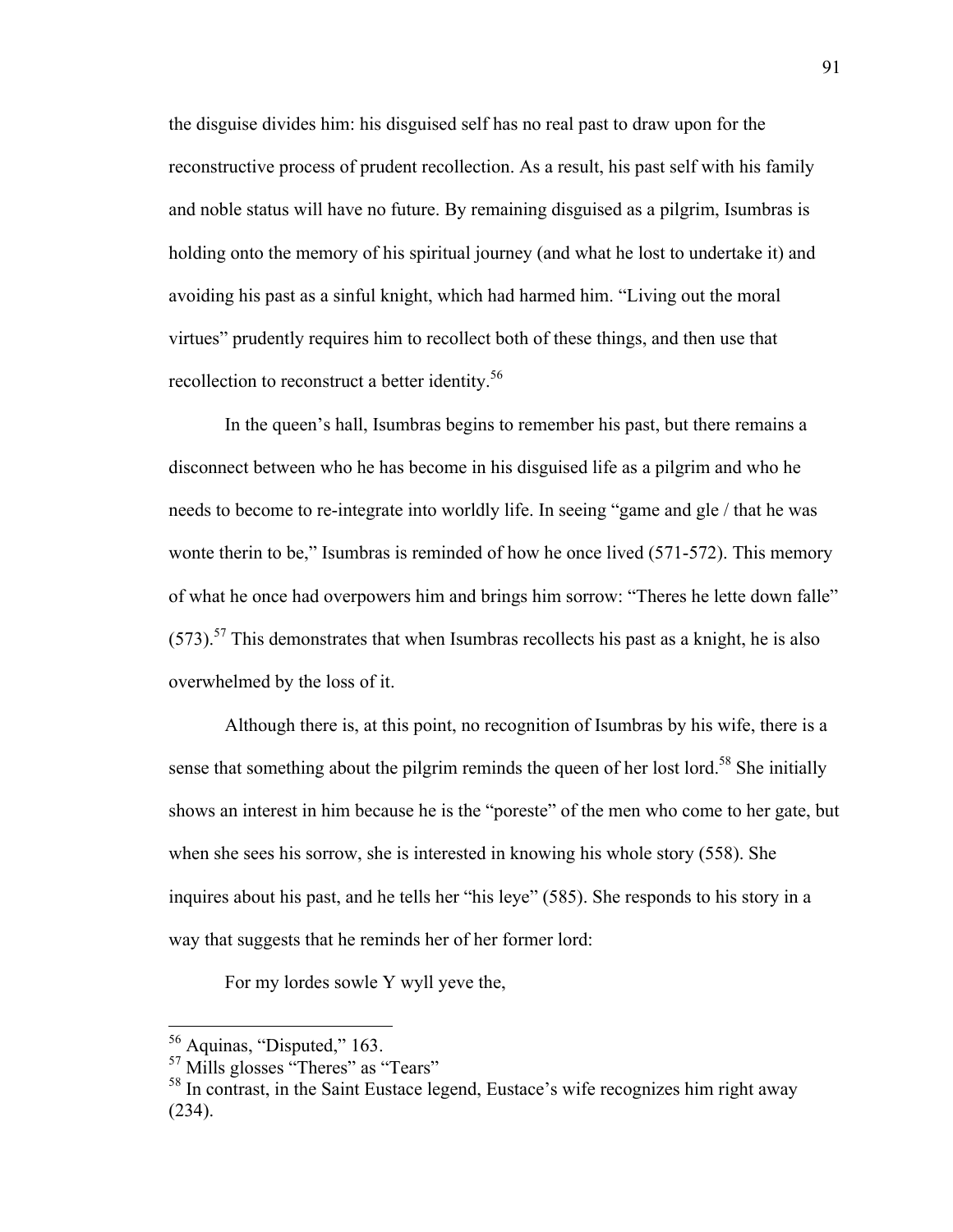And for his love if he on lyfe be, Evurmore cloth and mete; And a chamber fayer and fre, And a page forto serve the, Withinne my castell yate. (589-595)

That she feeds, clothes, and houses the "pore palmer" for her "lordes sowle" suggests that Isumbras's story of his "aventours" connects her with the memory of her lost lord (580, 589, 584). This association between the poor pilgrim and her lost lord is instrumental in reintroducing him to court life.

The queen not only reintroduces Isumbras to structures of courtly life by giving him a place in her household with "a page forto serve" him, but she also sets an example of how to live out the virtues.<sup>59</sup> When Isumbras first arrives at her gate, she is demonstrating the "proper application of wealth" by giving alms to the poor and taking in "seke men that myghte not go"  $(557)$ <sup>60</sup> Such examples show a selflessness and humility that contrast Isumbras's earlier rule where his distribution of wealth was to his more visible servants to recognize the entertainment he received rather than to attend to sick individuals' human needs.

Recollection still happens slowly after Isumbras is in the Queen's castle despite the return to courtly structures and the example from his wife of how to live virtuously. As seen earlier, temporal fluidity often represents moments where Isumbras's disguises present memorial challenges. In this section, Isumbras remains in the Queen's castle as a pilgrim for an unmeasured amount of time while he is recovering his strength: "Now is

<sup>&</sup>lt;sup>59</sup> Christian virtue as being coded as feminine has been much discussed in studies of Chaucer, and also seems to be reflected in the characterization of Isumbras's wife. For brief survey of this scholarship see: Patricia DeMarco, "Violence, Law, and Ciceronian Ethics in Chaucer's "Tale of Melibee," *Studies in the Age of Chaucer* 30, no. 1 (2009): 130-131.

<sup>60</sup> Hopkins, *The Sinful Knights,* 132.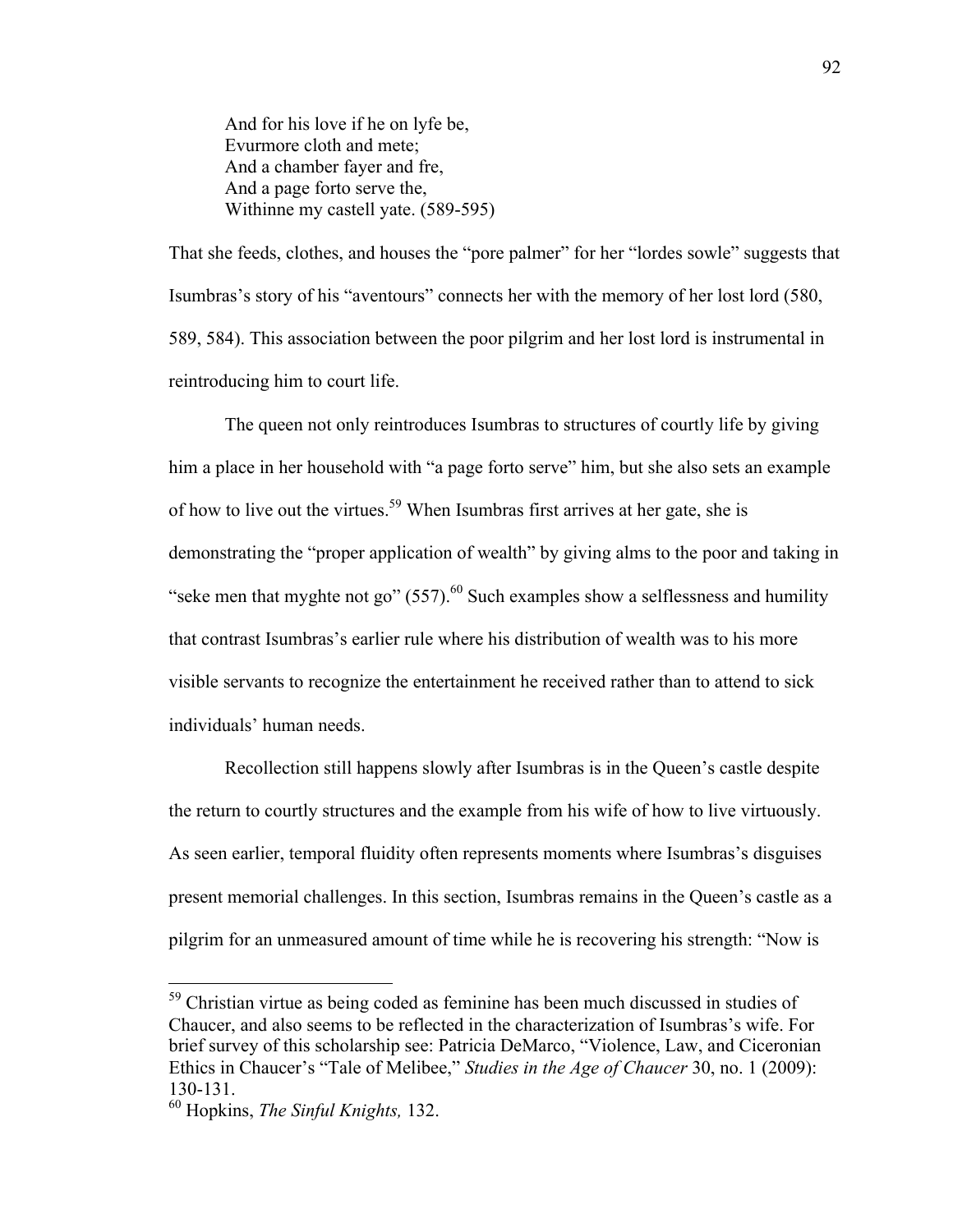syr Isumbras lafte thare: / I wote he is wele of his care" (595-6).<sup>61</sup> This is a different type of temporal gap than the ones that appear earlier in the text because the time is not measured in days, months, or years. It does, however represent a similar form of forgetting to when Isumbras worked as a blacksmith. He is now very much focused on the present and on becoming strong. Isumbras even takes up a position in the household that resembles that of a knight, and even gains renown in that position: "He was so myche and so hye, / All they of hym hadde envye" (598-9). Here, Isumbras re-integrates into a knightly existence, but he is still ultimately disguised as a pilgrim. This episode's narration even reflects this kind of dual state: the narrator refers to Isumbras, when he is acting alone, as "the knyghte" (619, 644) but when he is interacting with other characters or those other characters are speaking of him he is always a "palmere" (640, 661, 667, 679, 682). The text places Isumbras in this transitory position where he seems ready to become a knight again, but remains disguised. This is not unlike the moment in *Havelok*  where Grim's sons treat the protagonist as a lord although his true identity has not yet been revealed. As in *Havelok*, Isumbras needs external forces to reveal his identity and help him to remember who he truly is. In this case, recollection occurs through the return of memorial objects.

The process of recognition and subsequent removal of the pilgrim disguise begins with the return of two memorial objects: red cloth and gold. Memorial objects are objects of association that serve as starting points for recollection: "we begin [recollection]

 $61$  This passage indicates more time in other versions. In this one, the temporal gap is not clear and could be anywhere from days to years. Mills footnotes how these lines are different in the Thornton MS (*c* 1440): "He duellid there full many a year / Til that he was bothe hale and fere" (595-6, 142). These lines suggest that a very long time passes with little action before there is any recognition.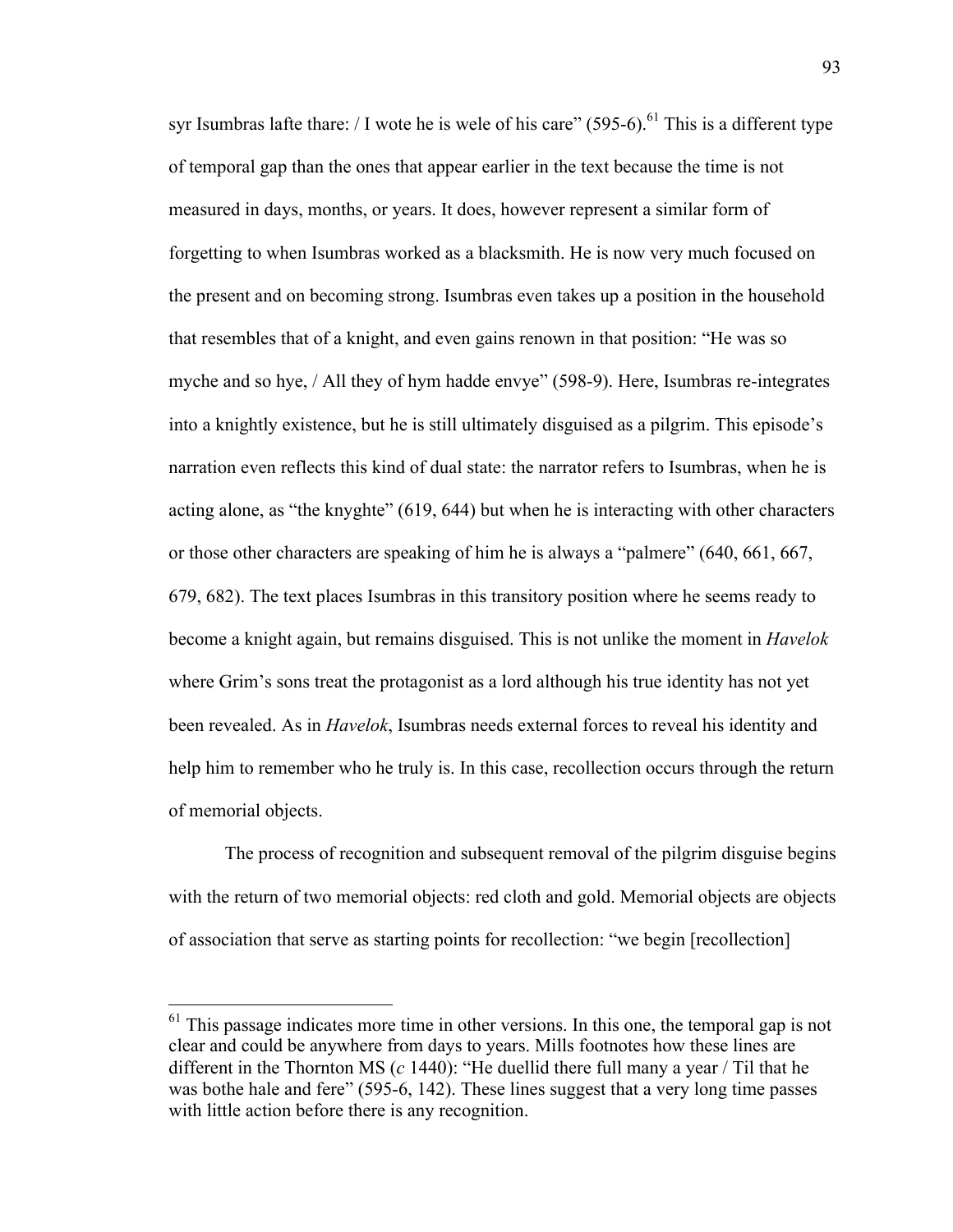sometimes from a likeness, sometimes from an opposition, and sometimes from an association."<sup>62</sup> Tokens of recognition become memorial objects by their associations with the moment they were first exchanged. Memorial objects in romance are often exchanged between lovers who have to be separated and they ultimately overcome the memorial challenges of disguise brought on by time. As McKinstry writes, "they recall both the time when they were last seen or encountered and also all that has happened since that point in time."<sup>63</sup> These objects, which had initially been given to Isumbras in exchange for his wife but were carried away by a griffin, are returned by the same griffin that took them (619-626). When he sees them, Isumbras remembers his losses:

And whenne he syghe ther that golde, He thowghte his wife therefore was solde His sorowe he hadde in mynde (625-7).

These objects' position as memorial objects is clear: immediately upon seeing them, Isumbras recollects the moment and the significance of the moment he received them. As a result of this memory of sorrow, Isumbras focuses on the past.

The way in which Isumbras interacts with the gold and the mantel demonstrates a changed relationship to material things because these objects function memorially rather than as material wealth. The text emphasizes the use of the objects as memorial by linking memory to visual sensation. The importance of the visual goes beyond the formation and recollection of memory images, as is demonstrated in *Havelok* when he remembers the specific moment of his sisters' murders; the visual is also an essential reference in the process of recollecting or remembering abstract concepts. Aquinas stresses the importance of sight in the discussion of intellectual memory: "the

 <sup>62</sup> Albertus Magnus, "Commentary," 142.

<sup>63</sup> McKinstry, *Middle English Romance*, 106.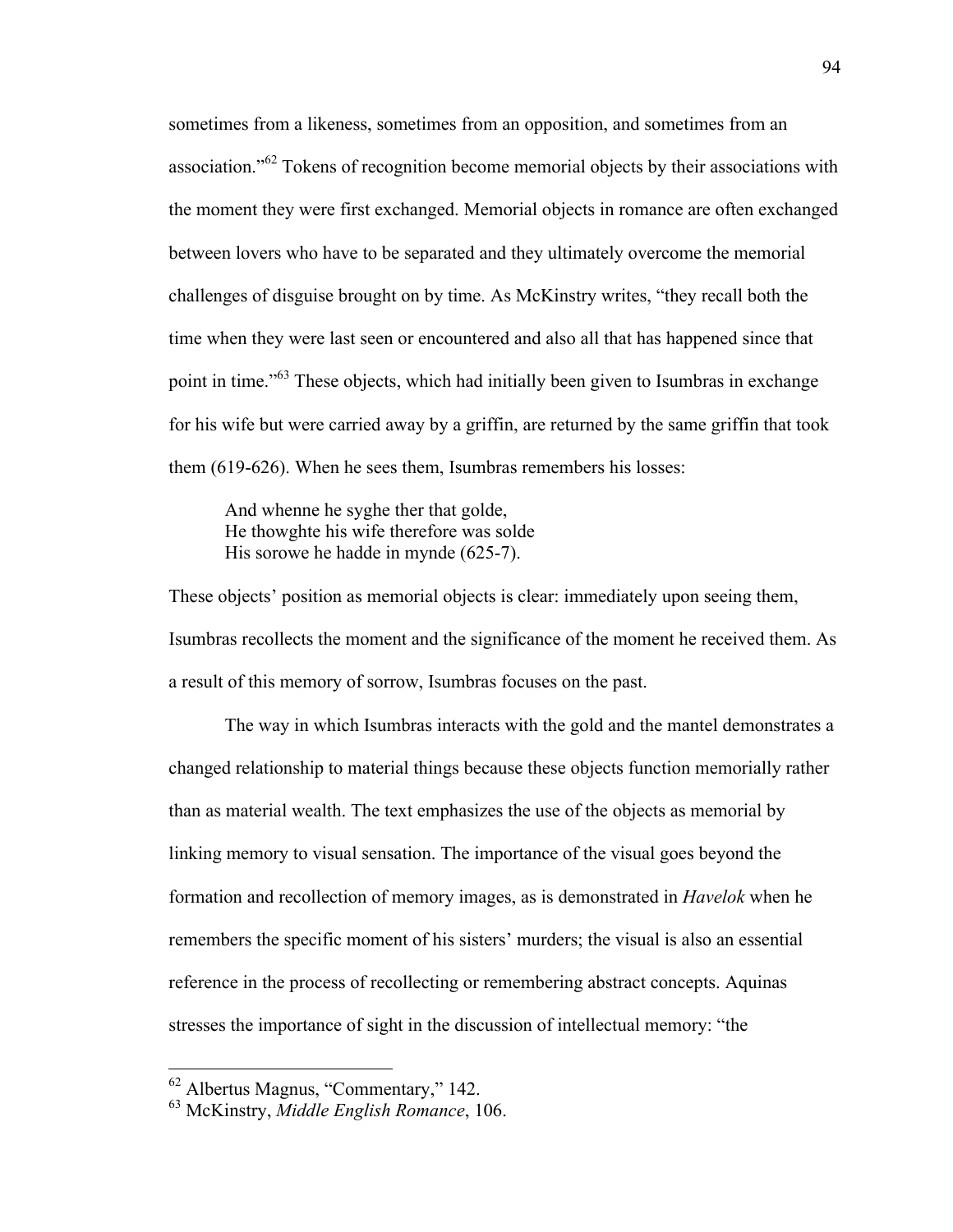imagination would not be able to form shapes of figures pertaining to the sense of sight unless there pre-existed forms which had been received and stored up in the treasure house of memory or imagination."64 Sight of concrete forms, in *Isumbras* the red cloth and gold, is required to make connections to abstract things, such as the memory of an integrated spiritual and courtly identity. Seeing the "rede clothe" is a reminder of a point in Isumbras's journey when he had a family and also a reminder of how he lost his family for the pride that stemmed from how he used very similar objects of wealth. The cloth and gold were given to him in exchange for his wife, and they are also associated with the loss of his last son. Shortly before he disguises as a smith, Isumbras is distracted by following the griffin carrying the "rede cloth that he syghe," when his youngest son is carried off by a unicorn (365-366). Finding these objects not only evokes the mental images of the family that Isumbras has lost but, by association, they evoke what his family brings with them: his place in earthly existence. Now that his penitential journey is over, he needs to make use of the memories that these objects bring with them, memories both of good (his family) and of evil (why he lost them).

Isumbras reacts to the memory of his family returned to him through the mantel and the gold by hiding them in his chamber and containing the memories in that space:

Thawgh he were nevur so mylde of mode, Whenne he to his chamber yode, He syked al that daye; And so he dede at nyghte also, Whenne he might no forther go, In his chamber ther he laye, Ther he lyved and ledde hys lyfe (631-637).

 <sup>64</sup> Thomas Aquinas*, Questions on the Soul* (Q4:R.2). Trans. James H. Robb, (Milwaukee: Marquette, 1984): 79. *The Collected Works of St. Thomas Aquinas. Electronic Edition*, Intelex Past Masters.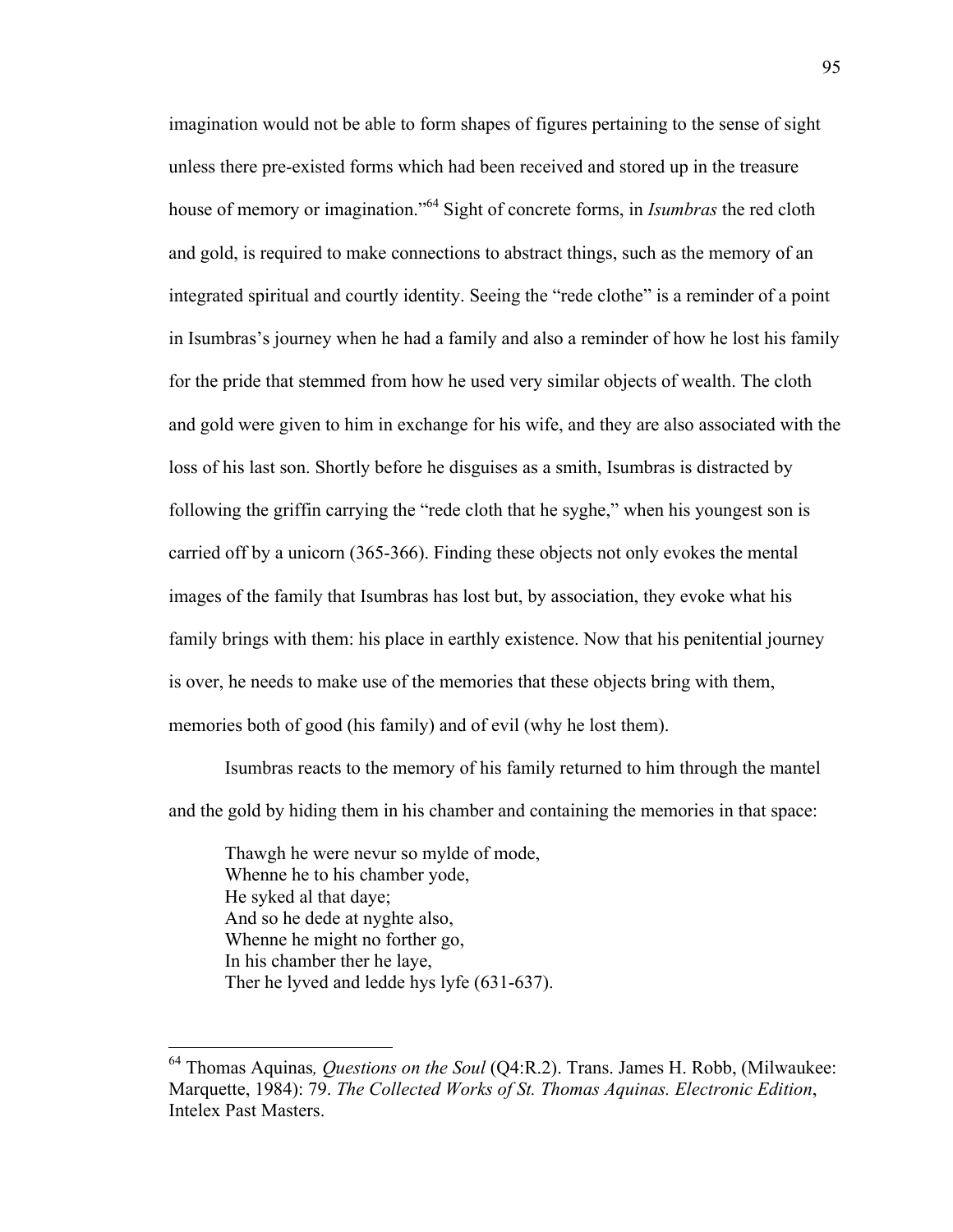Although these objects demonstrate how Isumbras has a changed relationship to material goods, the memories they bring cause him to be overwhelmed with unhappiness for his losses; "he syke[s] al that daye" and retreats to his chamber because he "might no forther go." While the mantel and gold are hidden, another unmeasured period of time passes, during which Isumbras mourns his wife and children. He stays in his chamber, and "lyved and ledde hys lyfe" there.<sup>65</sup> In this period of time, Isumbras is focusing on the past in a way that makes it impossible to move forward. This is an example of remembering, but not using the past to inform the present and the future, and instead living in the past.

Despite causing Isumbras to live too much in the past, these objects still reveal that he has transformed. Upon finding the gold and mantel, "there is no indication that he perceives it as a relief to his poverty."<sup>66</sup> Instead, these objects are not items of monetary and material value to Isumbras, but now have an entirely memorial value. The changes in the ways in which Isumbras interacts with "golde and fee" are woven into the text. "Pryde of golde and fee" was his sin and having "nother golde nor fee" was his punishment (15, 153). Gold was part of what separated Isumbras from his family, and in the end it is what reunites them (189, 646). McKinstry, writing on the memorial function of gold in the text explains that "gold functions not only as a thematic contrast between material and spiritual wealth, nor as a conduit between loss and gain, but as an emblem in the way memory develops and re-interprets experiences in order to reconcile apparent oppositions."67 This reconciliation, however, does not come easily. As discussed earlier, when Isumbras finds the gold and mantel, he hides them where he cannot see them and

 <sup>65</sup> In Hudson's edition (Gonville and Caius MS), this line reads "So *longe* levede he that lyf," emphasizing the passage of time (637).

<sup>66</sup> Landers, "Identity in *Sir Isumbras*" 368.

<sup>67</sup> McKinstry, *Middle English Romance,*112-113.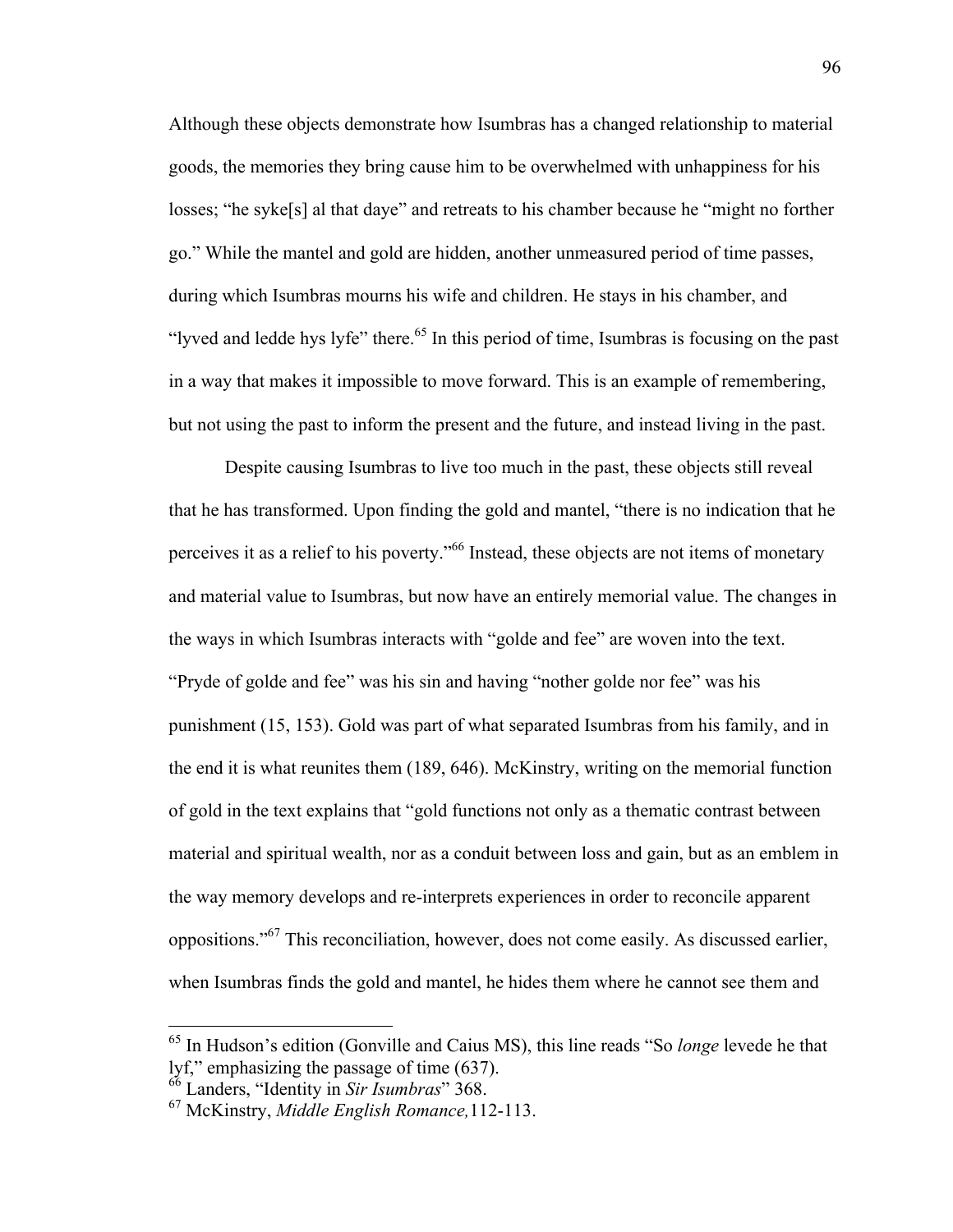becomes overwhelmed with his sadness. At this moment, he is referring to the past by remembering his losses, but the meaning of these objects is not complete because he does not yet know that he is actually in his wife's castle. He requires his wife to see these objects and interpret their meaning in order to have his pilgrim disguise lifted.

As soon as Isumbras's wife discovers the gold, she remembers: "This hadde my lorde syr Isumbras" (654). She acts on this memory and confronts the pilgrim about the gold. One notable thing about this moment is that Isumbras's wife focuses on the meaning of the gold and its connection to her lost husband. Conversely, Isumbras is more concerned with the red mantel, not the gold, as symbolic of the loss of his family: it is the "rede clothe," "wavynge with the wynde," that he follows in the woods (620-621). This is an echo of earlier in the text where he follows the "rede cloth" the griffin is carrying and loses his last son (366). Finally, when Isumbras is confronted about the gold he answers: "I have lorne my wife and children thre; / My scarlet matell was born fro me." (676-677). Here, the loss of his family is the primary concern, and the scarlet mantel is remembered for its connection to that loss. This focus on the meaning of the mantel and its connection with the loss of his family, instead of on its value in itself, reveals Isumbras's changed values. He is now recollecting the material things of his past prudently: this cloth, symbolic of his losses, can now be used to reunite him with his wife, which then ultimately leads to him becoming a king.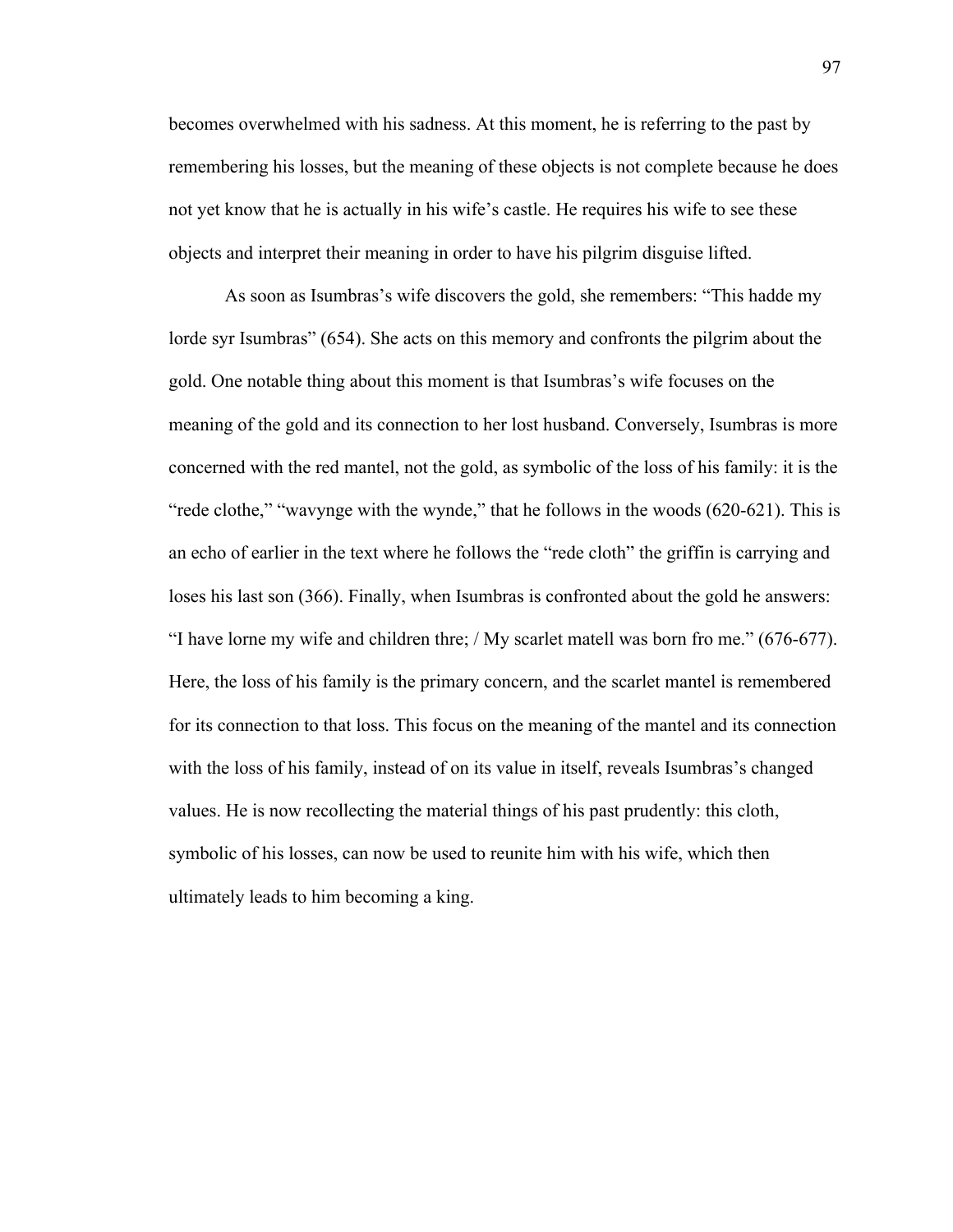Isumbras's recollection of how he lost the mantel and gold along with his family ultimately enables his wife's recognition and brings about their reunion.<sup>68</sup> Recognition occurs immediately after Isumbras explains the significance of these objects: his wife kneels to him and "thank[s] God of His grace / that they togedere wer mette" (673-5). In reuniting Isumbras and his wife, these memorial objects have served their purpose and are never again mentioned in the text. Once reunited, Isumbras and his wife bring everyone together and Isumbras is crowned king:

A ryche brydale dede they bede, Ryche and pore thedyr yede, Welcome who so wolde. They corownyd Ser Ysumbras right And made hym kyng, that noble knyght.  $(682-6)^{69}$ 

Isumbras's wife's position as queen allows him to become king, but it is everyone, the "ryche and pore," that crowns him. That he is now providing for anyone "who so wolde" presents a contrast to the Isumbras of the opening whose generosity was self-serving. Isumbras's position of king now also allows him to enact and recollect his transformed spiritual identity within the context of a powerful earthly one.

 $68$  In this paragraph, for my discussion of Isumbras's reunion with his wife and Isumbras's ascent to king, I will be referring to Hudson's edition because its base text (Caius and Gonville MS) better reflects the general patterns of this episode while Mills' base text (Cotton) contains variations from how the other manuscripts containing this episode present it. One major variation is that the Cotton MS includes a third token of recognition, a ring that was "broken betwyx [them]," that solidifies the husband and wife's reunion (684). Isumbras's story of how he lost the mantel and gold seems to bring about initial recognition as it does in the other versions, but this last token which (unlike the mantel and the gold) was shared privately between husband and wife when they were parted (320-324) stands as proof that his story is true. I will, however, discuss the more common version of the romance where only the mantel and the gold appear.

 $69$  These last two lines do not appear in the Cotton MS (Mills' edition), but this is again a variation that does not reflect the general pattern. The coronation at the feast is made even more explicit in the Ashmole MS (1475-1500), which specifies that "crowned he was that iche nyght" (712). *Codex Ashmole 61: A Compilation of Middle English Verse*. Ed. George Shuffelton (Kalamazoo: Medieval Institute, 2008).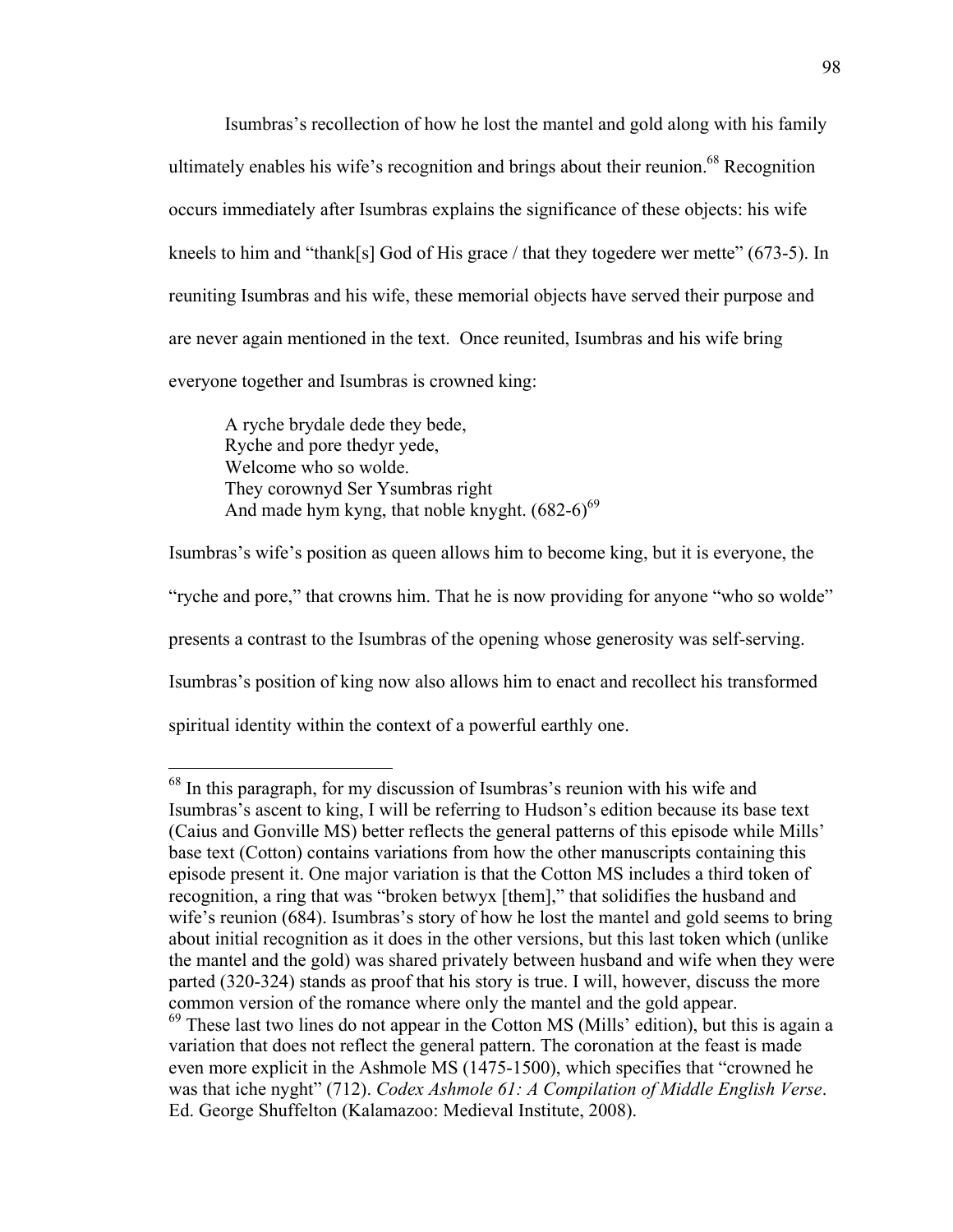## **The Changed self and its rewards**

After Isumbras's disguise is lifted, it becomes clear that he is able to use his spiritual transformation to define his actions as a king. Although he now is "in more welthe then evur he was," he does not become overly invested in the material world as he was in the opening  $(719)$ .<sup>70</sup> Instead, his spiritual goals come first, as is demonstrated when his first action as a king is an attempt to convert "hem that hethene were" in his "many ryche londes" to Christianity (723, 717). In doing this, Isumbras finally achieves the balance of remembering both the spiritual and the earthly self.

When they are about to go to battle Isumbras and his wife are abandoned by their people. At this point, they both are prepared, despite having regained everything, to lose it all for their spiritual goals. Expecting to die in battle, Isumbras tells his wife: "Now have good daye, / For now and for evurmore" (146). She responds by offering to join him, "If Jesu wolde us grace sende/ That we myghte togydur ende" (742-3). Although this willingness to die for their faith may seem to be a situation where the spiritual self eclipses the earthly one as it did during the penance, this action is different and reflects the dual role of the medieval Christian on earth who, as Jaques LeGoff describes, "must simultaneously renounce the world, which is only his transitory resting place, and opt for the world, accept it, and transform it, since it is the workplace of the present history of salvation."<sup>71</sup> These spiritual goals for which Isumbras is willing to die as a king are unlike his penitential goals, which were to ensure his own salvation. Instead, this action

 $70$  This line, that Isumbras is "off more welthe thenne evere he was," is repeated in the final stanza in Hudson's edition (760).

<sup>71</sup> Jaques LeGoff, "Merchant's Time and Church's Time in the Middle Ages," in *Time, Work, and Culture in the Middle Ages*, Trans. Arthur Goldhammer (Chicago: University of Chicago Press, 1980): 31.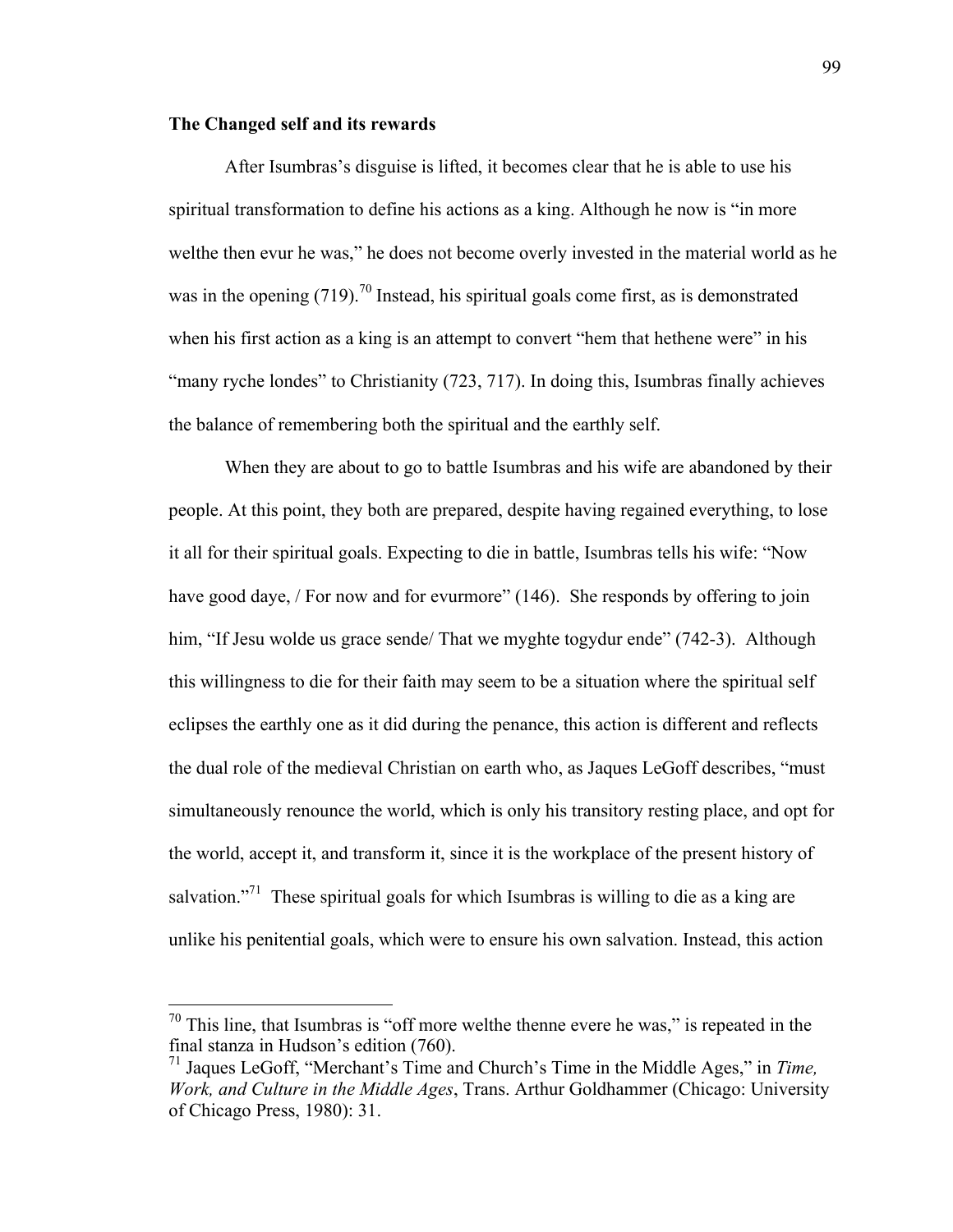that involves spreading Christianity on earth considers many souls beyond his own. The difference is an important one when comparing the focus on the earthly in the romance to its hagiographic analogue. In the saint's life, Eustace, though also a soldier, is not martyred in battle, but instead is martyred for expressing his personal piety by refusing to engage in pagan worship and telling the Roman Emperor that he "belieue[s] a-mis" (282). In the end, while Eustace is martyred (but canonized for his personal devotion), Isumbras is rewarded for remembering both his spiritual and earthly identities, and attempting to use them together in an effort to transform the world.

For his efforts in spreading Christianity on earth, Isumbras is rewarded with the opportunity to continue his life. Miraculously his three sons, who are now knights, are returned just in time to help Isumbras and his wife win the battle (751-2). When the sons identify themselves, they inform him of how they were sent: "The grace of God us hyder dede sende" (766). After the initial battle, Isumbras, with the help of his sons, is able to continue to work towards his goal of winning the surrounding lands for Cristendom: "And aftur, thre kynges londes gon they wynne, /And cristned all that were therinne" (781-2). In the end, by using his position as a king on earth Isumbras accomplishes much more in the service of God in his actions on earth than he ever did during his penance, and the protagonist ultimately achieves a balance between his earthly and spiritual selves. He not only achieves this balance for himself but also, in the end, passes that same balance down to his sons, whom he crowns "kynges with his honde" (785). In the end, we are shown the end result of all the trials Isumbras endured during his penance:

[Isumbras and his sons] lyved and dyed in gode entente, Her sowles I wote to hevenn wente, Whenne they dede ware. (780-792)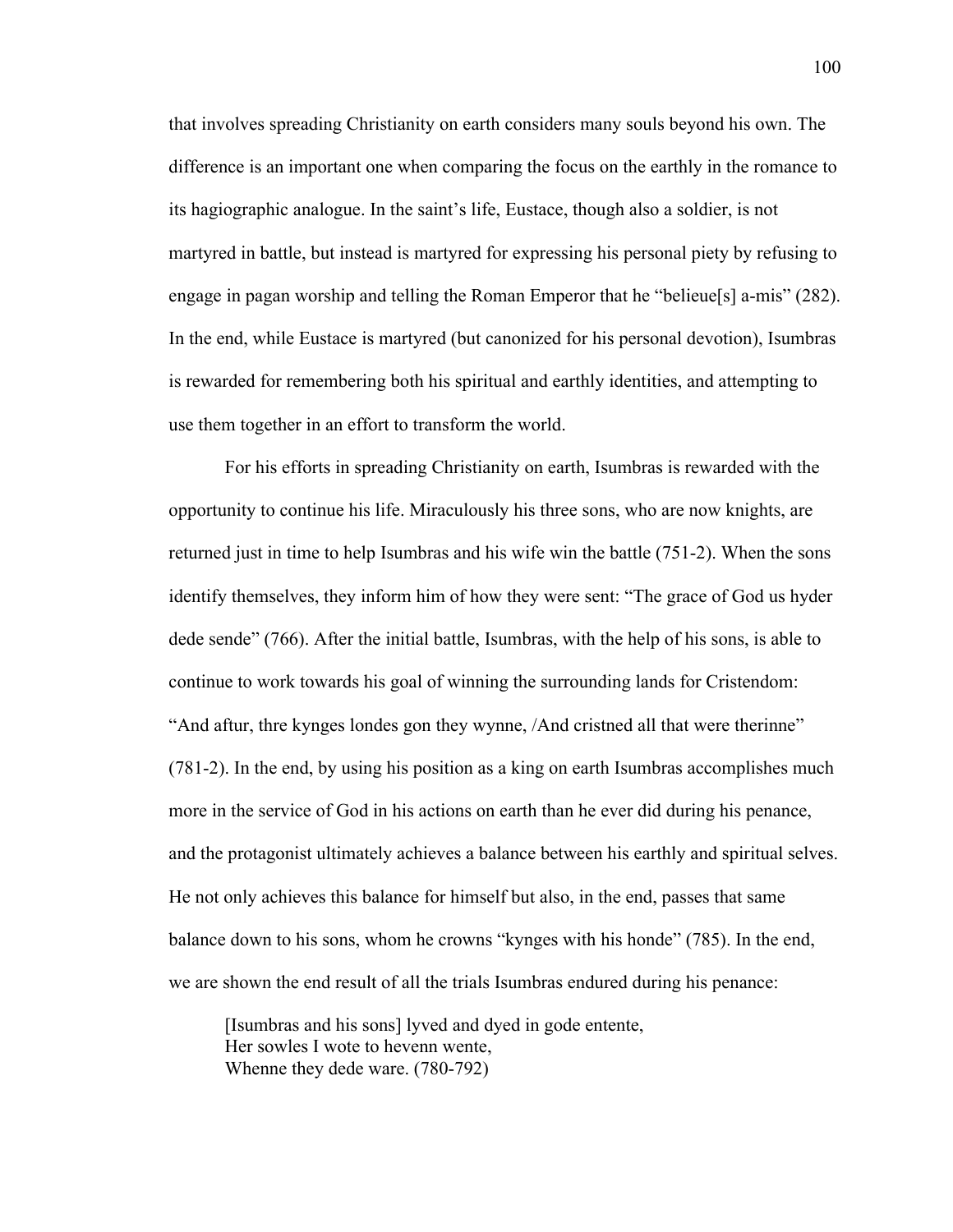With the understanding gained from his spiritual transformation, Isumbras recollects his transformation prudently and is able to live devoutly on earth. As a result, he secures not only his own soul's future after death, but also those of his family and his subjects.

### **Conclusion**

Although Isumbras does not directly commemorate his disguised identities as Havelok does, without the experiences of forgetting and transformation that the disguised Isumbras underwent during his penance, he would not have been prepared to live virtuously. Aquinas writes: "Now experience is the result of many memories…and therefore prudence requires the memory of many things.<sup> $272$ </sup> Throughout the romance, Isumbras's many experiences teach him how to live prudently. He learns the effect of living too much in the present in the smith's disguise, which manifests itself in forgetting from distraction; he learns the effect of living too much in the future in the pilgrim's disguise, which manifests in forgetting the earthly self; and he learns the effect of living too much in the past when he remains disguised after he has received God's forgiveness, which manifests itself in despair and the inability to use the past to move forward. In order to successfully combine his spiritual and noble identities, Isumbras needs to use his disguised experiences to employ his recollected past, to understand the present, and to plan for the future and live prudently. Isumbras's disguises are transformative because they transform him into both a hard-working smith who uses that skill to fight for Christian lands as an incognito knight and a contemplative, spiritual pilgrim whose virtuous forgetting leads to his forgiveness. The disguises are also transformative because

 <sup>72</sup> Thomas Aquinas, *ST* II.II, Q48A1.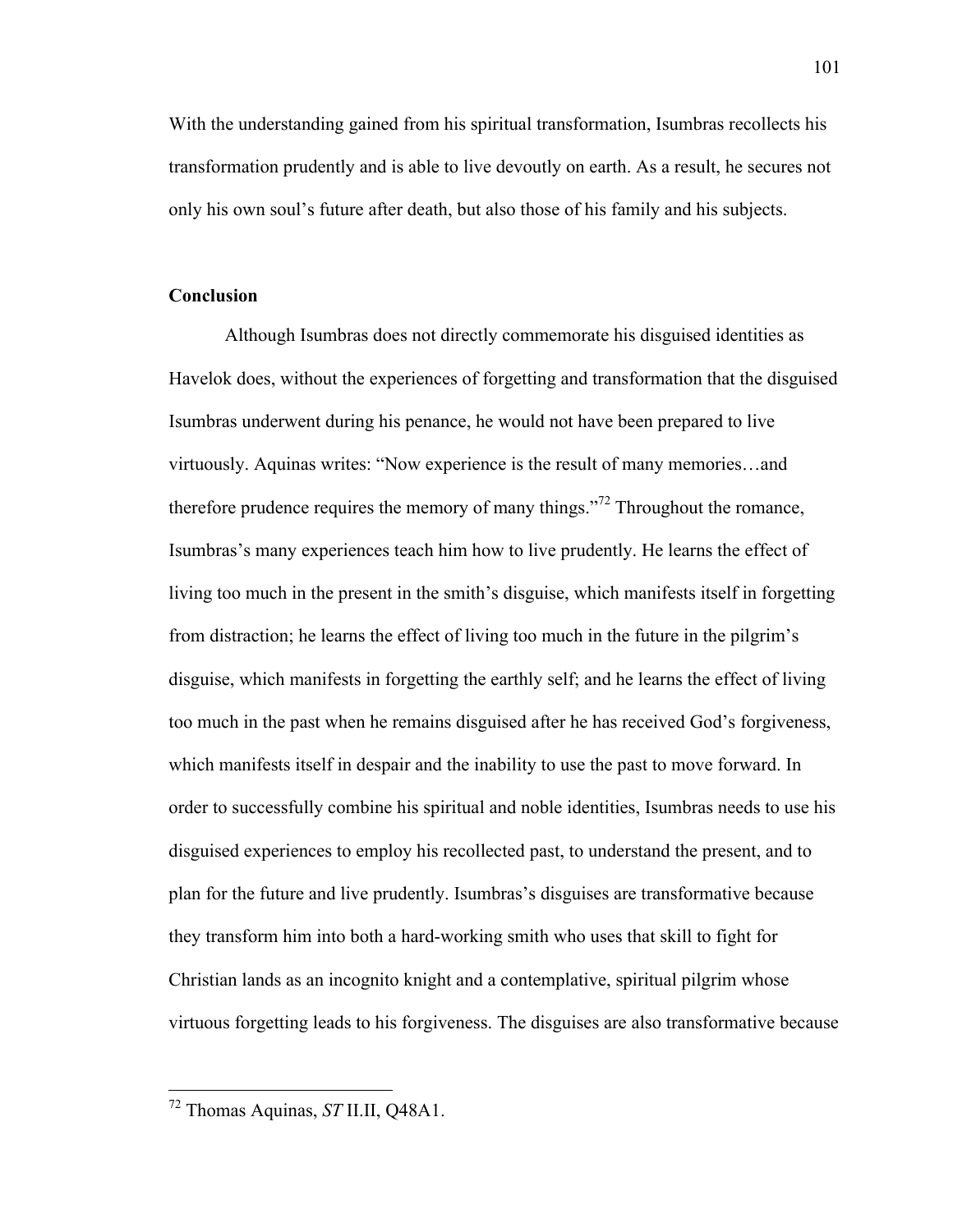the memorial challenges they pose lead to his ability eventually to balance earthly and spiritual existence.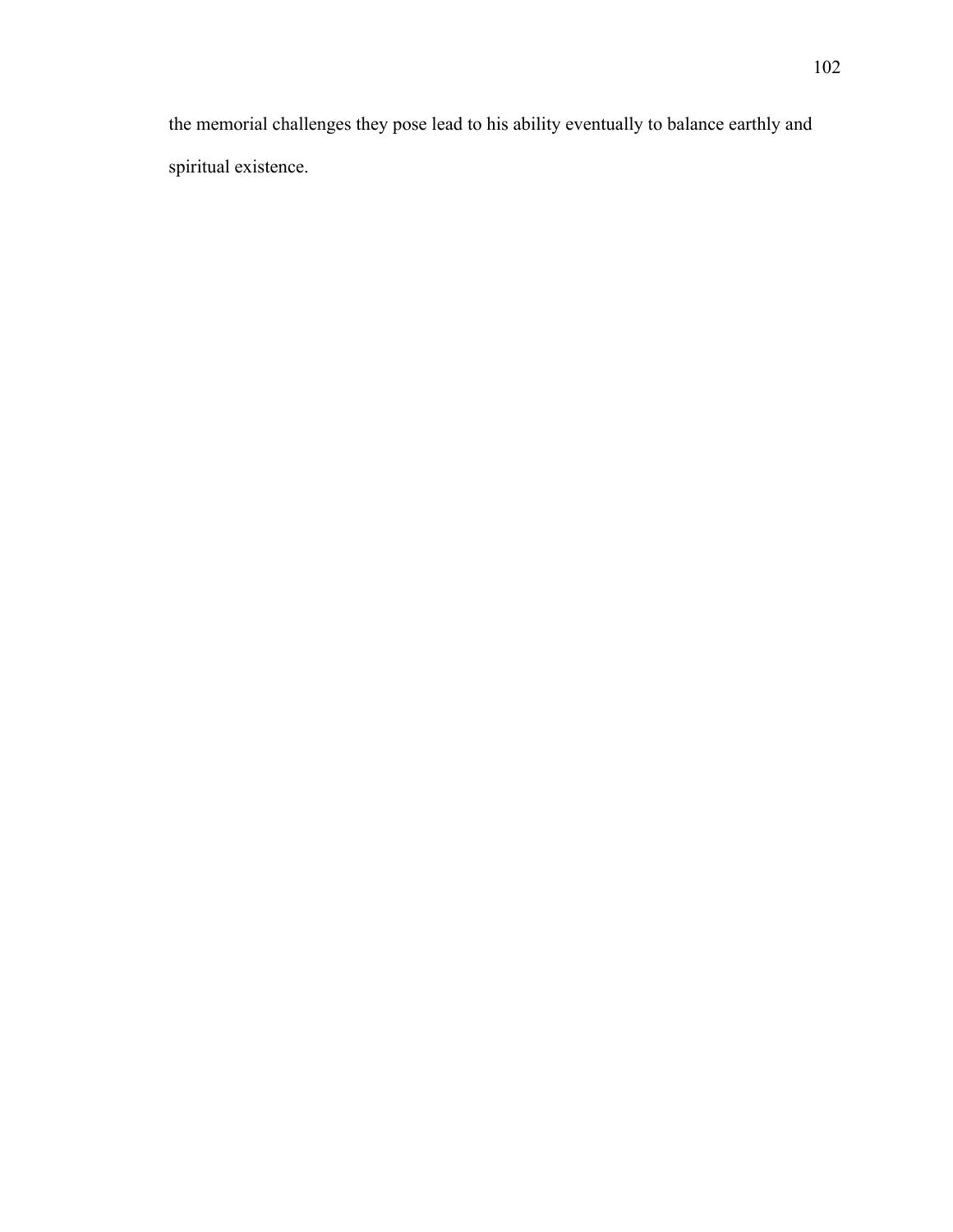### **Conclusion: The experience of transformative disguise and the value of forgetting**

This thesis began with the following questions: how do disguise and forgetting intersect and what does self-forgetting in disguise do in the narrative? In these explorations of the disguises in *Havelok* and *Isumbras* that involve self-forgetting, I have established that the disguises dramatize and bring forth for the audience's consideration the role of forgetting in the process of identity transformation. I have found that there is interplay between these two processes: forgetting is implicated in the circumstances that force a character to conceal his identity, and it also occurs while the character is disguised, making the disguises themselves more convincing and long lasting. In these two examples, disguise becomes a unifying element of the plot, one that transforms identity rather than simply concealing or communicating it. The chapter on *Havelok* traced how the protagonist develops from a toddler to a young man in an alternative identity as a fisherman's son, forming strong relationships and finding success within those structures. The chapter on *Isumbras* traced the penitential journey of its protagonist who, in several penitential disguises, remembers his spiritual Christian identity while simultaneously forgetting his earthly one.

The above findings were expected based on my initial observations of the distinctive function of disguise in these texts. More unexpectedly, this study has also demonstrated how in the moments of reclamation and recognition, the protagonists remember the significance of disguised identities in conjunction with their true identities in order to form the final iteration of their identities. In *Havelok*, the protagonist explicitly uses the relationships from his disguised identity to reclaim his position as king of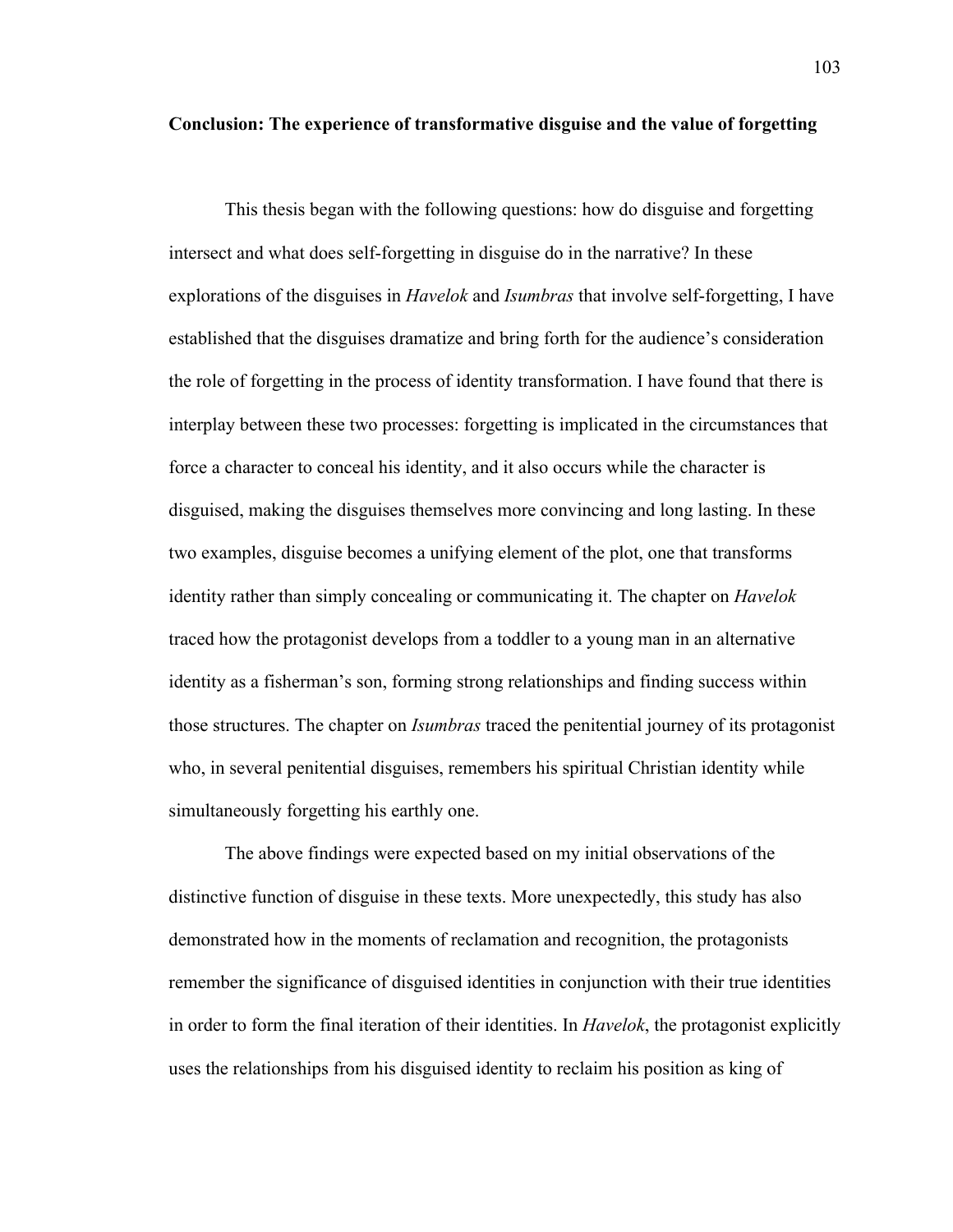Denmark and acquire England. In *Isumbras*, this process of forming an integrated final identity is expressed more generally: when the protagonist is reacquainted with his earthly identity, he uses the spiritual transformation from his penance to guide his actions as a specifically Christian leader on earth. The two texts chosen were the examples that I found that had the longest moments of forgetting in disguise and depicted the most defined disguised identities. In each text, forgetting is both problematic and useful: although forgetting causes disruptions in the plot in the forms of distraction and inactivity, none of the final identity-defining recollections could happen without first forgetting.

Although the disguise motif is very common in romance and romance is a genre that is deeply concerned with identity formation and transformation, disguises very rarely operate so as to effect change in identity and self-knowledge. What this study adds to the discussion of the genre is an exploration of a rarely studied form that the popular disguise motif can take. More often, the disguises of romance serve as tools that are linked to identity only insofar as they conceal it or outwardly assert it. Because of this, these external and performative disguises are the forms of disguise that receive the most scholarly attention. They, however, only tell part of the story of identity. If, as Crane posits, instances of performative disguises demonstrate how "performance is a reliable measure of who one actually is," the instances of transformative disguise that this thesis has addressed demonstrate how the disguised character becomes who he eventually is.<sup>1</sup> By asserting that these characters depict a complex sense of interiority, this thesis's communications about disguise, memory, and identity have resisted the traditional

 <sup>1</sup> Crane, *Performance*, 176.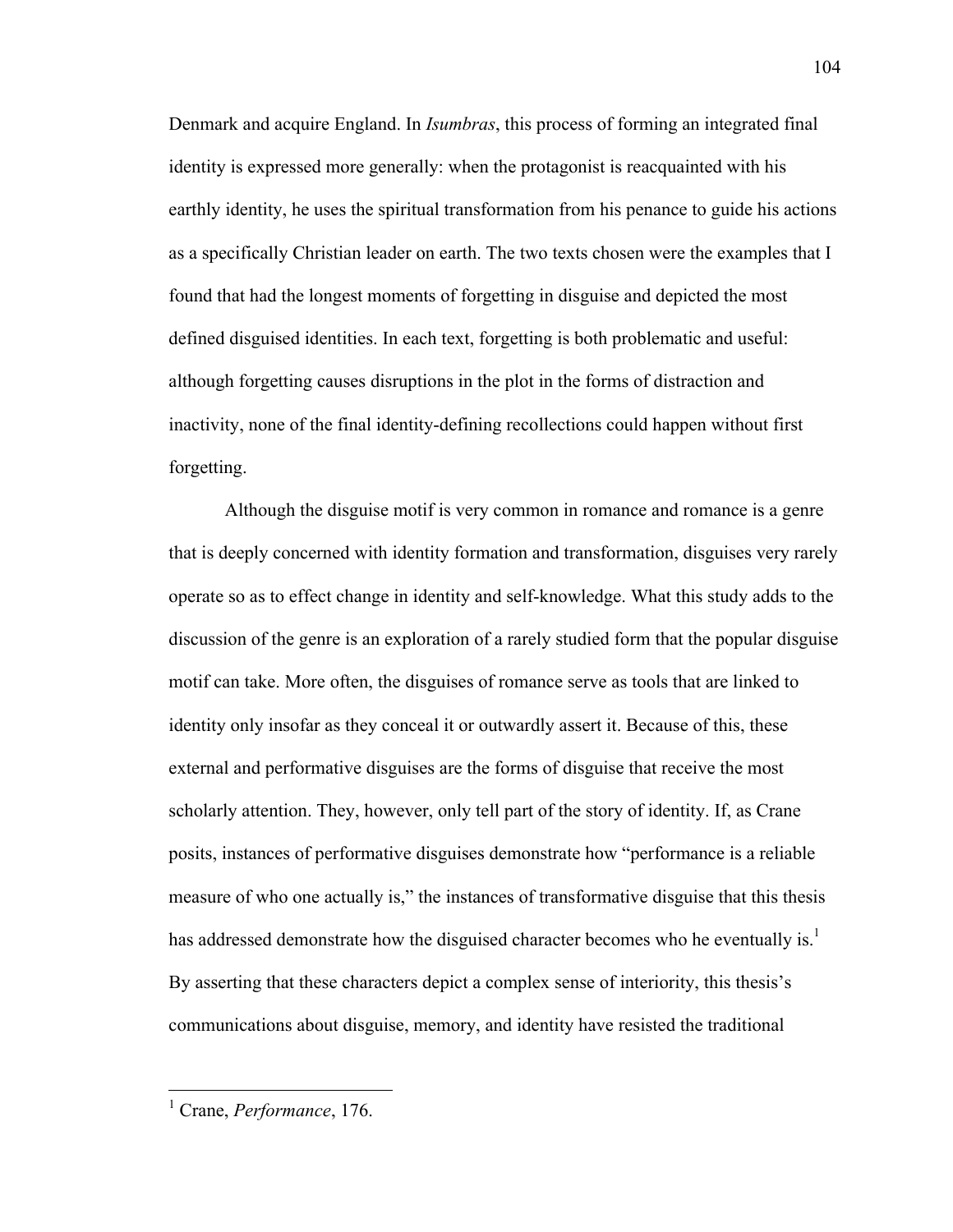narrative about Middle English popular romance characters as flat and generic. Further, by exploring an exception to romance patterns, this thesis promotes the study of variation, complexity, and creativity within the genre.

At the same time, though these transformative disguises that involve selfforgetting are exceptions, they are also still rooted in romance patterns, so understanding how forgetting and disguise intersect can be very useful in understanding the genre's variations more broadly. Acknowledging and defining this form of transformative disguise provides a framework for future scholars to examine if it appears in other traditions like French and German romance, or to compare this function of disguise to the use of disguise in other genres of medieval narrative such as hagiography, chanson de geste, epic, or chronicle.<sup>2</sup>

More broadly, because identity formation is so essential to the romance genre, what these texts convey about memory and forgetting models how individual experience and change can be integrated into identity. Disguise is by no means the only way in which identity transformation is brought on by change or experience in medieval romance. Romance narratives often include supernatural transformations and metamorphoses or moments of loss of identity through madness or lovesickness. Many of these moments have been identified as identity-defining and transformative, but scholars

 <sup>2</sup> My brief discussions of the Havelok story in Gaimar's chronicle *Estorie des Engleis,*  and of Isumbras's hagiographic analogue, the legend of Saint Eustace, suggest that perhaps this function of disguise is not the same in other genres, but these genres may have their own unique communications about forgetting and disguise.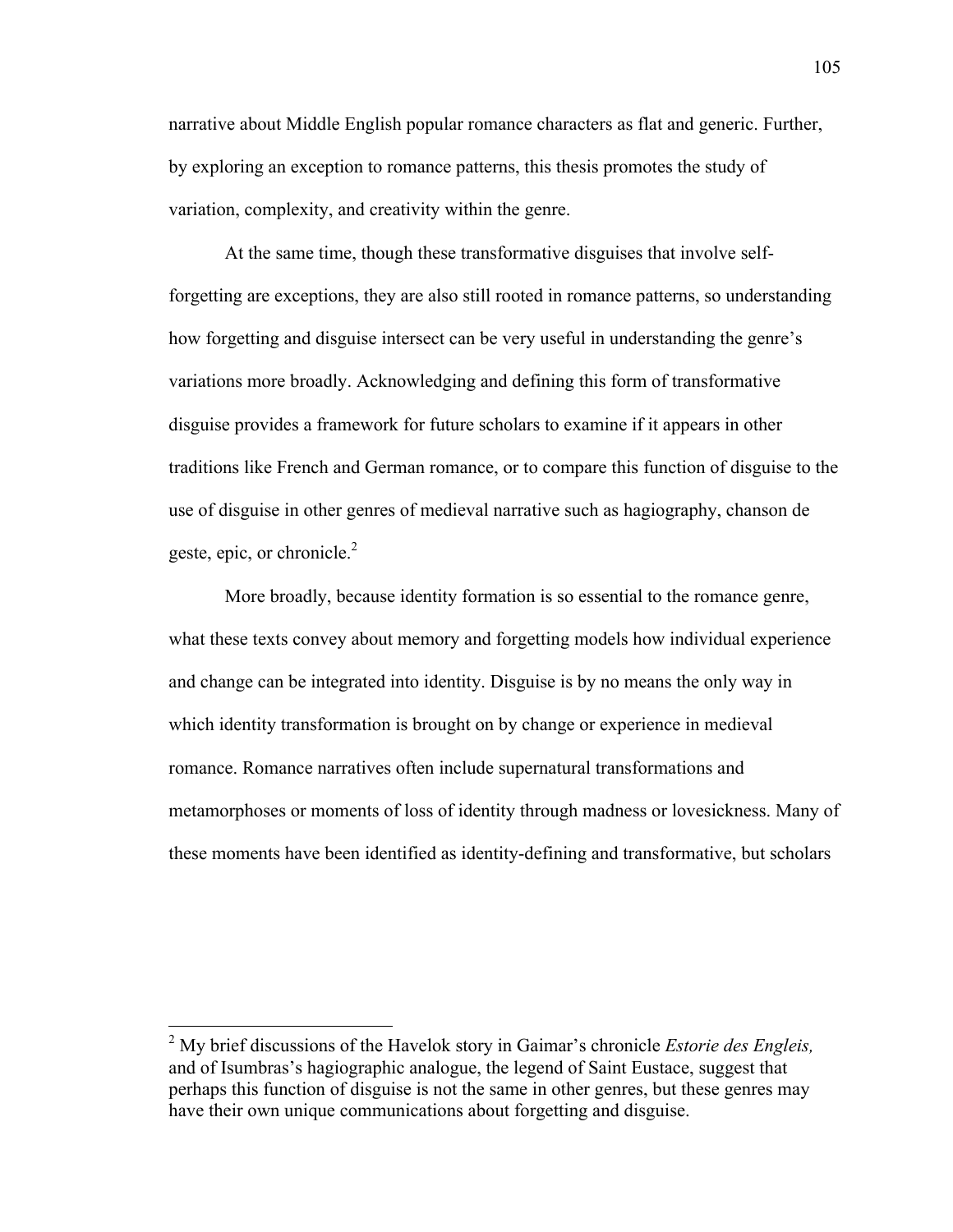may wish to consider the role that processes of memory and forgetting play in integrating these changes into identity. $3$ 

Medieval theories of memory formation, disruption, and recollection were essential in locating moments of forgetting in these texts and distinguishing between types of forgetting and how they occur. These theories, though they come from completely different contexts than the romances, provide a general representation of how memory and forgetting were thought to function at the time when the romances were composed. It cannot be denied that forgetting is an important issue in a culture that, as Mary Carruthers' asserts, "was fundamentally memorial."<sup>4</sup> In the monastic and scholastic contexts whence most of the late medieval theoretical texts on memory emerged, forgetting was to be avoided and understandably so, because it would have been damaging to the task of acquiring, synthesizing, and sharing knowledge as scholars, teachers, orators, and preachers. This is why it is important to examine memory and forgetting in other cultural products of medieval society like romance. In the endings of both these romances, recollection provides a sense of closure and presents the protagonists' final identities, but it is the forgetting in disguise that precedes those final identities that does the work of transformation. What this study has shown is that romances do not always place memory and forgetting at odds with one another, but rather can depict them as interconnected processes to be balanced constructively in efforts to define social roles.

 <sup>3</sup> For a discussion of madness and identity in French romance see: Sylvia Huot, *Madness in Medieval French Literature*, (Oxford: Oxford University Press, 2003). Caroline Walker Bynum, in her study of metamorphosis and identity in a variety of medieval contexts, also briefly explores werewolves and personal identity in romance. Caroline Walker Bynum, *Metamorphosis and Identity* (New York: Zone Books, 2001).

<sup>4</sup> Carruthers, *Book of Memory,* 9.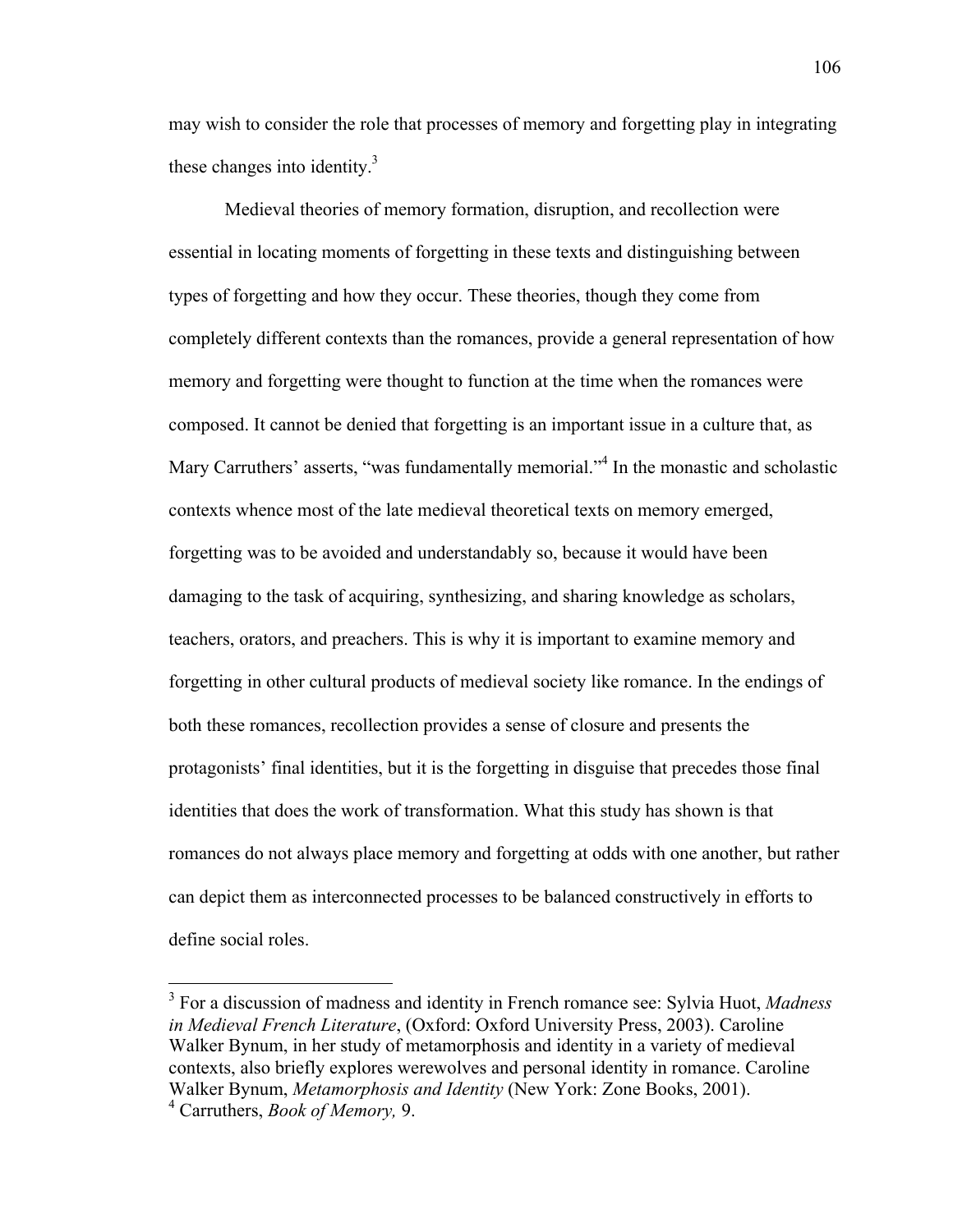Although these romances are hundreds of years old, these texts' communications about how life experience, forgetting, and recollection shape identity are important even today. Philosophers have long considered memory to be a key component of selfknowledge. In the fourth century, Augustine wrote in his *Confessions*: "in [my memory] I meet myself."5 Several hundred years later, John Locke (1632-1704) in his *Essay Concerning Human Understanding* (1689) asserted that memory is the basis of a stable personal identity over time. <sup>6</sup> Today, psychologists have specific terms to represent the concepts I have discussed in medieval contexts: the term for our memories of past personal experiences is the autobiographical memory and the term for experiencing the self through memory is autonoetic awareness.<sup>7</sup> Modern thinkers in many different areas debate what types of memory are required for shaping a personal identity, the unreliability of autobiographical memory, and how identity changes and develops over time. These concerns are also widely discussed outside of academic circles. For example, a greater awareness of memory disorders like Alzheimer's disease has driven the general public to consider questions about how to preserve identity when memory is failing. Additionally, themes of memory, forgetting, and identity are pervasive in popular culture; these range from stories of amnesia patients who forget who they are to undercover agents who live out their alternative identities and forget their duties.

If memory and identity are so inextricably linked, then to what extent is forgetting a loss of identity? Alternatively, can forgetting open up the space for new memories and

 <sup>5</sup> Augustine *Confessions* X.8, 215.

<sup>6</sup> John Locke, *An Essay Concerning Human Understanding*, II.27, 9-10. (1689) Ed. Peter H. Niddich (Oxford: Oxford University Press, 1975): 335

<sup>7</sup> Robin Fivush, "The Development of Autobiographical Memory," *The Annual Review of Psychology* (2011): 561.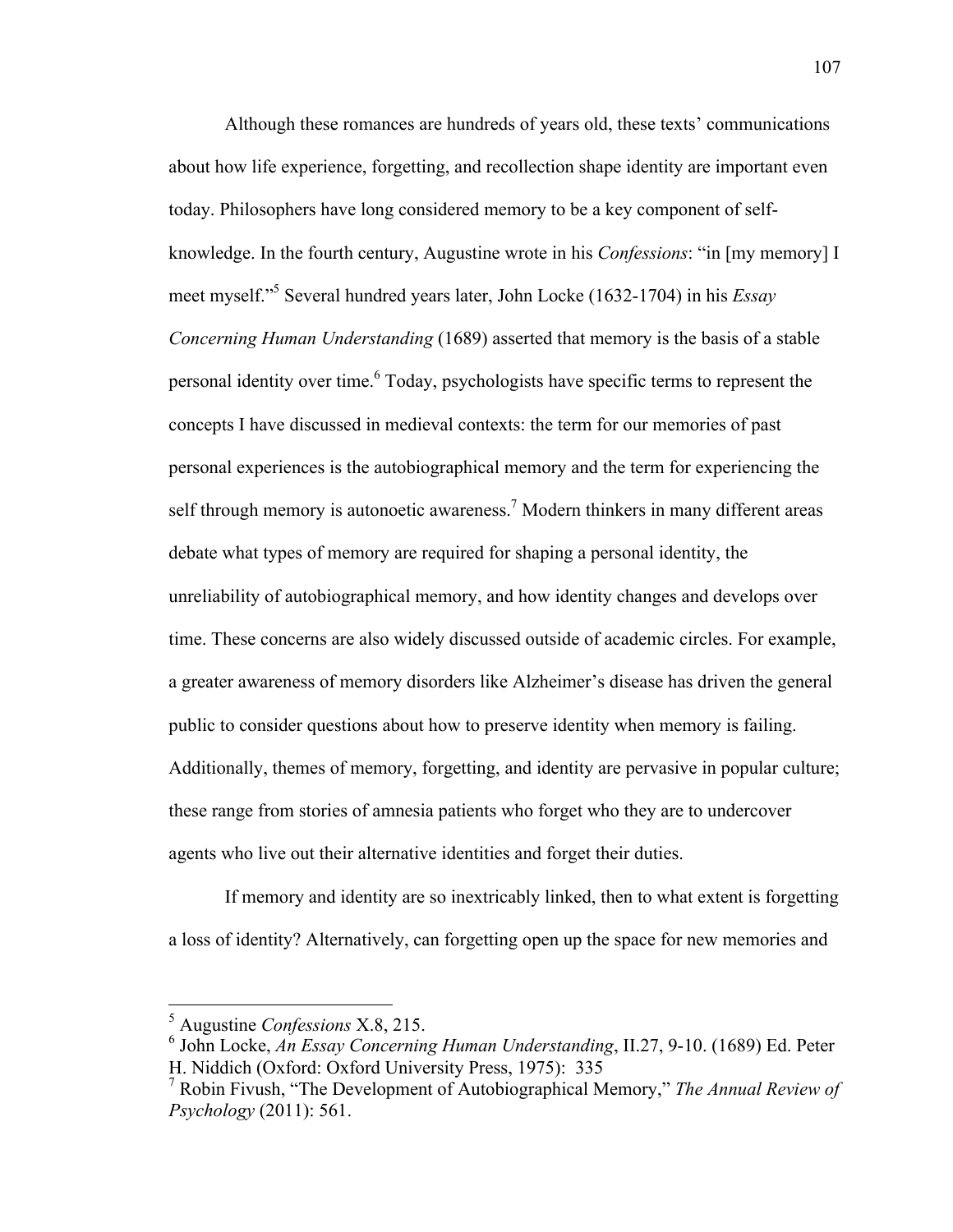perhaps even transform identity productively? Such questions are pertinent now that digital memories can record and store the past indefinitely, including episodes that maybe should be forgotten. The medieval romances explored in the preceding chapters, in their own way, have something to add to contemporary readers' understandings of how memory and forgetting shape personal identity. This thesis has demonstrated that, in Middle English romance, disguise can become a moment for forming a new identity if individual characters forget enough of their past. In these texts, forgetting the past does not prevent new memories (and new identities) from forming. Instead, forgetting plays a role in transformation, and what is eventually recollected from the transformative disguises can inform the re-articulation of identity. In the end, the lesson these romances teach us is a very human one: forgetting undoubtedly causes problems, but is also a necessary part of life.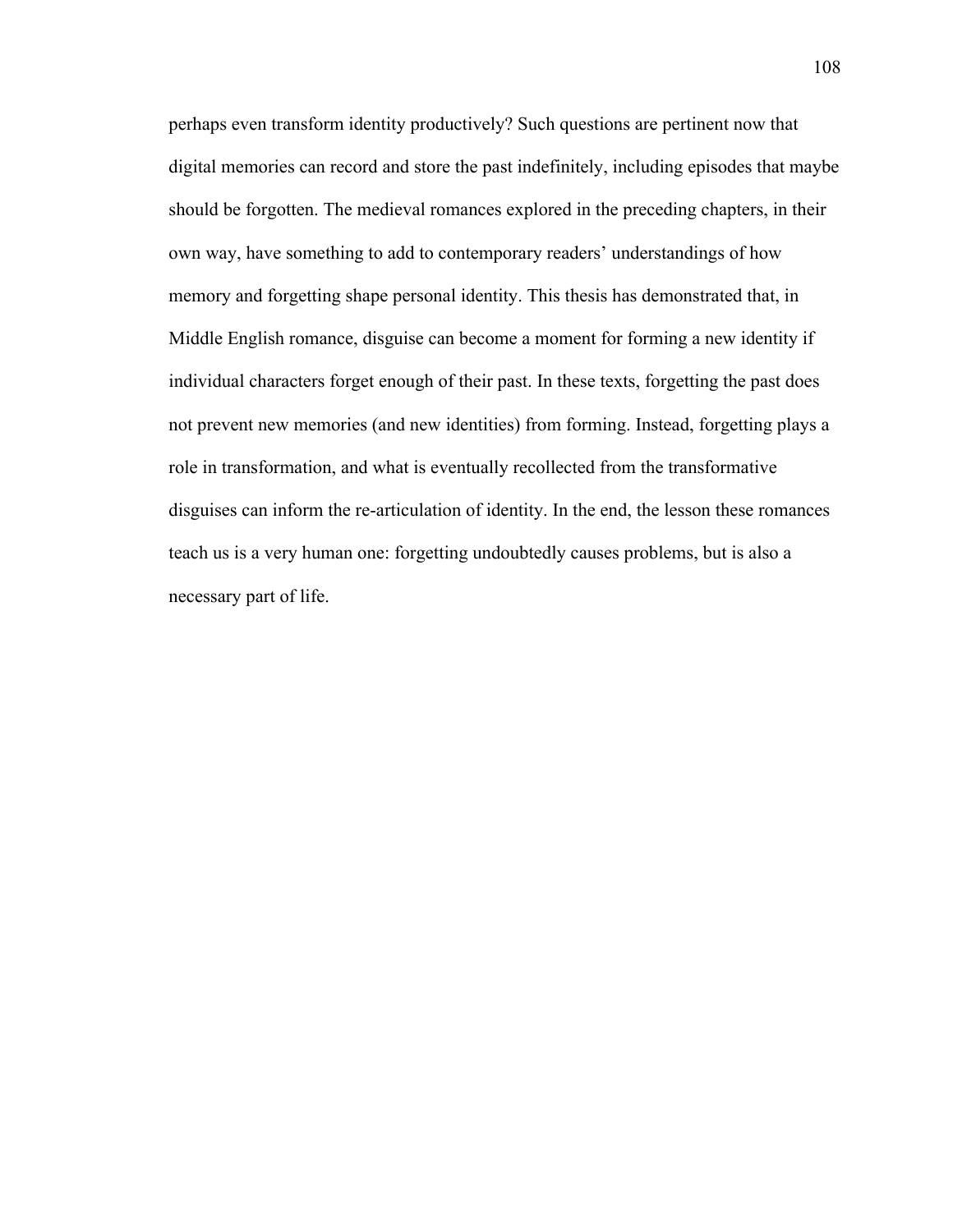## **Bibliography**

## **Editions and translations of primary sources:**

- Albertus Magnus. "*Commentary* on Aristotle, *On Memory and Recollection,*" Translated by Jan M. Ziolkowski, in *The Medieval Craft of Memory*: *An Anthology of Texts and Pictures*, 118-152. Edited by Mary Carruthers and Jan Ziolkowski. Philadelphia: University of Pennsylvania Press, 2002.
- ———. "*De Bono:* Tractatus IV, Quaestio II: 'De Paribus Prudentiae." Translated by Mary Carruthers. Appendix B. *The Book of Memory,* 345-360. 2nd ed. Cambridge: Cambridge University Press, 2008.
- Aquinas, Thomas. "*Commentary* on Aristotle, *On Memory and Recollection*." Translated by John Burchill O.P. In *The Medieval Craft of Memory,*153-188.
	- ———. "Disputed Questions on the Cardinal Virtues." Translated and edited by R.E. Houser. In *The Cardinal Virtues: Aquinas, Albert, and Philip the Chancellor.* Toronto: Pontifical Institute of Mediaeval Studies, 2004.
		- ———. *Questions on the Soul*. Translated by James H. Robb, (Milwaukee: Marquette, 1984). *The Collected Works of St. Thomas Aquinas Electronic Edition*. Intelex Past Masters.
	- ———.*Summa Theologiae*. Translated by the English Dominican Fathers. New York: Christian Classics, 1981). *The Collected Works of St. Thomas Aquinas: Electronic Edition,* Intelex Past Masters.
- ———. *The Treatise on Human Nature: Summa Theologiae 1a 75-89*. Edited and translated by Robert Pasnau. Indianapolis: Hackett Publishing Company, 2002.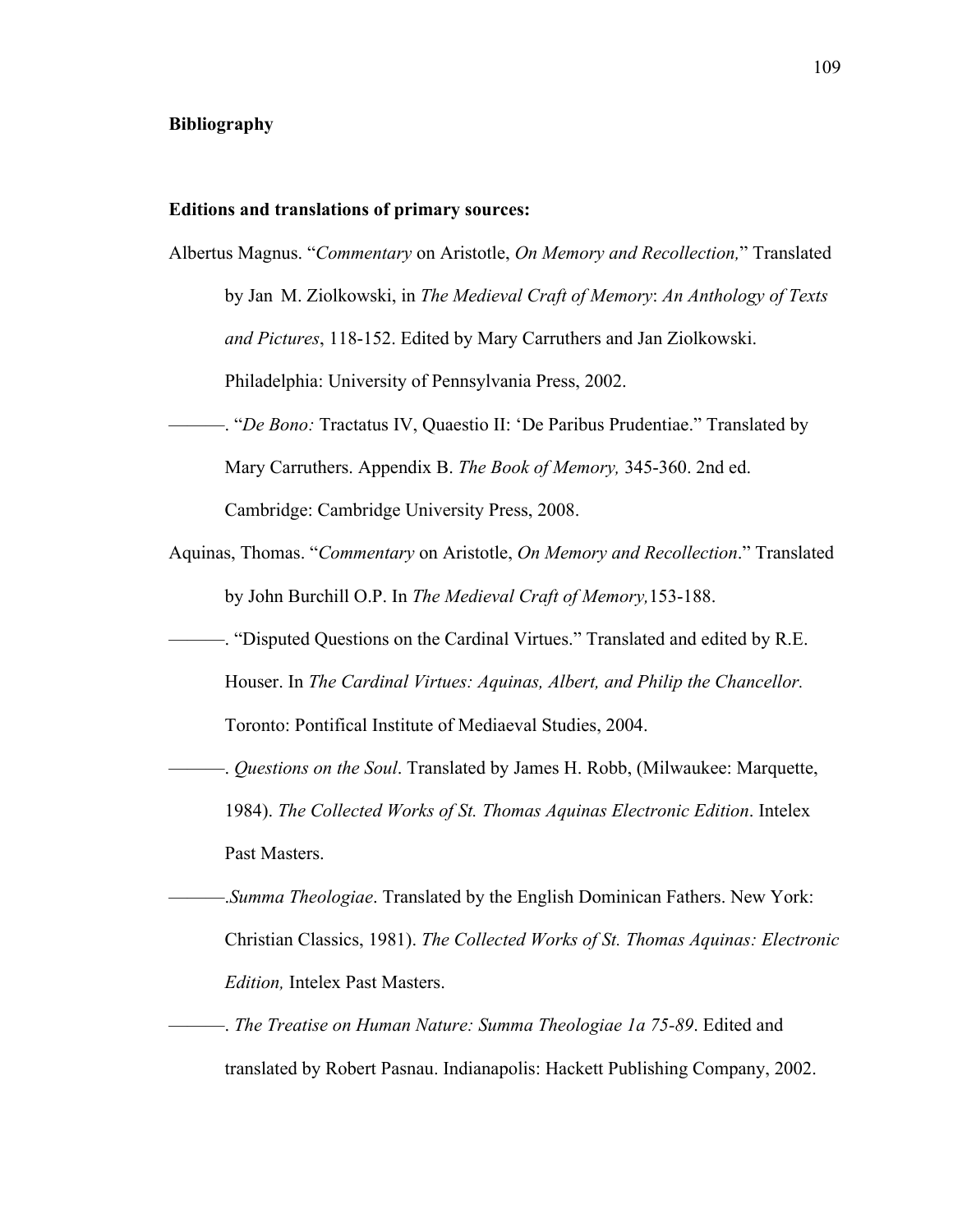- Aristotle. *De Memoria et Reminiscentia*. Edited and Translated by Richard Sorabji, in *Aristotle on Memory*. 2nd ed. Chicago: University of Chicago Press, 2004: 47-62.
- ———. *Metaphysics*. Translated by W.D. Ross. In *The Basic Works of Aristotle*, 689- 926. Edited by Richard McKeon. Reprint of Random House edition 1941, New York: Modern Library, 2001.
- ———. *Parva Naturalia*, 607-630. Translated by J.I. Beare. In *The Basic Works of Aristotle*.

Augustine. *Confessions*. Translated by R.S. Pine-Coffin. London: Penguin, 1961.

- ———. *City of God*. Translated by Philip Levine. Loeb Classical Library 414. Cambridge: Harvard University Press, 1966.
- ———. *Rule*. In *Augustine of Hippo and his Monastic Rule*. Translated by George Lawless. Oxford: Clarendon, 1987.
- Bartholomew of Iscanus. "Conditions of Penance." In *Medieval Handbooks of Penance.*  Translated and Edited by John T. McNeill and Helena M. Gamer. New York: Octagon Books, 1965.
- *Bevis of Hampton*. In *Four Romances of England: King Horn, Havleok the Dane, Bevis of Hampton, Athelston*. 187-340. Edited by Ronald B. Herzman, Graham Drake, and Eve Salisbury. Kalamazoo: Medieval Institute, 1999.
- Boncompagno da Signa. *On Memory*. Translated by Sean Gallagher. In *The Medieval Craft of Memory*. 103-117.
- Bradwardine, Thomas. "On Acquiring a Trained Memory." Translated by Mary Carruthers. In *The Medieval Craft of Memory*, 205-214.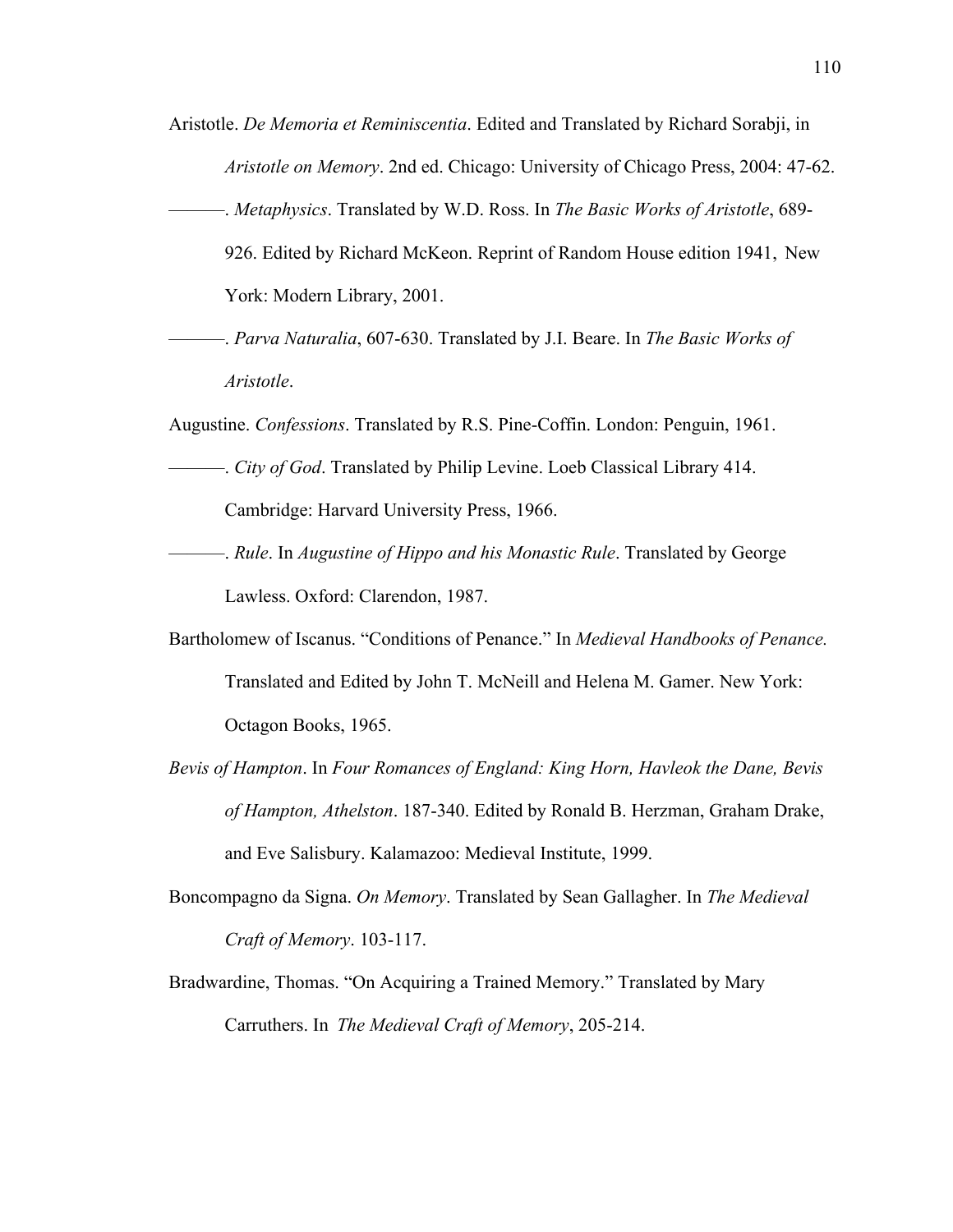- Chaucer, Geoffrey. "The Tale of Melibee." *The Canterbury Tales*, 509-561. Edited by Jill Mann. London: Penguin, 2005.
- Cicero*. De Inventione*. Translated by H.M. Hubbell. Loeb Classical Library 386. Cambridge: Harvard University Press, 1949.
- *Cursor Mundi*. Edited by Rev. Richard Morris. EETS. London: K. Paul, Trench, Trübner & co., 1874-93. *Corpus of Middle English Prose and Verse*. Ann Arbor: University of Michigan Library, 2006. http://name.umdl.umich.edu/ AJT8128.0001.001
- Duns Scotus. "A Treatise on Memory and Intuition from Codex A of Ordination IV, Distinctio 45, Question 3." Trans. Allan B. Wolter. *Franciscan Studies* 53 (1993): 212-230.
- *Emaré*. In *Six Middle English Romances*, 46-74. Edited by Maldwyn Mills, Everyman's Library. London: Dent, 1973.
- "Eustas." In *The Early South-English Legendary or Lives of Saints*, 393-403. Edited by Carl Horstmann. Reprint of EETS Original Series 87, 1887. Millwood: Kraus Reprint, 1973.
- Gaimar, Geffrei. *Lestorie des Engles: la translacion maistre Geffrei Gaimar*. Edited by Thomas Duffus Hardy and Charles Trice Martin. London: H.M. Stationary Office, 1888. Reprint, Cambridge: Cambridge University Press, 2012.

*Havelok*. Edited by G.V. Smithers. Oxford: Clarendon Press, 1987.

Hugh of Saint Victor. *Didascalion*. Translated by Jerome Taylor. New York: Colombia University Press, 1961.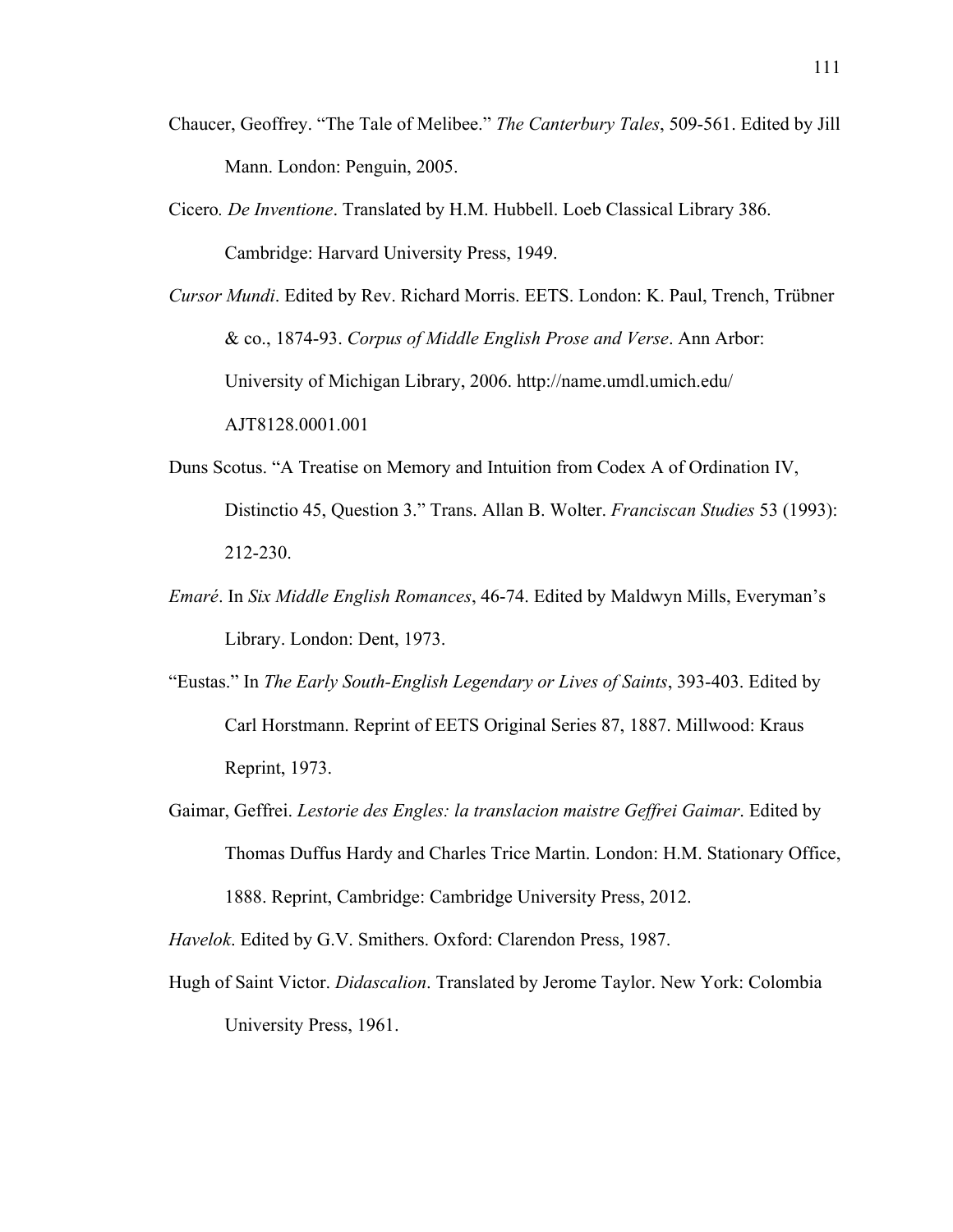- ———. *A Little Book About Constructing Noah's Ark.* Translated by Jessica Weiss. In *The Medieval Craft of Memory.* 41-70.
- ———. "The Three Best Memory Aids for Learning History." Translated by Mary Carruthers. In *The Medieval Craft of Memory*. 32-40.
- *King Horn.* In *Middle English Verse Romances.* Edited by Donald B. Sands. New York: Holt, Rineheart and Winston, inc., 1966. 15-54.

*Ipomadon*. Edited by Rhiannon Purdie. EETS. Oxford: Oxford University Press, 2001.

"Le Lai D'Haueloc le Danois." In *Lestorie des Engleis*, 290-327.

Locke, John. *An Essay Concerning Human Understanding*, II.27, 9-10. Ed. Peter H.

Niddich (Oxford: Oxford University Press, 1975): 335

- *Rhetorica ad Herennium*. Translated by Harry Caplan. Loeb Classical Library 403. London: Harvard University Press, 1968.
- *Robet of Cisyle,* Edited by Edward E. Foster. In *Amis and Amiloun, Robert of Cisyle, and Sir Amadace*. 75-91. Kalamazoo: Medieval Institute, 2007.
- *Saint Eustace*. In *Codex Ashmole 61: A Compliation of Popular Middle English Verse*. Edited by George Shuffelton. Kalamazoo: Medieval Institute, 2008.

http://d.lib.rochester.edu/teams/publication/shuffelton-codex-ashmole-61.

*Sir Gawain and the Green Knight.* Edited by Paul Battles. Peterborough: Broadview, 2012.

*Sir Isumbras.* In *Codex Ashmole 61*, edited by George Shuffelton.

*Sir Isumbras.* In *Four Middle English Romances: Sir Isumbras, Octavian, Sir Eglamour of Artois, Sir Tryamour,* 5-38. Edited by Harriet Hudson. Kalamazoo: Medieval Institute, 2006.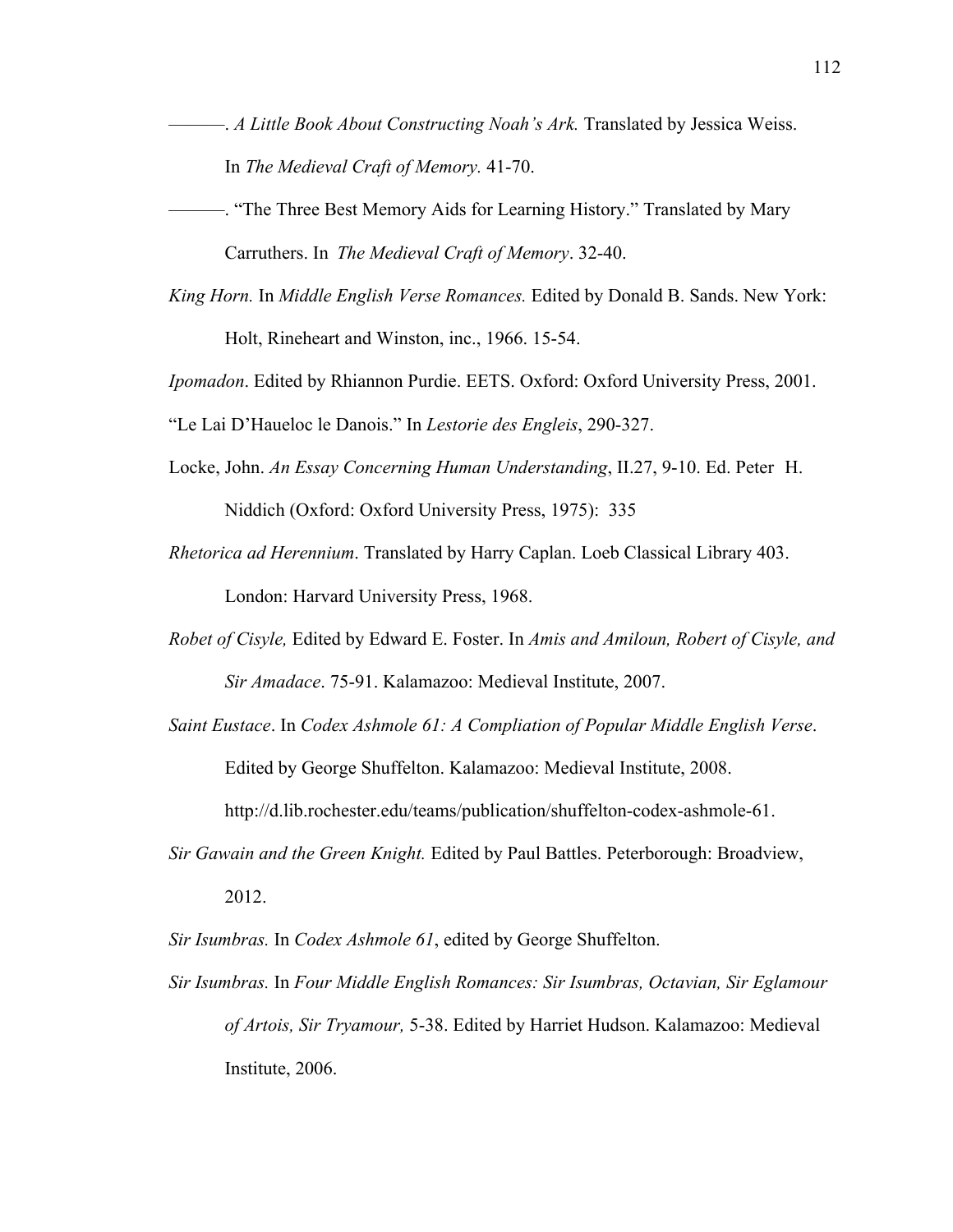*Sir Isumbras*. In *Six Middle English Romances,* edited by Maldwyn Mills, 125-147. Tertullian*. On Penitence*. In *Treatises on Penance: On Penitence and On Purity.*

Translated by William P. Le Saint. Westminister: Newman Press, 1959.

- *The Cloud of Unknowing and the Book of Privy Counselling*. Edited by Phyllis Hodgson. London: Oxford University Press, 1958.
- *The Marriage of Sir Gawain*. In *Sir Gawain: Eleven Romances and Tales*. Edited by Thomas Hahn. Kalamazoo: Medieval Institute, 1995.

http://d.lib.rochester.edu/teams/publication/hahn-sir-gawain

- Thomas of Chobham*.* "Concerning the Parts of the Art of Rhetoric," *Summa De Arte Praedicandi*. Translated and edited by Rita Copeland and Ineke Sluiter, in *Medieval Grammar and Rhetoric*, 630-638. Oxford: Oxford University Press, 2009.
- *Vices and Virtues: A Soul's Confession of its Sins, with Reason's Description of the Virtues*. Edited by F. Holthausen. 1888. Reprint, London: Oxford University Press, 1967.

*William of Palerne*. Edited by G.H.V. Bunt. Groningen: Bouma's Boekhuis, 1985.

*Ywain and Gawain. Ywain and Gawain, Sir Percevell of Gales, The Anturs of Arther*. Edited by Maldwyn Mills, 1-102. London: J.M. Dent, 1992.

## **Secondary Sources:**

Akbari, Suzanne Conklin. "Erasing the Body: History and Memory in Medieval Siege Poetry." In *Remembering the Crusades: Myth, Image, Identity*, edited by Nicholas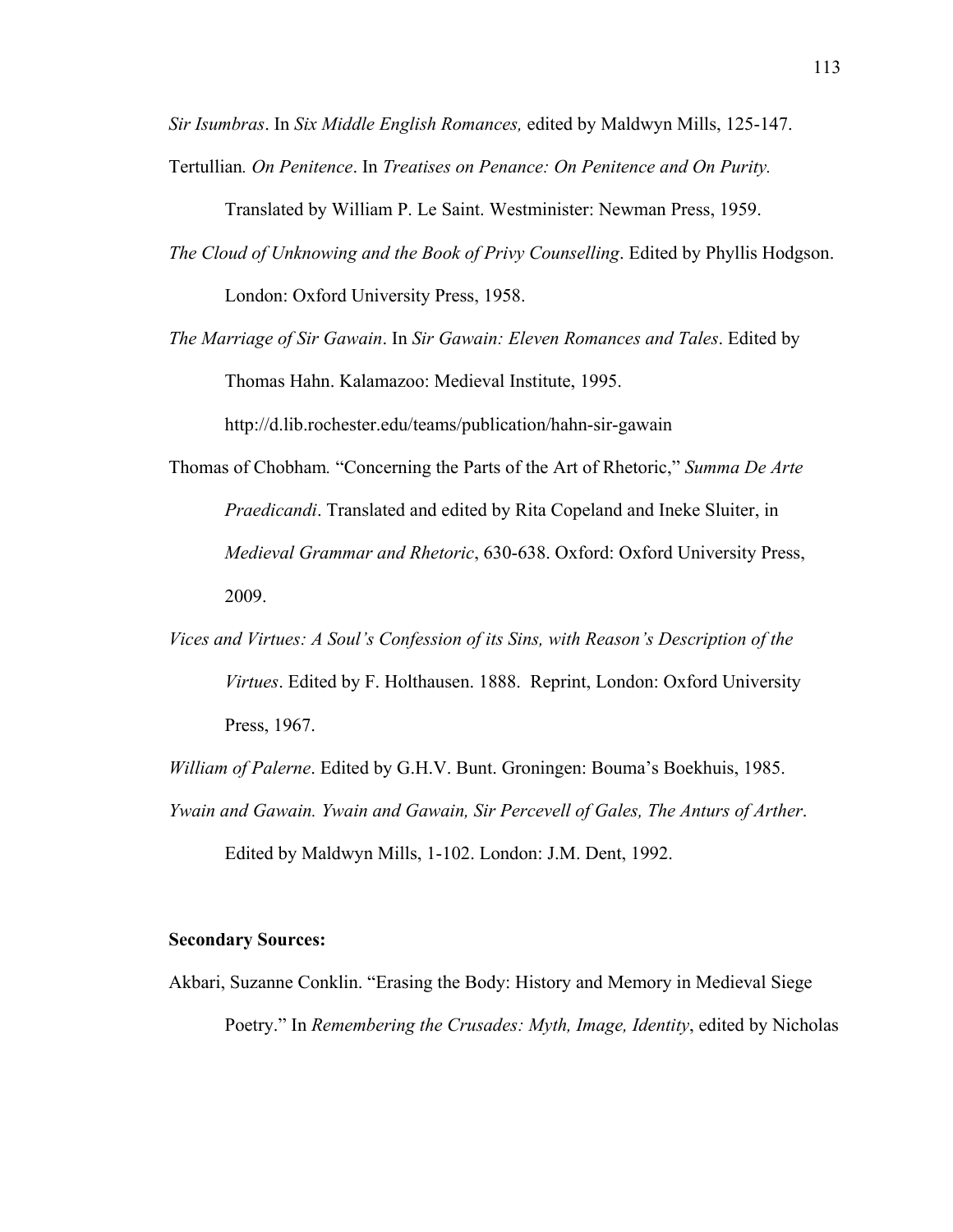Paul and Suzanne Yeager, 146-173. Baltimore: Johns Hopkins University Press, 2012.

Alayarian, Aida. *Trauma, Torture, and Dissociation: A Psychoanalytic View*. London: Karnac, 2011.

Baddeley, Alan D. *Essentials of Human Memory*. Hove: Psychology Press, 1999.

- Baker, Denise N. "Chaucer and Moral Philosophy: The Virtuous Women of the Canterbury Tales." *Medium Aevum* 60, no. 2 (1991): 241–56.
- Battles, Dominique. *Cultural Difference and Material Culture in Middle English Romance: Normans and Saxons*. New York: Routledge, 2013.
- ———. "Reconquering England for the English in *Havelok the Dane.*" *The Chaucer Review* 47, no. 2 (2012): 187-205.

Barron, W.R.J. *English Medieval Romance*. New York: Longman, 1987.

- Birge-Vitz, Evelyn. "On the 'Memory-Friendliness' of Verse Romance." In *Orality and Performance in Early French Romance,* 228-266. Cambridge: D.S. Brewer, 1999.
- Black, Debra B. *Anagnorisis: Revealing Didactic Purpose in the use of Disguise in Middle English Romances*. PhD Diss., Arizona State University, 1998. ProQuest (304414839).
- Bliss, Jane. *Naming and Namelessness in Medieval Romance*. Cambridge: D.S. Brewer, 2008.
- Braswell, Laurel. "'Sir Isumbras' and the Legend of Saint Eustace." *Mediaeval Studies* 27 (1965): 128-151.
- Buckmaster, Elizabeth. "Meditation and Memory in Chaucer's *House of Fame.*" *Modern Language Studies* 16, no. 3 (1986): 279-87.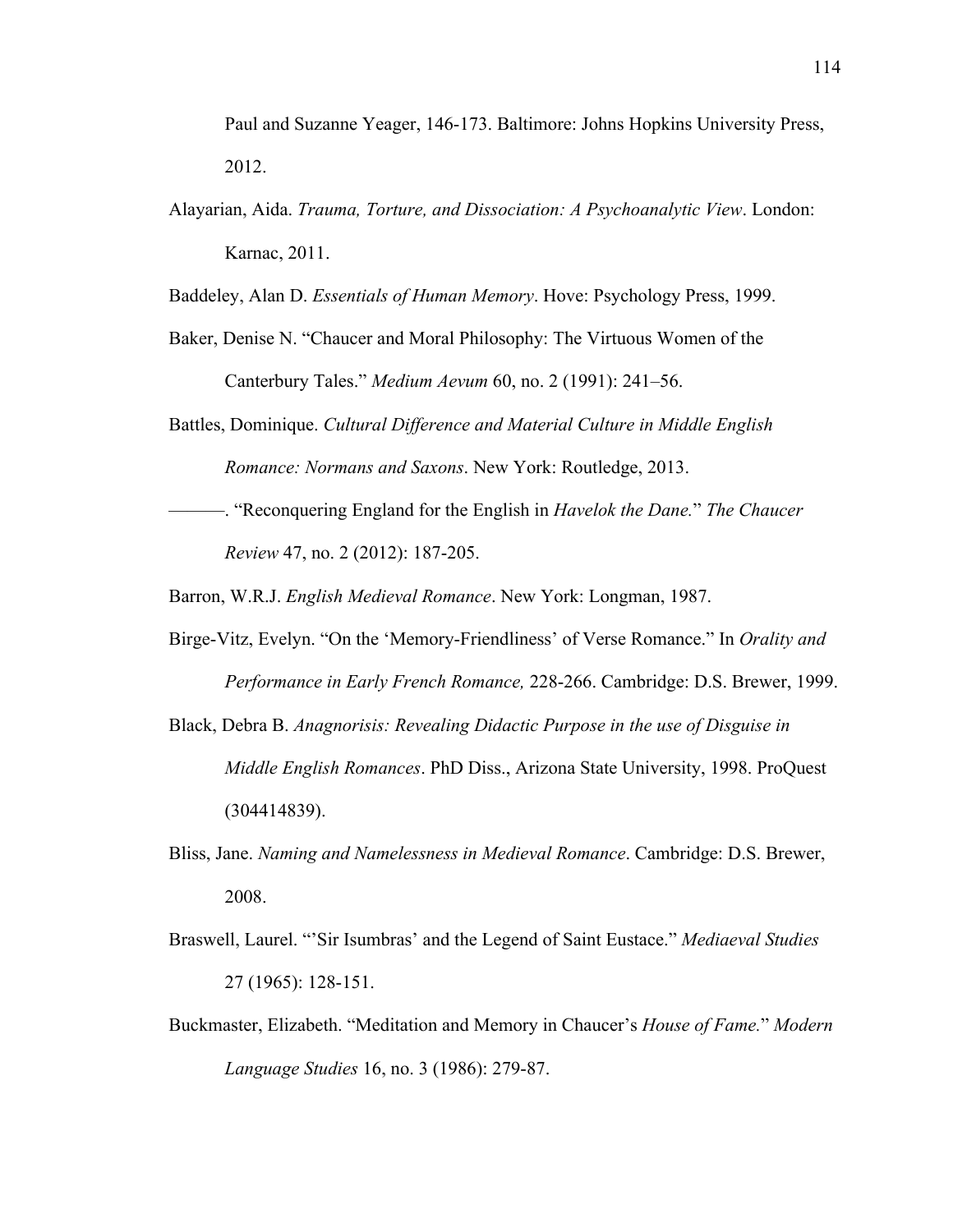- Carruthers, Mary. "Boncompagno at the Cutting-Edge of Rhetoric: Rhetorical *Memoria*  and the Craft of Memory." *The Journal of Medieval Latin* 6 (1996): 44–64.
- ———. *The Book of Memory*: *A Study in Medieval Culture*. 2nd ed. Cambridge:

Cambridge University Press, 2008.

- ———. *The Craft of Thought: Meditation, rhetoric, and the making of images, 400- 1200.* Cambridge, Cambridge University Press, 1998.
- ———. "Seeing Things: Locational Memory in Chaucer's *Knight's Tale*." In *Art and Context in Late Medieval English Narrative*, edited by Robert R. Edwards, 93- 106. Cambridge: D.S. Brewer, 1994.
	- ———. "The Poet as Master Builder: Composition and Locational Memory in the Middle Ages." *New Literary History* 24, no. 4 (1993): 881–904.
- Carruthers, Mary and Jan M. Ziolkowski, editors. *The Medieval Craft of Memory: An Anthology of Texts and Pictures.* Philadelphia: University of Philadelphia Press, 2002.
- Clanchy, M. T. *From Memory to Written Record: England 1066-1307*. 3rd ed. Wiley Blackwell, 2013.
- Coleman, Janet. *Ancient and Medieval Memories: Studies in the Reconstruction of the Past.* Cambridge: Cambridge University Press, 1992.

Coleman, Joyce. "Aurality." In Strohm, *Middle English*, 68-85.

- Coley, David K. "Remembering Lot's Wife /Lot's Wife Remembering: Trauma, Witness, and Representation in *Cleanness.*" *Exemplaria* 24, no. 4 (2012): 342-63.
- Cooper, Helen. *The English Romance in Time: Transforming Motifs from Geoffrey of Monmouth to the Death of Shakespeare.* Oxford: Oxford University Press, 2004.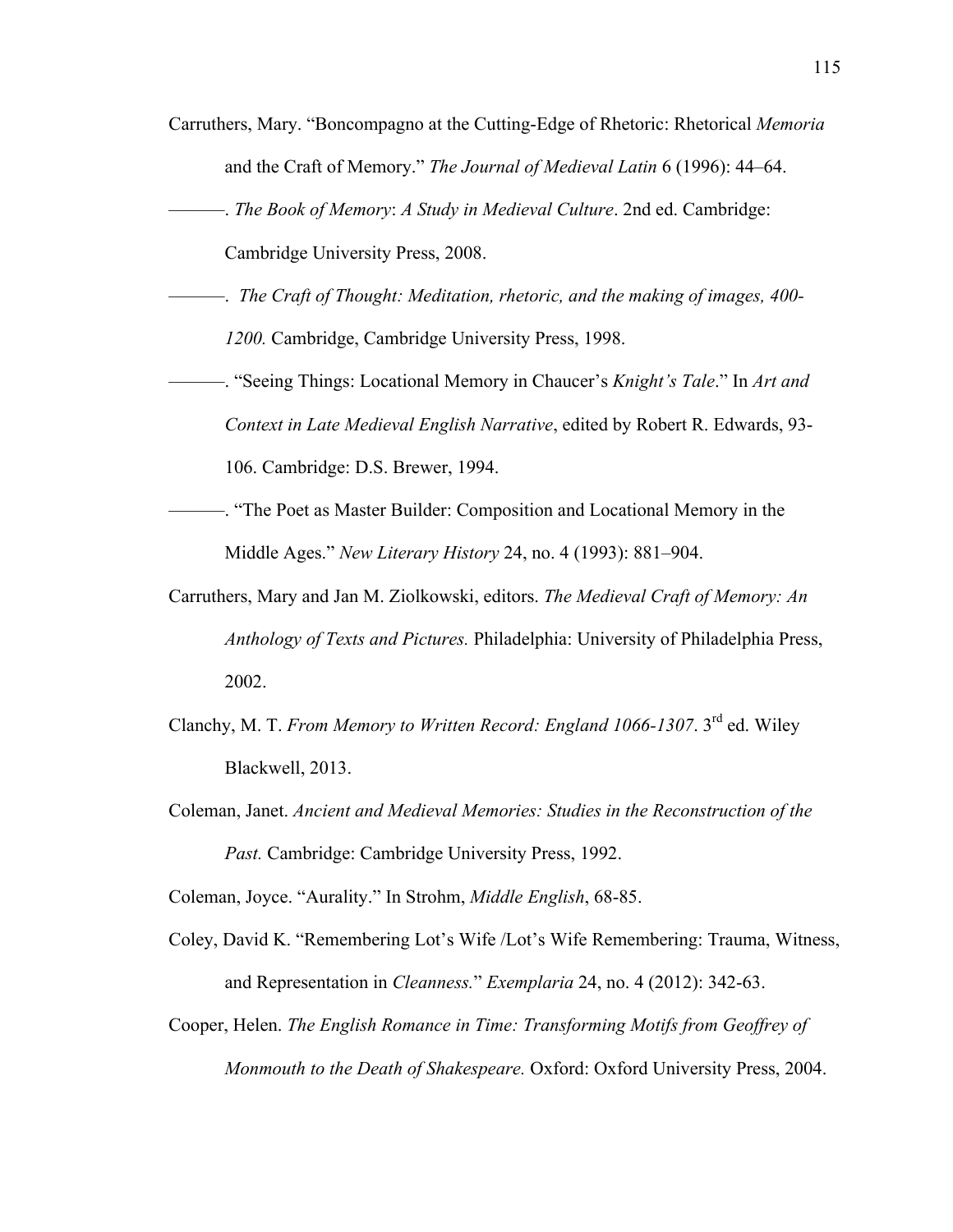- Couch, Julie Nelson. "The Vulnerable Hero: *Havelok* and the Revision of Romance." In *Chaucer Review: A Journal of Medieval Studies and Literary Criticism* 42, no. 3 (2008): 330-352.
- Crane, Susan. *Insular Romance: Politics, Faith, and Culture in Anglo-Norman and Middle English Literature.* Berkley: University of California Press, 1986.
- ———. *The Performance of Self: Ritual, Clothing and Identity During the Hundred Years War.* Philadelphia: University of Pennsylvania Press, 2002.
- Crawford, Donna. "The Vulnerable Body of Havelok the Dane." *Medieval Forum* 1, (2002) http://www.sfsu.edu/~medieval/Volume%201/Crawford.html.
- Crawford, Joanna. ""Clothing Distributions and Social Relations c.1350-1500." In *Clothing Culture, 1350-1650*, edited by Catherine Richardson, 153–64. Aldershot: Ashgate, 2004.
- Dalrymple, Roger. *Language and Piety in Middle English Romance.* Cambridge: D.S. Brewer, 2000.
- DeMarco, Patricia. "Violence, Law, and Ciceronian Ethics in Chaucer's *Tale of Melibee*." *Studies in the Age of Chaucer* 30, no. 1 (2009): 125–69.

Dinshaw, Carolyn. "Temporalities." In *Middle English*, 107-123.

- Doležalová, Lucie, ed. *The Making of Memory in the Middle Ages*. Leiden: Brill, 2010
- Eckert, Ken. "The Redemptive Hero and 'Inconsistencies' in *Havelok the Dane*." *Philological Quarterly* 94, no.3 (2015): 225-244
- Enders, Jody. "Memory, Allegory, and the Romance of Rhetoric." *Yale French Studies* no. 95 (1999): 49-64.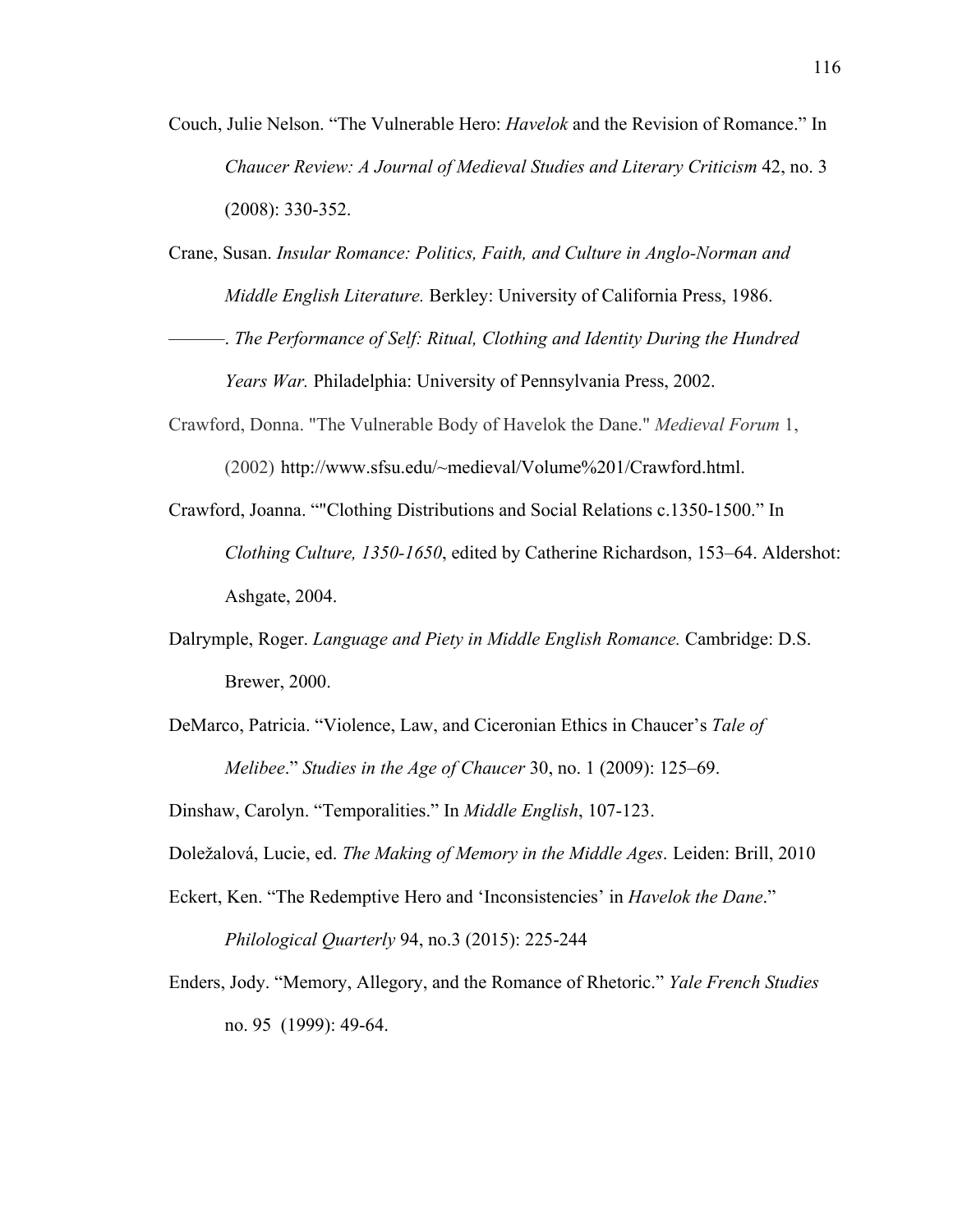- ———. *The Medieval Theatre of Cruelty: Rhetoric, Memory, Violence.* Ithaca: Cornell University Press, 1999.
- Evans, Murray J. "Romances in Composite Manuscript Contexts I: *Sir Isumbras*, the Isumbras-Group, and Homiletic Romance." In *Rereading Middle English Romance: Manuscript Layout, Decoration, and the Rhetoric of Composite Structure*, 51–82. Montreal: McGill-Queen's University Press, 1995.
- Falvay, David. "Memory and Hagiography: The Formation of the Memory of Three Thirteenth-Century Female Saints." In Doležalová, *The Making of Memory,* 347– 64.
- Field, Rosalind. "Romance in England 1066-1400," In Wallace, *The Cambridge History of Medieval English Literature*, 152-178.
- Finlayson, John. "*King Horn* and *Havelok the Dane*: A Case of Mistaken Identities." *Medievalia et humanistica* 18 (1992): 17-46.
- Fivush, Robin. "The Development of Autobiographical Memory." *The Annual Review of Psychology* (2011): 559-82.
- Faletra, Michael. "The Ends of Romance: Dreaming the Nation in the Middle English *Havelok*." *Exemplaria* 17, no. 2 (2005): 347–80.
- Fowler, Elizabeth. "The Romance Hypothetical: Lordship and the Saracens in *Sir Isumbras*." In Putter and Gilbert *The Spirit of Medieval English Popular Romance*.
- Freedman, Paul. *Images of the Medieval Peasant*. Stanford: Stanford University Press, 1999.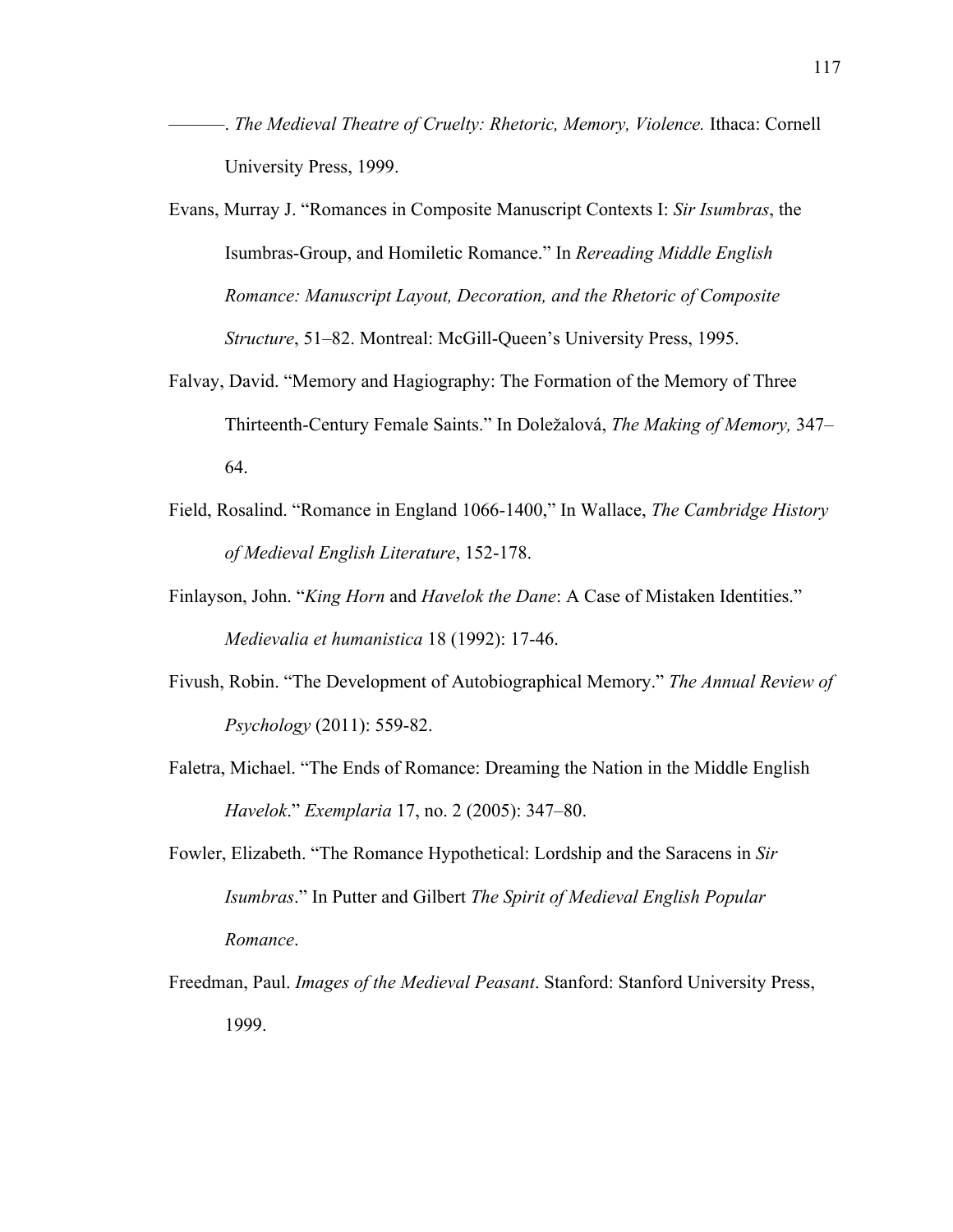- Frye, Northrop. *The Secular Scripture: A Study of the Structure of Romance*. Cambridge: Harvard University Press, 1976.
- Ganze, Ronald. "The Neurological and Physiological Effects of Emotional Duress on Memory in two Old English Elegies." In *Anglo-Saxon Emotions: Reading the Heart in Old English Language, Literature, and* Culture. Edited by Alice Jorgensen, Frances McCormack, and Johathan Wilcox, 211-226. Dorchester: Ashgate, 2015.
- Gadomski, Kenneth E. "Narrative Style in *King Horn* and *Havelok the Dane." The Journal of Narrative Technique* 15, no. 2 (1985): 133-145.
- Geary, Patrick J. *Phantoms of Remembrance*. Princeton: Princeton Univeristy Press, 1994.
- Gordon, Sarah E. "The Man with No Name: Identity in French Arthurian Verse Romance." *Arthuriana* 18, no. 2 (2008): 69–81.
- Halverson, John. "*Havelok the Dane* and Society." *The Chaucer Review* 6, no. 2 (1971): 142-151.
- Hanning, Robert W. *The Individual in Twelfth-Century Romance*. New Haven: Yale University Press, 1977.
- Hardman, Philippa, ed. *The Matter of Identity in Medieval Romance.* Cambridge: D.S. Brewer, 2002.
- Harvey, Ruth. *The Inward Wits: Psychological Theory in the Middle Ages and Renaissance*. Warburg Institute Surveys VI. London: University of London, 1975.
- Haskin, Dayton S.J. "Food, Clothing and Kingship in *Havelok the Dane.*" *The American Benedictine Review* 24 (1973): 204-213.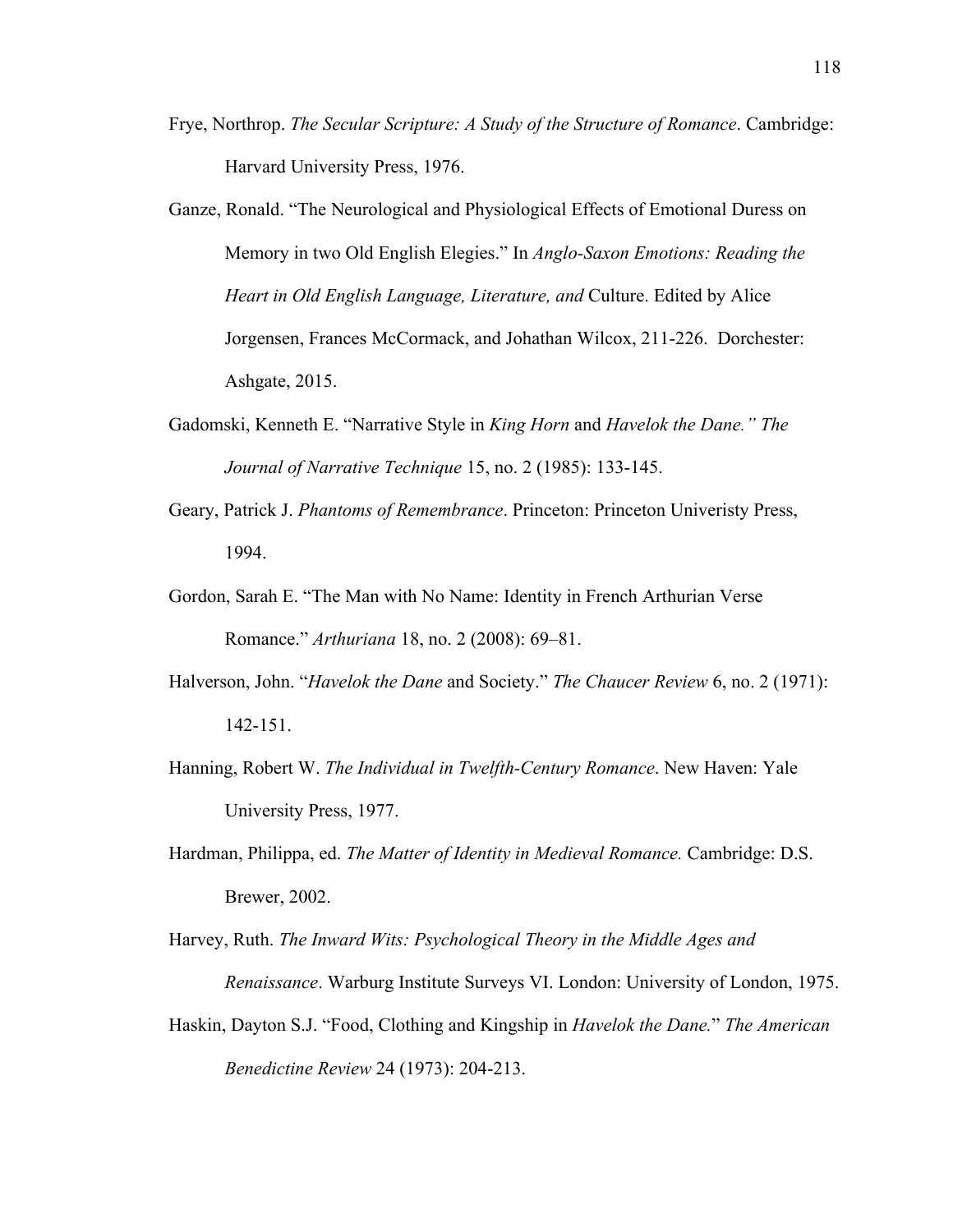- Hawkins, Anne Hunasker. "Yvain's Madness." *Philological Quarterly* 71, no. 4 (1992): 377–97.
- Hopkins, Andrea. *The Sinful Knights: A Study of Middle English Penitential Romance*. New York: Oxford University Press, 1990.
- Hostetter, Aaron. "Food, Sovereignty, and Social Order in *Havelok the Dane*." *Journal of English and Germanic Philology* 110, no. 1 (2011): 22-52.
- Houser, R.E., ed. *The Cardinal Virtues: Aquinas, Albert, and Philip the Chancellor.* Toronto: Pontifical Institute of Mediaeval Studies, 2004.
- Houwen, L.A.J.R. "'Breme Beres' and 'Hende Hertes': Appearance and Reality in *William of Palerne*." In *Loyal Letters: Studies in Alliterative Poetry and Prose*, edited by L.A.J.R Houwen, 223–38. Gronigen: Egbert Forsten, 1994.
- Huot, Sylvia. *Madness in Medieval French Literature*. Oxford: Oxford University Press, 2003.
- Hunter, Brooke. "Remenants of Things Past: Memory and the *Knight's Tale*." *Exemplaria* 23, no. 2 (2011): 126-146.
- Ingham, Patricia Clare. "Chaucer's Haunted Aesthetics: Mimesis and Trauma in *Troilus and Criseyde.*" *College English* 72, no. 3 (2010): 226-247.

Kemp, Simon. *Medieval Psychology*. Westport: Greenwood Press, 1990.

Kline, Daniel T. "'That Child may Doon to Fadres Reverence': Children and Childhood in Middle English Literature." In *The Child in British Literature: Literary Constructions of Childhood, Medieval to Contemporary*. Edited by Adrienne E. Gavin. 21-37. London: Palgrave, 2012.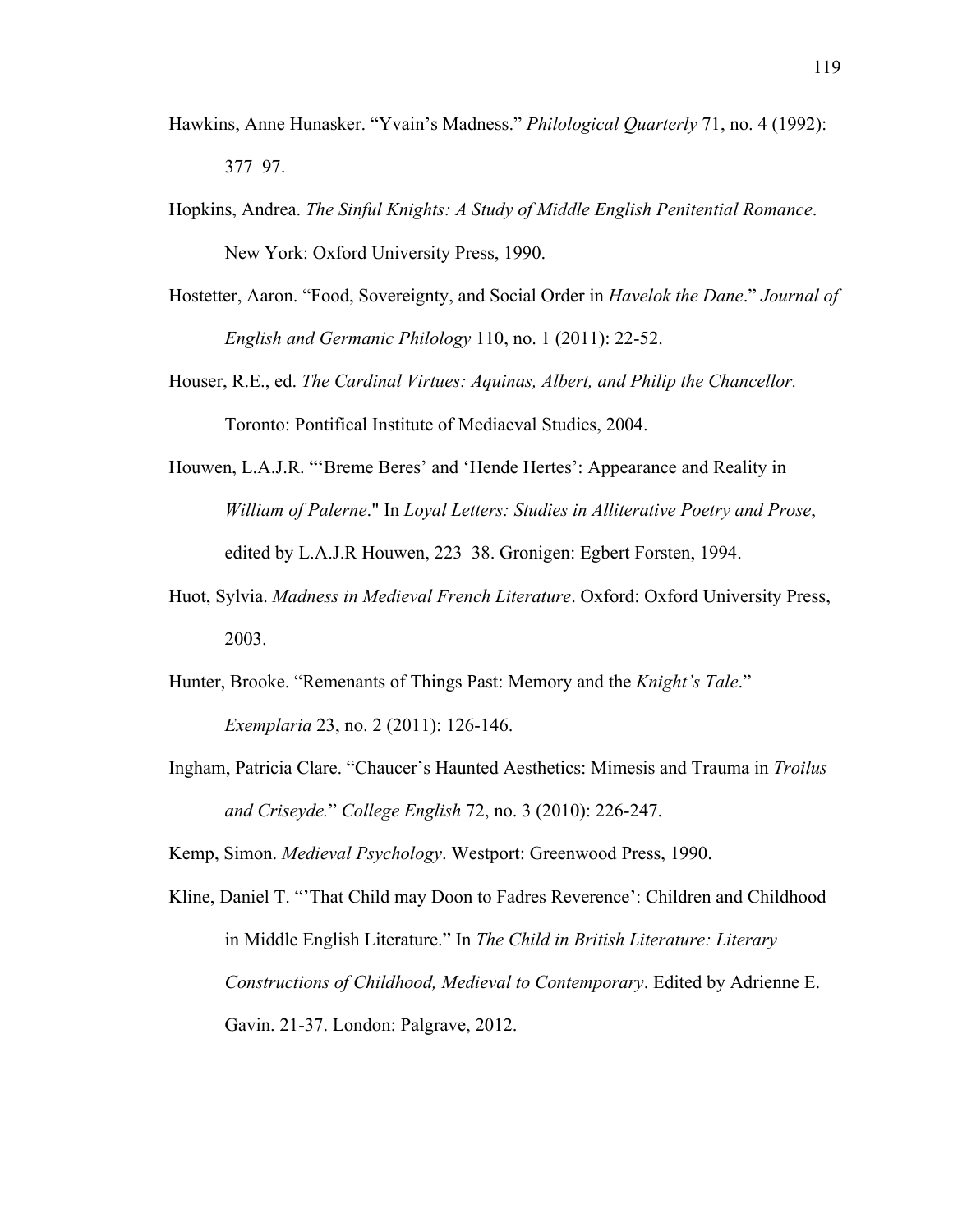- Kruger, Steven F. *Dreaming in the Middle Ages*. Cambridge: Cambridge University Press, 1992.
- Kuczynski, Michael P. "Sin and the Vices in the Middle English Mystics." In *In the Garden of Evil: The Vices and Culture in the Middle Ages*, edited by Richard Newhauser, 206–33. Toronto: Pontifical Institute of Medieval Studies, 2005.
- Labbie, Erin Felicia. "Introduction: Pain, Trauma, and *Philia* in Middle English Literature." *Literature and Medicine* 33, no. 2 (2015): 235-257.
- Landers, Samara P. "'And Loved He Was with All'. Identity in *Sir Isumbras*." *Orbis Litterarum* 64, no. 5 (October 2009): 351–72.
- LeGoff, Jaques. "Memory," in *History and Memory*. Translated by Steven Rendall and Elizabeth Claman, 51-97. New York: Colombia University Press, 1959.
- ———. *Time, Work, and Culture in the Middle Ages*, Translated by Arthur Goldhammer. Chicago: University of Chicago Press, 1980.
- Levine, Peter A. *Trauma and Memory: Brain and Body in Search for the Living Past*. Berkley: North Atlantic Books, 2012.
- Lim, Gary. "In the Name of the (Dead) Father: Reading Fathers and Sons in *Havelok the Dane, King Horn,* and *Bevis of Hampton*." *Journal of English and Germanic Philology* 110, no .1 (2011): 22-52.
- Little, Lester K. "Pride Goes before Avarice : Social Change and the Vices in Latin Christendom." *The American Historical Review* 76, no. 1 (1971): 16–49.
- Liuzza, Roy Michael. "Representation and Readership in the Middle English 'Havelok.' *The Journal of English and Germanic Philology* 93, no. 4 (1994): 504-519.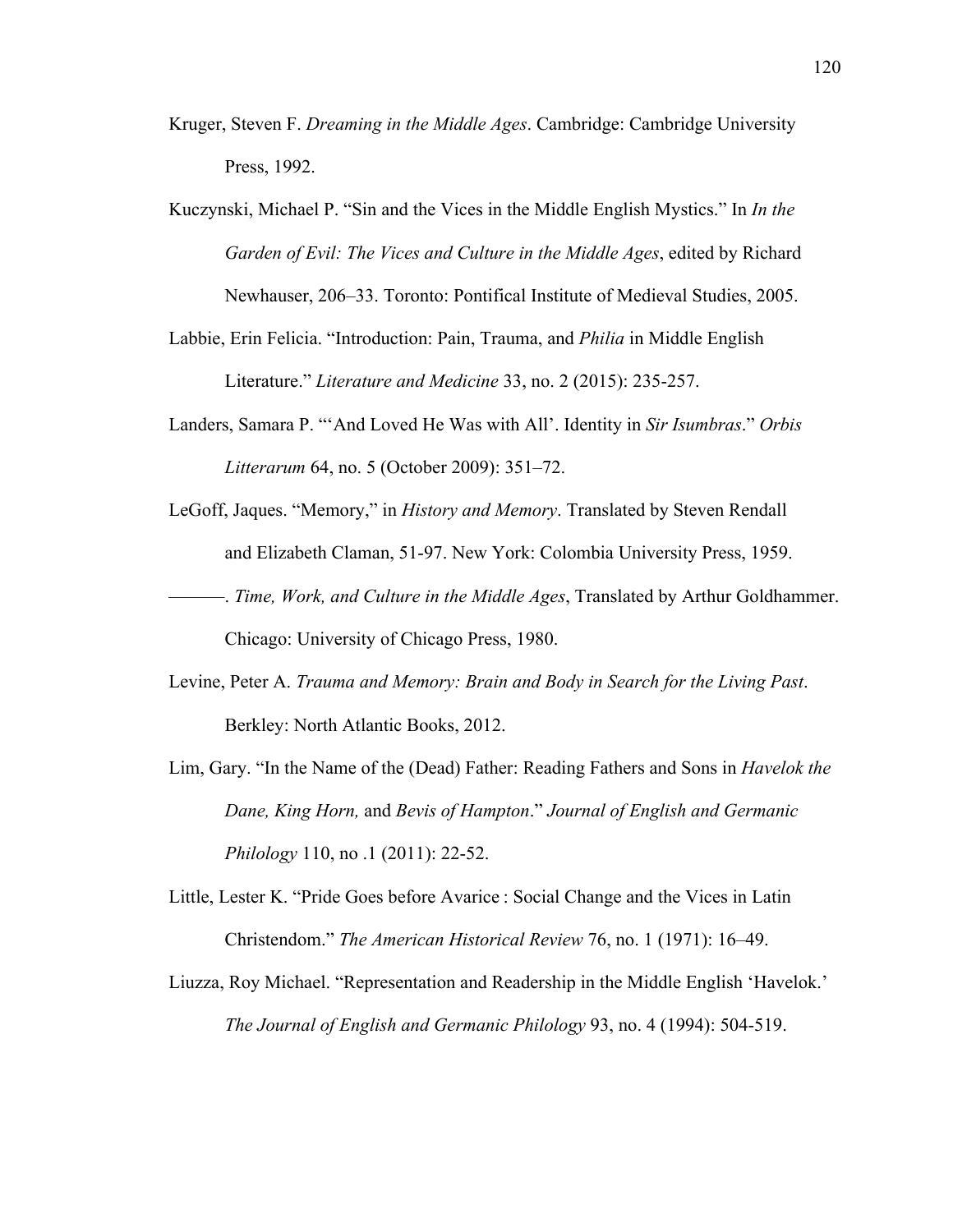- Lockhart, Jessica J. "He will Rock You: The Sports Wonders of *Havelok the Dane*. *The Chaucer Review* 50, no. 3, 4. (2015): 351-283.
- Loveridge, Jordan. "Rhetorical Deliberation, Memory, and Sensation in the Thought of Thomas Aquinas. *Philosophy and Rhetoric* 50, no. 2. (2017): 178-200.
- Manion, Lee. "'Perpetual memorye": remembering history in the crusading romance," in *Remembering the Crusades and Crusading*. Edited by Megan Cassidy-Welch. London: Routledge, 114-128.
- ———. "*Sir Isumbras's* 'Privy' Recovery: Individual Crusading in the Fourteenth Century." In *Narrating the Crusades: Loss and Recovery in Medieval and Early Modern English Literature*, 67–106. Cambridge: Cambridge University Press, 2014.
- ———. "The Loss of the Holy Land and *Sir Isumbras*: Literary Contributions to Fourteenth-Century Crusade Discourse." *Speculum* 85, no. 1 (2010): 65–90.

Marenbon, John. *Later Medieval Philosophy 1150-1350*. London: Routledge, 1987.

- Martin, Jean-Pierre. "The *Chanson de Geste* as a construction of memory." Trans. Jennie Fieldman. In Whitman's *Romance and History,* 137-150.
- McCord, Mailyn Adams and Allan B. Wolter. "Memory and Intuition: A Focal Debate in Fourteenth Century Cognitive Psychology." *Franciscan Studies* 53 (1993): 175- 192.
- Nicola McDonald, ed., *Pulp fictions of medieval England: Essays in popular romance*. Manchester: Manchester University Press, 2004.
- McGillvray, Murray. *Memorization in the Transmission of the Middle English Romance*. Albert Bates Lord Studies in Oral Tradition 5. New York: Garland, 1990.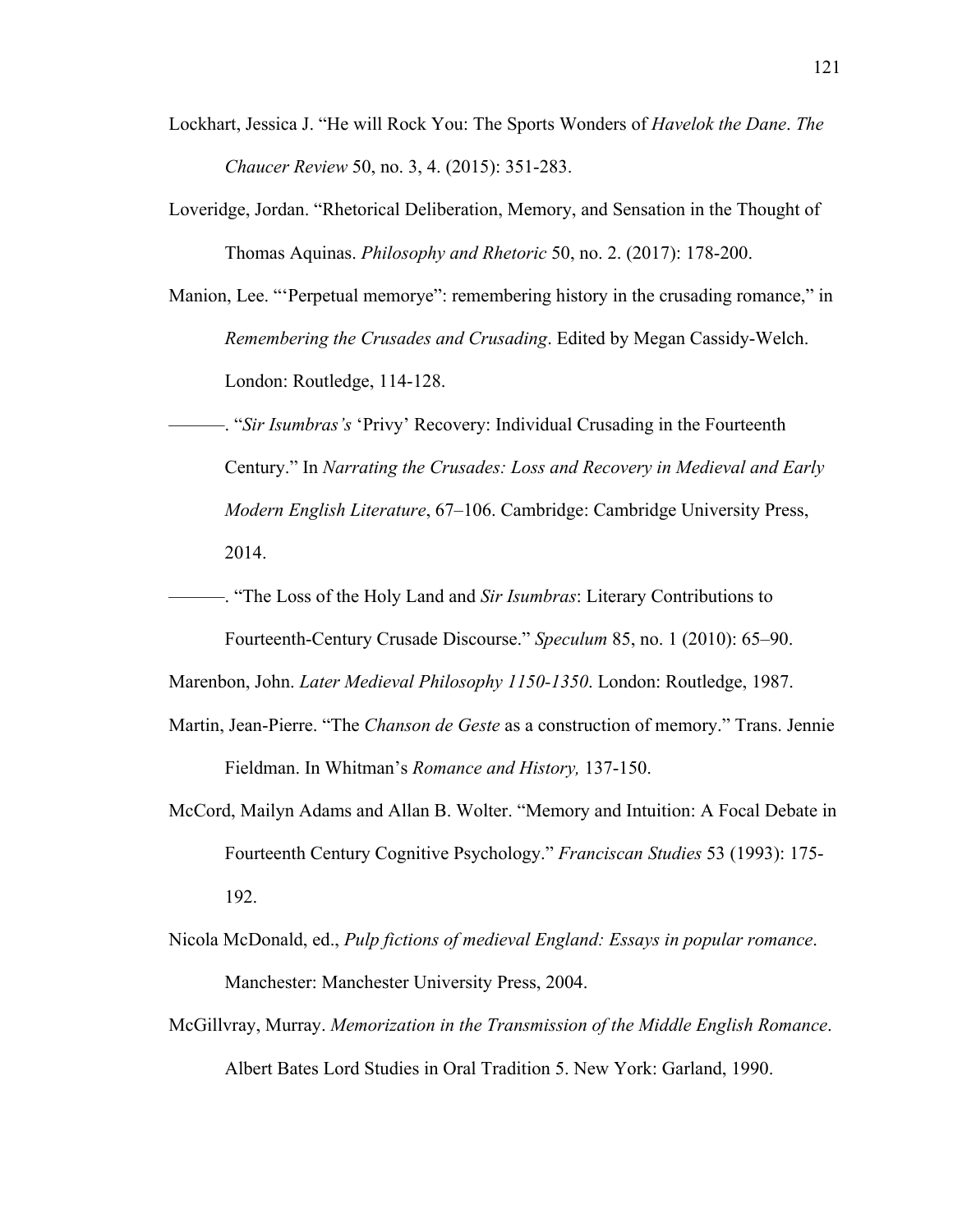- McKinstry, Jamie. *Middle English Romance and the Craft of Memory*. Cambridge: D.S. Brewer, 2015.
- ———. "Perpetual Bodily Trauma: Wounding and Memory in the Middle English Romances." *Medical Humanities* 39 (2013): 59-64.

McNameer, Sarah. "Feeling." In Strohm, *Middle English*, 241-257.

- Mehl, Dieter. *The Middle English Romances of the Thirteenth and Fourteenth Centuries.* London: Routledge, 1968.
- Mills, Maldwyn. "Havelok and the Brutal Fisherman." *Medium Aevum* 36, no. 3 (1967): 219-230.

———. "Havelok's Return." *Medium Aevum* 45 (1976): 20–35

- Mills, Robert. "Havelok's Bare Life and the Significance of Skin." In *Reading Skin in Medieval Literature and Culture*. Edited by Katie L. Walter. 57-80. The New Middle Ages. New York: Palgrave, 2013.
- Mitchell, Allan J. *Becoming Human: The Matter of the Medieval Child*. Minneapolis: University of Minnesota Press, 2014
- Morgan, Pamela E. "Re-membering Saintly Relocations: The Rewriting of Saint Congar's Life within the Gendered Context of Romance Narratives." In *Reconsidering Gender, Time, and Memory in the Middle Ages*, edited by Elizabeth Cox, Liz Herbert McAvoy, and Roberta Magnani, 127-147. Cambridge, D.S. Brewer, 2015.
- Murtaugh, Daniel M. "*Havelok the Dane*: Kingship, Hunger, and Purveyance." *Neophilogous* 200 (2016):477-488.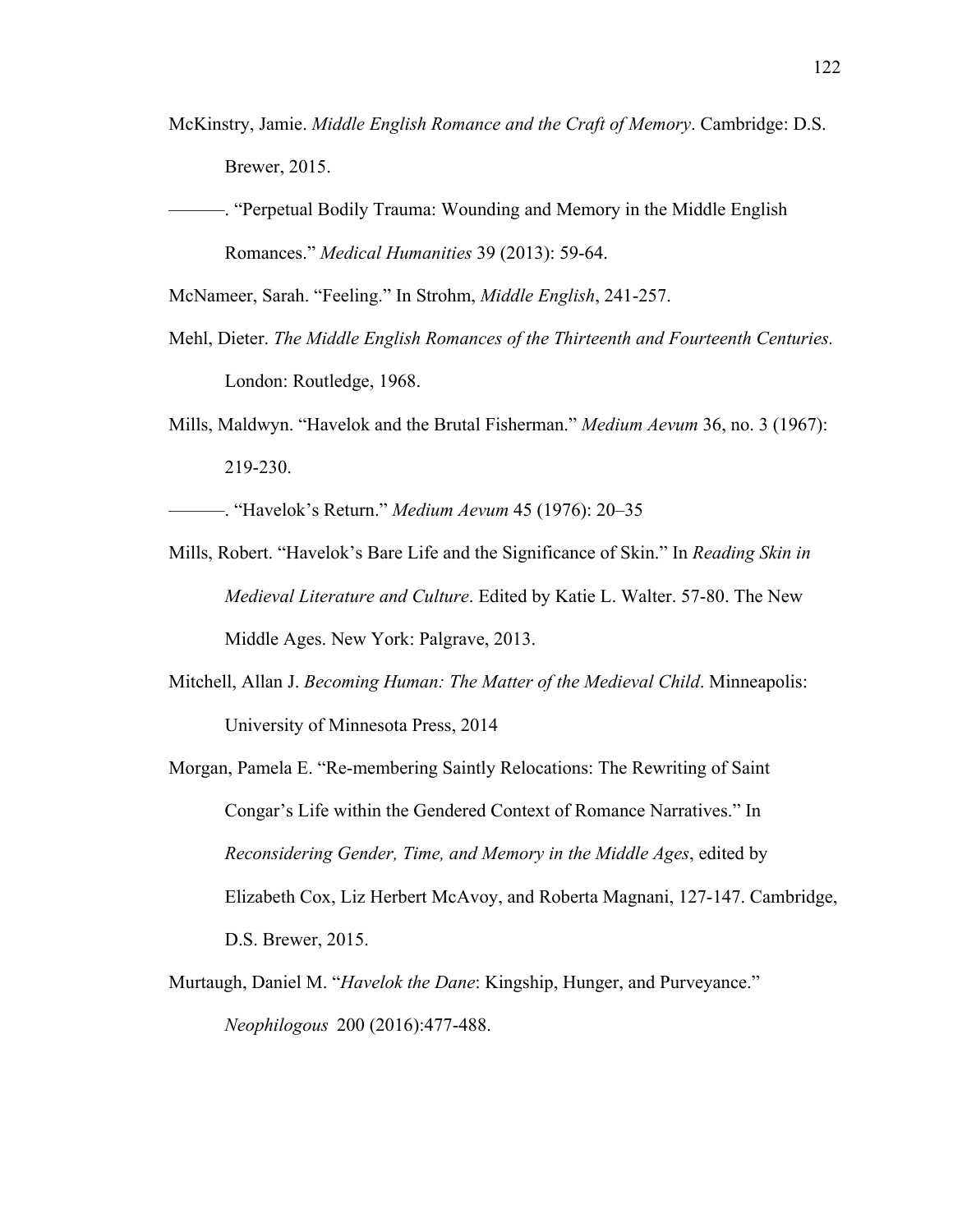Norako, Leila K. "*Sir Isumbras* and the Fantasy of Crusade." *The Chaucer Review* 48, no. 2 (2013): 166–89.

Orme, Nicholas. *Medieval Children.* New Haven: Yale University Press, 2001.

- Phillips, Kim M. "Masculinities and the Medieval English Sumptuary Laws." *Gender & History* 19, no. 1 (2007): 22–42.
- Pitts, Brent. "Absence, Memory, and the Ritual of Love in Thomas's *Roman de Tristan.*" *The French Review* 63, no. 5 (2010): 790-799.
- Powell, Stephen D. "Models of Religious Peace in the Middle English Romance *Sir Isumbras*." *Neophilologus* 85 (2001): 121–36.
- Priest, Hannah. "'Bogesliche as a Boye': Performing Sexuality in *William of Palerne*." In *Sexual Culture in the Literature of Medieval Britain*, edited by Andrea Hopkins, Robert Allan Rouse, and Cory James Rushton, 85–98. Cambridge: D.S. Brewer, 2014.
- Purdie, Rhiannon. "Generic Identity and the Origins of *Sir Isumbras*." In Hardman, *The Matter of Identity*, 113–24.
- Putter, Ad and Jane Gilbert, eds. *The Spirit of Medieval English Popular Romance*. Harlow: Longman, 2000.
- Radulescu, Raluca. "Pious Middle English Romances Turned Political: Reading *Sir Isumbras, Sir Gowther,* and *Robert of Sicily* in Fifteenth-Century England." *Viator* 41, no. 2 (2010): 333–59.
- Radulescu Raluca L. and Cory James Rushton eds. *A Companion to Medieval Popular Romance*. Cambridge: D.S. Brewer, 2009.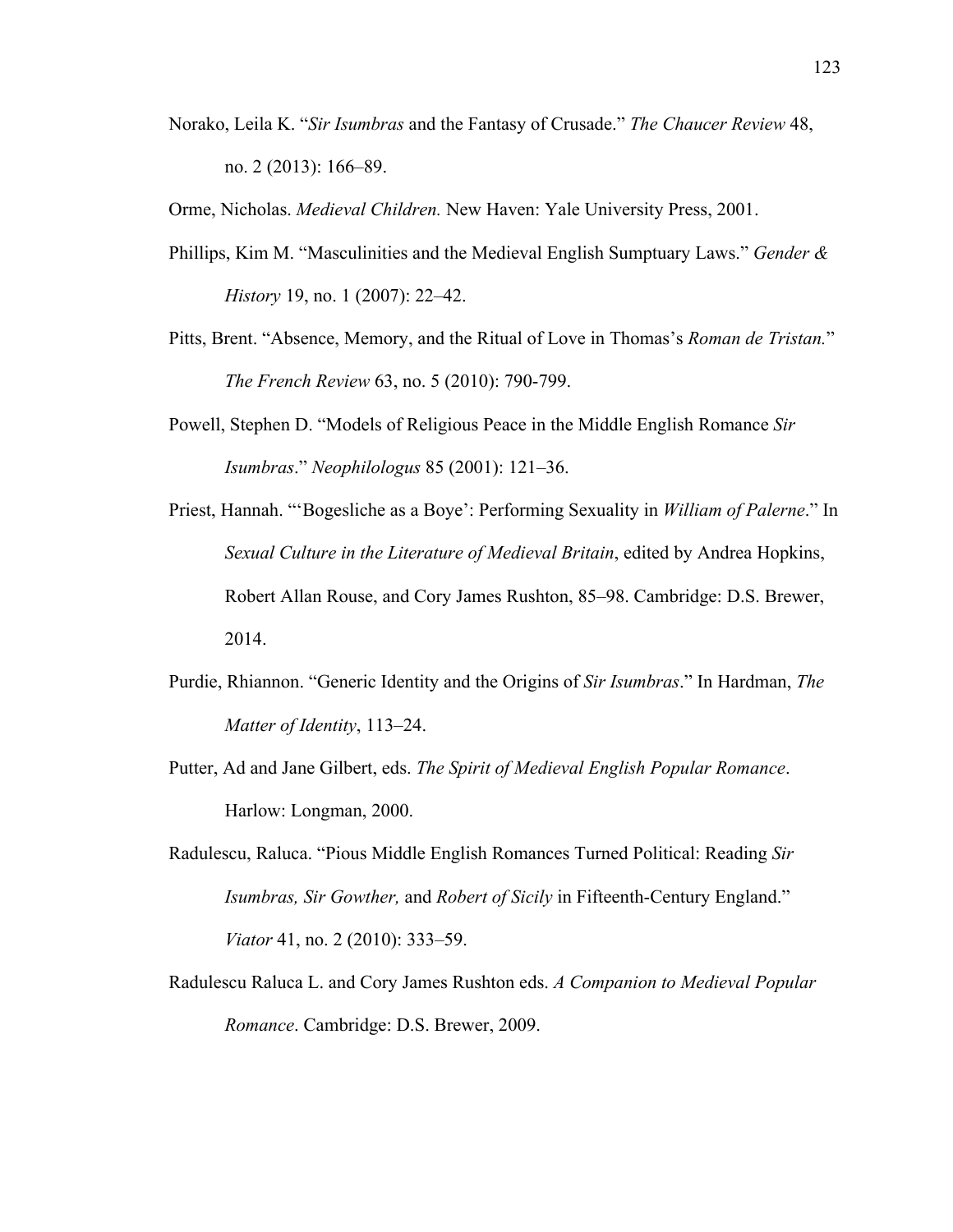- Ramm, Ben. "Losing the Plot: The Melancholy of Remembrance in the Old French *Folie Tristan* Poems." *The Modern Language Review* 107, no. 1 (2013): 108–23.
- Rankovic, Slavica. "Communal Memory of the Distributed Author: Applicability of the Connectionist Model of Memory to the Study of Traditional Narratives." In Doležalová, *The Making of Memory in the Middle Ages*, 9–26.
- Reiss, Edmund. "Havelok the Dane and Norse Mythology." *Modern Language Quarterly* 27, no. 2 (1966): 115–24.
- Ricoeur, Paul. *Memory, History, Forgetting*. Translated by Kathleen Blamey & David Pellauer. Chicago: University of Chicago Press, 2004.
- Rivers, Kimberly. "Memory, division, and the organisation of knowledge in the Middle Ages." In *Pre-Modern Encyclopaedic Texts: Proceedings of the Second Comers Congress*, edited by Peter Binkley, 147-158. Leiden: Brill, 1997.
	- ———. *Preaching the Memory of Virtue and Vice*. Turnhout: Brepols, 2010.
- Roscoe, Brett. "Reading the Diptych: *The Awntyrs off Arthure*, Medium and Memory." *Arthuriana* 24, no. 1 (2014): 49-65.
- Rowland, Beryl. "Thomas Bradwardine on the Artificial Memory." *Journal of the Warburg and Courtland Institutes* 41 (1948): 307-312.
- Shibanoff, Susan. "Prudence and the Artificial Memory in Chaucer's Troilus." *ELH* 42, no. 4 (1975): 507–15.
- Shuffelton, George. "Is There a Minstrel in the House?: Domestic Entertainment in Late Medieval England." *Philological Quarterly* 87, no. 1–2 (2008): 51–76.
- Smith, Vance D. "Irregular Histories: Forgetting Ourselves." *New Literary History* 28, no. 2. Medieval Studies (Spring 1997): 161-184.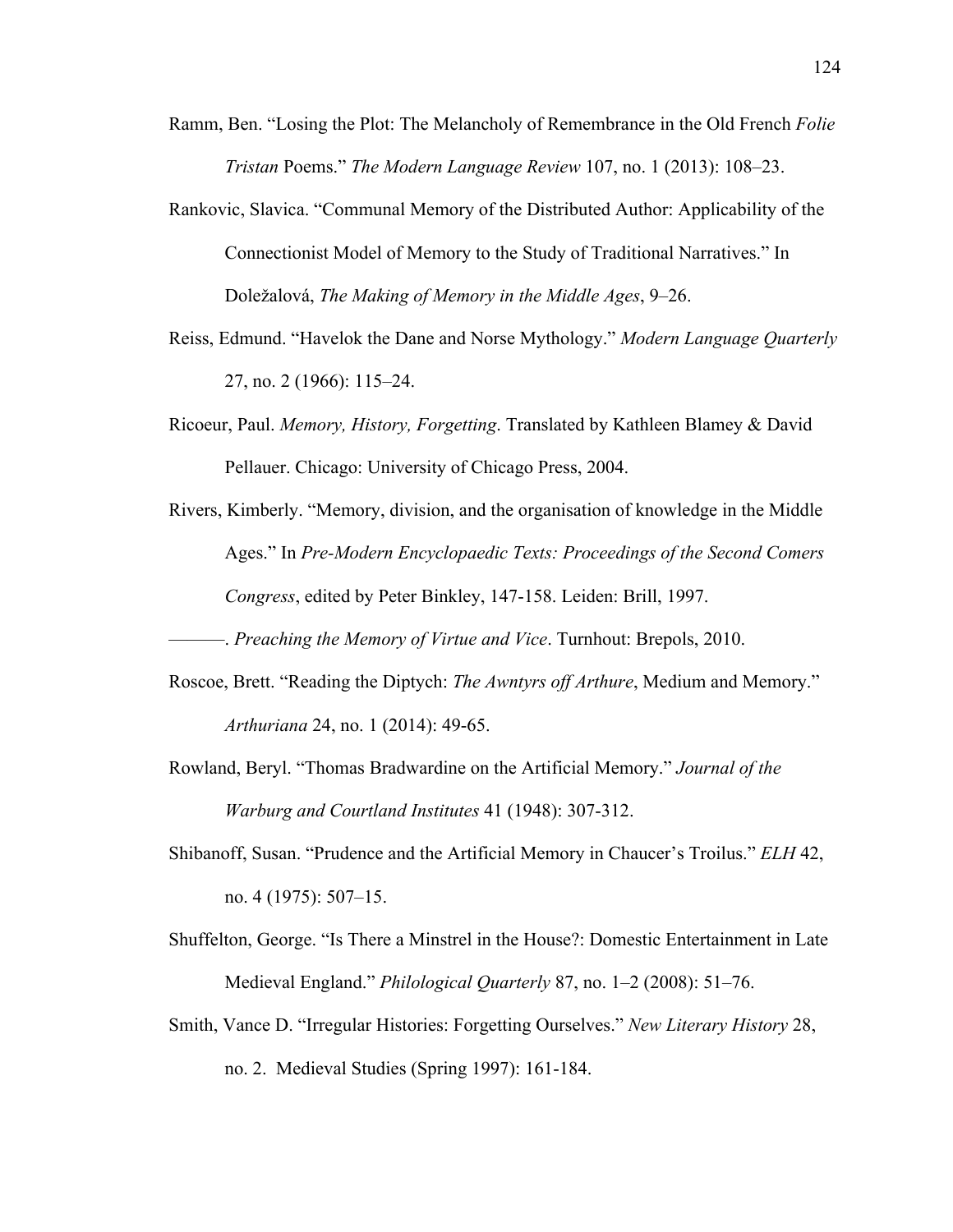- Sorabji, Richard. *Aristotle on Memory*. 2nd ed. Chicago: University of Chicago Press, 2004.
- Steneck, Nicholas H. "Albert the Great and the Classification and Localization of the Internal Senses." *Isis* 65, no. 2. (1974): 193-211.
- Strohm, Paul, ed. *Middle English*. Oxford Twenty-First Century Approaches to Literature. Oxford: Oxford University Press, 2007.
- Stuart, Christopher. "'Havelok the Dane' and Edward I in the 1290s." *Studies in Philology* 93, no. 4 (1996): 349-364.
- Taylor, Andrew. "Fragmentation, Corruption and Minstrel Narration: The Question of the Middle English Romances." *The Yearbook of English Studies* 22 (1992): 38-62.
- Thompson, Anne B. "Jaussian Expectation and the Production of Medieval Narrative: The Case of *Saint Eustace* and *Sir Isumbras*." *Exemplaria* 5, no. 2 (1993): 388– 407.
- Tracy, Kisha G. "Character Memory and the Reinvention of the Past in Béroul's *Roman de Tristan.*" *Tristania* 24 (2006): 1-15.
	- ———. *Memory and Confession in Middle English Literature*. Springer, 2017.
- ———. "Memory, Recollection, and Forgetting." In *Set Handbook of Medieval Culture*, edited by Albrecht Classen, Vol. 2., 1020–37. DeGruyter, 2015.
- Treitler, Leo. "*Memoria* and Mimesis." *Nottingham Medieval Studies*, 56 (2012): 377- 397.
- Trudel, Guy. "The Middle English Book of Penance and the Readers of the *Cursor Mundi*." *Medium Aevum* 74, no. 1 (October 2005): 10–33.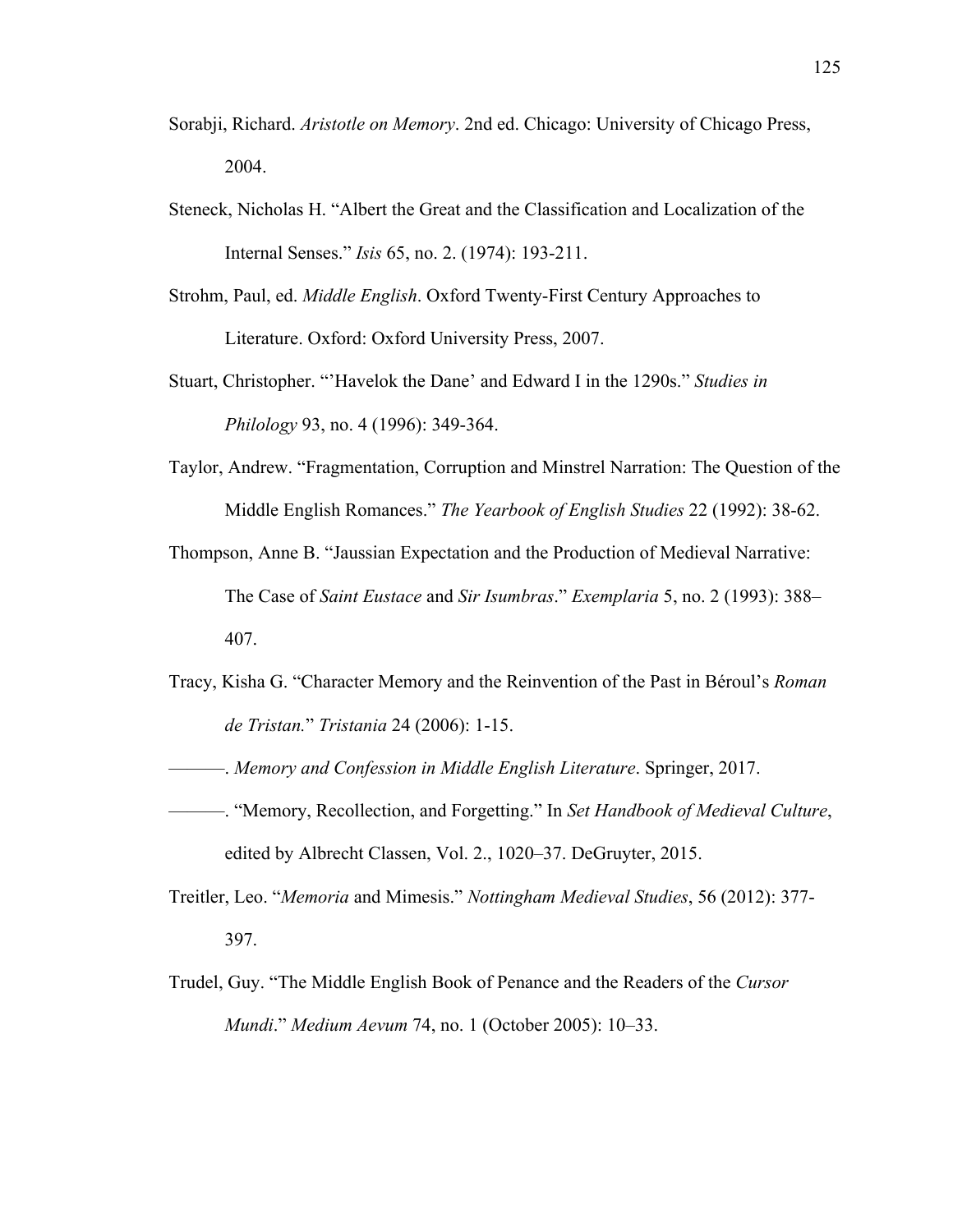Turville-Petre, Thorlac. *England the Nation: Language, Literature, and National Identity, 1290-1340.* Oxford: Clarendon Press, 1996.

Walker Bynum, Caroline. *Metamorphosis and Identity*. New York: Zone Books, 2001.

Wallace, David, ed. *The Cambridge History of Medieval English Literature.*

Cambridge: Cambridge University Press, 1999.

- Wallis, Faith. "The Ambiguities of Medieval 'Memoria'." *Canadian Journal of History* 30, no 1 (1995): 77-83.
- Weiss, Judith. "Structure and Characterisation in Havelok the Dane." *Speculum* 44, no. 2 (1969): 247–57.
- Whetter, K.S. "*Gest* et *Vita*, Folktale and Romance in *Havelok.*" *Parergon* 20, no. 2 (2003): 21-46.
- Whitman, Jon. "Posthumous Messages: Memory, Romance and the *Morte D'Arthur*." In Doležalová, *The Making of Memory*, 241-252.
- Whitman, Jon, ed. *Romance and History: Imagining Time from the Medieval to the Early Modern Period.* Edited by Jon Whitman. Cambridge: Cambridge University Press, 2015.
- Wilkie, Rodger I. "Re-Capitating the Body Politic: The Overthrow of Tyrants in *Havelok the Dane.*" *Neophilologus* 94 (2010): 139-150.

Yates, Frances. *The Art Of Memory*. Repr. 1966. London: Pimlico, 2012.

Yeager, Stephen. "Chaucer's Prudent Poetics: Allegory, the Tale of Melibee, and the Frame Narrative to the Canterbury Tales." *The Chaucer Review* 48, no. 3 (2014): 307–21.